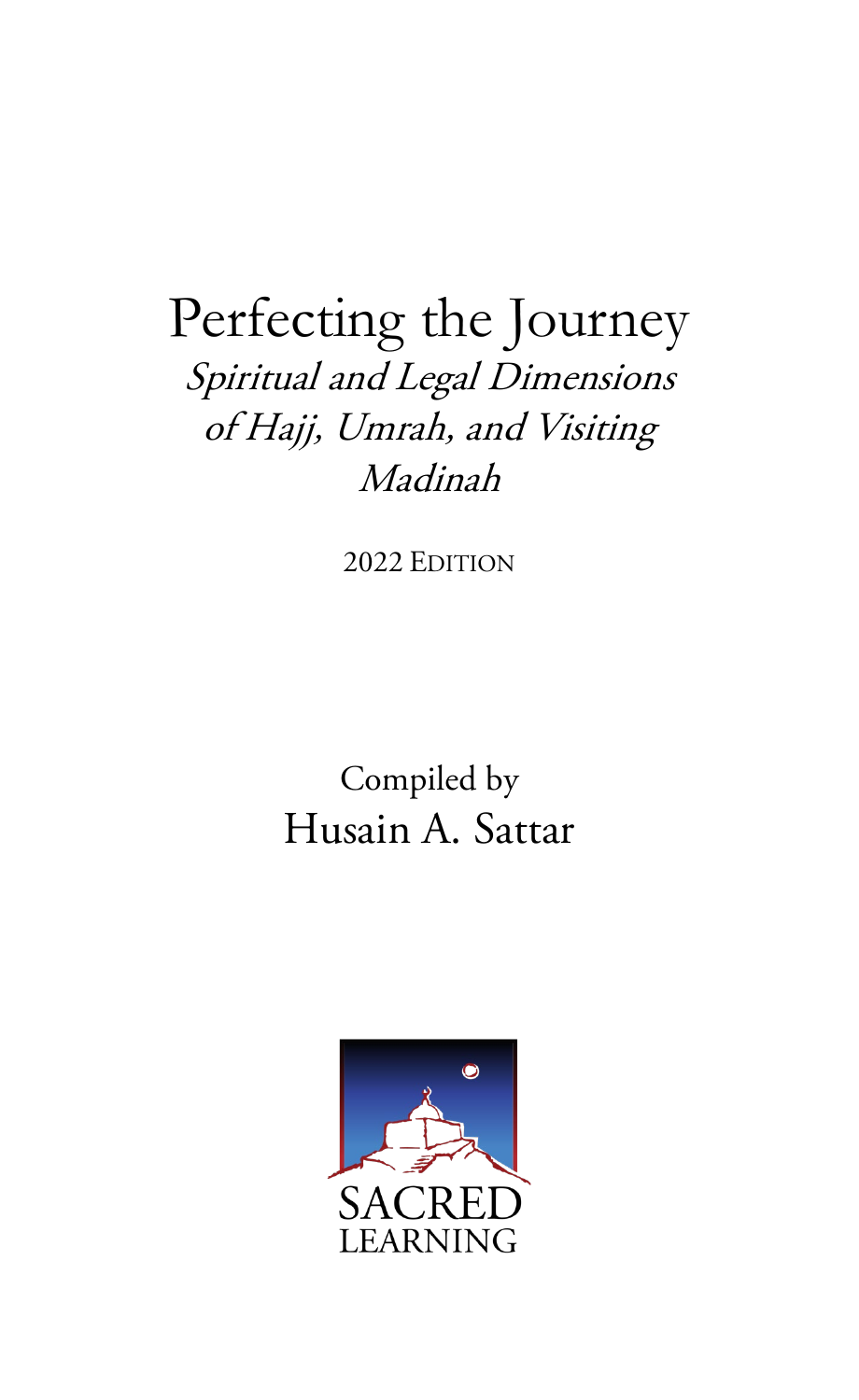© Sacred Learning NFP 2022

All rights reserved. Aside from fair use, meaning a few pages or less for nonprofit educational purposes, review, or scholarly citation, no part of this publication may be reproduced, stored in a retrieval system, or transmitted in any form or by any means without prior written permission of the copyright owner.

Published by: Sacred Learning NFP Lincolnwood, IL www.sacredlearning.org

Printed and bound in the United States of America.

To help improve these materials, please send corrections, comments, and suggestions to info@sacredlearning.org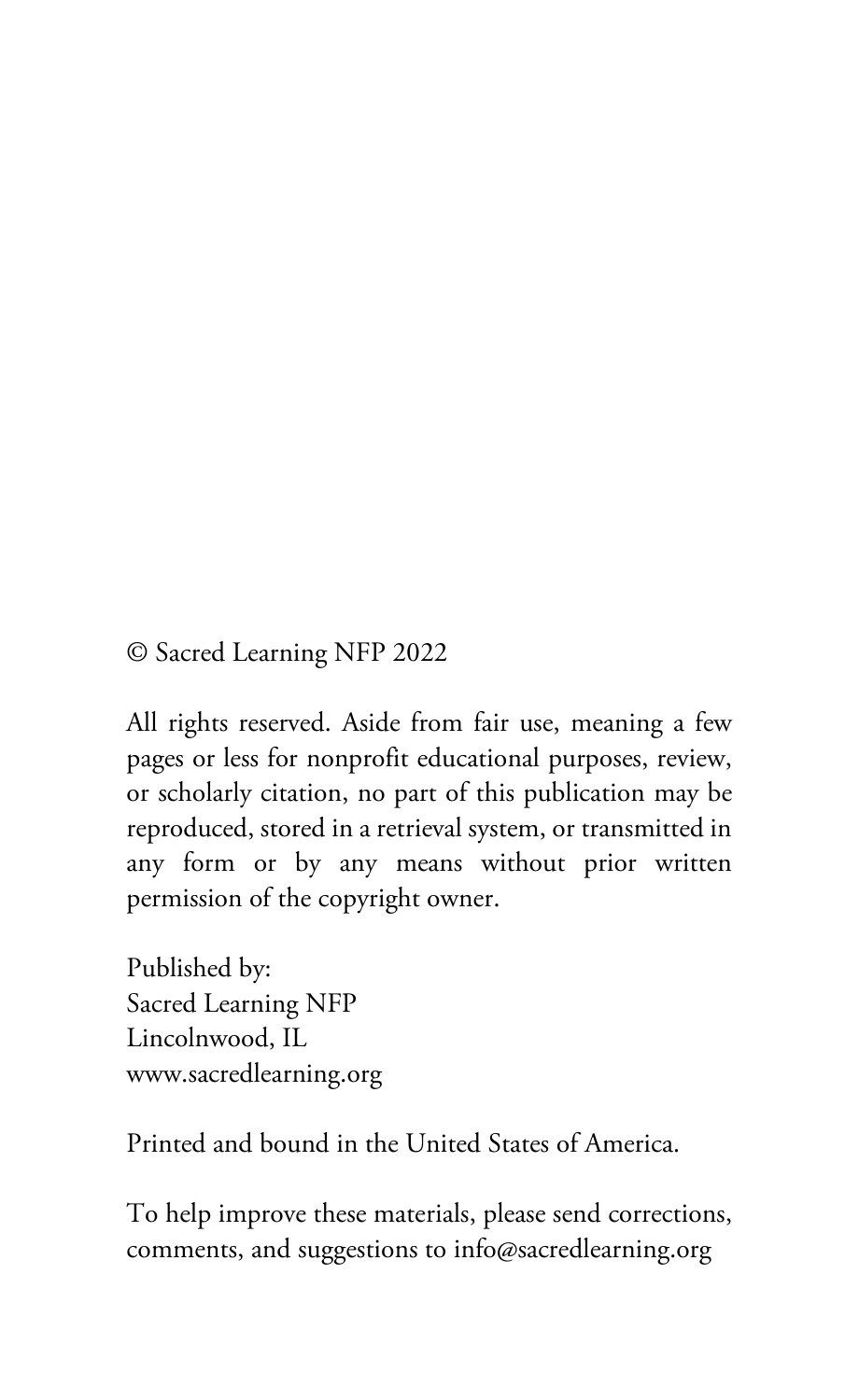Please share these materials with your family, loved ones, and friends (www.sacredlearning.org – Hajj classroom). Spreading goodness is a relatively easy means to great reward. The Prophet (Allah bless him and give him peace) said, "Whoever guides to good gets a reward similar to the one who does that good" [Muslim].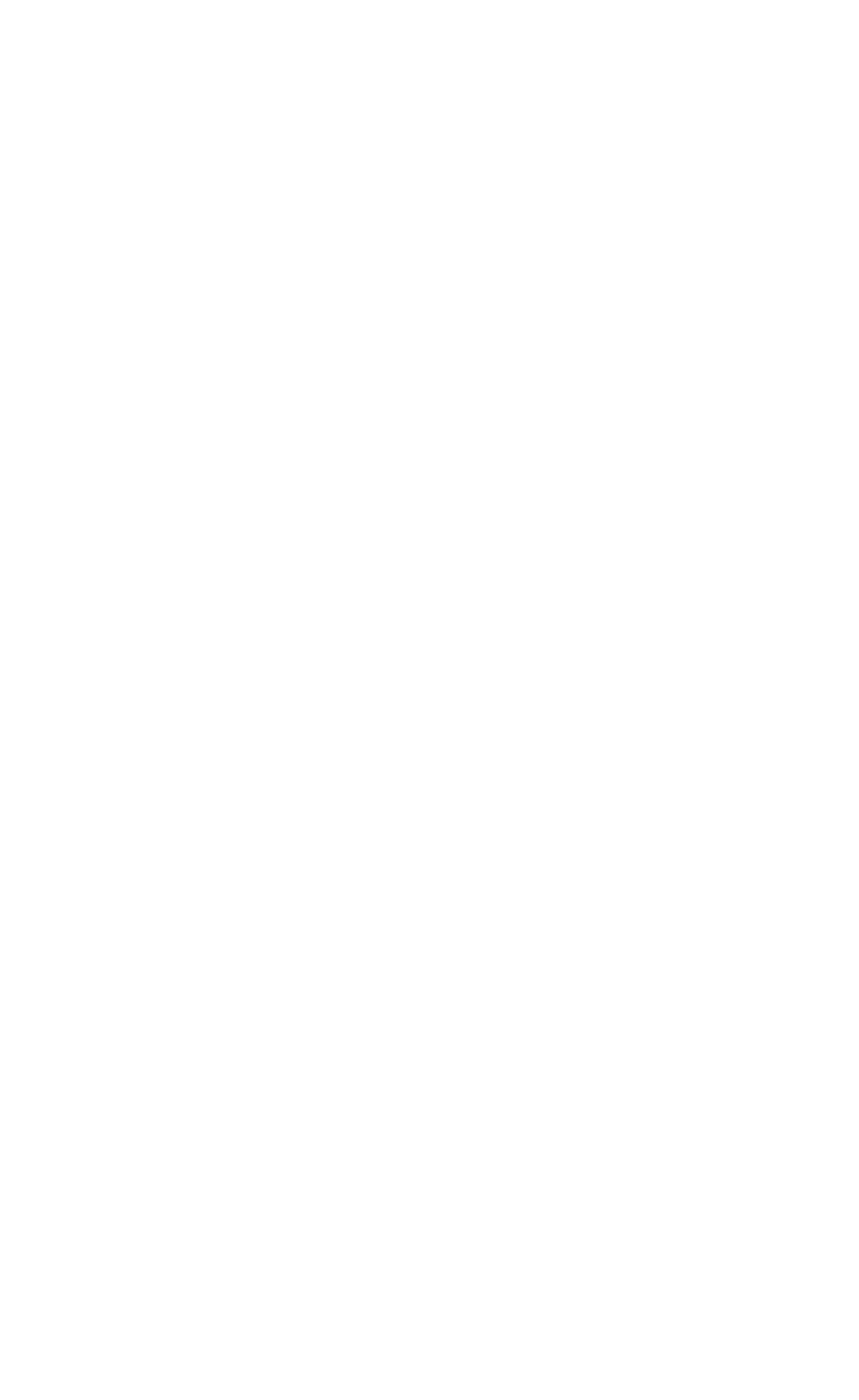# Introduction

All praise is due to Allah, Lord of the Worlds. And, may peace and blessings be upon His noble messenger, Muhammad (Allah bless him and give him peace).

This work is a practical, yet comprehensive, manual that describes the legal and spiritual dimensions of Hajj and Umrah. Although it can act as a standalone guide, I recommend reviewing each chapter with its corresponding online lecture to gain a deeper understanding of these life changing journeys. While compiling these materials, I certainly have made many errors. May Allah overlook my imperfect attempt to describe these perfect rituals, and, instead, allow you to benefit from the blessings inherently present within Hajj, Umrah, and visiting Madinah.

> HUSAIN A. SATTAR, MD LINCOLNWOOD, ILLINOIS UNITED STATES OF AMERICA APRIL 26, 2022 | RAMADAN 25, 1443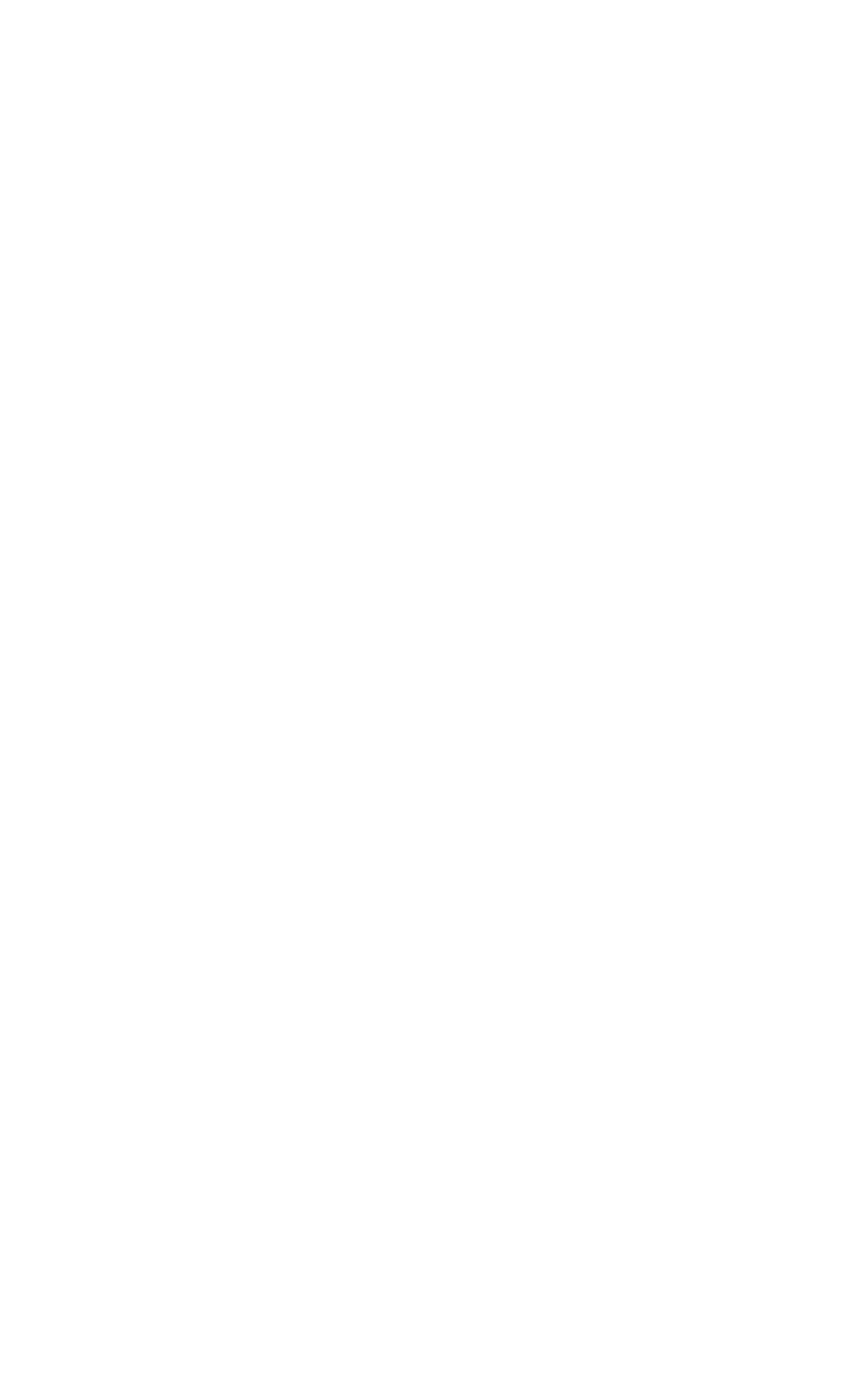# Contents

| 1. General Considerations              | 1   |
|----------------------------------------|-----|
| 2. Seeking Acceptance                  | 7   |
| 3. Preparing for Departure             | 11  |
| 4. Ihram                               | 17  |
| 5. Entering Mecca and Performing Umrah | 35  |
| 6. Day One of Hajj – 8 Dhul Hijjah     | 45  |
| 7. Day Two of Hajj - 9 Dhul Hijjah     | 51  |
| 8. Day Three of Hajj - 10 Dhul Hijjah  | 59  |
| 9. Day Four of Hajj – 11 Dhul Hijjah   | 69  |
| 10. Day Five of Hajj - 12 Dhul Hijjah  | 71  |
| 11. Farewell Tawaf (Tawaf Wida)        | 73  |
| 12. Violations During Hajj and Umrah   | 77  |
| 13. Visiting Madinah                   | 79  |
| 14. The Return Home                    | 91  |
| Appendix $A - T$ awaf                  | 93  |
| Appendix B - Sa'ee                     | 107 |
| Appendix C - Hajj Badal                | 117 |
| Appendix $D - Types$ of Hajj           | 121 |
| Appendix E - Issues Related to the     | 125 |
| Menstrual Cycle                        |     |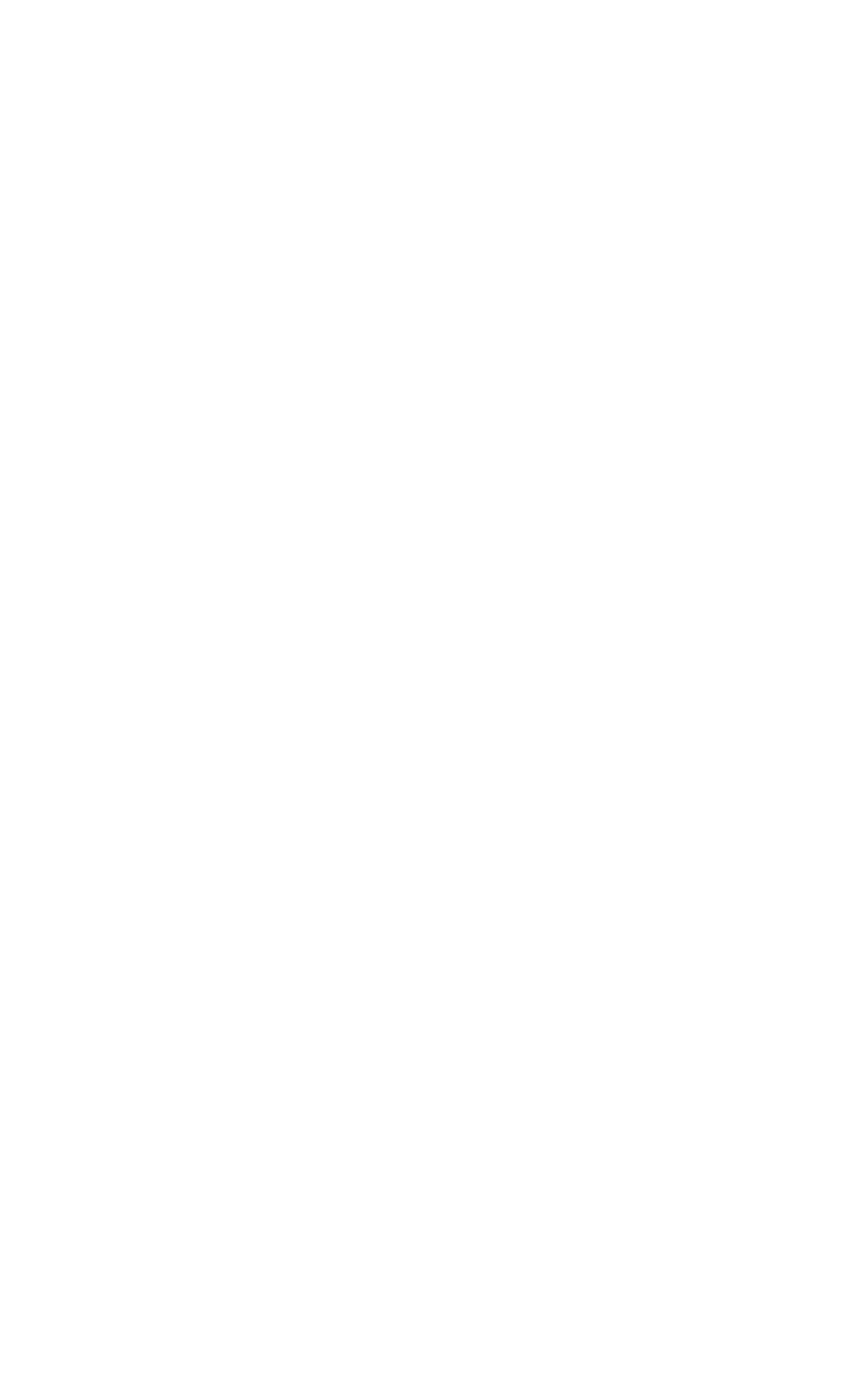1

# General Considerations

Hajj and Umrah involve visiting Mecca (and Madinah) to seek Allah's forgiveness, pleasure, and reward. Umrah is performed by circling the Kabah (termed tawaf) and walking between two small hills called Safa and Marwah (termed sa'ee). Over a few short hours, these two acts cleanse years of sin and shortcomings. The Prophet (Allah bless him and give him peace) stated, "Umrah is an expiation for the sins committed between it and the previous Umrah" [Bukhari and Muslim].

Hajj involves performing several rituals in the vicinity of Mecca, including tawaf and sa'ee, during the Islamic month of Dhul Hijjah. In just a few short days, Hajj erases a lifetime of mistakes while simultaneously opening the doors to Jannah (paradise). The one who performs Hajj without committing obscenity or transgression "returns as free from sin as the day they were born" [Bukhari and Muslim], as mentioned by the Prophet (Allah bless him and give him peace). He also said, "The reward for an accepted Hajj is none other than Jannah" [Bukhari and Muslim].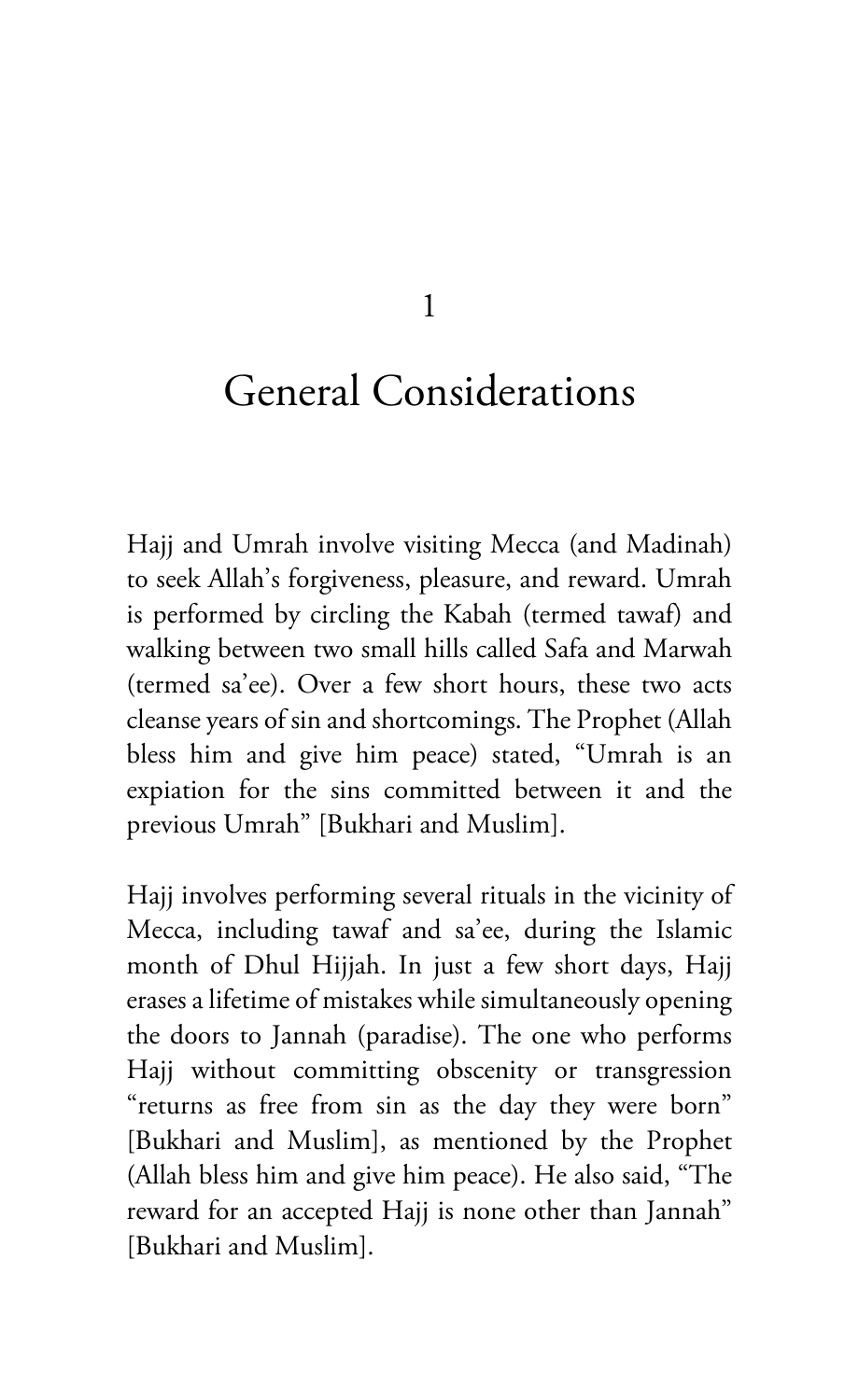#### SPIRITUAL DIMENSION

The power of Hajj is immense. It accepts the most sinful servants and, within a few short days, renders them worthy of the highest possible reward - being admitted to Jannah.

## Umrah

The Prophet (Allah bless him and give him peace) performed multiple Umrahs during his lifetime, including an initial Umrah during his journey for Hajj. As such, Umrah can be performed at almost any time throughout the year and is also done by those traveling for Hajj.

## SPIRITUAL DIMENSION

Umrah during Ramadan carries especially lofty benefits. The Prophet (Allah bless him and give him peace) said, "Umrah during Ramadan is like Hajj with me" [Muslim]. On another instance, when asked to describe an act equivalent to performing Hajj in his company, the Prophet (Allah bless him and give him peace) replied, "to perform Umrah during Ramadan" [Tabarani].

## Hajj

Hajj is mandatory once during the lifetime of an adult who can afford it. Allah Most High states,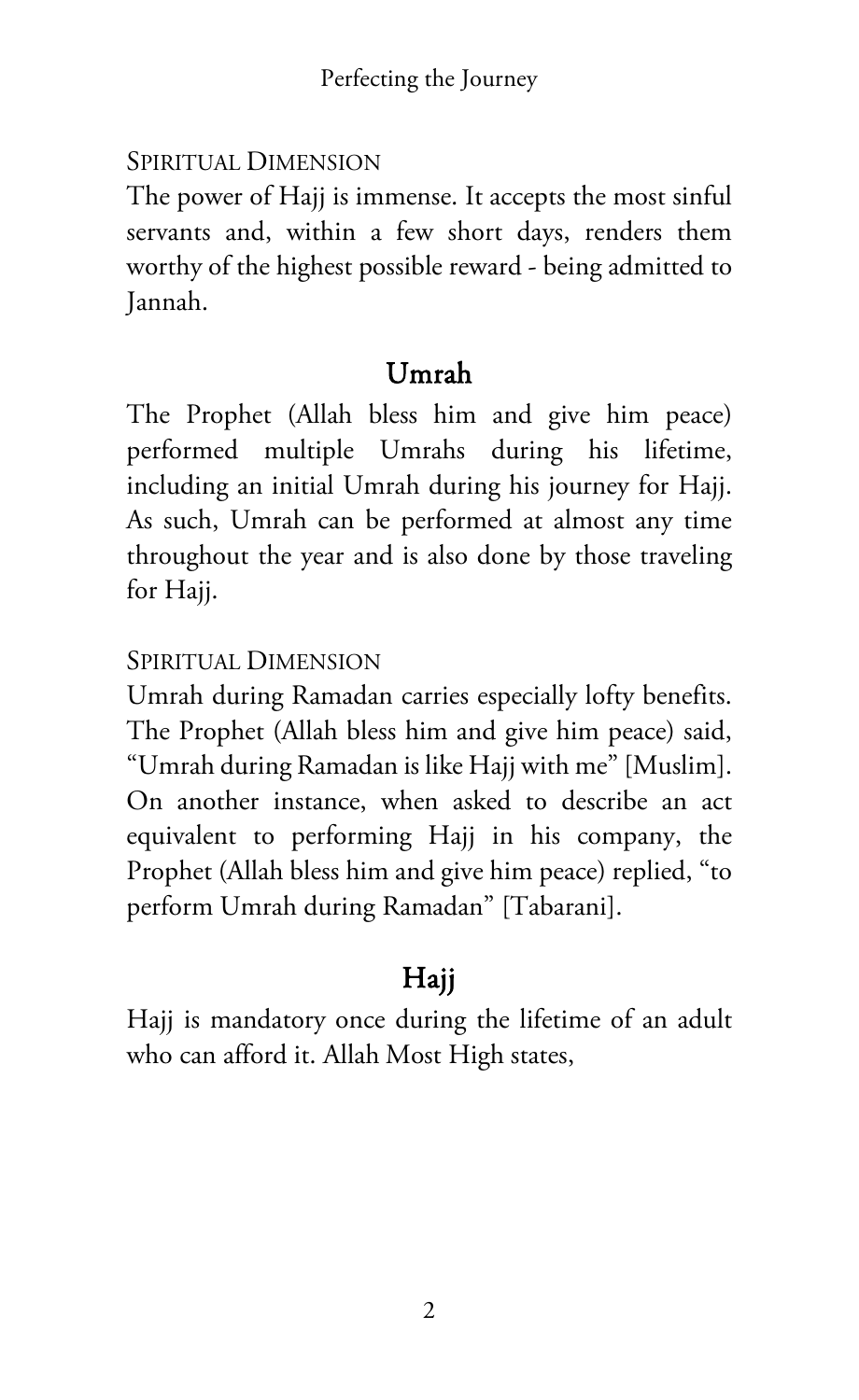وَلِّهِ عَلَى النَّاسِ حِجُّ الْبَيْتِ مَنِ اسْتَطَاعَ إِلَيْهِ سَبِيلًا  $\frac{1}{2}$ **ء ∶** ٍ<br>ٍ∫ ت ْ **∶** ي  $\ddot{\cdot}$ 

And for Allah, humanity is assigned Pilgrimage to the House, if one is able to make the journey [3:97].

#### LEGAL RULINGS

(1) The mandate of Hajj applies to adults, and not children. Islamic law defines adulthood as reaching puberty or an age greater than fourteen and a half years (fifteen lunar years), whichever comes first. Children who perform Hajj earn a reward. However, the mandate is not uplifted until one performs it as an adult. A woman presented a child to the Prophet (Allah bless him and give him peace) asking if he will be rewarded for performing Hajj. The Prophet (Allah bless him and give him peace) replied, "Yes, and you will also have a reward" [Muslim].

(2) Hajj is only mandatory on adults who can afford the journey. Affordability includes the cost of the trip as well as any expenses necessary to support dependents staying behind. Monthly payments on long-term debt (e.g., home and school payments) are included as necessary expenses; however, the total value of the debt (e.g., total cost of the house or value of the entire loan) is not considered. So, if an adult can afford the cost of the journey along with their monthly expenses and payments while away, then Hajj becomes mandatory.

(3) One who can afford Hajj but cannot physically make the journey must commission someone to perform Hajj on their behalf (termed Hajj Badal; see Appendix C). A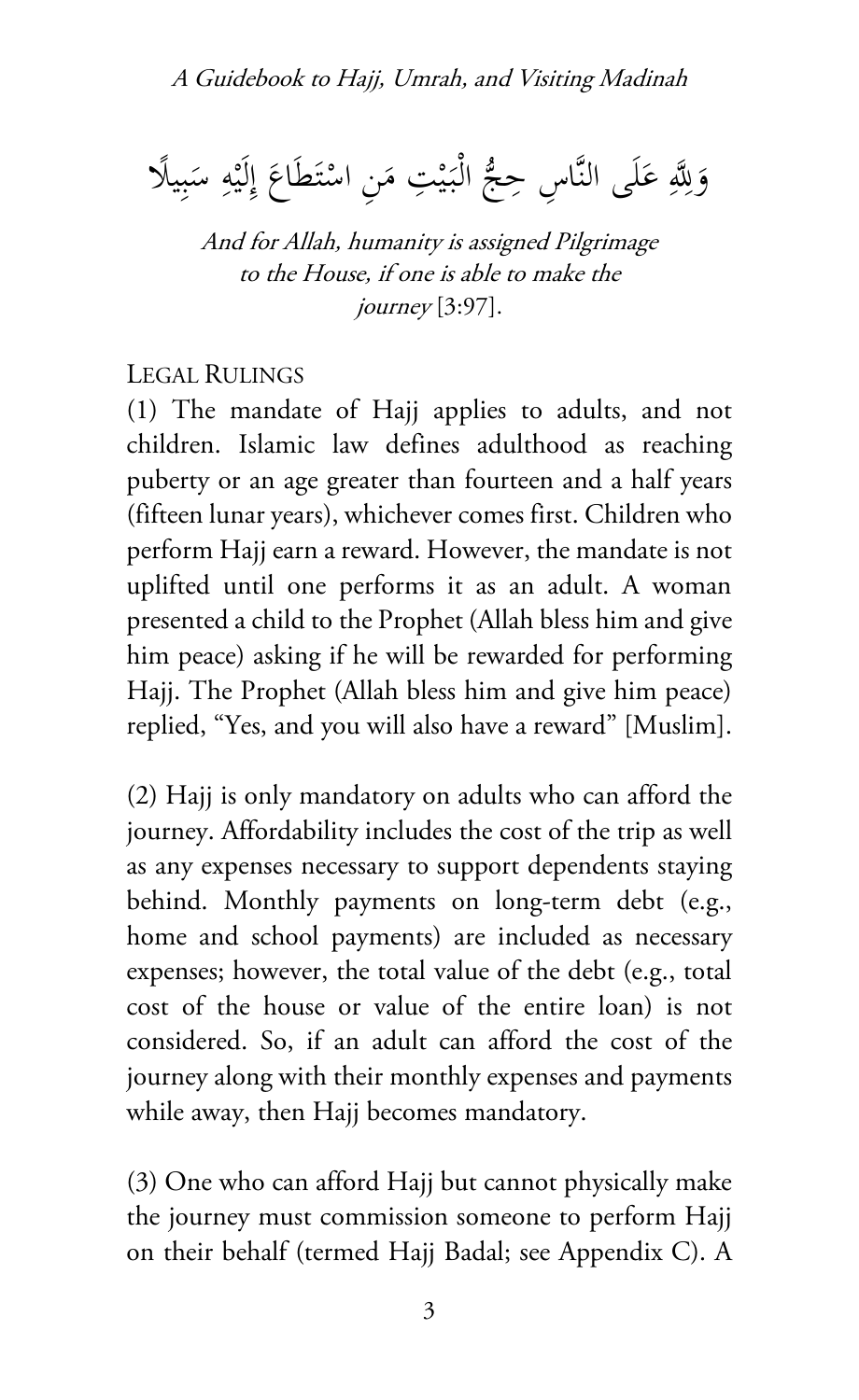woman whose father was elderly asked, "O Messenger of Allah, my father is an old man and the obligation of Hajj is upon him, but he cannot ride on the back of a camel." The Messenger (Allah bless him and give him peace) responded, "Perform Hajj on his behalf" [Muslim].

(4) Once Hajj becomes mandatory, it should be performed (or, if applicable, commissioned) at the earliest possible opportunity without delay. The Prophet (Allah bless him and give him peace) stated, "Whoever intends to perform Hajj, let him hasten to do so, for he may fall sick, lose his means of transport, or be faced with some need" [Ibn Majah].

#### SPIRITUAL DIMENSIONS

(1) One should perform Hajj and Umrah with absolute focus on seeking Allah's pleasure, forgiveness, and mercy. The conveniences of luxury hotels, large shopping complexes, and vast food courts as well as the urge to advertise one's journey on social media should not distract from this goal. Allah Most High states, "And complete Hajj and Umrah for Allah" [2:196].

(2) A pilgrim is like a cancer patient who travels to a world-renowned hospital seeking cure. Such patients are not concerned with the view from their hospital rooms, items for sale in the gift shop, or the types of food served at the hospital. And they certainly do not worry about taking the perfect image in front of the hospital to update their social media feeds. Instead, they remain fixated on their disease and the hope of finding a cure. Likewise, the pilgrim should focus on the spiritual cancers of their soul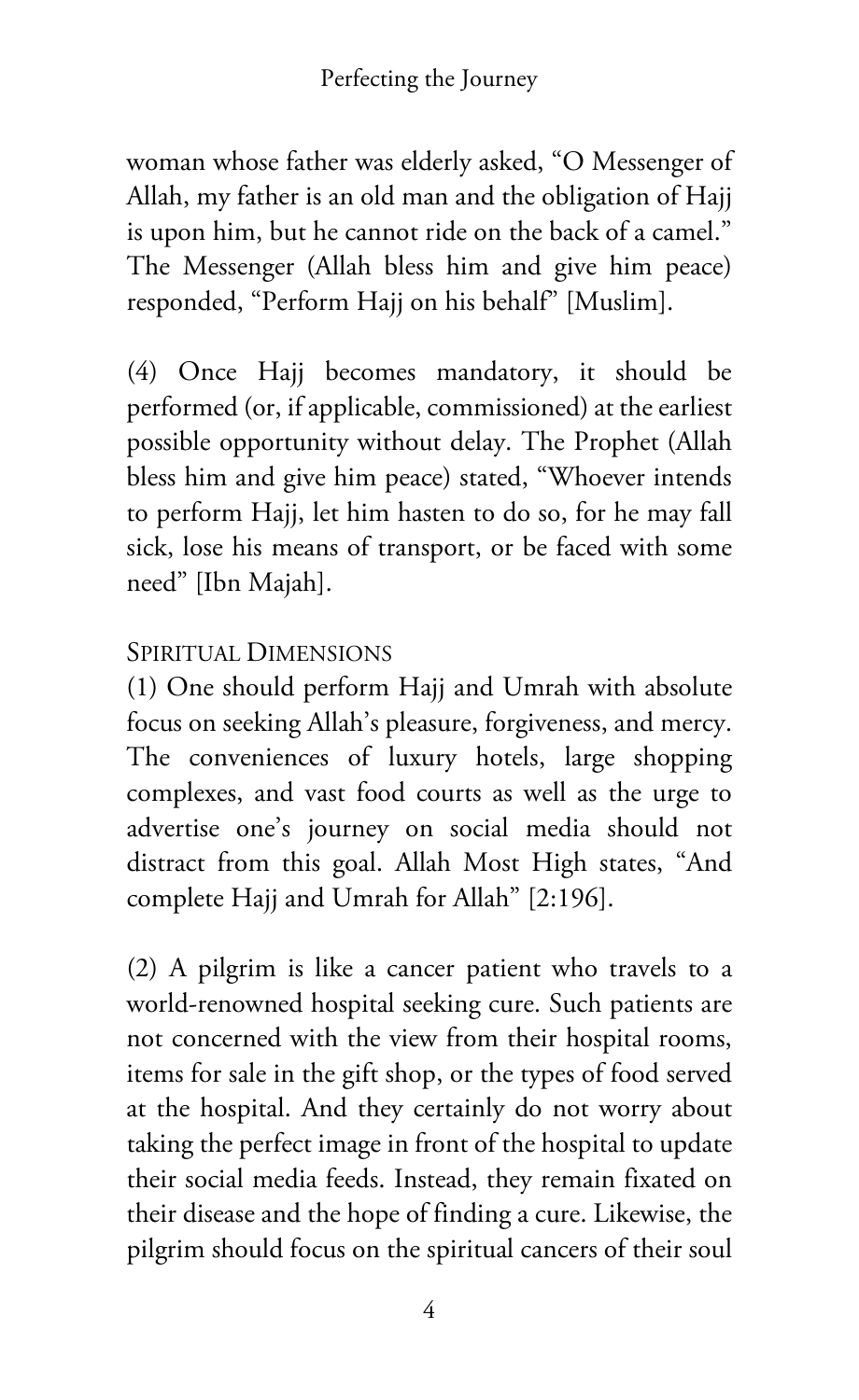and the unique opportunity that Allah has provided for renewal and cure.

## Frequently Performing Hajj and Umrah

It is encouraged to perform Hajj and Umrah regularly – ideally, at least once every five years. The Prophet (Allah bless him and give him peace) said, "Allah says, 'A servant to whom I grant health and financial means is deprived if he allows five years to pass without visiting Me'" [Musnad Abi Ya'la]. He (Allah bless him and give him peace) also said, "Alternate between Hajj and Umrah for these remove poverty and sin just as the forge removes impurities from iron, gold, and silver" [Tirmidhi].

## Benefitting From a Distance

The ripple effects of Hajj are far reaching, providing opportunity even for those not performing it. The Prophet (Allah bless him and give him peace) said, "There are no days greater to Allah and more beloved to Him for righteous deeds than these ten days [of Dhul Hijjah]" [Ahmad]. He (Allah bless him and give him peace) also fasted the first nine days of Dhul Hijjah [Abu Dawud] and specifically encouraged fasting on the  $9<sup>th</sup>$  day stating that it "absolves sins of the prior year and the upcoming one" [Muslim]. Hence, those not traveling for Hajj are encouraged to increase their dhikr, worship, and good deeds, including charity and fasting, during the first ten days of Dhul Hijjah.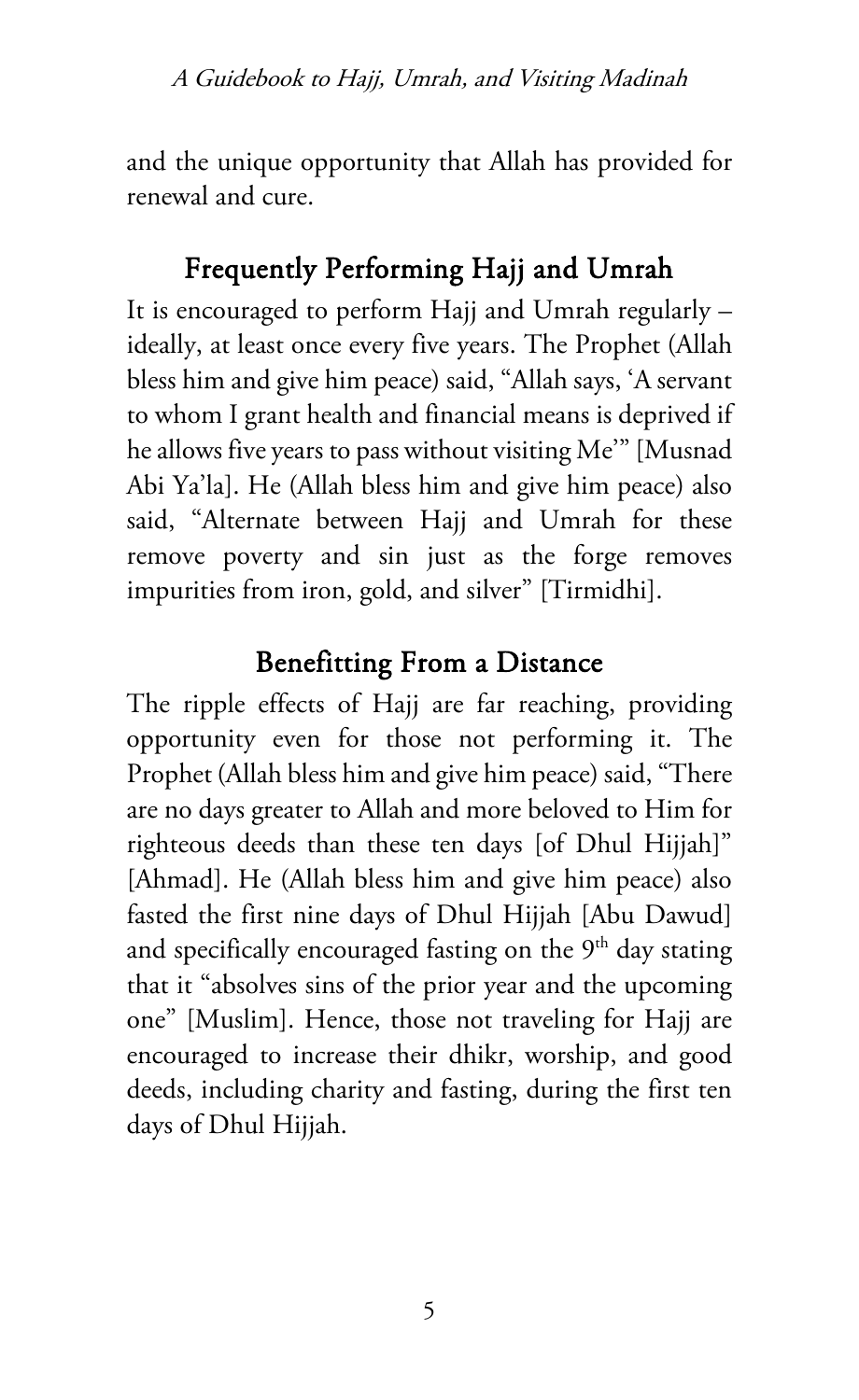## LEGAL RULING

It is not permissible to fast on Eid al-Adha (10<sup>th</sup> of Dhul Hijjah) and the three days following it  $(11<sup>th</sup>$  to  $13<sup>th</sup>)$ . The Prophet (Allah bless him and give him peace) prohibited fasting on the two days of Eid [Bukhari and Muslim]. Additionally, he (Allah bless him and give him peace) said, "The days of tashriq  $(11<sup>th</sup>$  to  $13<sup>th</sup>$  of Dhul Hijjah) are days of eating, drinking, and remembering Allah" [Muslim].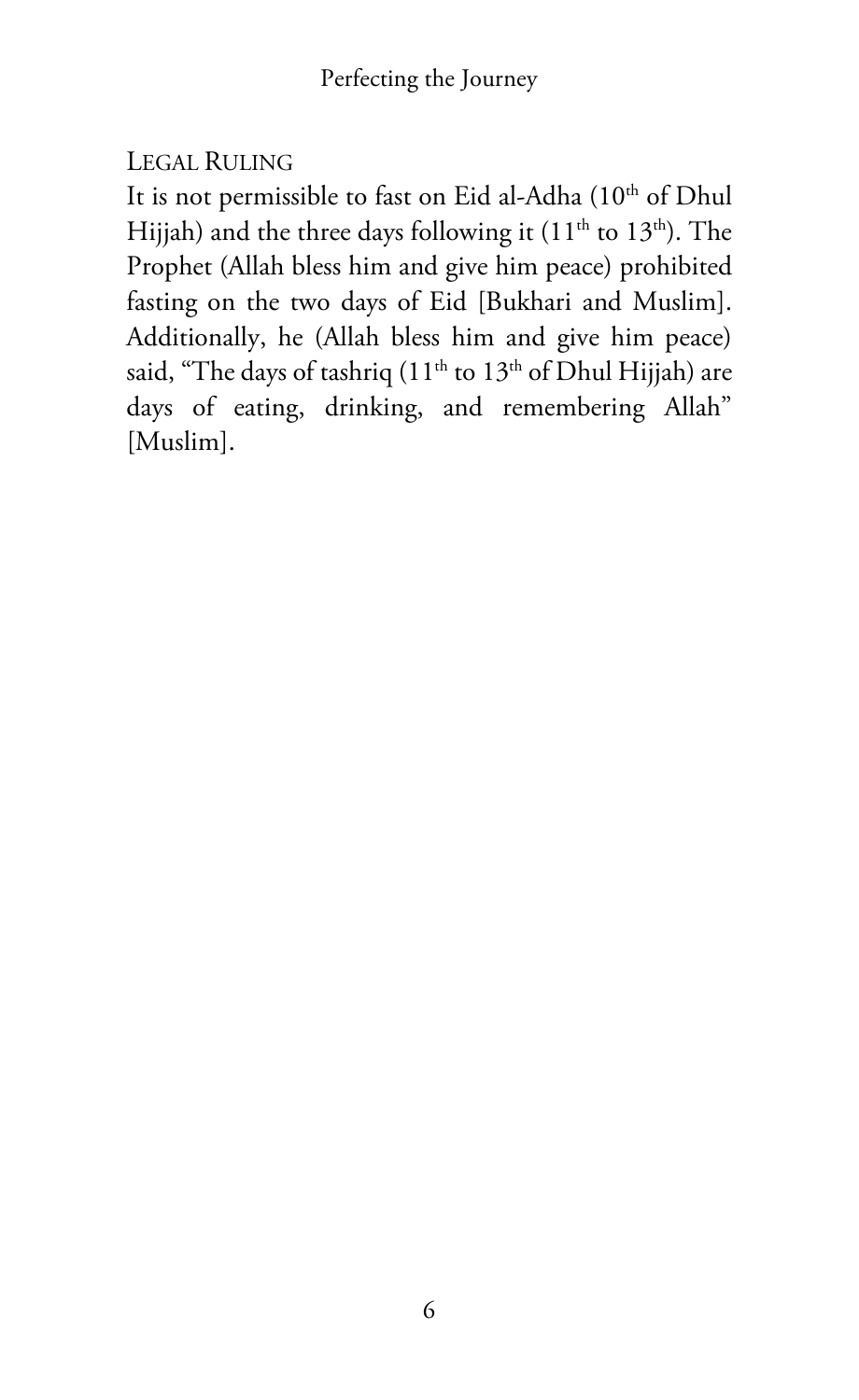$\overline{2}$ 

# Seeking Acceptance

Hajj erases a lifetime of mistakes while simultaneously providing the reward of Jannah. It is important to note, however, that the Prophet (Allah bless him and give him peace) explicitly linked these benefits with the acceptance of Hajj, and not merely its performance. This theme, in fact, broadly applies to all acts of worship. It is only with Allah's acceptance that rewards and benefits are obtained. In the case of Hajj and Umrah, the path to acceptance begins well before the physical departure. This chapter highlights a few initial steps that form the foundation for increasing the likelihood of performing an accepted Umrah or Hajj.

#### Avoiding the Prohibited

Hajj and Umrah are sacred acts, whose acceptance is contingent on maintaining this sanctity. While planning or performing Hajj and Umrah, refrain from any sin such as lying (e.g., by misrepresenting personal information or vaccination status on a visa application), violating the law (e.g., by procuring a visa in an illicit manner), or attempting to deceive others, including the local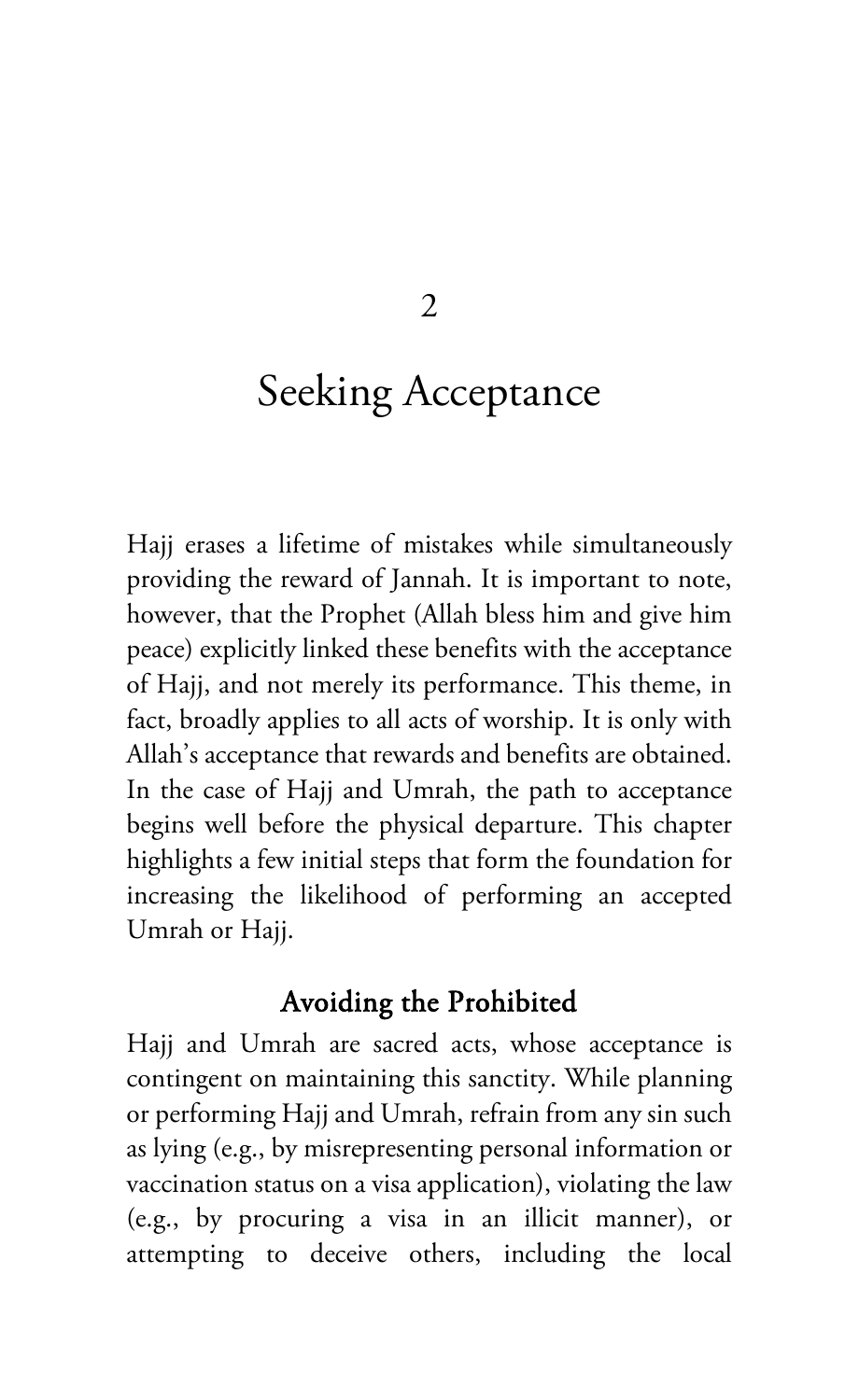authorities who organize Hajj and Umrah. In addition, avoid unlawful (haram) funds while saving for the journey's expenses. The Prophet (Allah bless him and give him peace) said, "Allah is pure and only accepts that which is pure." He then mentioned the example of a disheveled traveler who supplicates to his Lord but lacks acceptance due to his food, drink, and clothing being haram (unlawful). The Prophet commented, "So how can his supplications be answered?" [Muslim].

## SPIRITUAL DIMENSION

One should be generous with Hajj expenses. The Prophet (Allah bless him and give him peace) said, "Spending on Hajj is like spending in the path of Allah: It is multiplied 700 times" [Ahmad]. At the same time, however, extravagance should be avoided. The Prophet (Allah bless him and give him peace) travelled to Hajj on a simple camel with a common sheet and said, "O Allah, I present myself for a Hajj that is free from show and seeking fame" [Ibn Majah].

## Seeking Like-Minded Companions

Acceptance is more likely when all members of a group make a concerted effort to perform the best Umrah or Hajj possible. As such, select a travel group that provides pious company and righteous scholars, even if it means sacrificing some of the worldly comforts offered with another package.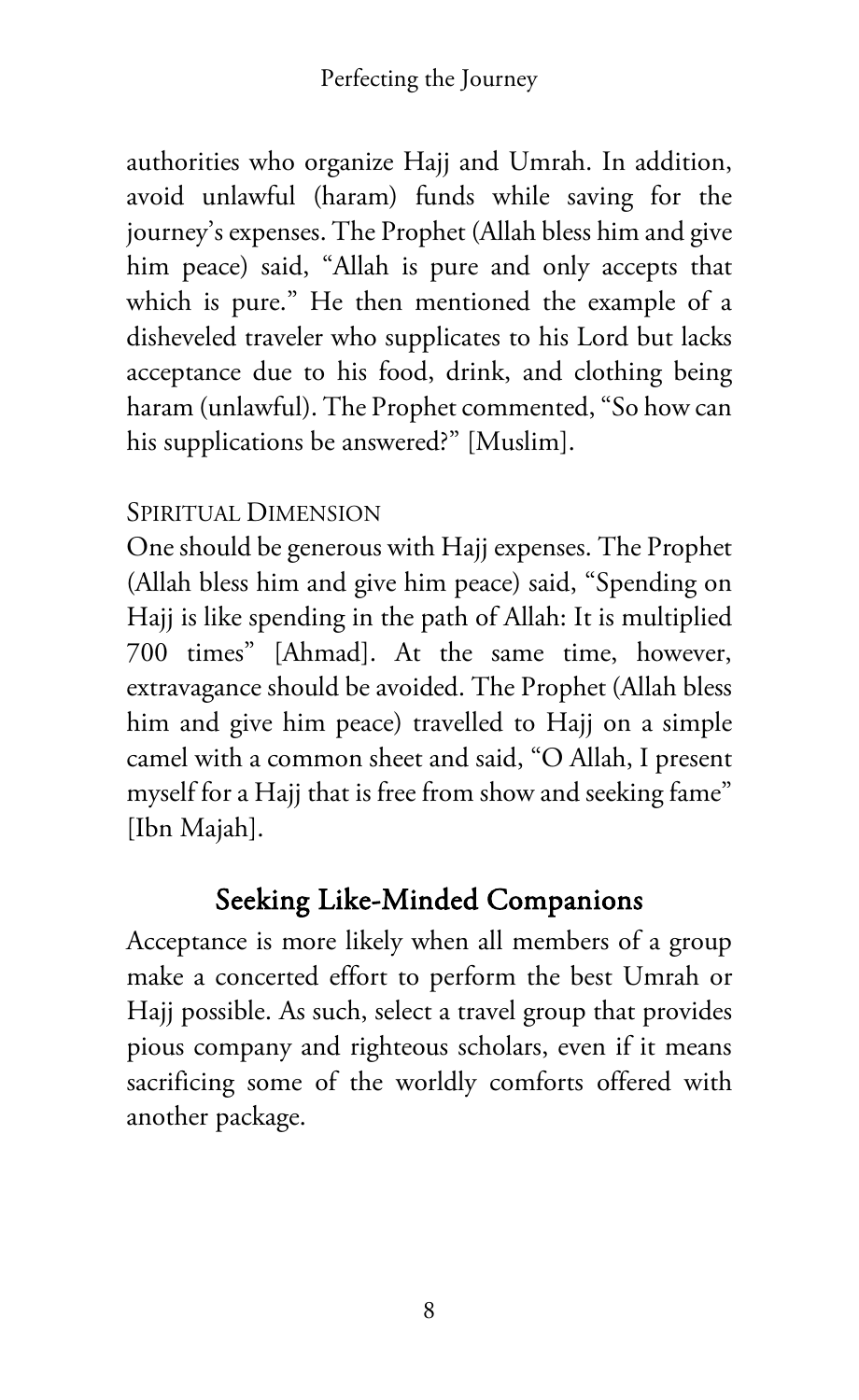## Studying Hajj and Umrah

The spiritual benefits of any ritual arise only when its legal aspects are mastered. So, carefully study Hajj and Umrah, including a thorough review of taharah (purity) and salah (prayer), such that each ritual becomes familiar well in advance of the journey.

## Rectifying the Past

The journey toward the Creator requires rectifying past shortcomings with Him as well as His creation. Before traveling, (a) make tawbah (repentance) for previous sins, and (b) create a plan to make up missed prayers or fasts and to pay any past due zakah (mandatory charity). Additionally, (a) return borrowed items and pay back any loans owed to others; (b) seek forgiveness from anyone that you might have physically, verbally, or emotionally wronged in the past (if they are difficult to approach or locate, give charity on their behalf instead); and (c) mend any broken relations with relatives, even it if means accepting undue blame.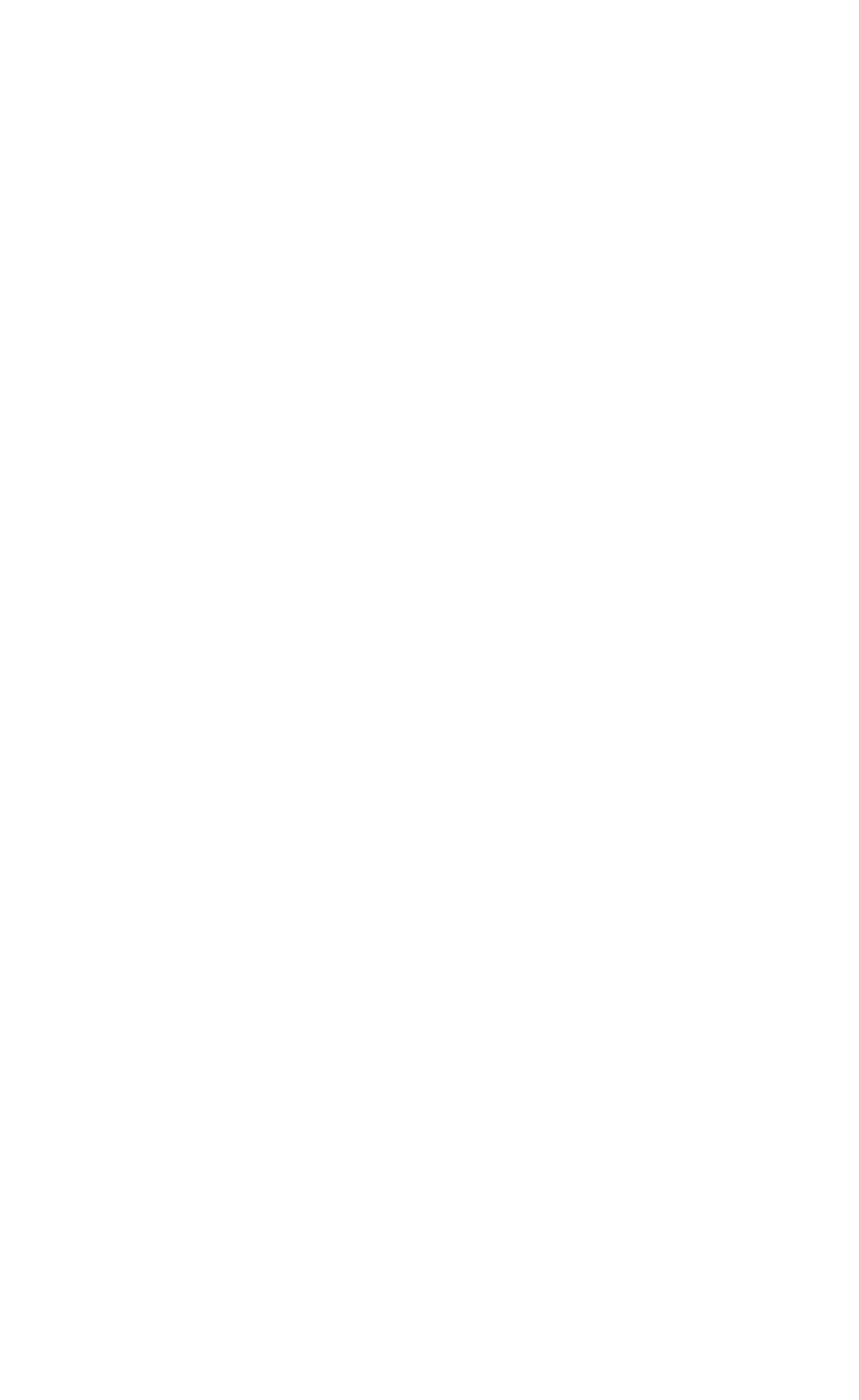#### 3

# Preparing For Departure

Travel, like life, is ripe with unexpected challenges. Although preparing for a journey goes a long way in mitigating some of these difficulties, things will still go wrong. When they do, it is important to remain patient and content, as any mishap is minor in the context of the greater opportunity provided by Hajj and Umrah, and, furthermore, nothing happens except by the will of Allah. Interestingly, during the Prophet's (Allah bless him and give him peace) Hajj, the camel carrying his luggage was temporarily lost despite meticulous preparation and planning. Throughout this entire ordeal, he (Allah bless him and give him peace) remained light-hearted and encouraged others to remain patient. The camel was eventually located; however, the Prophet's (Allah bless him and given him peace) reaction provided one of the great lessons of Hajj, even before the rituals of worship had begun. Regarding preparation for the journey of Hajj, Allah Most High states, "And take provisions, but the best provision is God-consciousness (taqwa)" [2:197].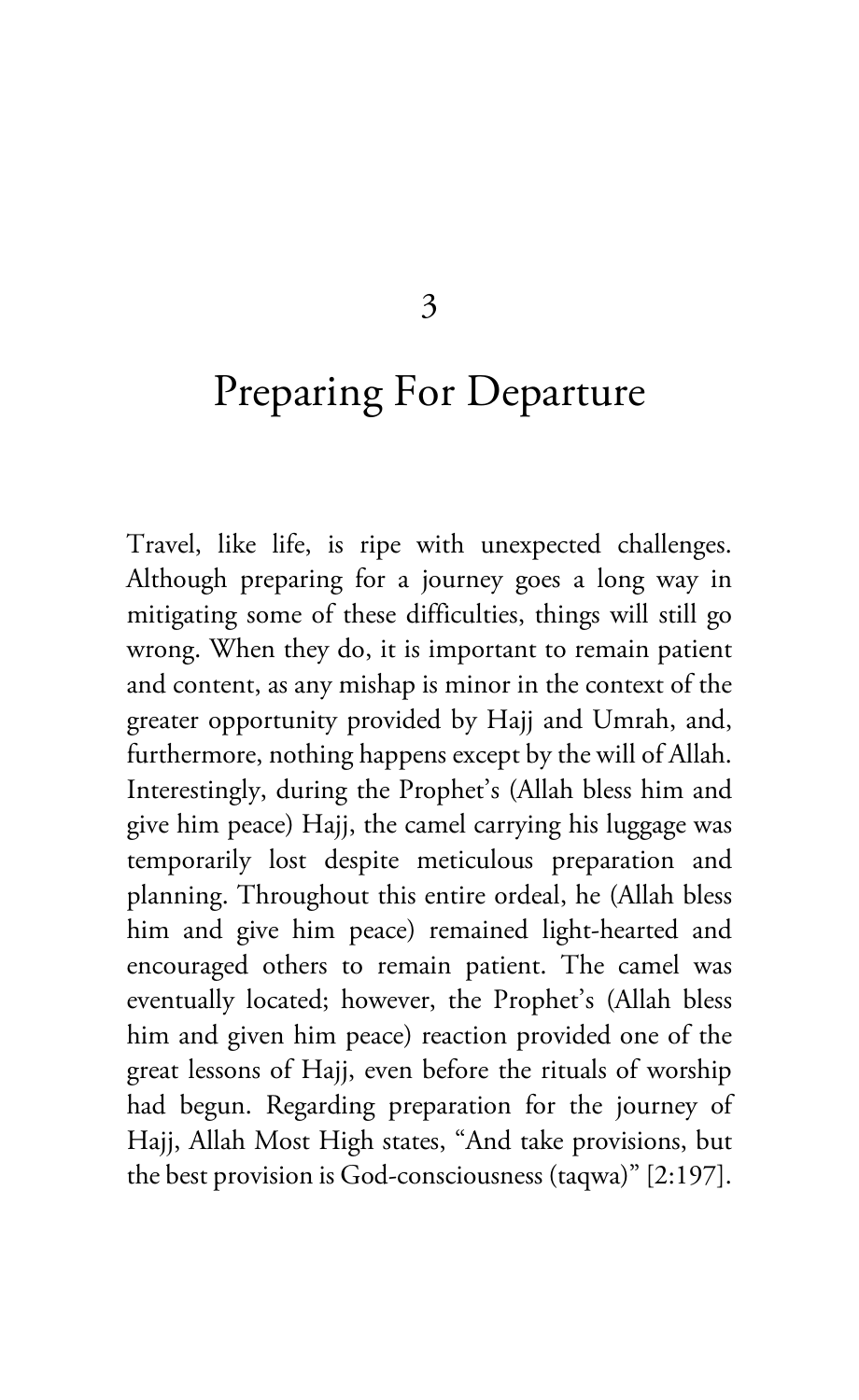## Weeks Before Departure

In preparation for the journey and to minimize potential disturbances, complete the following logistical measures in the weeks and days leading up to departure:

(1) Obtain necessary immunizations well in advance of the trip. The body takes weeks to fully develop protection after an immunization.

(2) Provide copies of important travel documents, including images of your passport details, to a family member who will remain at home and to a companion traveling with you. This will facilitate replacing the documents in case these are lost during the trip.

(3) Pack early to avoid forgetting items and to reduce lastminute stress. Pack light to reduce your burden and to increase your ability to assist others with their loads.

## SPIRITUAL DIMENSION

Traveling with a light load makes a journey easier physically. Likewise, lightening the load of sin simplifies one's spiritual journey toward the Hereafter. During the Prophet's (Allah bless him and give him peace) travel to Hajj, some with physically light loads had moved ahead of the caravan. In response, the Prophet (Allah bless him and give him peace) commented, "Those with a light load have taken the lead." When the Companions inquired further about this statement, the Prophet (Allah bless him and give him peace) added, "Men and women who remember Allah much," suggesting that the people of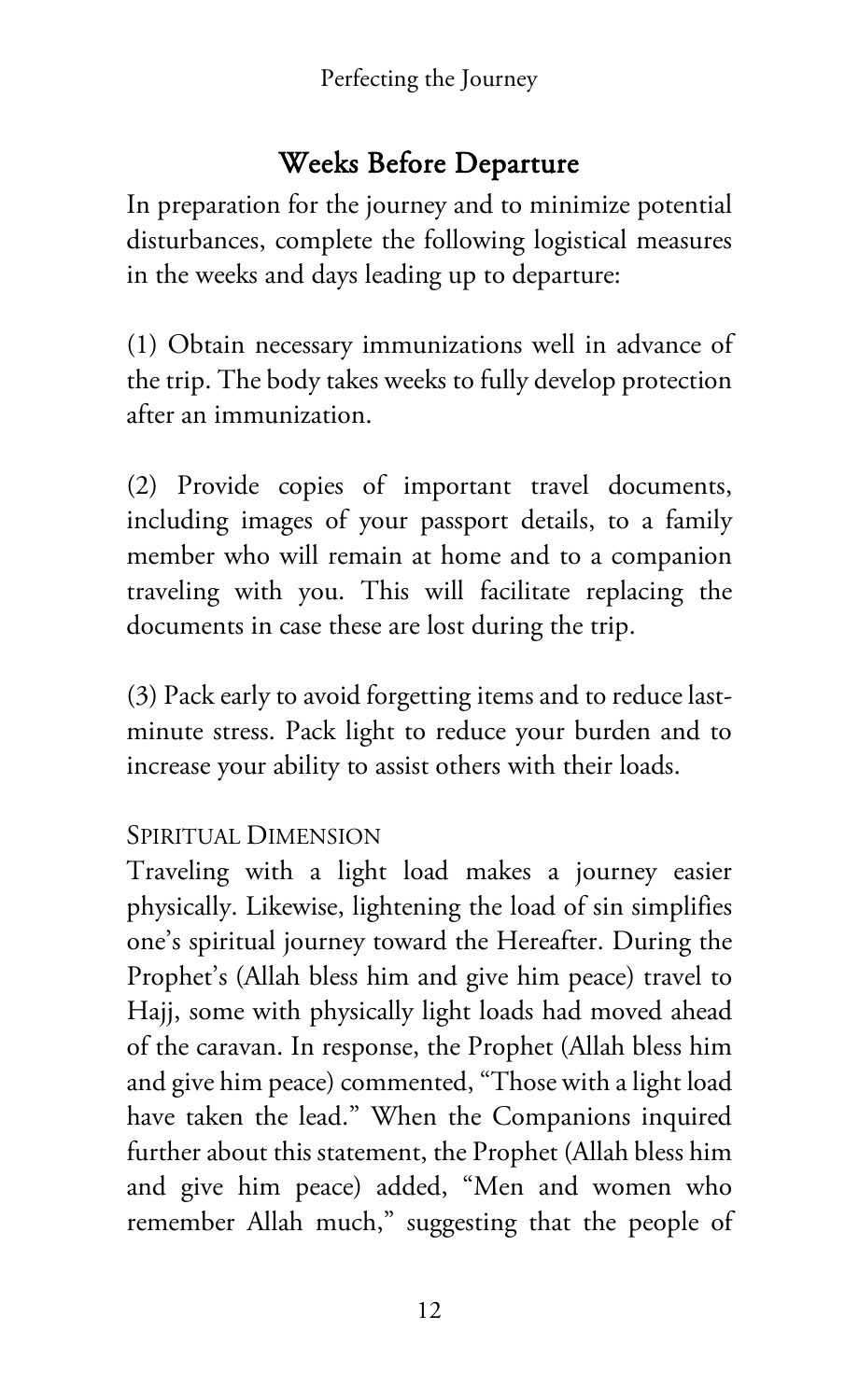#### A Guidebook to Hajj, Umrah, and Visiting Madinah

excessive dhikr will take the lead on the day of Judgement due to their spiritually lightened loads [Muslim].

(4) Consider packing an extra ihram cloth in case one of the pieces that you are wearing becomes soiled (e.g., when using the restroom).

(5) Make your luggage distinct – for example, with a thick pink ribbon tied to the handle – so that you can quickly identify your bags among the hundreds of other pieces of luggage that you will encounter throughout the trip. In addition, tag each piece of luggage with your name, phone number, address, email, and group name, and take a picture of each bag. In the unlikely event of lost luggage, this will make tracking a bag easier.

## Departure Day

The day of departure is one of the most exciting times of the journey. Consider the following to channel this excitement constructively:

(1) Give charity immediately prior to travel and throughout the journey to reduce the likelihood of mishaps during the trip. The Prophet (Allah bless him and give him peace) stated, "Hasten in charity, for calamities do not penetrate it" [Tabarani].

(2) Head to the airport well in advance of the departure time and do not rush when boarding or deboarding planes. Tranquility helps in maintaining focus toward Allah. In fact, on more than one occasion during Hajj,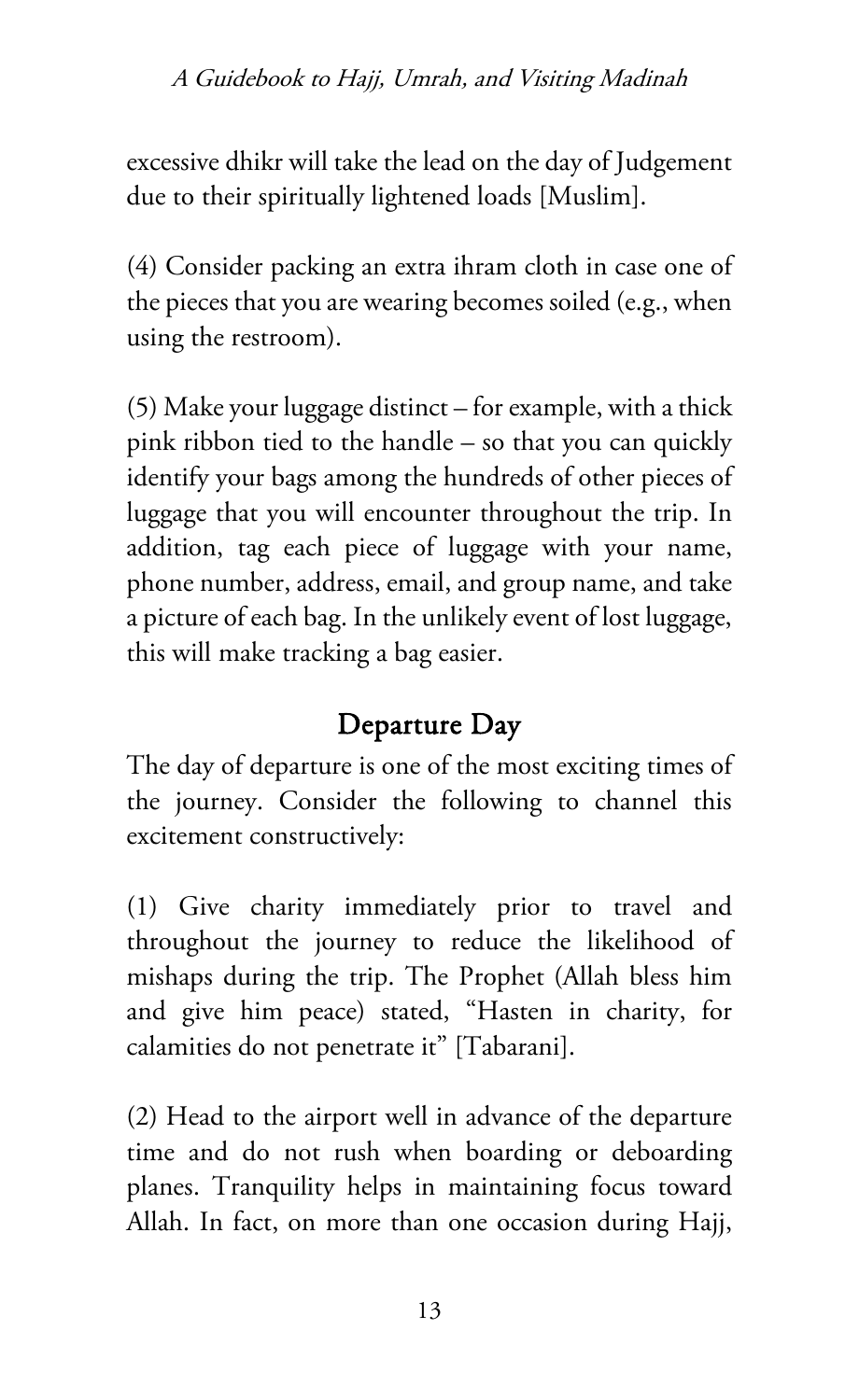the Prophet (Allah bless him and give him peace) advised his Companions to avoid rushing during travel.

(3) Maintain cohesion with your group and the group leader. Individuals are more likely to succeed as a group, and a group is more likely to succeed by assigning a leader. The Prophet (Allah bless him and give him peace) said, "If three people are traveling, then appoint one to be the leader" [Abu Dawud].

(4) Respect fellow travelers by being pleasant and respectful toward all passengers and staff on airplanes and at airports. In particular, do not leave restrooms messy, especially after making wudu. Allah Most High lists "the companion at your side and the traveler" among those to whom excellent character should be exhibited [4:36].

(5) Turn criticism inward, rather than focusing on others, especially when interacting with people from different cultures and backgrounds. Everyone at Hajj and Umrah is Allah's guest; each being present only through His grace and mercy. Hence, be respectful toward Allah's honored guests.

(6) Maintain the five mandatory (fard) daily prayers, and the *witr* prayer throughout the trip, including while traveling. If any of these prayers is inadvertently missed, make it up immediately.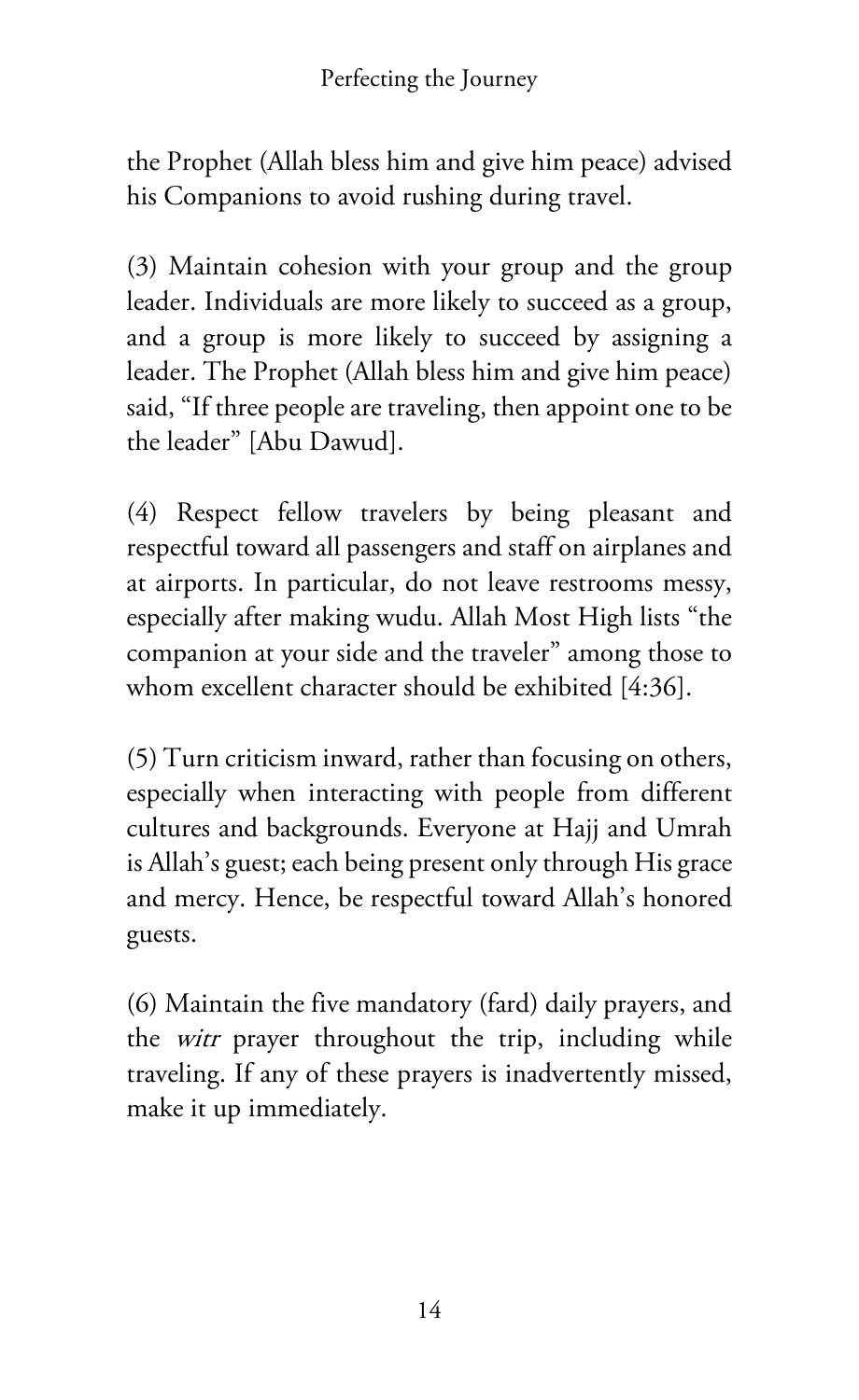## LEGAL RULINGS

(a) A traveler will shorten the fard of Dhuhr, Asr, and Isha from four rakahs to two. This ruling applies after one has travelled more than 48 miles from the border of their city and remains in effect until one (i) makes an intention to remain at any location for at least 15 days or (ii) returns home. Of note, the fard prayers are not shortened when praying behind a resident (non-traveler) imam. So, for example, while praying behind the imam at the masjid, all fard prayers will be performed fully.

(b) Sunnah prayers are not shortened when traveling, but these do become less emphasized. When stationary (e.g., settled in a hotel), one should attempt to offer all the sunnah prayers. However, when actively traveling from place to place (e.g., through an airport), the sunnah prayers may be skipped. The main exception is the two sunnah rakahs before Fajr, which should be preserved even during active travel. Aishah (Allah be pleased with her) narrates that the Prophet (Allah bless him and give him peace) "was not as strongly committed to any voluntary prayers as he was to the two rakahs before Fajr" [Muslim]. The Prophet (Allah bless him and give him peace) also stated, "Two cycles of prayer before the dawn prayer are better than the world and everything in it" [Muslim].

(c) Prayers on a plane are offered based on the movement of the sun at one's current location. So, for example, if the sun is seen setting from the window of the plane, then Maghrib will be offered shortly thereafter. Of note, apps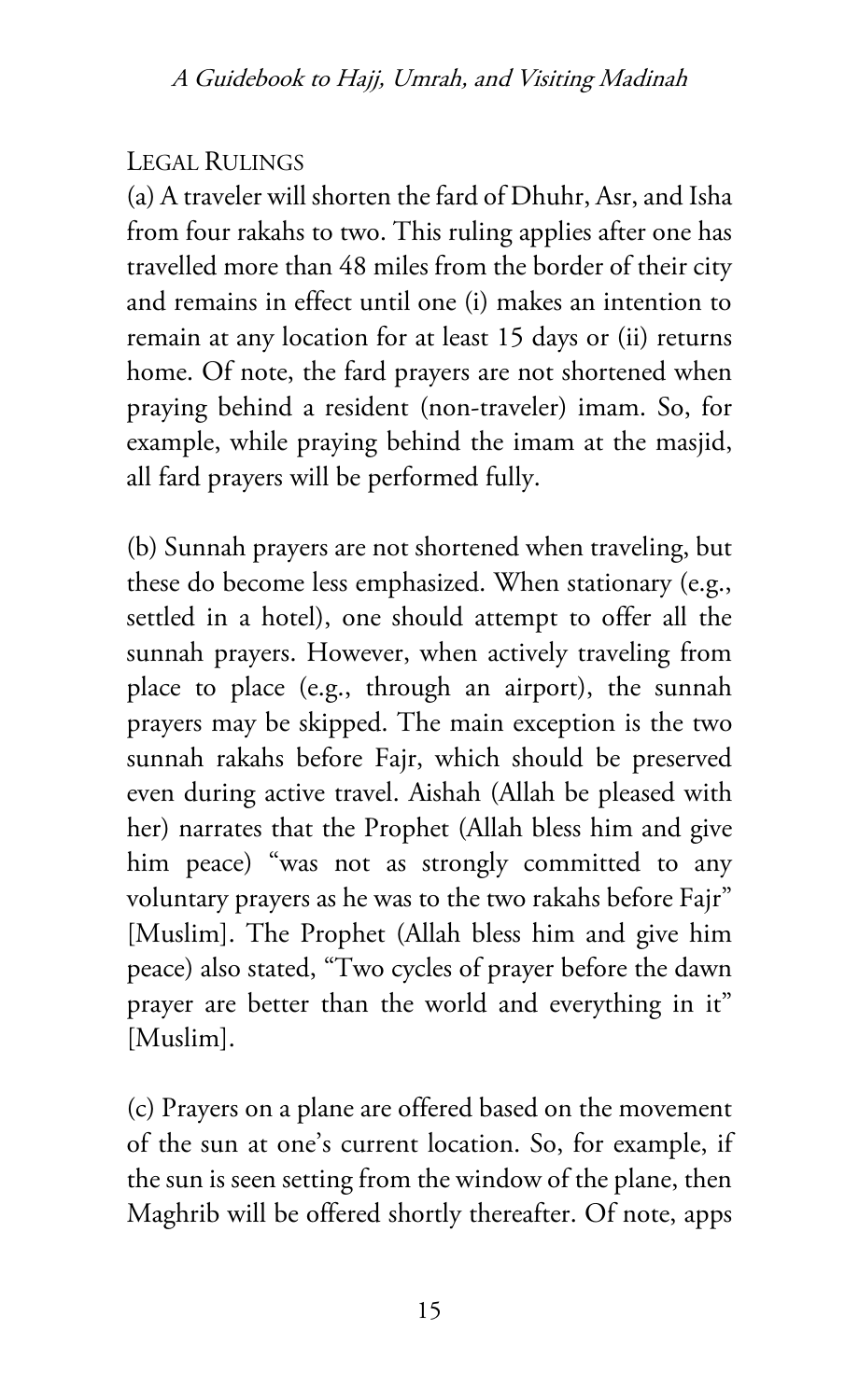are available that provide timings for expected prayers along the route of a plane.

(d) While traveling on a plane, mandatory prayers should ideally be offered standing. If this is not possible (as is usually the case), then the prayer can be offered sitting. Of note, some scholars recommend making up such prayers later when standing is possible. So, for example, the two rakahs of Dhuhr offered while sitting on a plane will be made up as two rakahs after arriving at the destination.

#### SPIRITUAL DIMENSION

The duas of a traveler are accepted. Hence, while traveling one should make abundant dua. The Prophet (Allah bless him and give him peace) said, "Three supplications are answered without a doubt: the supplication of the oppressed, the supplication of the traveler, and the supplication of the parent for his child" [Tirmidhi].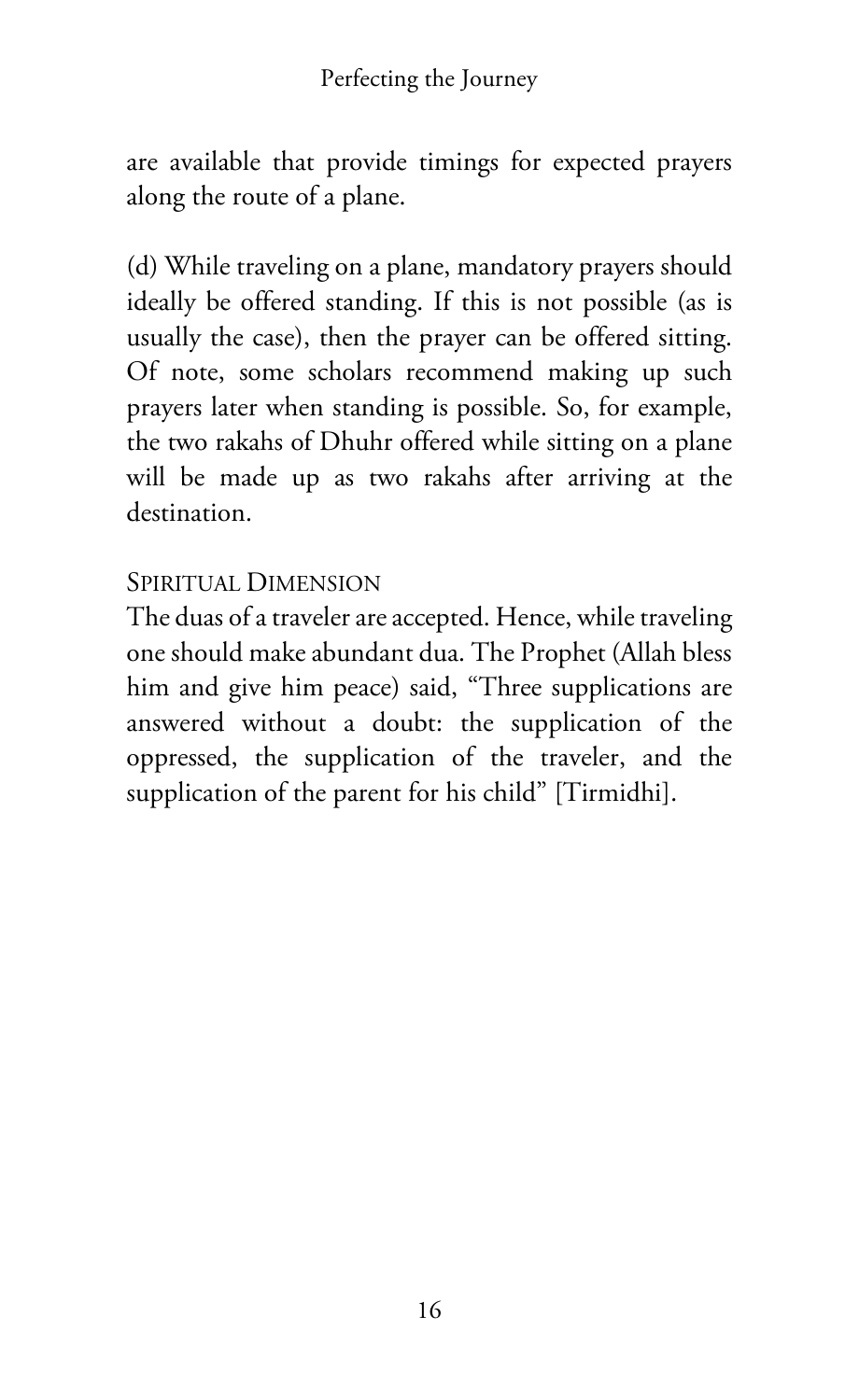#### 4

# Ihram

Before approaching Mecca to perform Hajj or Umrah, a pilgrim must first establish a ritual state known as ihram. This is done by reciting an Arabic phrase called the talbiyah while making an intention to perform Umrah or Hajj. Immediately prior to entering ihram, the Prophet (Allah bless him and give him peace) first performed some preparatory acts such as (1) ghusl (ritual bath), (2) changing into two white sheets of cloth, (3) applying fragrance to the body, and (4) offering salah. He then recited the talbiyah to officially begin ihram.

While in a state of ihram, certain otherwise permissible actions such as using fragrance, romantic interactions with one's spouse, and, for males, wearing stitched clothing become impermissible. This chapter details each step of entering ihram, as well as the acts that must be avoided when in this holy state.

#### LEGAL RULING

The term 'ihram' is commonly used for the spiritual state required to approach Mecca as well as the two sheets of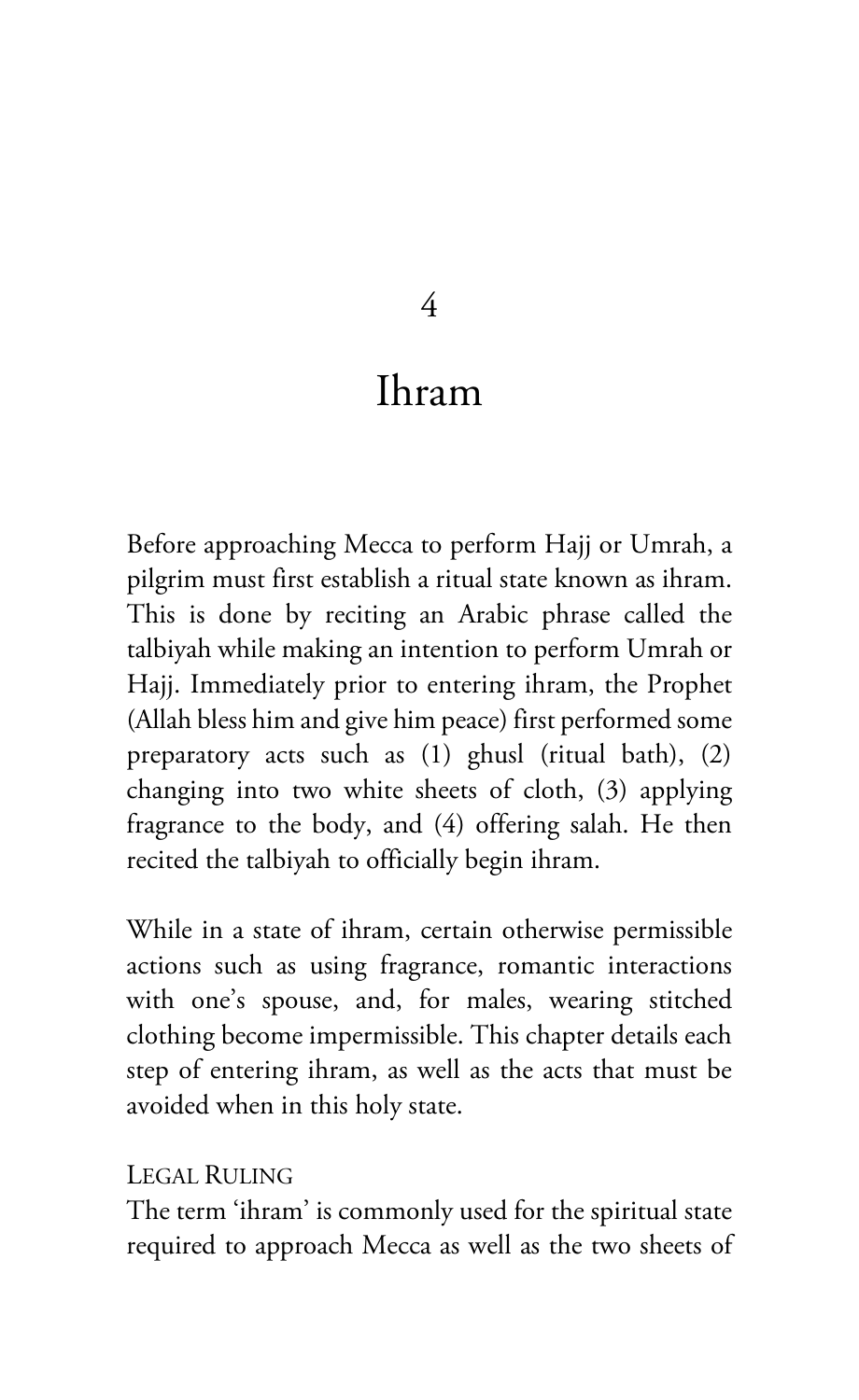cloth worn by males while in this state. Throughout this text, the term ihram implies the state of ihram, unless clothing is specifically mentioned.

## The Ihram Boundary

All pilgrims enroute to Mecca must be in a state of ihram prior to crossing specific boundaries that surround Mecca (termed miqat, figure 1). The Prophet (Allah bless him and give him peace) entered ihram at Dhul Hulayfah, which is a few miles outside of Madinah en route to Mecca. In addition, he (Allah bless him and give him peace) also designated similar boundaries to enter ihram for those coming to Mecca from other directions. The Prophet (Allah bless him and give him peace) said, "These are the boundaries for those coming from beyond their borders…" [Bukhari].

## LEGAL RULINGS

(1) Nowadays, given modern transportation and the distances from which pilgrims arrive, the actions to enter ihram are usually performed much before crossing the miqat boundaries. The exact location for each step of entering ihram will vary depending on one's particular itinerary as described below.

(2) Travelers en route to Mecca via Jeddah must enter ihram prior to landing since Jeddah is within the miqat boundary. As such, those flying to Jeddah via a connecting flight typically perform ghusl at home and then perform final pre-ihram rituals (wudu, changing into ihram clothing, two rakahs prayer, and recitation of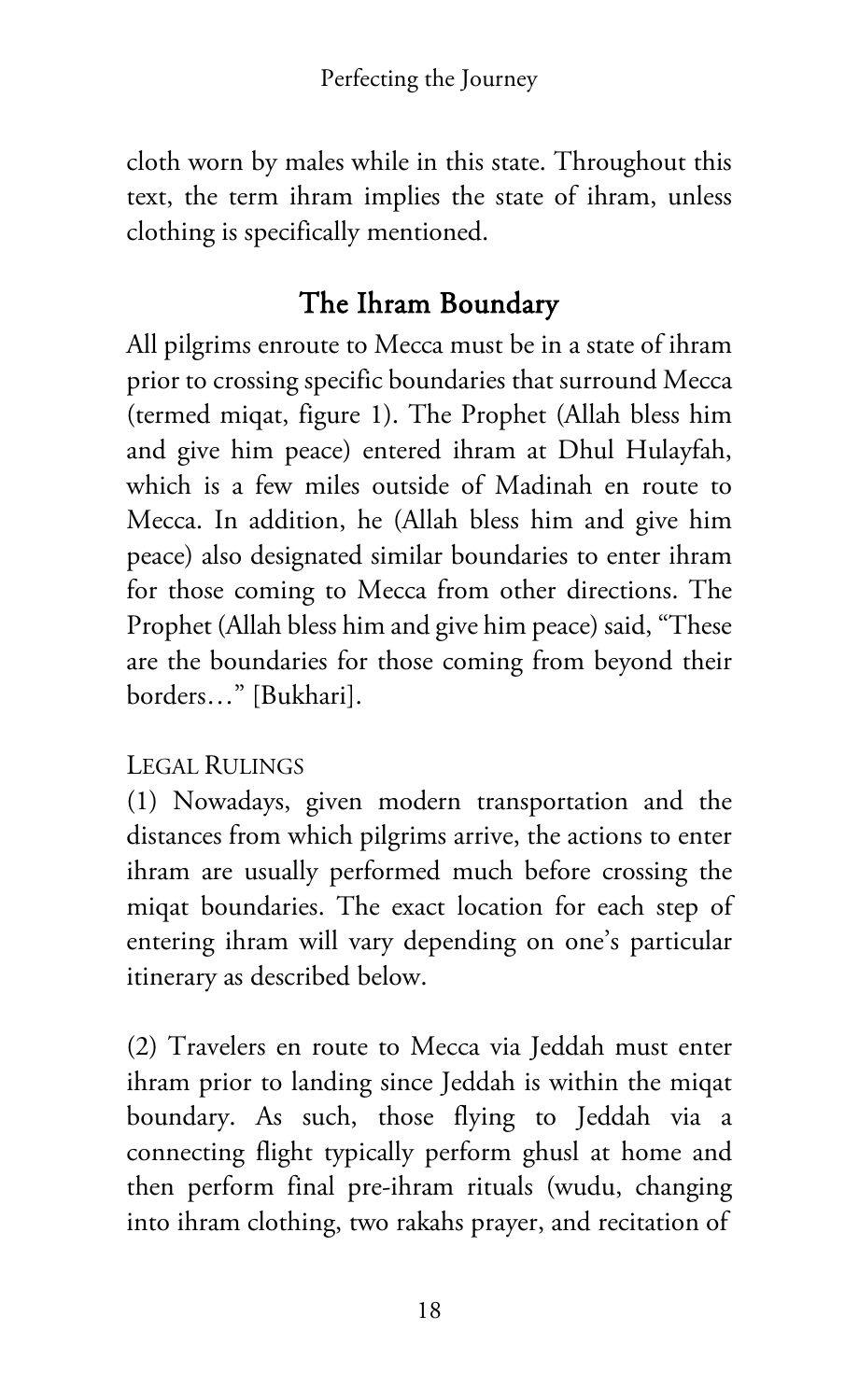

FIGURE 1: THE IHRAM BOUNDARIES OF MECCA

the talbiyah) at the layover airport (males, remember to pack your ihram clothing and slippers in your carry-on; females, it is common to wear your ihram clothing before departing from home). On the other hand, those flying on a direct flight to Jeddah perform pre-ihram rituals and recite the talbiyah at home or at the airport before departure, depending on whichever is most convenient.

(3) Madinah falls outside the miqat. Hence, travelers heading initially to Madinah, whether directly or via Jeddah, do not require a state of ihram. Instead, when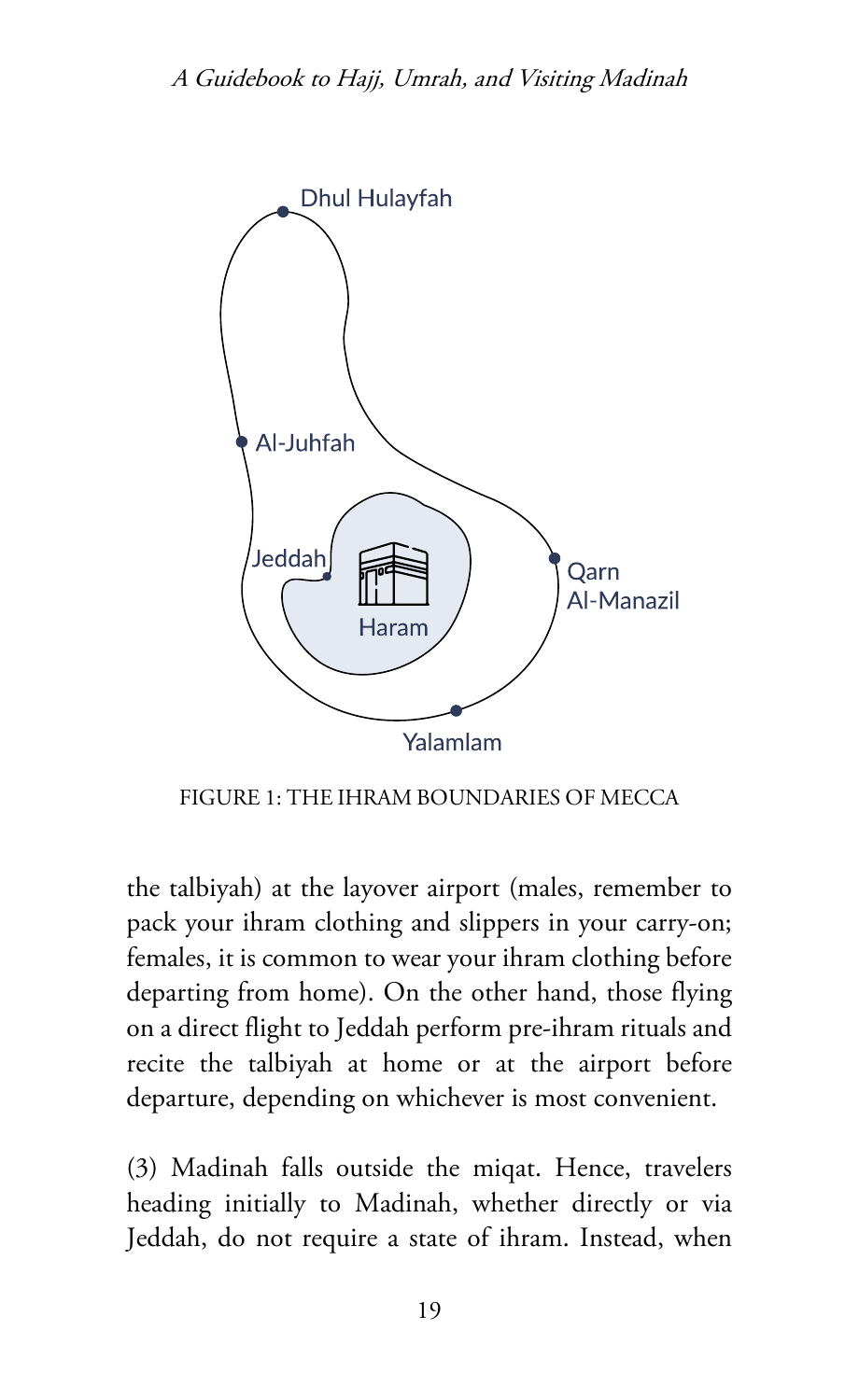departing for Mecca, they will perform ghusl and change into the ihram clothing in their hotel room and then offer prayer and recite the talbiyah either in their room (if flying to Jeddah or traveling by train) or at Dhul Hulayfah (if traveling by car or bus), which is a few miles outside Madinah en route to Mecca.

## LEGAL RULING

A woman experiencing her period will enter ihram before crossing the miqat boundary. However, she will not enter a masjid or perform tawaf (circling the Kabah) until her cycle is complete and she makes ghusl (see Appendix E).

## LEGAL RULING

One who crosses the miqat boundary without a state of ihram should ideally return to the boundary to enter ihram. If this is not possible (as is usually the case), then ihram is assumed from one's location and an extra animal sacrifice (damm) must be arranged as a penalty (see chapter entitled, 'Violations During Hajj and Umrah' for more details).

## SPIRITUAL DIMENSIONS

(1) The Prophet (Allah bless him and give him peace) and the thousands of Companions accompanying him for Hajj assumed ihram at the miqat boundary near Madinah (Dhul Hulayfah). They then travelled through the desert in ihram for nearly ten days. Some walked (roughly 100 hours) while others rode on mounts (approximately 280 miles). Amazingly, the wife of the noble Companion Abu Bakr (Allah be pleased with them), despite being pregnant and giving birth at the boundary, still entered ihram and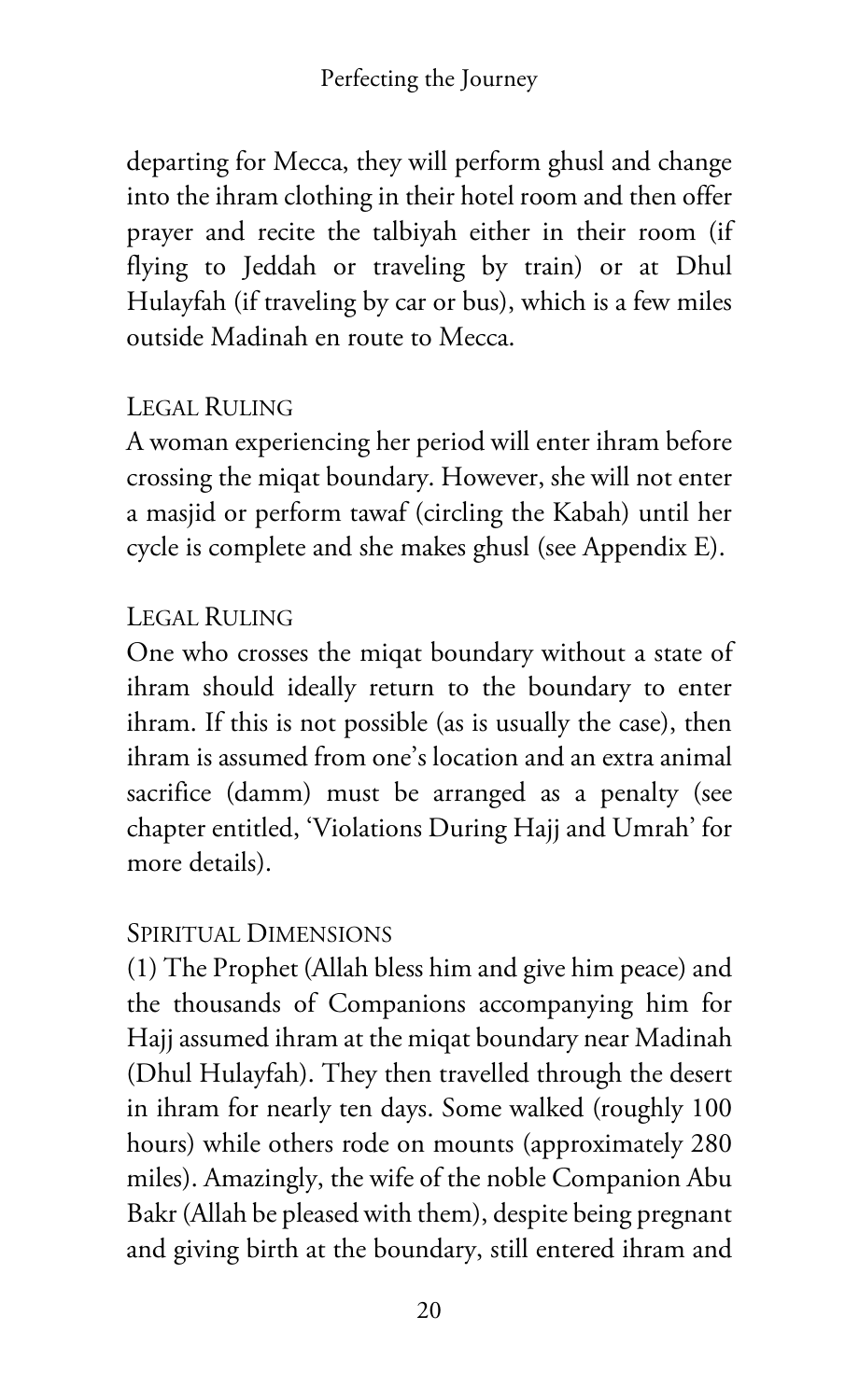proceeded for the journey the very next day [Muslim]. One should reflect on the amazing devotion of these pious predecessors while also being grateful for the tremendous ease with which Hajj and Umrah are performed today.

(2) The distance from the miqat of Madinah to Mecca is significantly greater than the distance from any other miqat boundary. Shah Waliullah stated regarding this, "The people of Madinah have been assigned the farthest miqat. This is because it is the cradle of divine revelation, the fortress of faith, the home of migration, and the first city to embrace belief in Allah and his Messenger (Allah bless him and give him peace). As such, the people of Madinah have the greatest right to be vanguards in raising the word of Allah and striving in obeying Him" [Hujjatullah al-Balighah].

## Cleanliness Prior to Departure

Scholars recommend cleansing the body in preparation for ihram. Prior to departing from home, clip the nails, remove armpit and pubic hair, and, for males, trim the moustache. The Prophet (Allah bless him and give him peace) recommended completing these acts of cleanliness at least once every forty days throughout adulthood [Tirmidhi]. Hence, scholars recommend that these also be done before departing for Hajj or Umrah.

## Taking a Bath

It is sunnah to perform ghusl (bath) before changing into ihram clothing. This step is encouraged for physical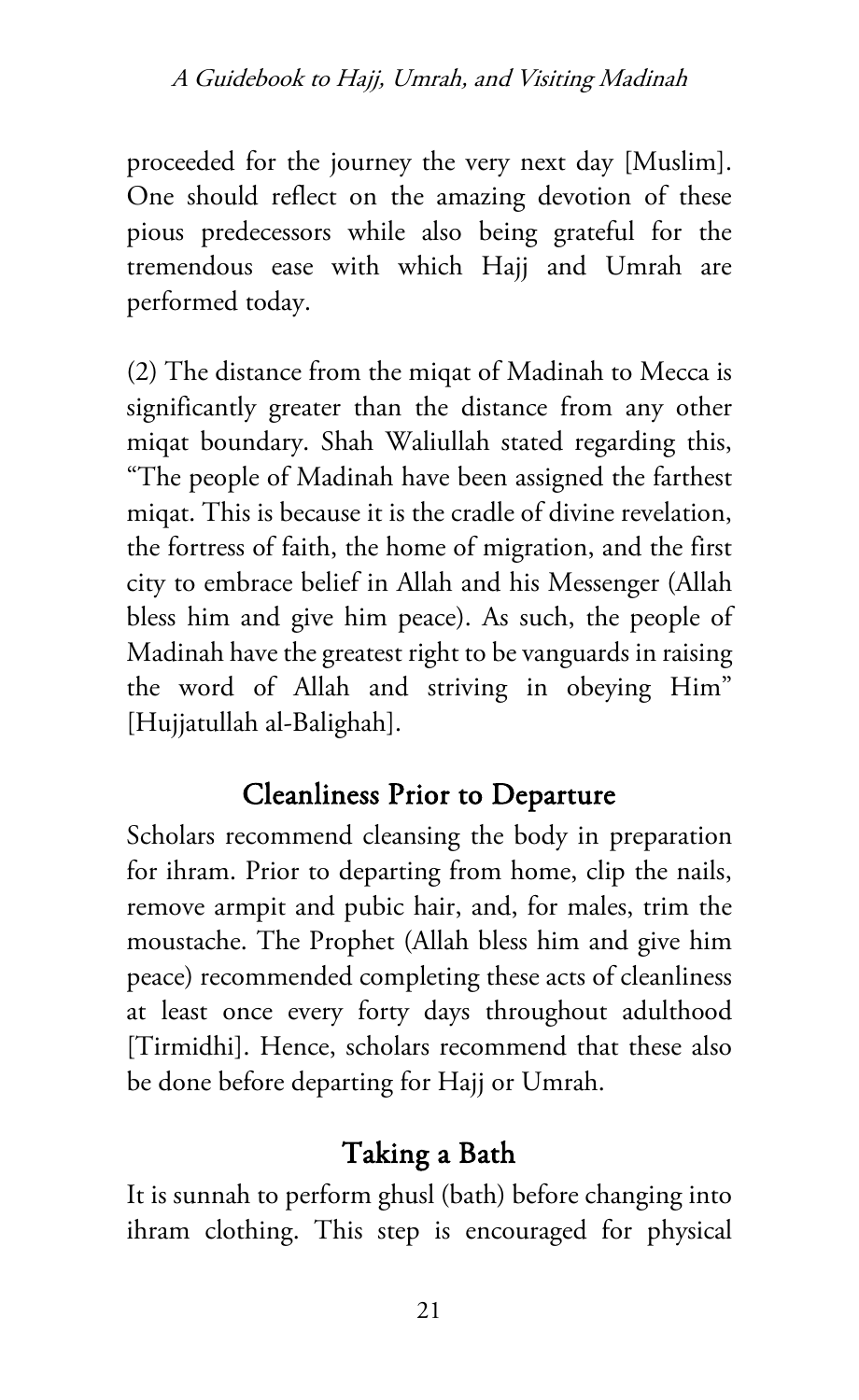cleanliness and, hence, should be performed even if ghusl or wudu is not needed. Additionally, it should also be performed by a woman experiencing her period.

## LEGAL RULING

Males changing into ihram clothing at an airport can shower before departing from home and then merely perform wudu at the time of changing into ihram clothing. If water is not available, this step can be skipped altogether - neither wudu nor ghusl is necessary to enter ihram.

## LEGAL RULING

Scented soap and shampoo can and should be used when taking a bath before ihram. The prohibition of using fragranced products applies after ihram begins (i.e., after talbiyah), and not during preparation for it.

# Clothing of Ihram

Ihram prohibits males from wearing stitched clothing or footwear. Males must change into two unstitched white sheets of cloth and slippers. All other clothing, including undergarments, socks, head coverings, and shoes, cannot be worn in ihram.

Females, on the other hand, retain their usual clothing – head scarf, socks, shoes, etc. – during ihram, taking special care to maintain both hijab and modesty. Of note, the ihram clothing for females need not be a specific fabric type or color.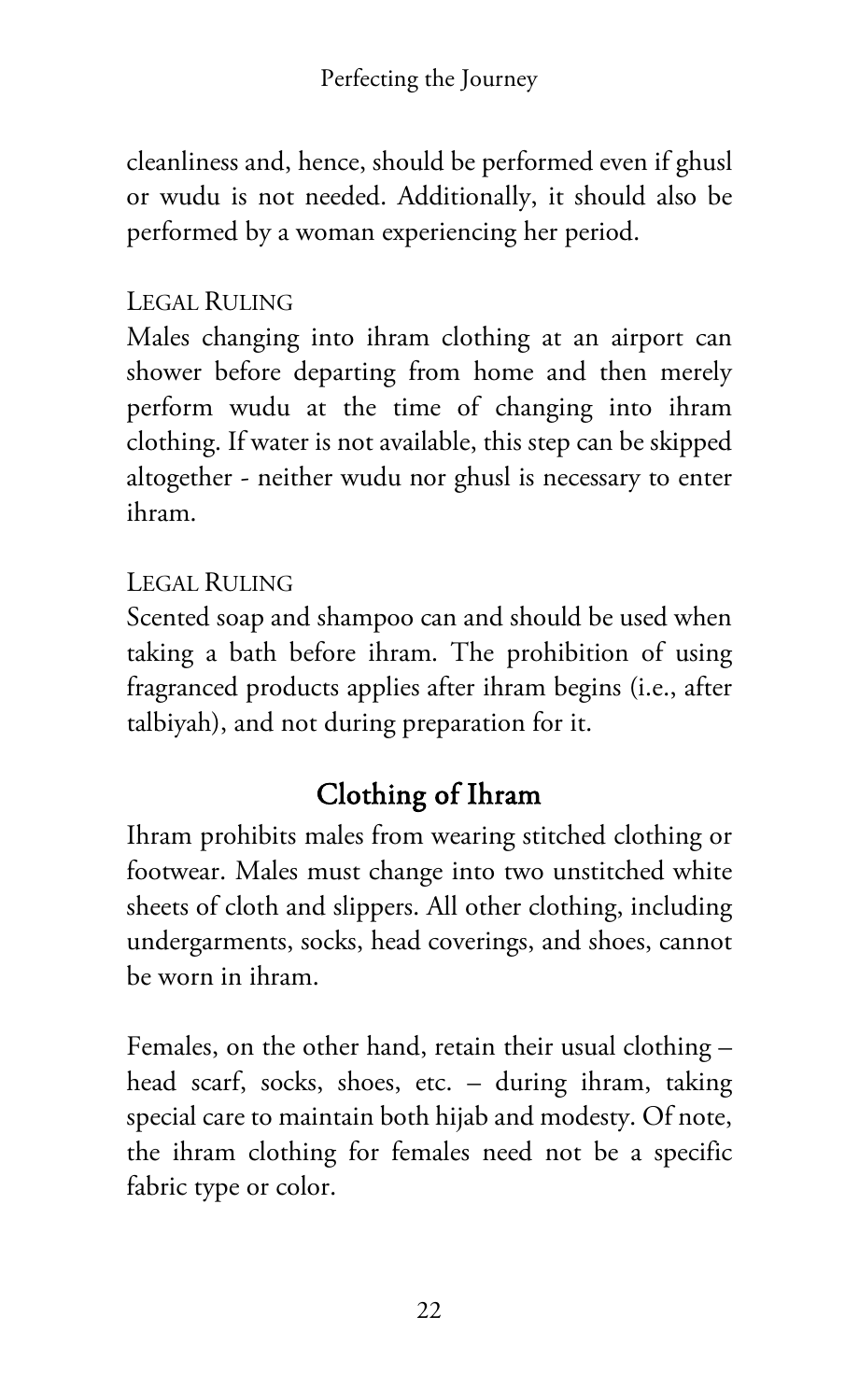#### LEGAL RULING

Clothing or cloth washed in scented detergent may be worn when entering ihram. However, after reciting the talbiyah, changing into scented clothing or cloth should be avoided.

## LEGAL RULING

For males, the top surface of the foot (over the shoelace area) should remain uncovered in a state of ihram. This can be achieved, for example, by wearing sturdy slippers. Of note, some schools of Islamic law permit covering this part of the foot. As a general principle, it is best to respect these differences, rather than critique others who may not follow a particular legal opinion.

#### LEGAL RULING

Cloth cannot touch the face while in ihram. As such, a woman who wears niqab may use a visor or cap to distance the cloth from her face. The Mother of the Believers, Aishah (Allah be pleased with her), describing her journey to Hajj while in ihram stated, "When men on camels came opposite or parallel to us while traveling, we would let down our veils from our heads over our faces. When they passed us, we would then unveil our faces" [Ahmad].

#### SPIRITUAL DIMENSION

Hajj and Umrah separate a believer from family, work, home, and wealth and then mandate that he shroud himself in two white sheets of cloth. These initial steps bear a striking resemblance to death, symbolizing the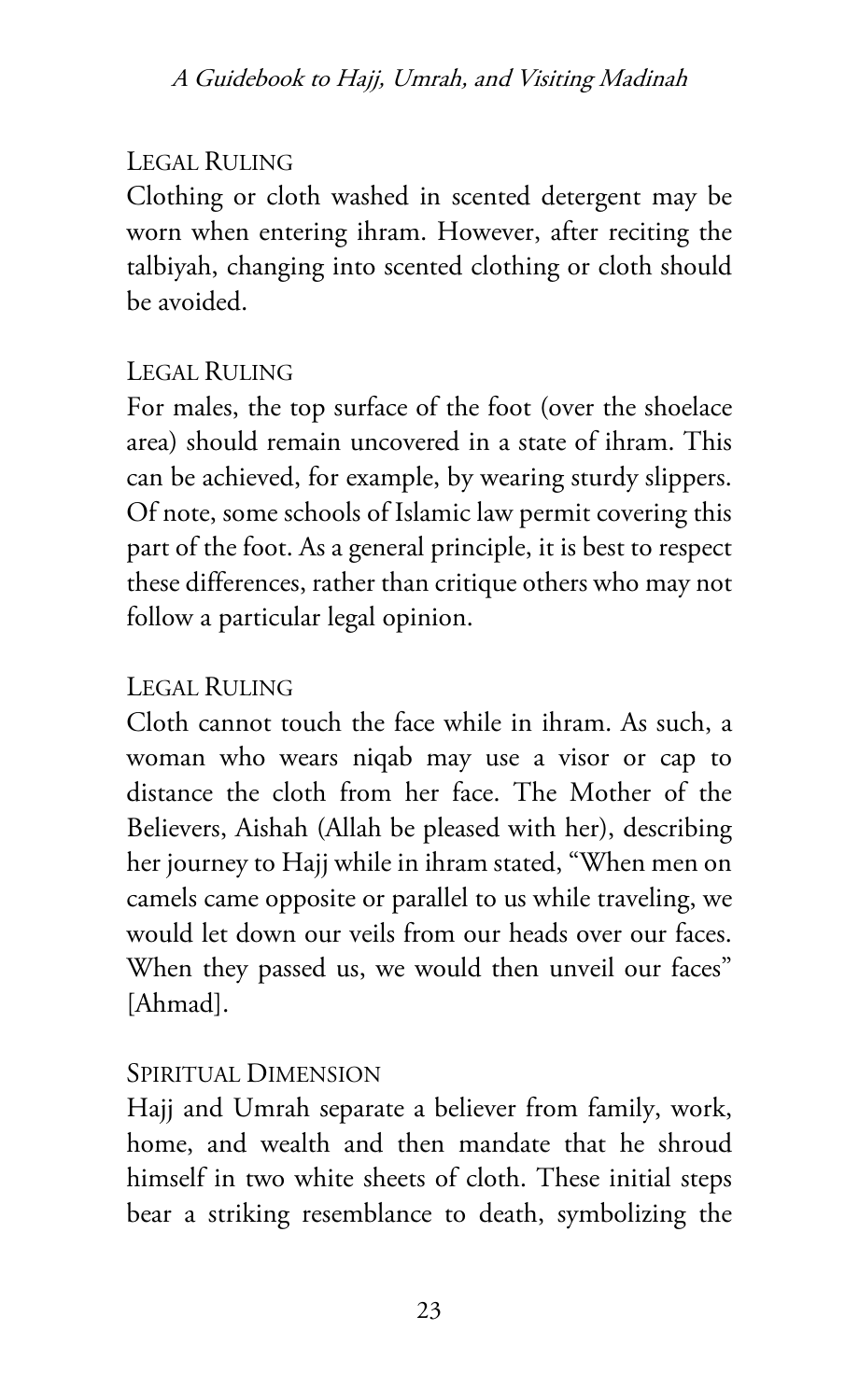power of Umrah and Hajj to bury one's prior sins and provide a new spiritual lease on life.

## Scenting the Body

After changing into the ihram clothing, it is sunnah for males to apply fragrance to the body. Males and females may use deodorant as well. As mentioned earlier, the prohibition of using fragranced products applies after the state of ihram begins (i.e., after recitation of the talbiyah), and not during preparation for it.

## Salah Before Reciting the Talbiyah

Ihram officially begins with recitation of the talbiyah. However, before reciting it, two rakahs of prayer are recommended. During this prayer, it is encouraged to recite Surah al-Kafirun (chapter 109) after Surah al-Fatihah in the first rakah, and Surah al-Ikhlas (chapter 112) after al-Fatihah in the second.

## LEGAL RULING

One who enters ihram at a time when salah is either prohibited (haram) or disliked (makruh) may skip this prayer or wait until prayer once again becomes permissible. The three prohibited times for prayer are "while the sun is actively rising (the few minutes after the end-time for Fajr), when the sun is at its zenith (the few minutes before the start time of Dhuhr), and while the sun is actively setting (the few minutes before the start time of Maghrib)" [Muslim]. The disliked times are "after offering Fajr prayer until sunrise and after offering Asr prayer until the sun sets (Maghrib)" [Bukhari].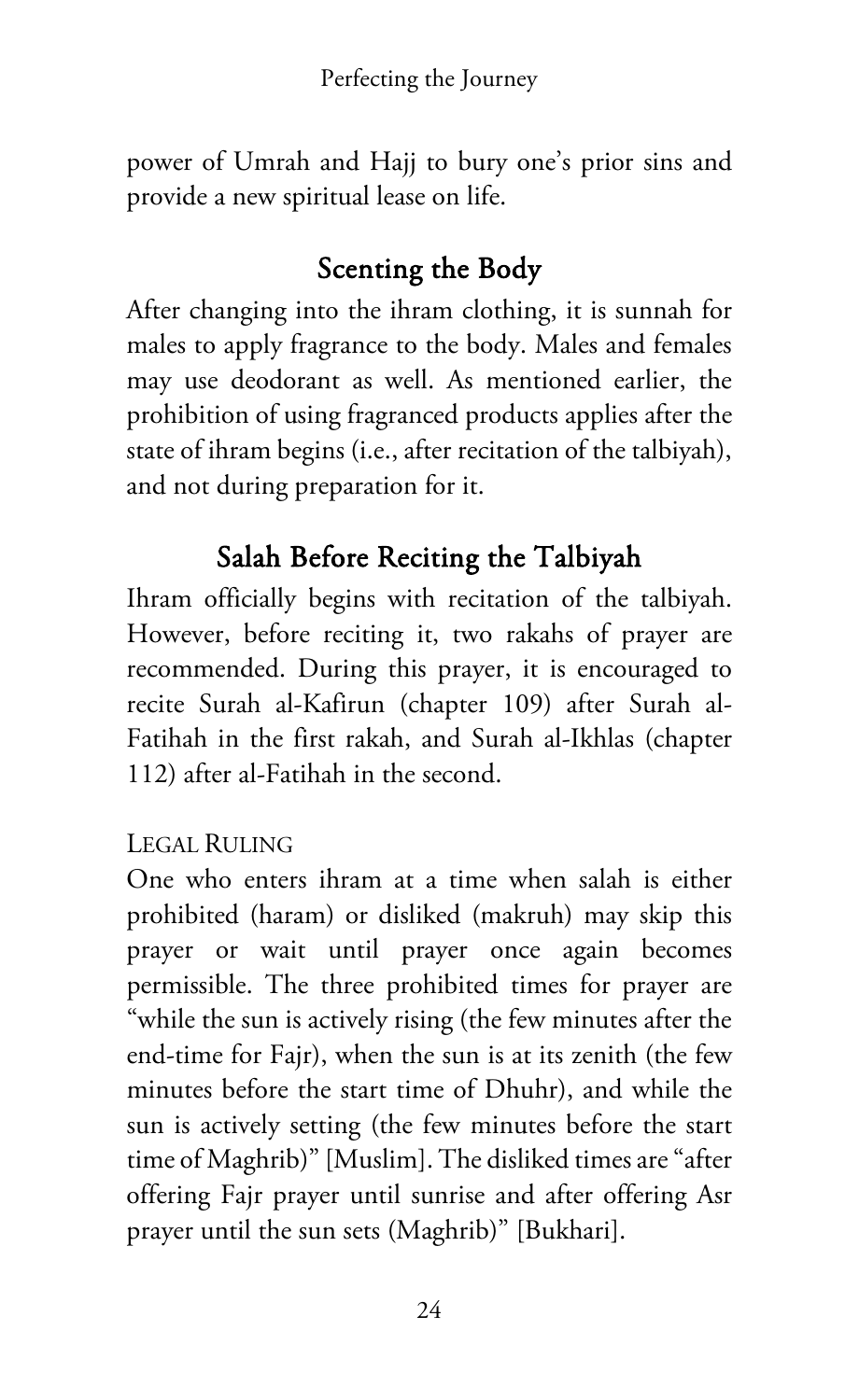#### LEGAL RULING

Any fard or sunnah prayer can also suffice to fulfill the recommended act of praying before entering ihram.

#### LEGAL RULING

A woman experiencing her period will not offer prayer before entering ihram (see Appendix E).

## Making the Intention

Like all acts of worship, ihram requires an intention. When making it, clearly state the purpose of the ihram (i.e., Umrah or Hajj) while also asking Allah to make it easy and to accept it.

#### LEGAL RULING

When the Prophet (Allah bless him and give him peace) travelled for Hajj, he also first performed an Umrah. More specifically, he encouraged his Companions to enter ihram for this Umrah, exit ihram upon its completion, and, a few days later, to re-enter a new state of ihram for Hajj. Performing Umrah and Hajj with a break of ihram in between is termed Hajj Tamattu'. The remainder of this text details how to combine Hajj and Umrah in this manner (other possibilities are discussed in Appendix D).

#### LEGAL RULING

A verbal intention is recommended, although a silent intention is also acceptable. Additionally, the intention can be made in any language, and does not need to be made in Arabic.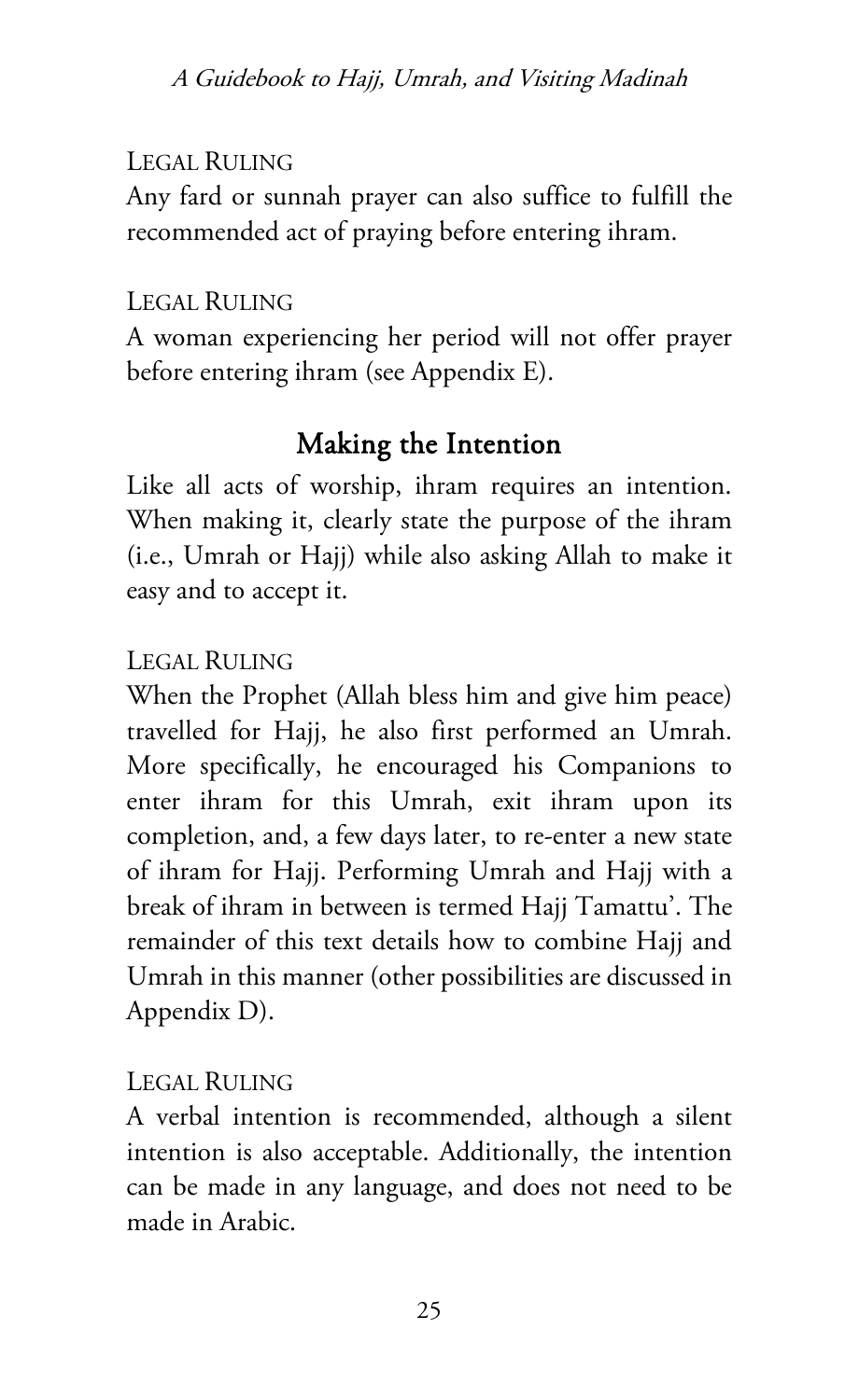LEGAL RULING

When performing Hajj on behalf of someone else (termed Hajj Badal), the name of that individual should be included when making the intention.

## Talbiyah

Recitation of the talbiyah officially begins ihram. Males are encouraged (sunnah) to recite the talbiyah aloud, while females should recite it softly. In no case, however, should the initial talbiyah be absolutely silent. The talbiyah is as follows:

لَّتَيْكَ اللَّهُمَّ لَبَّيْكَ لَبَّيْكَ لَاشْرِيْكَ لَكَ لَبَّيْكَ ي ي ي ي إِنَّ الْحَمْدَ وَالنِّعْمَةَ لَكَ وَالْمُلْكَ لَاشْرِيْكَ لَكَ َ  $\ddot{\phantom{0}}$ .<br>.

I am at Your service. O Allah! I am at Your service. I am at Your service. You have no partner, I am at Your service. Surely, all praise and grace are for You, as is dominion over the entire universe. You have no partner.

#### LEGAL RULING

Males should recite the talbiyah loudly. The Prophet (Allah bless him and give him peace) stated, "The Angel Jibril came to me and commanded me to order my Companions to raise their voices with the talbiyah" [Tirmidhi]. Additionally, during his journey of Hajj, the Prophet (Allah bless him and give him peace) stated, "It is as if I can see Musa putting his fingers in his ears and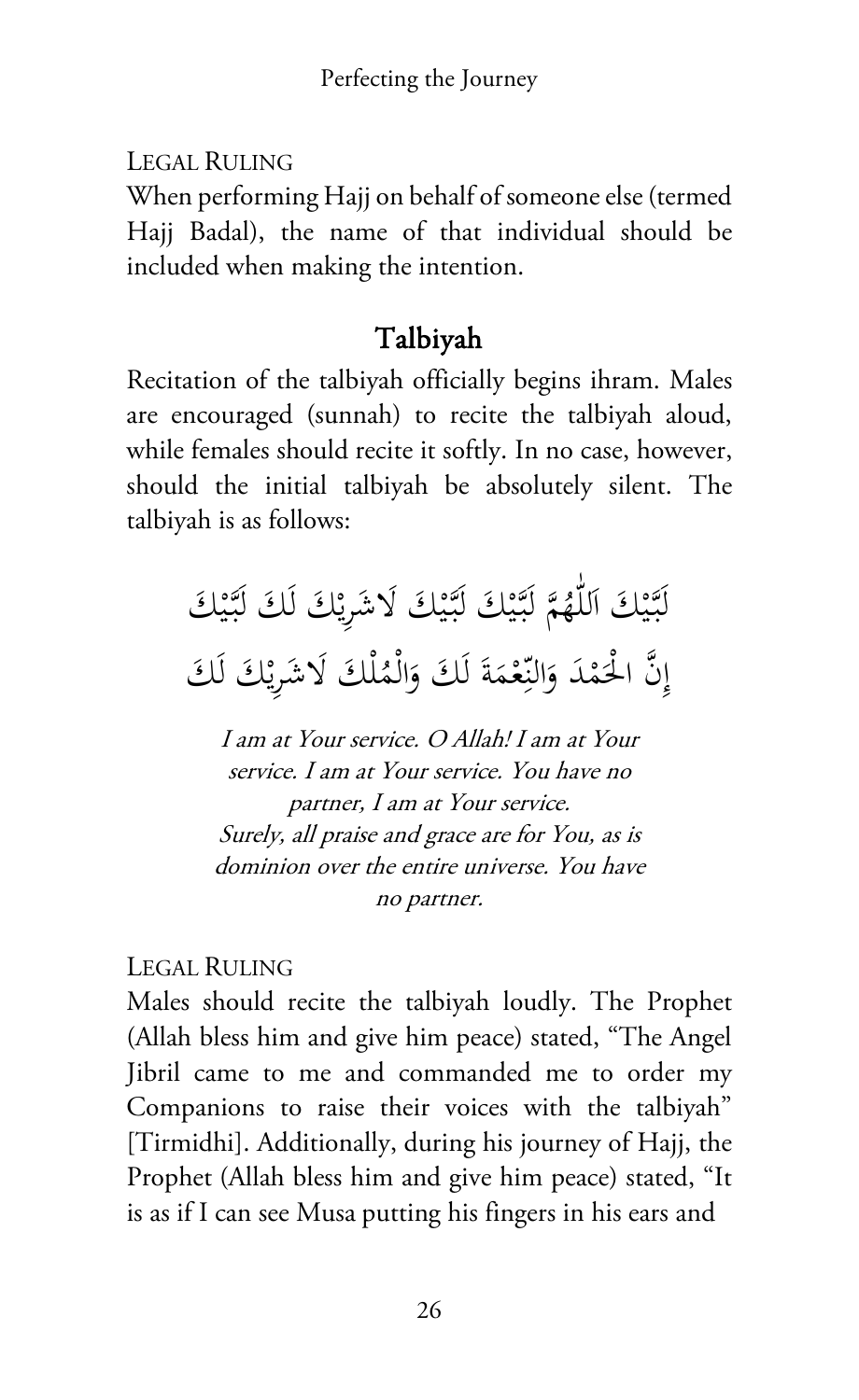#### A Guidebook to Hajj, Umrah, and Visiting Madinah

raising his voice to Allah reciting the talbiyah as he passes through this valley" [Ibn Majah].

#### LEGAL RULING

The talbiyah should be recited consistently throughout the pilgrimage. Useful reminders to recite the talbiyah include boarding or exiting a vehicle, meeting others, arriving or departing from any location, and after completing prayers. Of note, the talbiyah is not recited during tawaf (circling the Kabah) or sa'ee (walking between Safa and Marwah).

#### SPIRITUAL DIMENSION

Hajj, the noblest of journeys, was performed over thousands of years by many prophets. Each year a new link is added to this chain, such that the All-Merciful allows His least-deserving servants to join this noble procession. The Messenger (Allah bless him and give him peace) stated during his travel to Hajj, "Seventy prophets went through the Rawha passage to perform Hajj, each wearing woolen garments" [Abu Ya'la]. At another location he said, "It is as if I am looking at Yunus reciting the talbiyah on a red camel wearing a woolen cloak with the rein of his camel made from date palms" [Ibn Majah]. He also said "By Him in whose hand is my soul, the son of Maryam will certainly pronounce the talbiyah in the valley of Rawha" [Muslim].

#### SPIRITUAL DIMENSION

The Arabic phrase "labbaik" is a formal way of responding to someone's call. In this instance, the labbaik of the talbiyah represents a response to Prophet Ibrahim's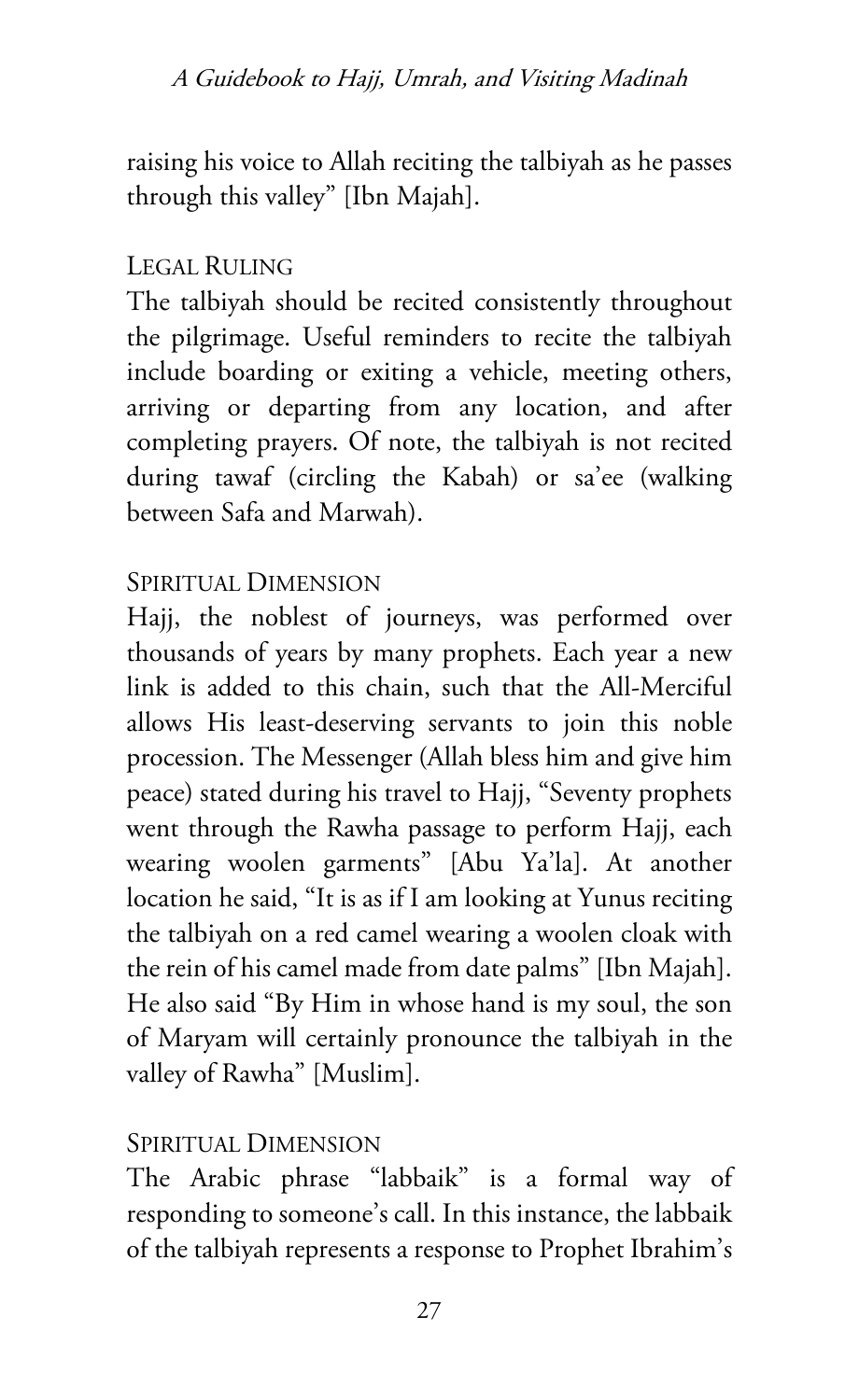(upon him be peace) call made thousands of years ago. Allah Most High states, "And announce the pilgrimage to humanity. They will come to you on foot and on every transport, emerging from every deep mountain pass" [22:27]. Amazingly, Prophet Ibrahim's sincerity was such that this singular call, made alone in a desert, reverberated through time and space so that people of diverse languages, cultures, and backgrounds have continuously come for Hajj over centuries. And this has occurred without the need for extensive reminders or exhortations from any central governing body. This highlights the technology of taqwa (piety), which leads to blessings that no device can ever reproduce.

#### SPIRITUAL DIMENSION

The talbiyah is the first major milestone of Umrah and Hajj. When reciting it, hope of acceptance and fear of rejection would overcome our pious predecessors. It is reported that when Shaykh Ali Zainul Abidin entered ihram, his face became pale, and his body shook as he struggled to recite "labbaik." When asked why, he stated, "I fear greatly that in reply to my 'labbaik,' a cry may come saying, 'La labbaik. Your presence here is not accepted.'" He then uttered "labbaik" and fell off his camel unconscious.

#### SPIRITUAL DIMENSION

The talbiyah of one believer is so powerful that its effects reverberate across the planet. The Prophet (Allah bless him and give him peace) stated, "No Muslim states the talbiyah except that it is reverberated by the rocks, trees, and ground, on his right and on his left, until the ends of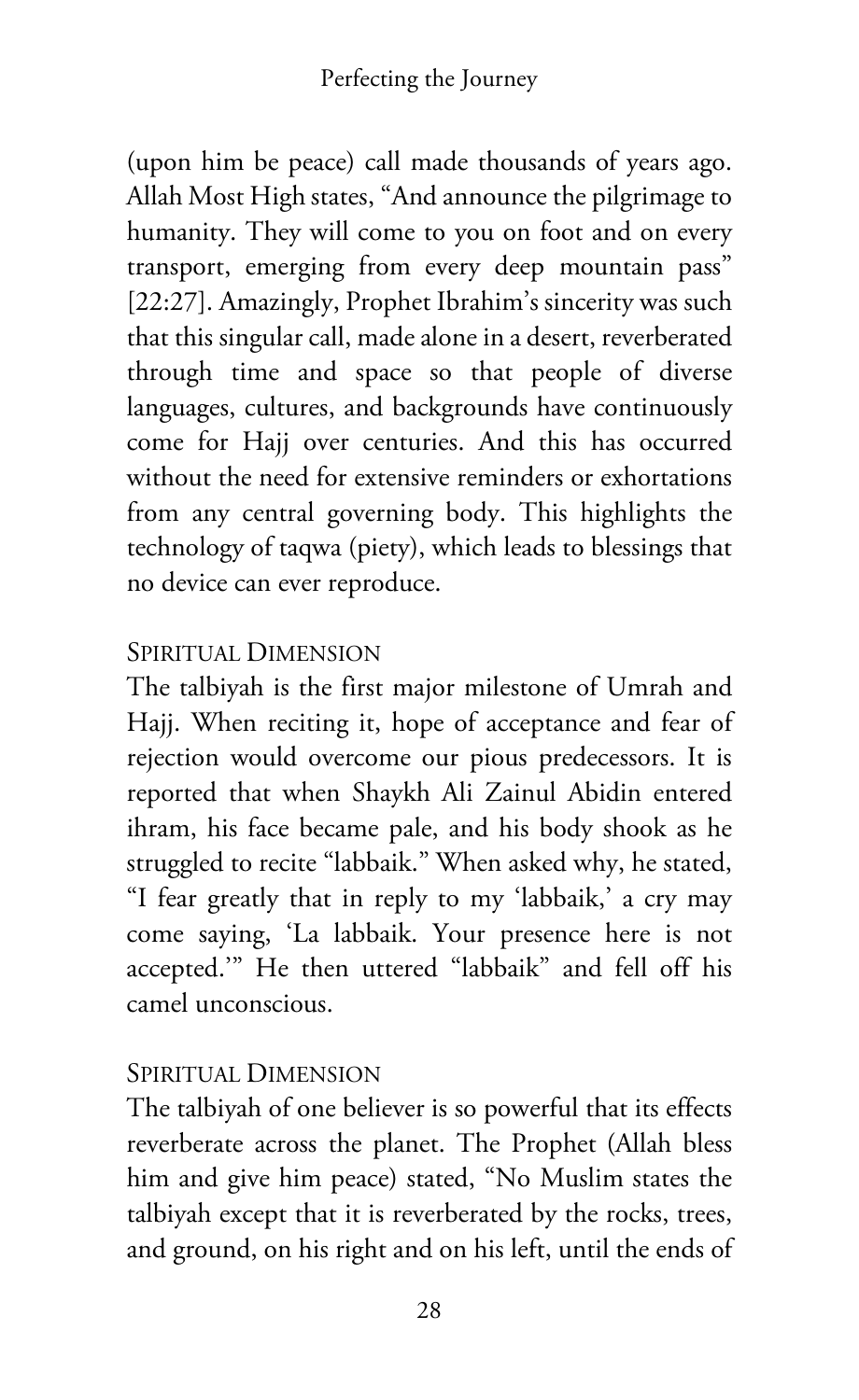A Guidebook to Hajj, Umrah, and Visiting Madinah

the lands" [Tirmidhi]. One can only imagine the universal effect of millions of believers all proclaiming the talbiyah in unison during the days of Hajj.

### Prohibited Acts During Ihram

During ihram, a few normally permissible acts become prohibited. More specifically, the following must be avoided while in a state of ihram:

(1) Romantic interaction, whether verbal or physical, including kissing or embracing.

LEGAL RULING

Intercourse, should it occur before the stay in Arafah, invalidates the entire Hajj. As such, some scholars recommend that husband and wife have marital relations before departing for Hajj, particularly the night before donning the ihram, to ensure that each is comfortable throughout the Hajj journey.

(2) Fighting or arguing with others. Arguments violate the sanctity of ihram and decrease the blessings of the journey. Hence, no matter the circumstance, it is never worth arguing during the trip. Allah Most High states: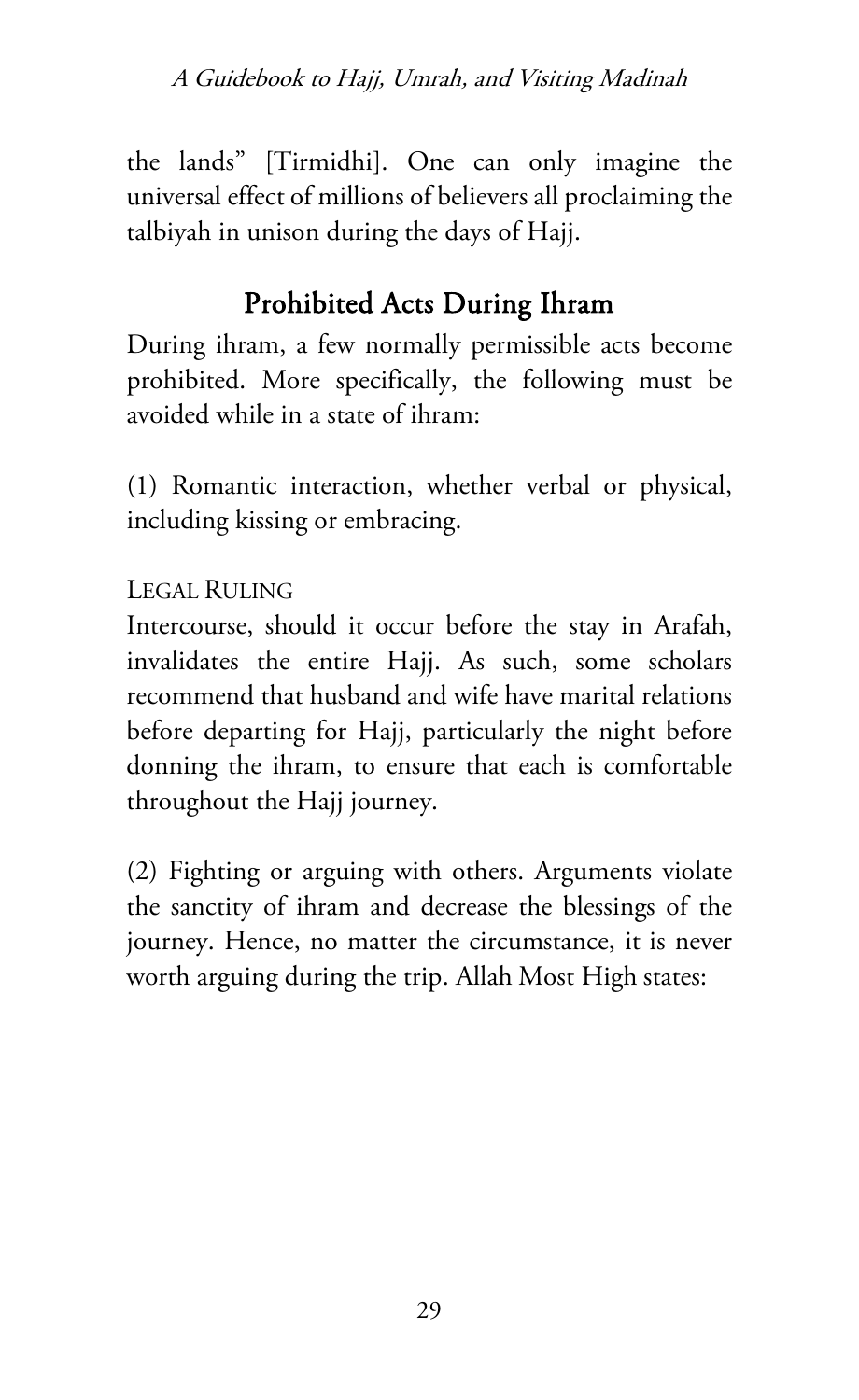َ َ ال ِد َلا ج َ ُ َوق و ُس َلا ف َ َ َث و ف َ ََلا ر ج ف َ َّ ن ْ الح َّ ِ ِ يه َ َض ف َر ْ فـ َن َم ف ِ ّ َج ِفي ْ الح

So, whoever undertakes Hajj in its months should know that there is no indecent speech, misbehavior, or quarrelling during Hajj [2:197].

#### SPIRITUAL DIMENSION

One should remain light-hearted when things go wrong during Hajj and Umrah, especially while in ihram. The Prophet (Allah bless him and give him peace) and his noble Companion Abu Bakr (Allah be pleased with him) shared a camel to carry their luggage on the way to Hajj. Although Abu Bakr assigned someone to specifically watch over this camel, it still got lost during travel. When Abu Bakr heard the news, he expressed his displeasure and scolded the individual saying, "Only one camel and you lost it!" In response, the Prophet (Allah bless him and give him peace) smiled and said, "Look at this person in ihram…how is he behaving?" [Abu Dawud].

(3) Applying fragrance to the body or ihram clothing in any form (e.g., fragrant soap, deodorant, cologne/perfume, mint toothpaste). As mentioned earlier, this prohibition does not apply to scented products and fragrance used in preparation for ihram. Rather, once the talbiyah is recited, no additional fragrance may be applied.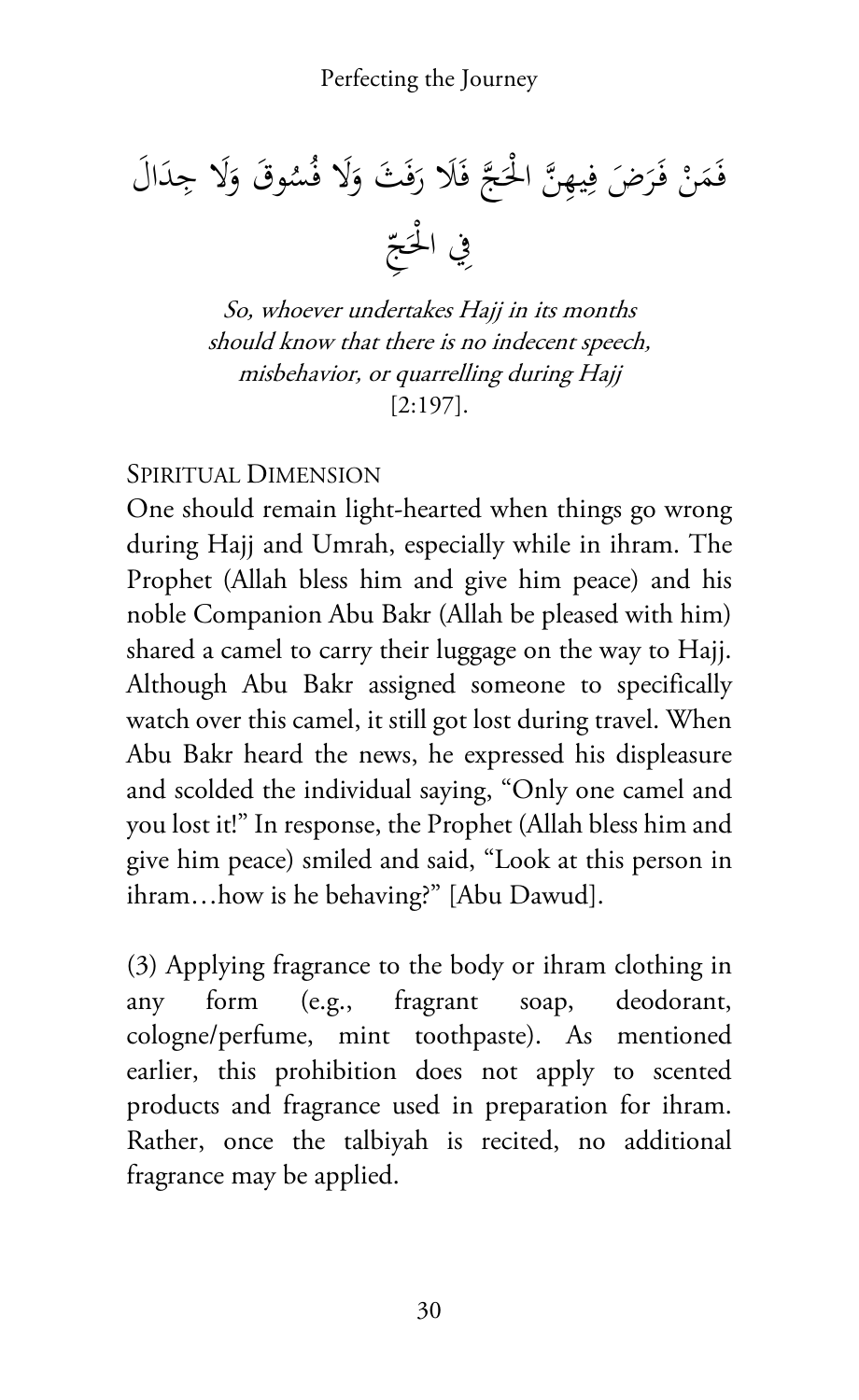(4) Clipping nails or removing hair from any part of the body, including shaving, combing the hair, running fingers through the beard, or biting the nails. Hair that falls naturally from the body, for example while making wudu, is overlooked and exempt from this prohibition.

(5) Wearing stitched clothing for males, including head cover, underwear, socks, shoes, etc. Males must also keep the upper surface of the foot as well as the ankles exposed and, hence, are to wear slippers.

(6) Hunting or assisting in the hunting of any animal or creature; even killing an ant is prohibited.

(7) Covering the skin of the face.

### LEGAL RULING

Violations of ihram must be made up by giving charity (sadaqah) or arranging for an animal sacrifice (damm), depending on the extent of the violation. For example, one who covers the face with a medical mask (whether of their own accord or due to a mandate established by local authorities) must make amends for this technical violation of ihram. If a mask is worn for more than twelve hours continuously at any point while in ihram, then an animal sacrifice becomes necessary. Anything less necessitates that charity be given to the needy. So, wearing a mask for a few hours, removing it for a few minutes (or even moments), and then putting it back on again for a few hours requires charity, and not an animal sacrifice (see chapter entitled, 'Violations During Hajj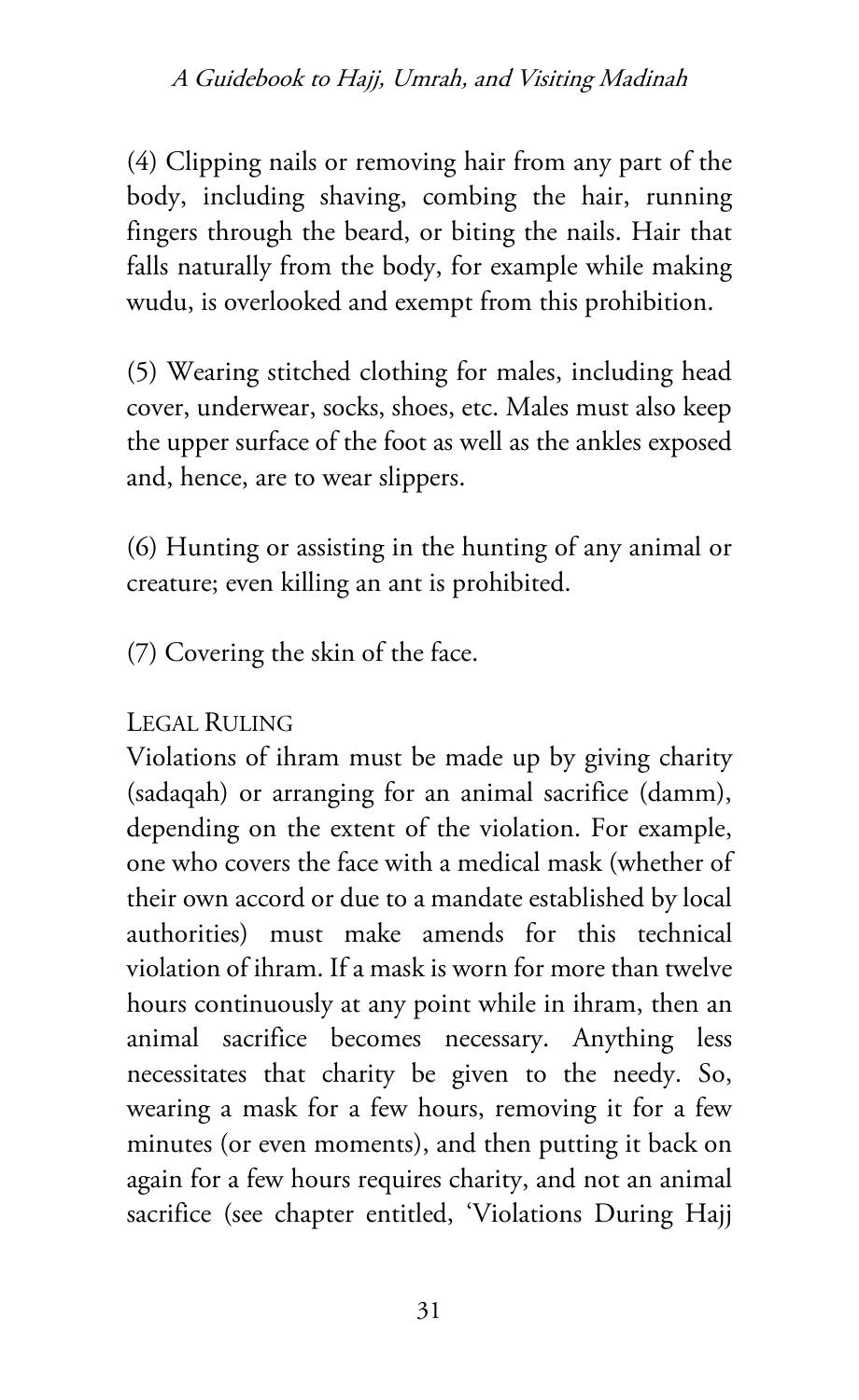and Umrah' for more details about sadaqah and the animal sacrifice in relation to violations of ihram).

## Permissible Acts While in Ihram

The following are examples of permissible acts while in ihram:

(1) Using an umbrella (e.g., for shade).

(2) Wearing a ring, glasses, hearing aid, watch, or money belt.

(3) Wearing a backpack.

(4) Changing the ihram clothing, for example if it becomes soiled or dirty, or removing the ihram clothing, for example to take a shower.

(5) Washing the body or brushing the teeth provided that all toiletries are fragrance-free.

(6) Covering the body with a blanket or sleeping bag, even if stitched. The face and head, however, must remain uncovered.

(7) Using a pillow, despite the back of the head or side of the face being covered by its fabric.

(8) Covering the face with a tissue while sneezing or drying the face with a towel after taking a shower or making wudu.

(9) Use of hand sanitizer, without added fragrance. Of note, the natural chemical odor of sanitizer is not considered fragrance.

### LEGAL RULING

If wudu breaks (e.g., by using the washroom) or ghusl is lost (e.g., by a wet dream), then the state of ihram remains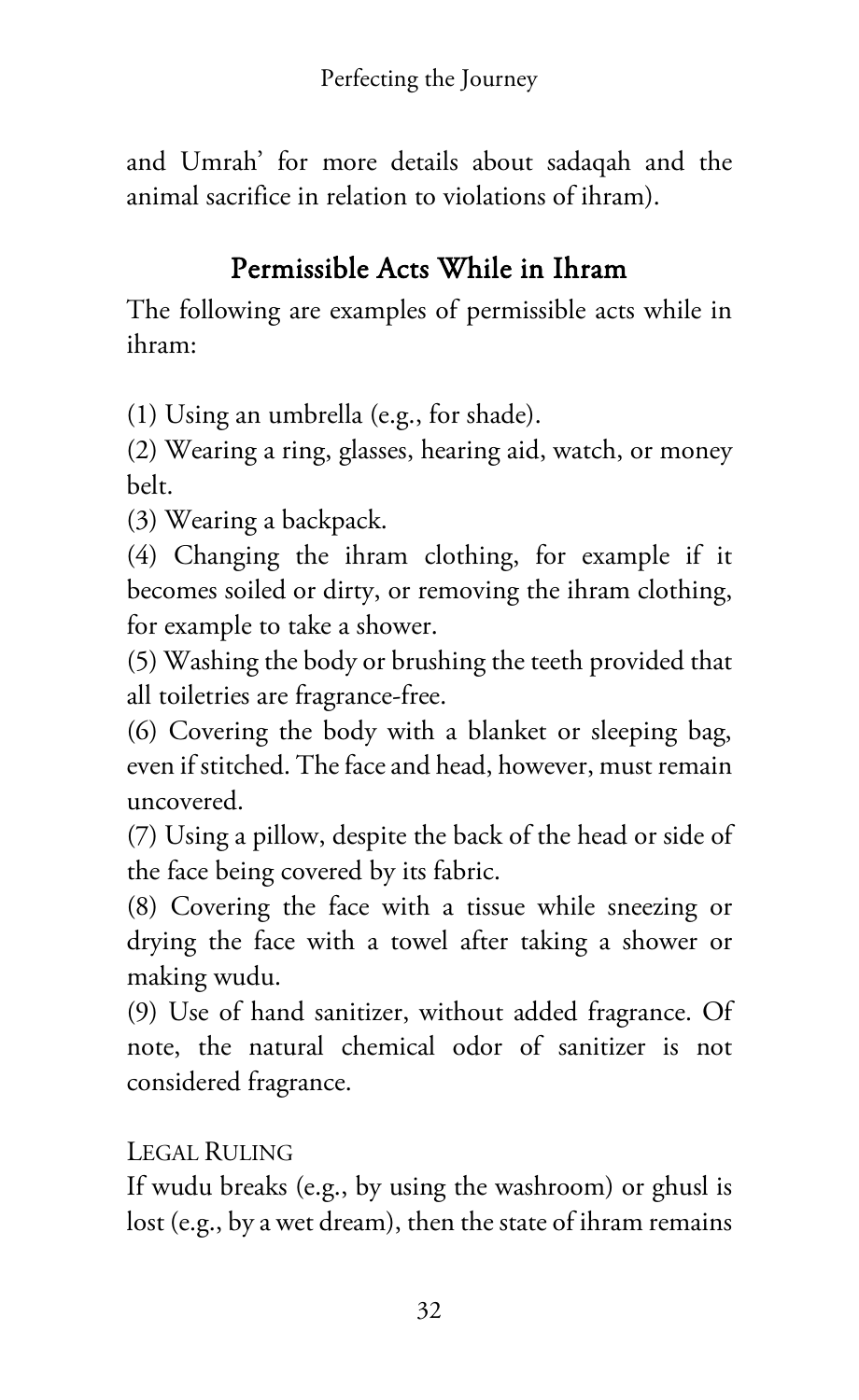A Guidebook to Hajj, Umrah, and Visiting Madinah

intact. One may make wudu or ghusl, as needed, while in ihram.

### Maintaining Ihram

The state of ihram must be maintained until Umrah (or the appropriate steps of Hajj) are complete. Details related to exiting ihram are provided later in this text.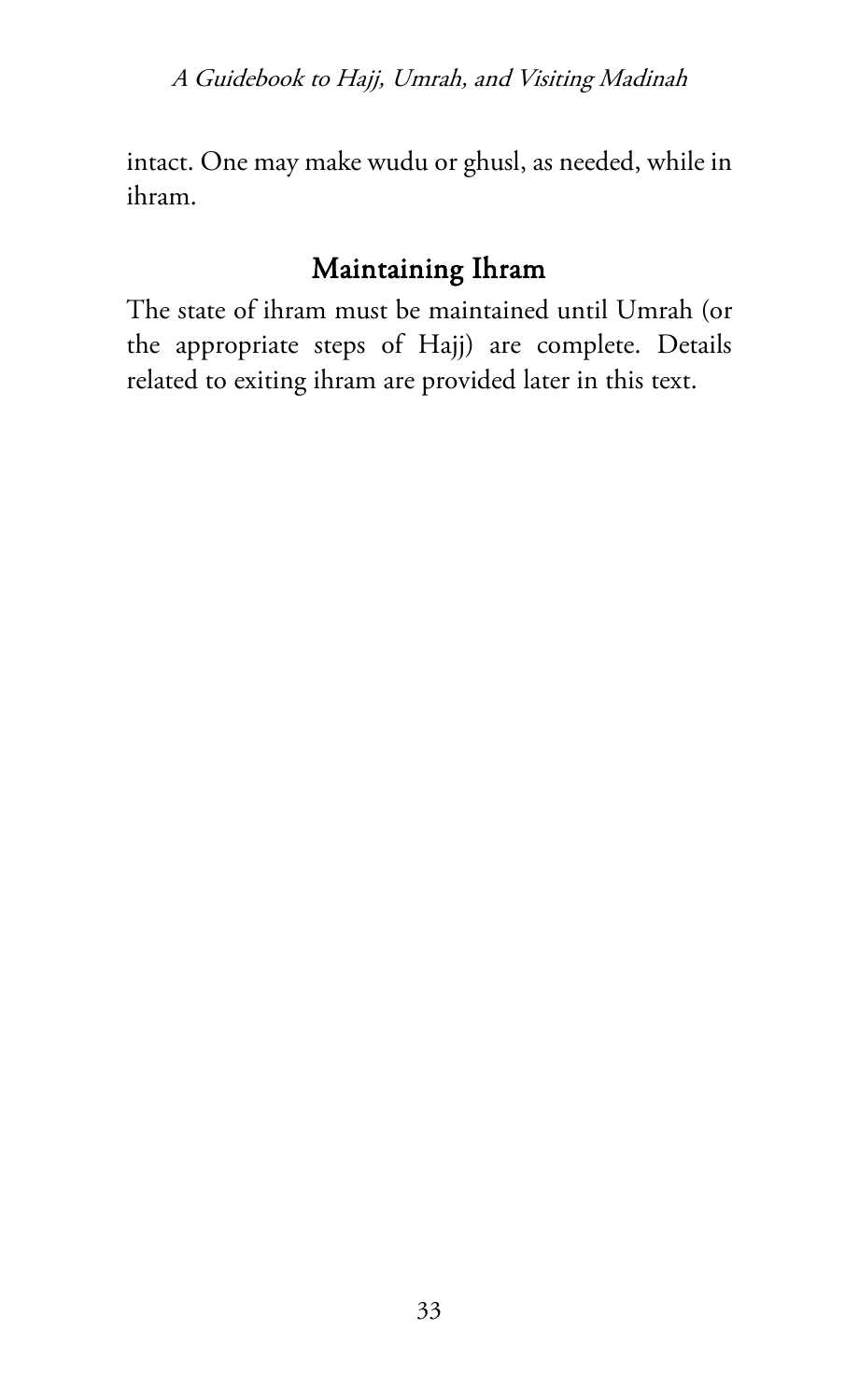## SUMMARY OF ENTERING IHRAM

1) Prior to travel, remove underarm and pubic hair, clip the nails, and, for males, trim the moustache.

2) If entering ihram at an airport, make ghusl at home just before travel and then make wudu at the layover airport immediately before entering ihram. If entering ihram from a hotel room or from home, make ghusl immediately before entering ihram. This step is for cleanliness and, hence, is performed even if ghusl or wudu is not needed and is also performed by a woman experiencing her period.

3) Change into the ihram clothing and apply deodorant and fragrance (males) to the body.

4) Pray two rakahs – ideally reciting Surah al-Kafirun in the first rakah and Surah al-Ikhlas in the second; this prayer is not offered at times when prayer is prohibited or disliked.

6) Make intention of ihram for Umrah or Hajj.

7) Recite the talbiyah verbally to officially enter ihram.

8) All of the above must be performed before crossing the miqat boundary. Of note, Jeddah is within this boundary and, hence, ihram must be entered before landing in Jeddah for those directly en route to Mecca.

9) Maintain ihram until the completion of Umrah (or the appropriate steps of Hajj).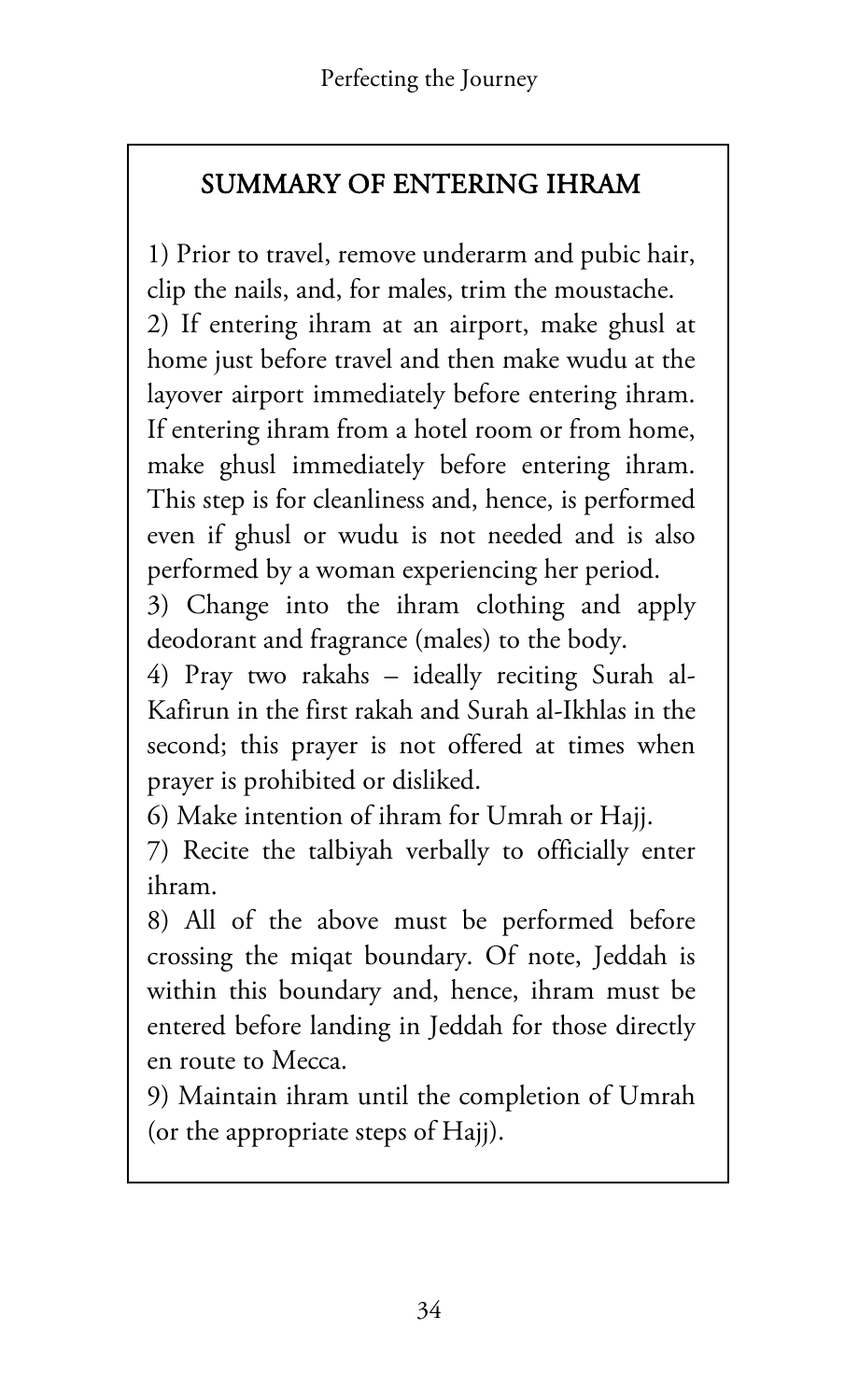### 5

# Entering Mecca and Performing Umrah

After assuming ihram, the next major step, whether traveling for Hajj or Umrah, is to enter Mecca to perform Umrah. The Prophet (Allah bless him and give him peace) performed multiple Umrahs during his lifetime, including an Umrah upon arrival in Mecca for Hajj. On each occasion, he (Allah bless him and give him peace) performed Umrah by (1) entering ihram, (2) circling the Kabah seven times (tawaf), (3) walking between Safa and Marwah seven stretches (sa'ee), and (4) eventually exiting ihram (in the case of Hajj, the ihram was maintained until after Hajj was complete). The initial actions performed when entering Mecca to do Umrah, independently or as part of Hajj, are described below.

#### Arriving in Mecca

The first step upon arrival is to get situated at your place of stay. Settle into your hotel room, eat, and rest as long as is necessary to ensure energy and focus during Umrah. When traveling for Hajj, the Prophet (Allah bless him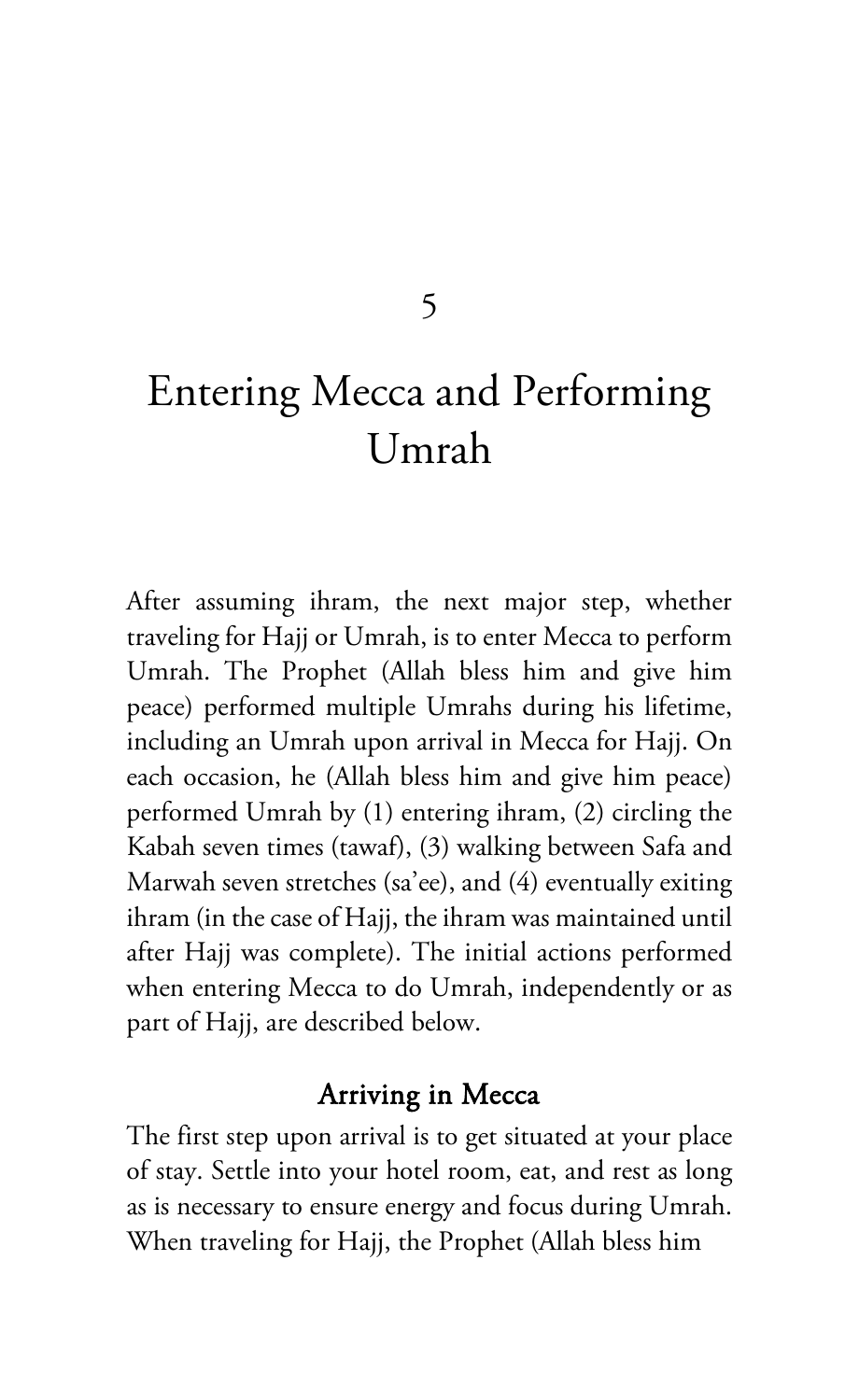and give him peace) encamped outside Mecca, allowed the caravan to rest overnight, and then entered Mecca the next morning after Fajr prayer to perform Umrah [Bukhari].

### SPIRITUAL DIMENSION

Mecca is situated in a sacred sanctuary called the Haram. An important feature of this sanctuary is that everything living within it is granted security, such that even harming an animal or cutting a blade of grass is prohibited. Given this sanctity, some scholars recommend making dua when entering the Haram (just a few minutes before entering Mecca) that Allah grant every part of their being security from the Hellfire, just as He has granted every living thing in the Haram security from being harmed.

## Heading Toward the Masjid

Approach the masjid with humility and respect. At the entrance, remove your shoes and place them in a drawstring bag or backpack (shoes left in the cubicles at the doors are easily lost and will usually not be found when you return). Finally, enter with the right foot while reciting the dua for entering a masjid [Muslim]:

> ِاللَّهُمَّ افْتَحْ لِي أَبْوَابَ رَحْمَتِكَ ن:<br>ا ا

O Allah open the doors of Your mercy for me.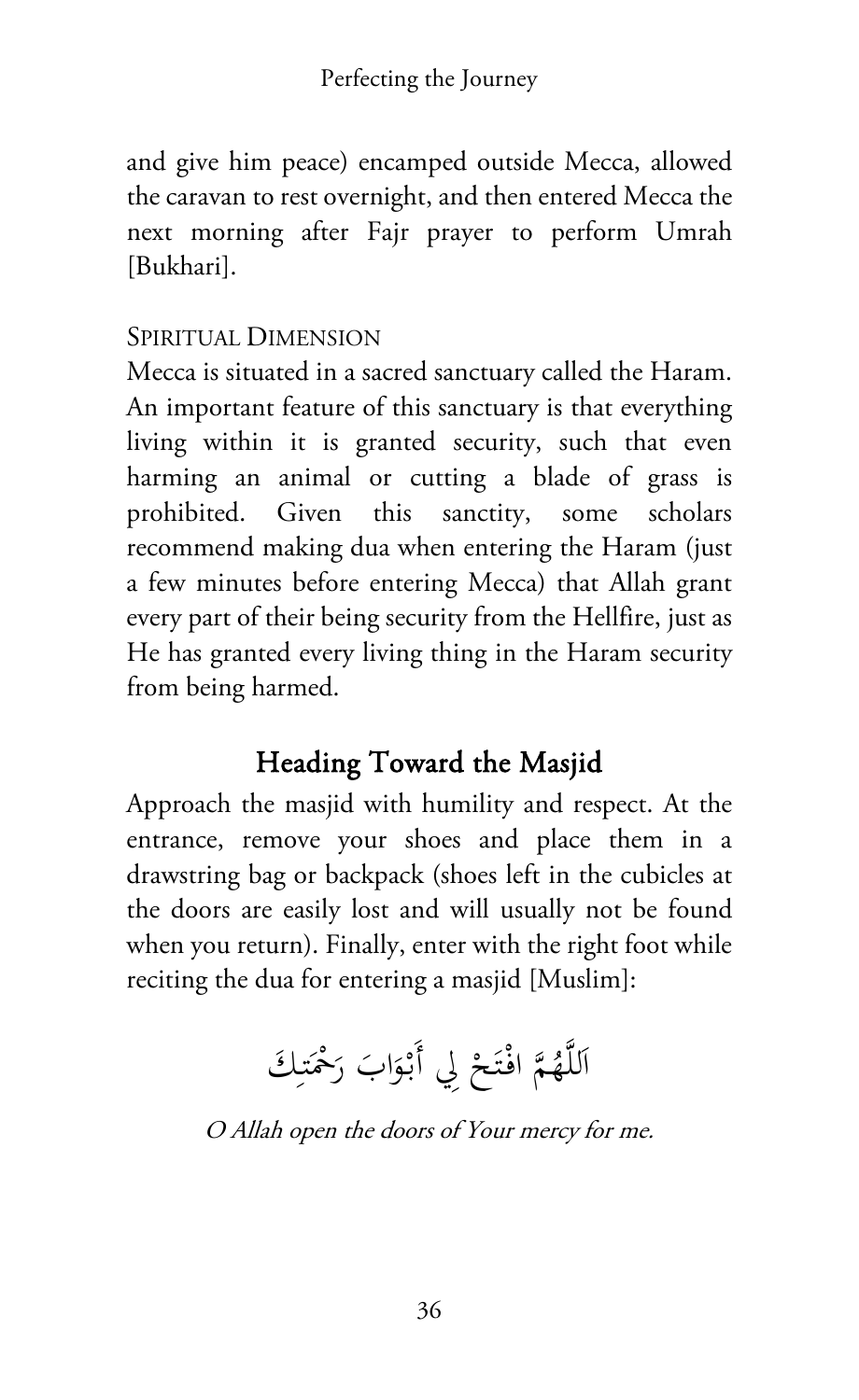#### LEGAL RULING

It is best to recite this (and other common) duas in Arabic. However, if the Arabic is unfamiliar, the meaning of the dua can be stated in any language until the Arabic is memorized.

#### LEGAL RULING

It is sunnah to greet any masjid with two rakahs of prayer at the time of entering. One exception, however, is when a person in ihram enters the masjid to perform Umrah. In this instance, tawaf suffices as a greeting for the masjid.

#### SPIRITUAL DIMENSION

One's demeanor certainly changes upon entering the court of a judge or the office of a respected and powerful individual. Even more so, a believer should remain in awe of Allah's greatness and humbled by their weakness when entering His house. Allah Most High states, "It is not for them to enter (the mosques of Allah) except in a state of fear" [2:114]. This verse, despite addressing the wicked, highlights the state that should be present generally when entering any masjid.

## Sighting the Kabah

Sighting the Kabah upon arrival is an occasion of acceptance of dua. Proceed toward the center of the masjid where the Kabah is located while reciting the talbiyah. If possible, locate an area off to the side where you can comfortably make dua. Then, focus on the Kabah and supplicate abundantly. The Prophet (Allah bless him and give him peace), upon catching a glimpse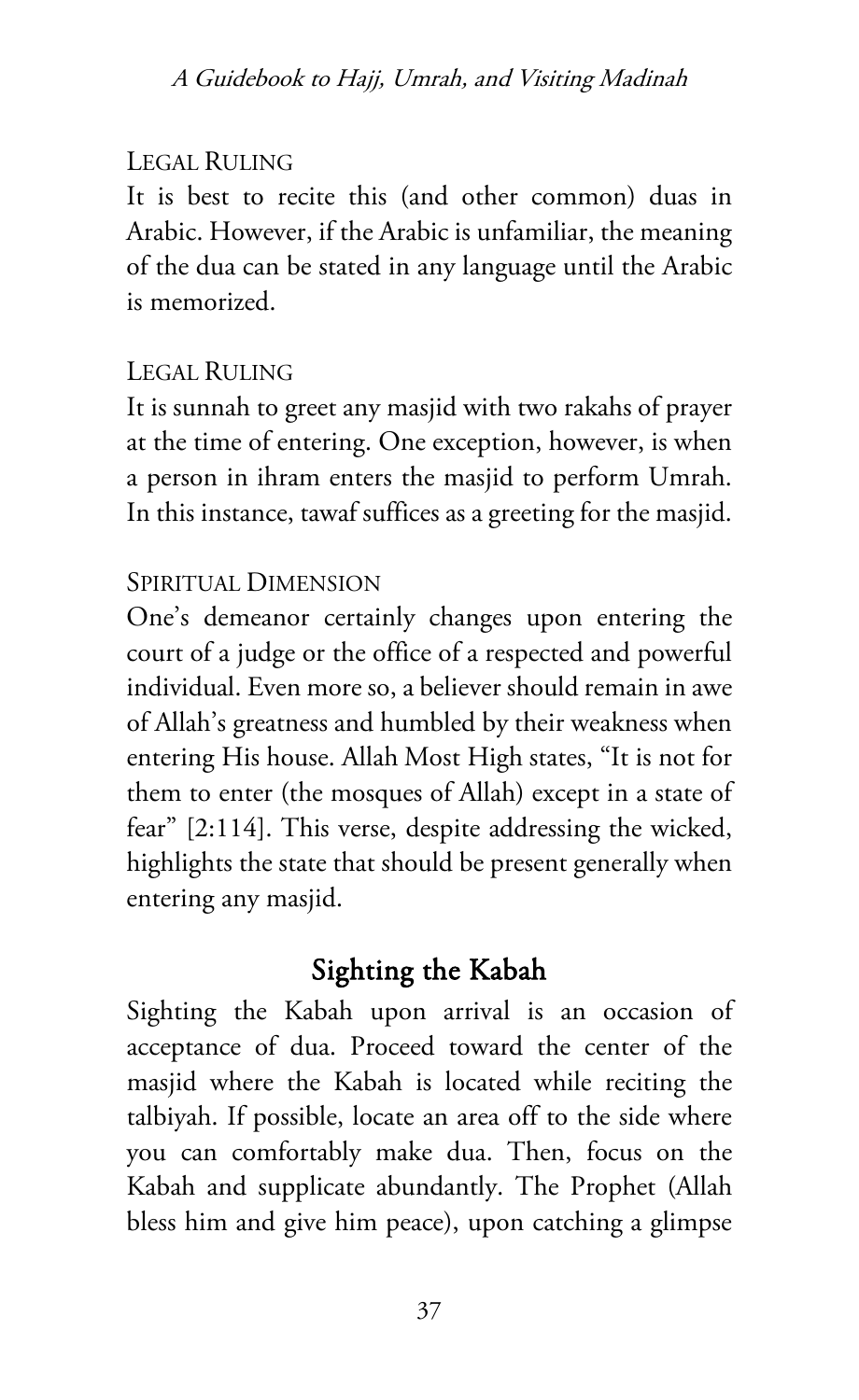of the Kabah from a distance, "faced the Qiblah and made dua" [Nasai].

#### SPIRITUAL DIMENSION

Scholars suggest a variety of duas when initially sighting the Kabah, including asking for the love of Allah, success in this life and the next, and entry into Jannah without account. One particularly noteworthy dua is to ask for the acceptance of all future duas, wherever and whenever these might be made.

## Performing Umrah

Umrah is performed by doing tawaf and then sa'ee in a state of ihram. Tawaf involves circling the Kabah seven times and then praying two mandatory rakahs of salah (see Appendix A for more details). Sa'ee is performed by walking seven times between Safa and Marwah (see Appendix B for more details). Of note, the talbiyah is no longer recited once tawaf begins.

## Exiting Ihram

After Umrah is complete, the state of ihram is exited by trimming or shaving the hair. For men, trimming is an option, however, greater reward lies in shaving. The Prophet (Allah bless him and give him peace) said, "May Allah have mercy upon those who shave their heads." The people requested, "O Messenger of Allah, and those who trim their hair." He again said, "May Allah have mercy upon those who shave their heads." This happened once more until he finally said, "and those who trim their hair" [Muslim].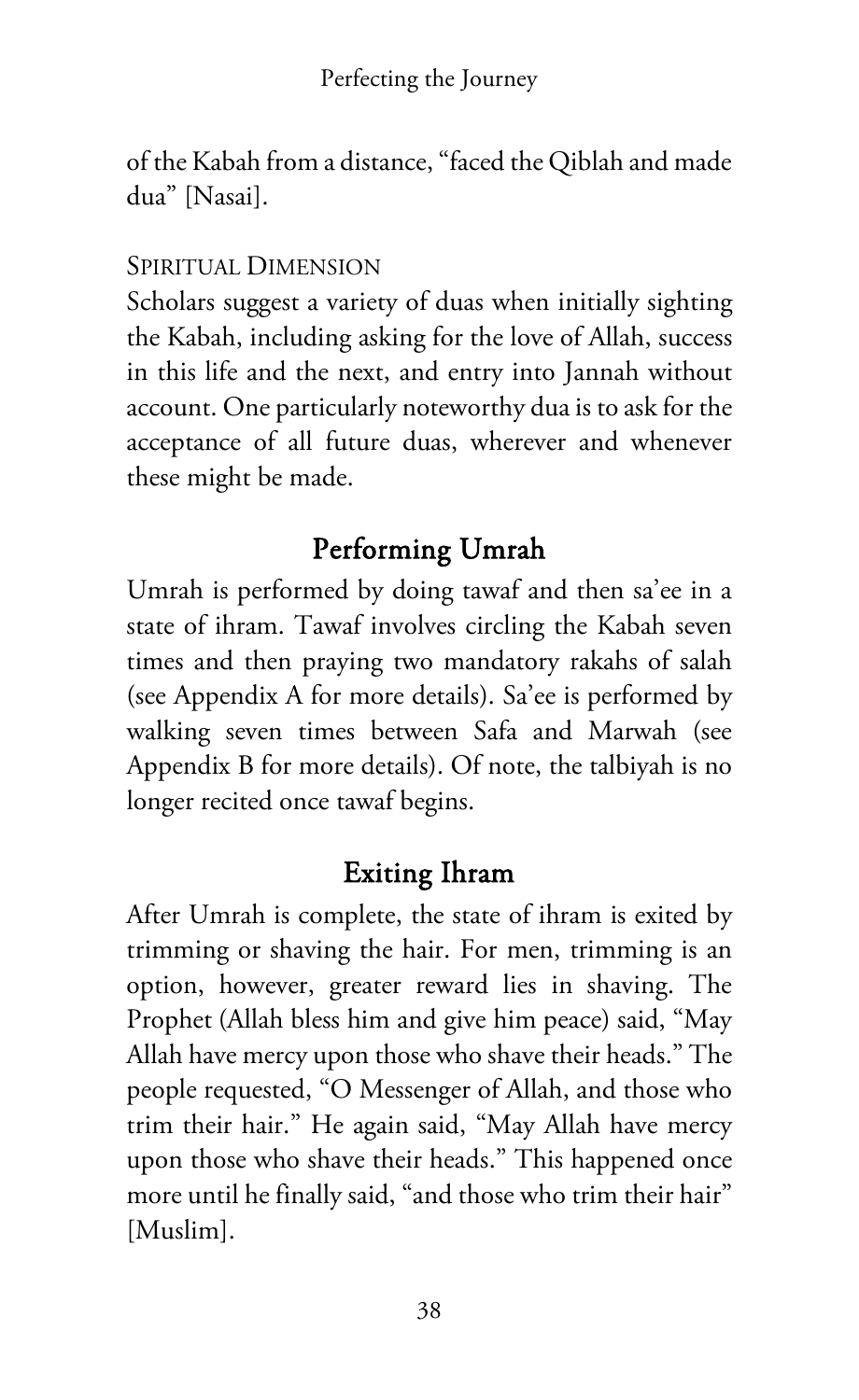For males, trimming involves clipping at least an inch of hair across the entire head. If less than one inch of hair (or no hair) is present on the head of a man, then the head must be shaved. Of note, barbershops located outside the masjid will cut men's hair for a small fee.

A woman will not shave her head; instead, she should divide her hair into three sections (right, left, and middle) and have one inch trimmed from each. This usually occurs in a hotel room or Hajj tent, as hair salons for females are not present in the vicinity of the masjid.

### LEGAL RULING

One who intends to perform Hajj in the few days after Umrah should still shave their head. The greater reward for shaving is applicable to Umrah and will also separately apply when the head is re-shaved after Hajj.

#### LEGAL RULING

When exiting ihram, a person may cut their own hair. Additionally, a person in ihram may cut the hair of others to help them exit ihram.

### SPIRITUAL DIMENSION

It is recommended (mustahabb) to face the Qiblah while the hair is cut and to ask the barber to begin with the right side. The Prophet (Allah bless him and give him peace) called for a barber and asked him to shave his right side before shaving the left [Muslim].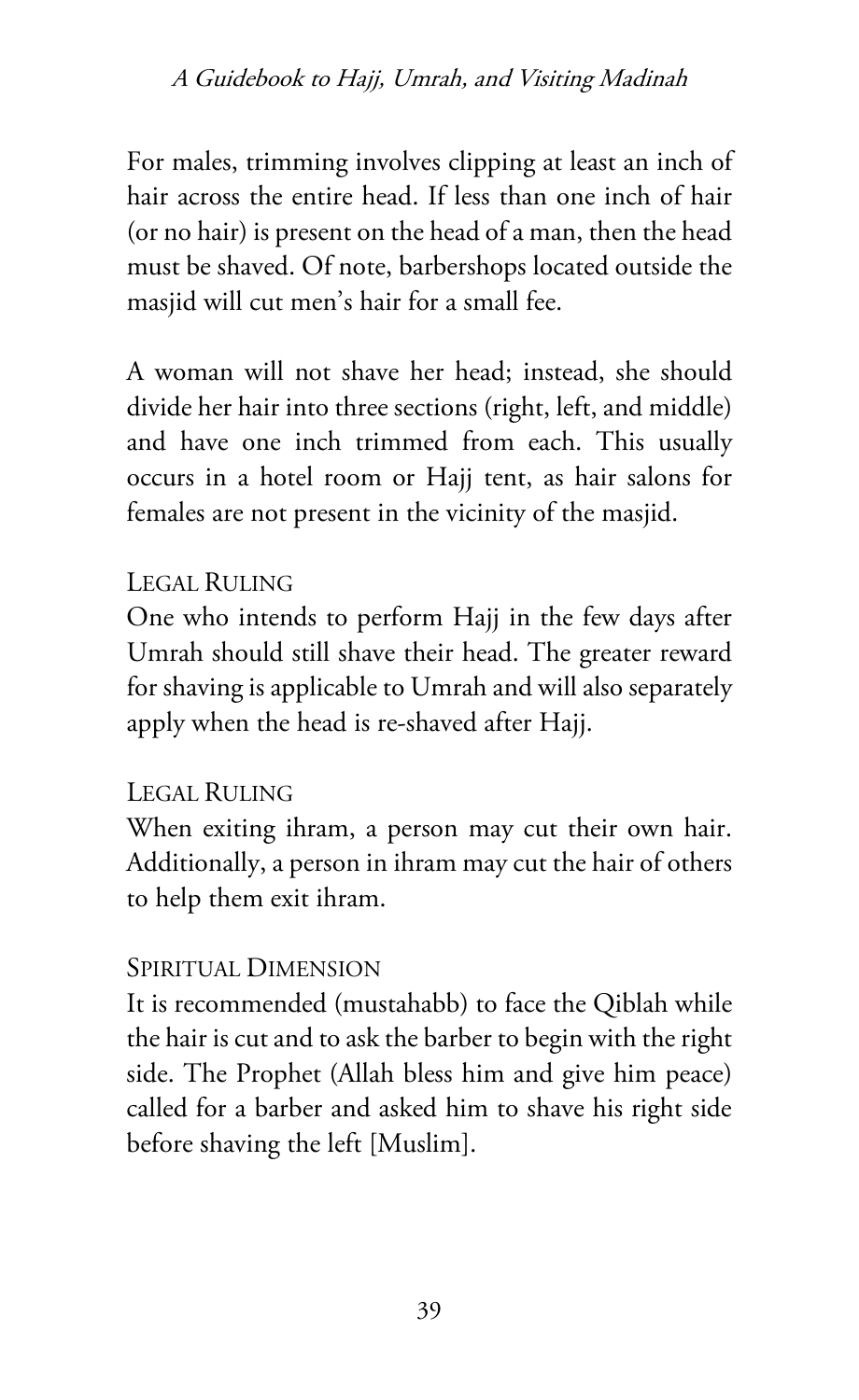### Return to a Non-Ihram State

After Umrah, all the restrictions of ihram end once the hair is cut. If performing Hajj or an additional Umrah later, obtain a new set of ihram clothing or have the current set washed for future use.

#### LEGAL RULING

Additional Umrahs may be performed after an initial Umrah (although many scholars emphasize performing extra tawafs instead). To perform an additional Umrah, one prepares for and changes into ihram clothing in their hotel room. They then take a short taxi ride to Masjid Aishah, which is outside the boundary (miqat) of Mecca, to offer the prayer and recite the talbiyah, before returning to perform Umrah. Of note, taxi drivers will provide round trip transportation, so long as you negotiate this with the driver beforehand.

#### LEGAL RULING

One who completes their Umrah and is awaiting Hajj should not perform an additional Umrah. Instead, if desired, additional Umrahs should be done after Hajj is complete.

## Prayers in Mecca

Mecca is packed with blessings. Once Umrah is complete, take advantage of its many benefits, especially by offering every prayer in the masjid. The Prophet (Allah bless him and give him peace) stated, "A prayer in Masjid al-Haram is better than 100,000 prayers elsewhere" [Ibn Majah]. Additionally, take a few minutes to join the funeral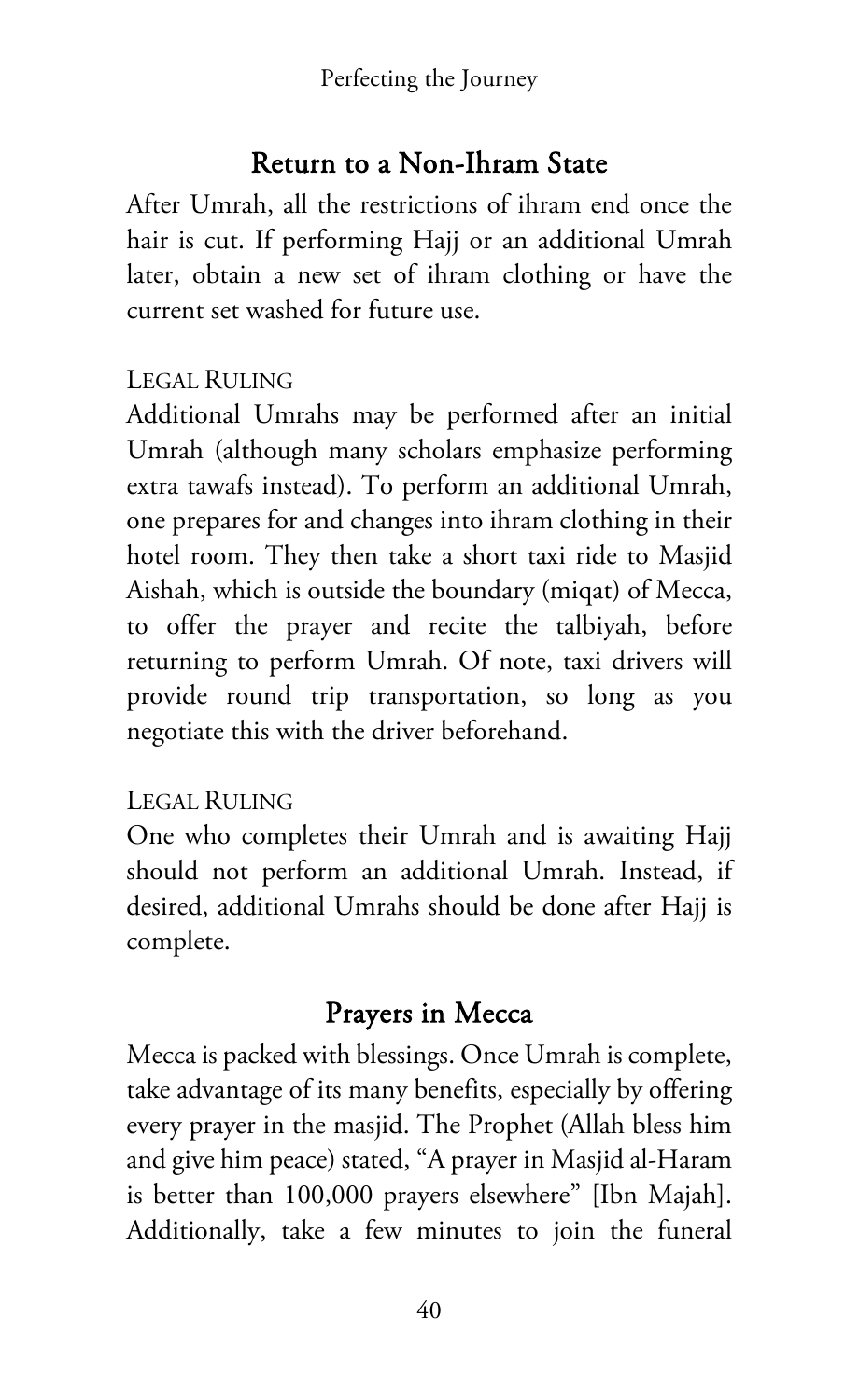prayers that commonly occur after each salah. The Prophet (Allah bless him and give him peace) mentioned that the one who prays the funeral prayer receives the reward of "one Qirat (a measure of reward the size of Mount Uhud)" [Bukhari and Muslim].

#### SPIRITUAL DIMENSION

Every moment in Mecca is highly beneficial. While there, one should make tawbah for past mistakes, think about life changes that can guard against future sins, and resolve to maintain a state of piety after returning home. Imam Al-Zamakshari stated, "We, as well as those before us, have tried but have not found any place that is more conducive to subduing the nafs (base desires), resisting desires, focusing the mind, concentrating one's resolve, becoming content with one's lot, repelling shaytan, keeping away from temptation, or better for one's religious commitment in general than living in the Sacred Precinct, close to the House of Allah. All praise is for Allah for making this easy, blessing us with patience, and inspiring us with gratitude."

### Extra Tawafs

Tawaf is the preferred form of extra worship in Mecca, as it cannot be performed anywhere else in the world. After completing Umrah, additional tawafs may be performed at any time and are encouraged at least once daily. If performing Hajj in the next few days, however, be careful of overexerting yourself – it is important to rest and conserve energy to ensure focus, health, and strength for the upcoming Hajj.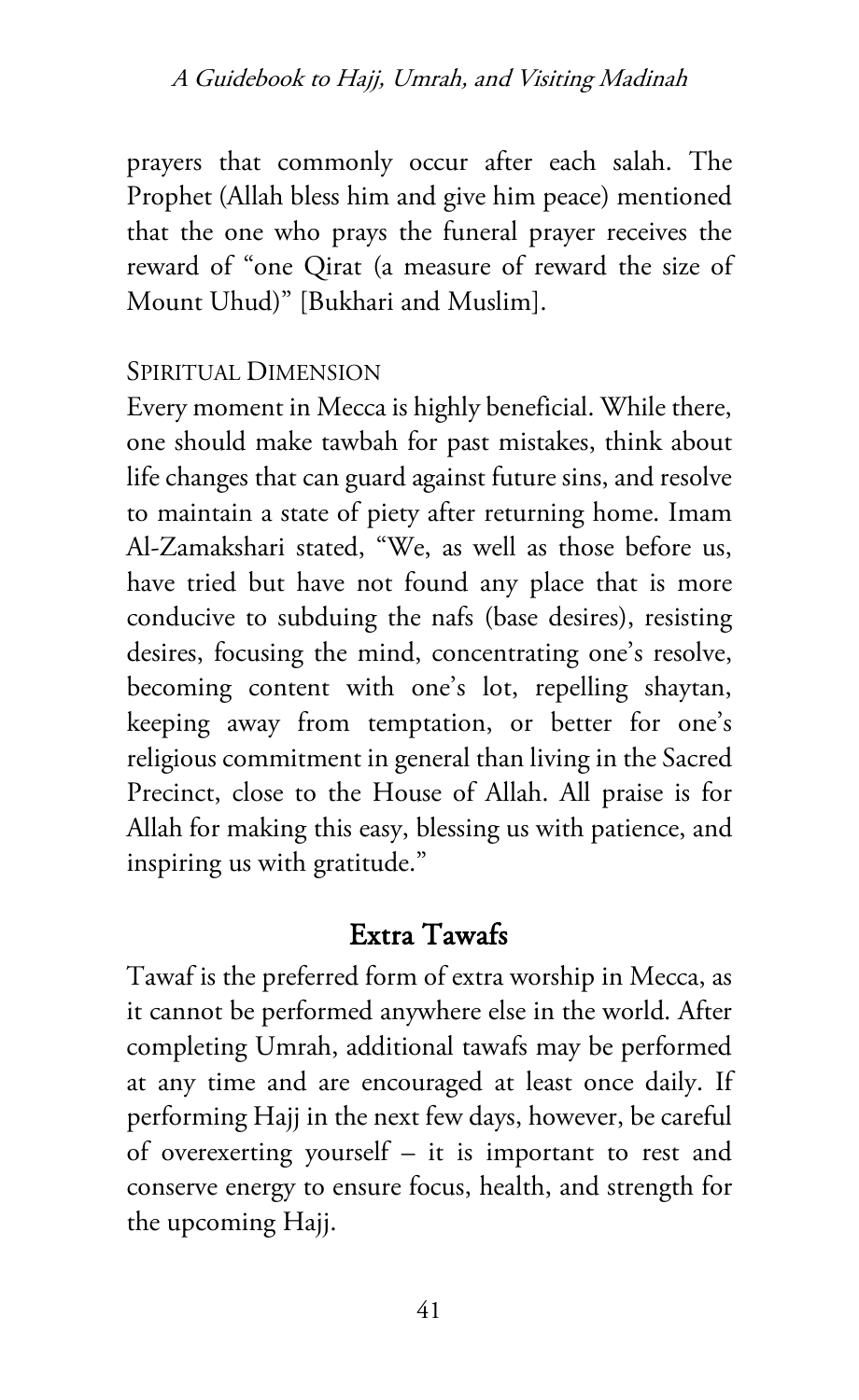#### SPIRITUAL DIMENSION

As opposed to the angels, believers have been blessed with the opportunity to return to Allah's house for prayer and tawaf repeatedly during a single trip, and, if fortunate, throughout their lives. The Prophet (Allah bless him and give him peace) mentioned, "I was shown Al-Bait al-Ma'mur (the equivalent of the Kabah in the heavens). I asked Angel Jibril about it, and he said, 'This is Al-Bait al-Ma'mur where 70,000 angels perform prayers daily, and when they leave, they never return to it'" [Bukhari].

#### SPIRITUAL DIMENSION

The section of wall between the Kabah's door and its Black Stone is called the Multazam. If the opportunity arises, one should make dua there, as it is a place of acceptance. The noble Companion Ibn Abbas (Allah be pleased with him) said, "The space between the Black Stone and the door of the Kabah is called 'the Multazam.' Whoever applies himself there and supplicates to Allah, He gives him whatever he supplicates for" [Baihaqi].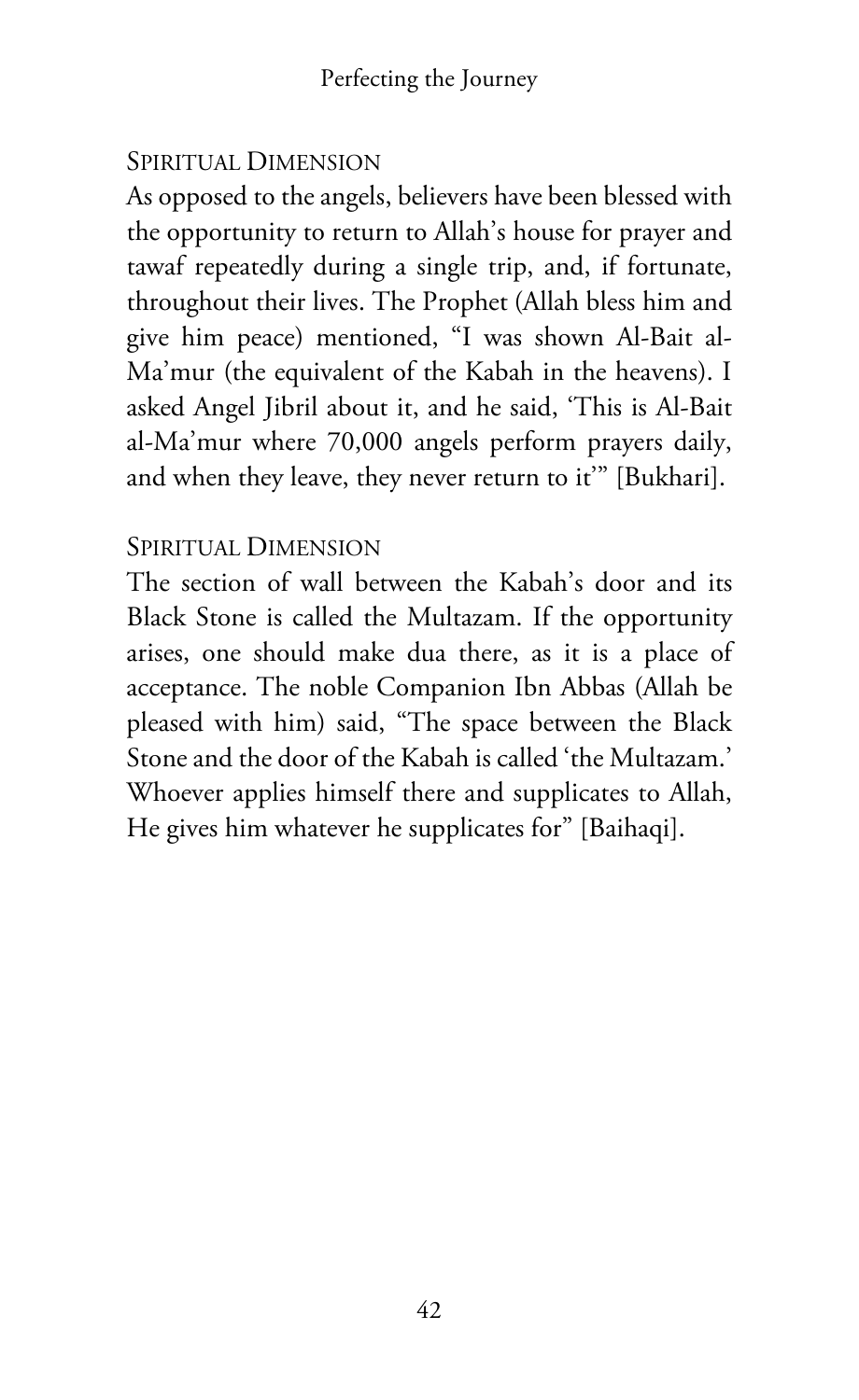A Guidebook to Hajj, Umrah, and Visiting Madinah

### SUMMARY OF ENTERING MECCA AND PERFORMING UMRAH

1) Settle in your hotel room making sure to eat and rest before Umrah.

2) Enter the masjid while observing its etiquettes.

3) Make dua upon sighting the Kabah.

4) Perform seven rounds of tawaf followed by two rakahs of required (wajib) salah, ideally reciting Surah al-Kafirun in the first rakah and Surah al-Ikhlas in the second. For further details regarding tawaf, see Appendix A.

5) Drink Zamzam.

6) Walk seven stretches between Safa and Marwah, beginning at Safa and ending at Marwah. For further details regarding sa'ee, see Appendix B.

7) Shave or trim the hair to exit ihram.

8) Take advantage of free time in Mecca by catching every prayer in the masjid and making extra tawafs, when convenient.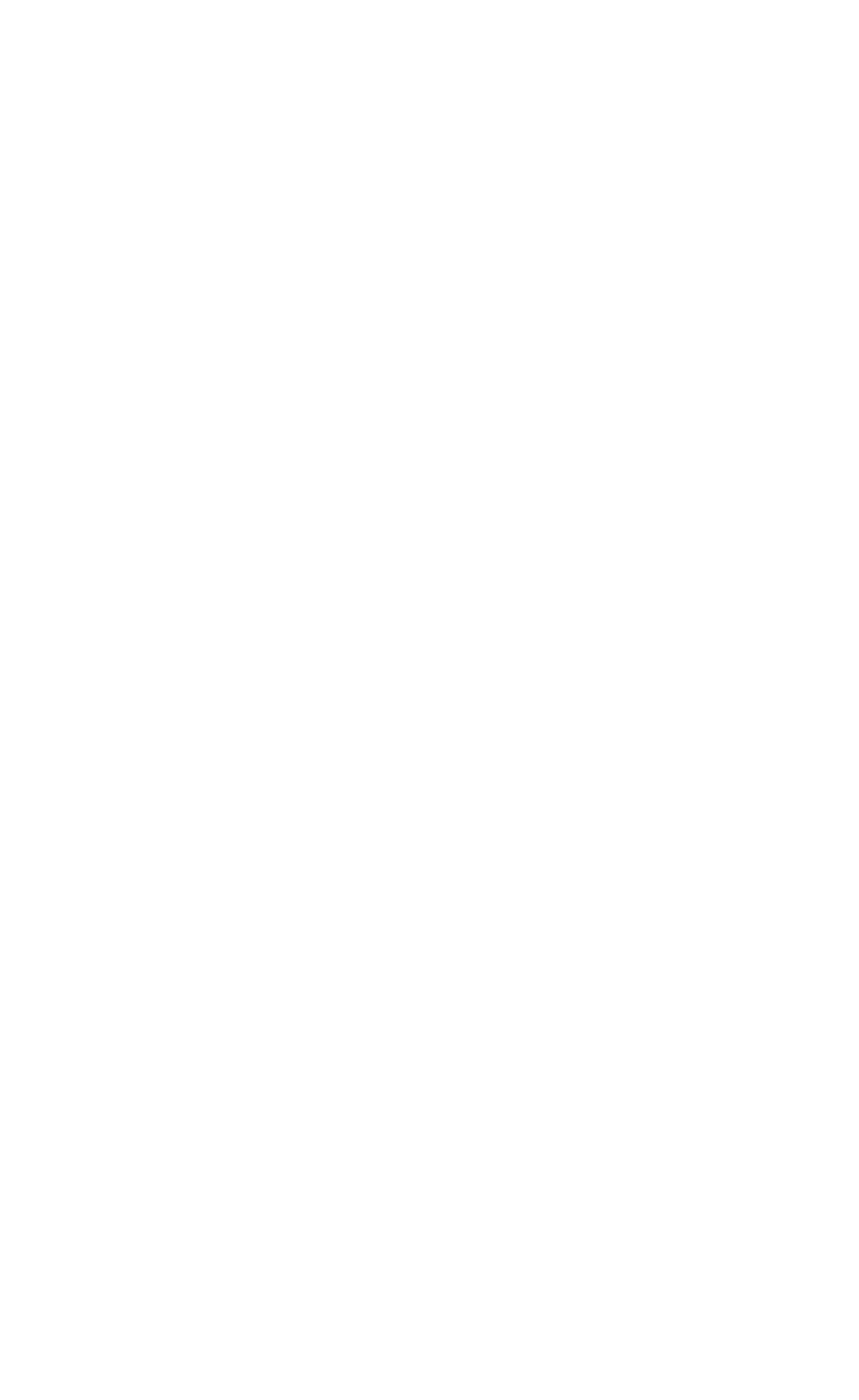#### 6

## Day One of Hajj - 8Dhul Hijjah

The next several sections apply to those who are performing Hajj. If you are performing Umrah only (outside of the season of Hajj), please skip these sections and move on to the section entitled, "Violations During Hajj and Umrah."

After Umrah, the next ritual is Hajj, which usually spans five days (a potential  $6<sup>th</sup>$  day is optional). During this time, the Prophet (Allah bless him and give him peace) visited three desert plains – Mina, Arafah, and Muzdalifah – where he spent time making dua and dhikr before heading to Mecca to perform tawaf and sa'ee of Hajj (figure 2). His initial stop was Mina, a large open desert approximately three miles from Mecca, where he (Allah bless him and give him peace) spent a day and night, offering five prayers - Dhuhr, Asr, Maghrib, Isha, and Fajr - before heading to Arafah the next day.

#### Re-Entering Ihram for Hajj

Ihram is required for Hajj. Hence, you must first re-enter ihram before departing for Mina. This is done early in the morning (before Fajr) on the  $8<sup>th</sup>$  of Dhul Hijjah from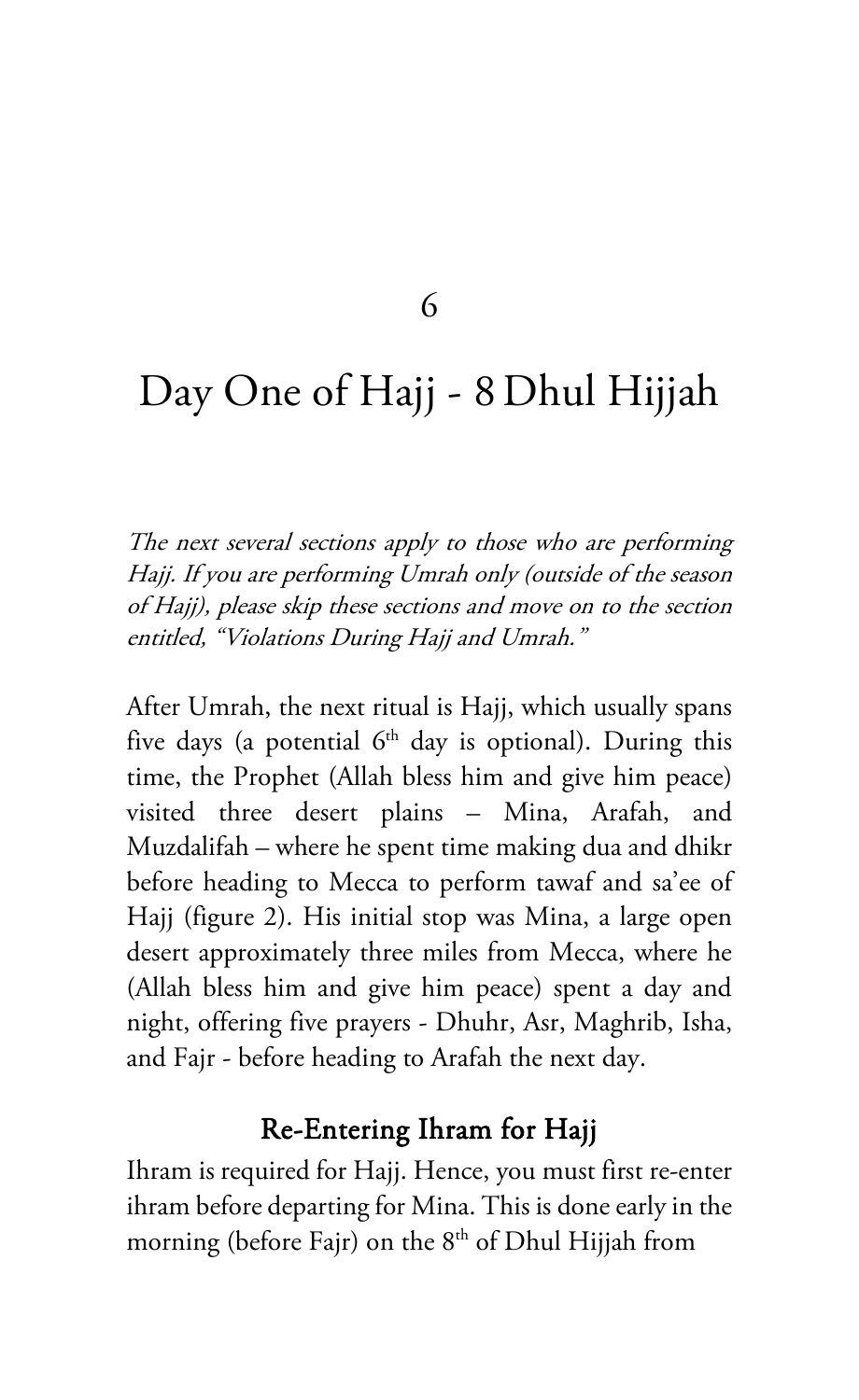

FIGURE 2: THE LOCATIONS OF HAJJ

wherever you might be staying - you do not need to exit the miqat boundary when re-entering ihram for Hajj.

In preparation for ihram, if necessary, remove any underarm and pubic hair and trim the moustache. Then, take a bath, apply deodorant and fragrance, and change into the ihram clothing. You may perform the two rakahs of prayer for ihram and recite the talbiyah in your hotel room or, if convenient, in the masjid.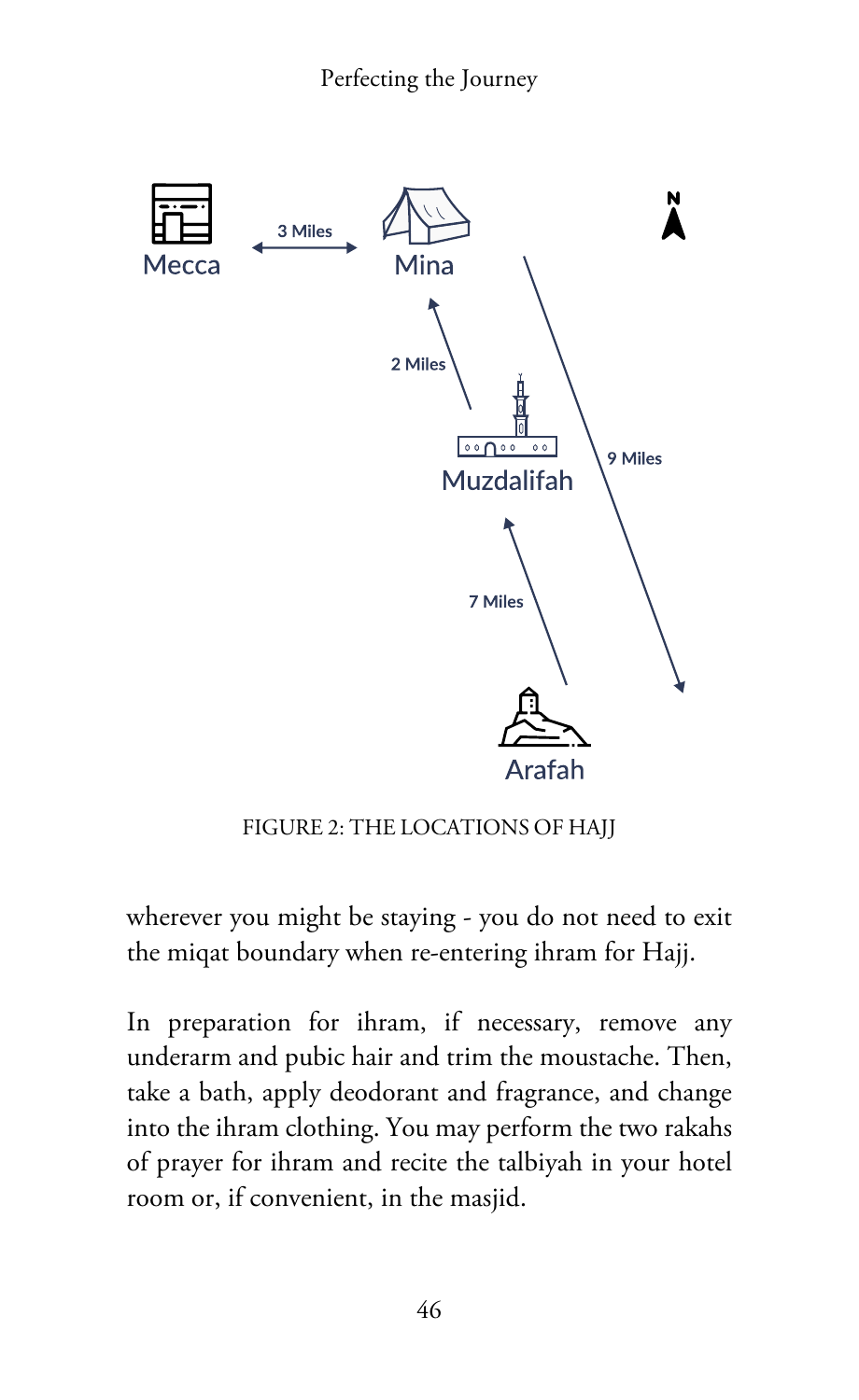#### SPIRITUAL DIMENSION

It is best to enter ihram well before leaving for Mina to ensure calmness and focus at the time of departure.

### Heading to Mina

It is sunnah to depart for Mina sometime after sunrise. However, depending on the availability of transport, group organizers might arrange for departure to Mina even before Fajr.

Pack lightly for the five days of Hajj, as you will stay in large tents during this period, moving from place to place by bus, train, or foot. Try to limit yourself to one carryon sized bag and a backpack. Important items to bring include a copy of the Holy Quran, a sleeping bag and pillow (check with your group organizer as often bedding is provided), casual clothing to change into after you complete ihram, a towel, toiletries, scissors (useful for women to cut their hair when exiting ihram), and other essentials such as medication. All remaining luggage stays in your hotel room or is stored by your group organizer.

#### SPIRITUAL DIMENSION

Any part of the journey performed by foot, even walking to one's bus or tent, should be viewed as an opportunity. Allah Most High commanded Prophet Ibrahim (upon him be peace) to announce the pilgrimage to humanity and then mentions that they will respond by coming "on foot and on every transport" [22:27]. Given that those on foot are mentioned before those on transport, some scholars derive particular virtue in performing at least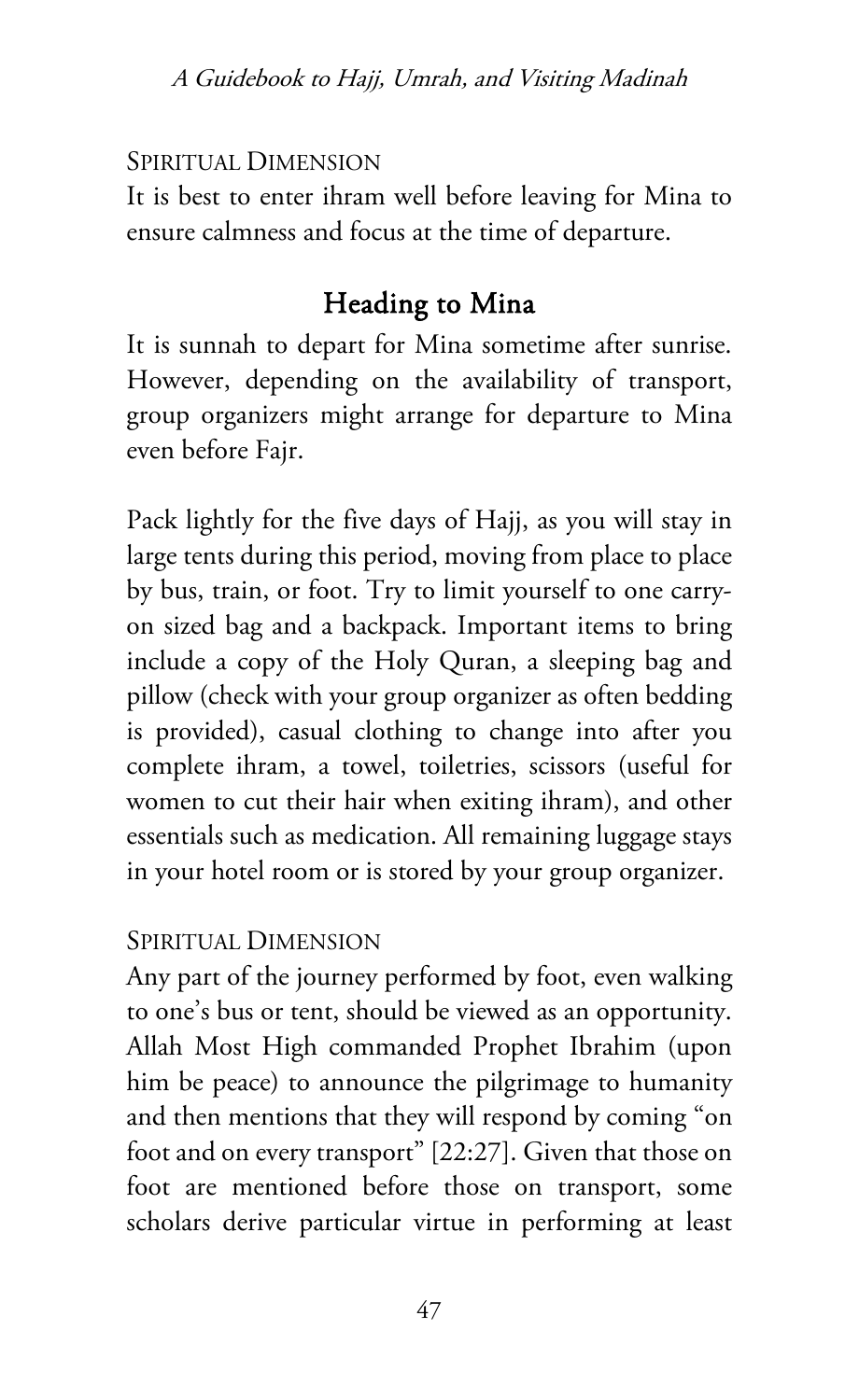some of the Hajj journey by foot. As an example, Qadi Ayyad narrated the story of a pious man who traveled the entire journey by foot. When asked about the difficulty encountered and the reason for his traveling in this manner, he replied, "When a servant has run away from his Master, is it more appropriate that he returns to his Master on foot or on horseback? Had I the strength to present myself before Him slithering on my face, I would have done so." Of note, those who would like to walk during any part of the Hajj should discuss this with their group leader before proceeding.

## Arrival in Mina

Pilgrims hope to arrive in Mina sometime before Dhuhr on the 8th of Dhul Hijjah. However, millions of people are all trying to reach Mina simultaneously. Therefore, be patient. Do not worry about the exact time of arrival. Instead, focus on the once-in-a-lifetime opportunity to seek forgiveness and reconnect with your Lord while free from the distractions of everyday life.

Upon arrival in Mina, men and women are shown their respective tents. Be respectful of others by limiting the amount of space taken and by keeping the tent neat and orderly. Remember, everyone present is a guest of Allah – so be mindful of His guests. The Prophet (Allah bless him and give him peace) said, "Pilgrims on Hajj and Umrah are delegates of Allah. If they supplicate to Him, He answers them and if they ask Him for forgiveness, He forgives them" [Ibn Majah].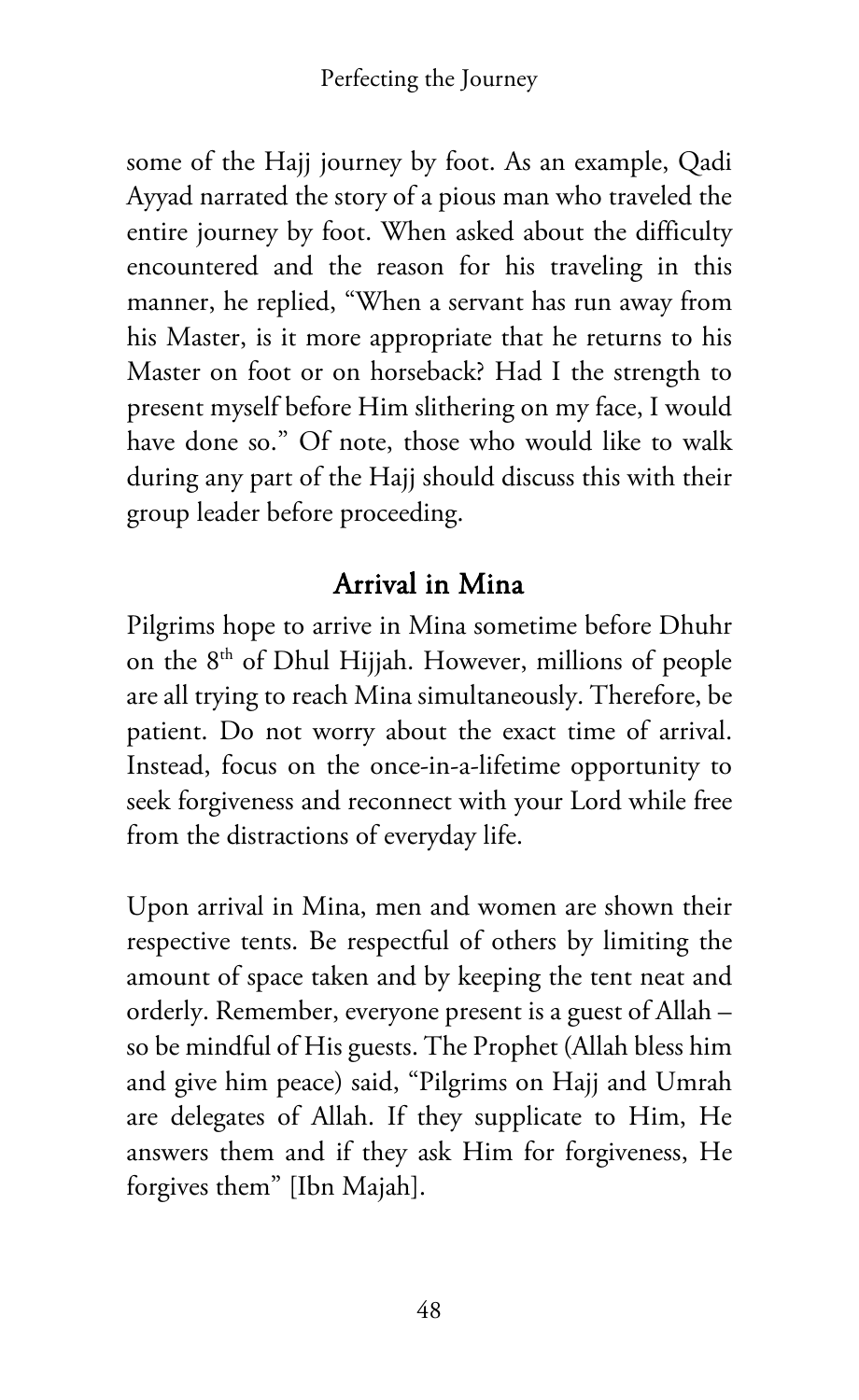### LEGAL RULING

One whose arrival to Mina is delayed prays wherever they are located. The prayers do not need to be performed in Mina specifically. Furthermore, although the stay in Mina is a highly beneficial sunnah, if missed altogether (e.g., due to factors beyond one's control), the Hajj remains intact and there is no penalty.

## The Stay in Mina

It is sunnah to perform five prayers - Dhuhr, Asr, Maghrib, Isha, and Fajr - in Mina. Each prayer is offered in congregation at its respective time, but Dhuhr, Asr, and Isha are shortened, from four rakahs to two, due to travel.

While in Mina, try to pray all the generally emphasized sunnah rakahs of prayer. The Prophet (Allah bless him and give him peace) said, "Whoever persists in praying twelve rakahs from the sunnah will have a house built for them in jannah – four rakahs before Dhuhr and two after it, two rakahs after Maghrib, two rakahs after Isha, and two rakahs before Fajr" [Tirmidhi].

Outside of prayer, spend time engaged in dhikr, recitation of the Holy Quran, sending salawat (salutations) on the Prophet (Allah bless him and give him peace), glorifying Allah, and resting for the next day.

### LEGAL RULING

It is necessary (wajib) to recite the takbir of Eid after every fard prayer beginning with Fajr on the  $9<sup>th</sup>$  of Dhul Hijjah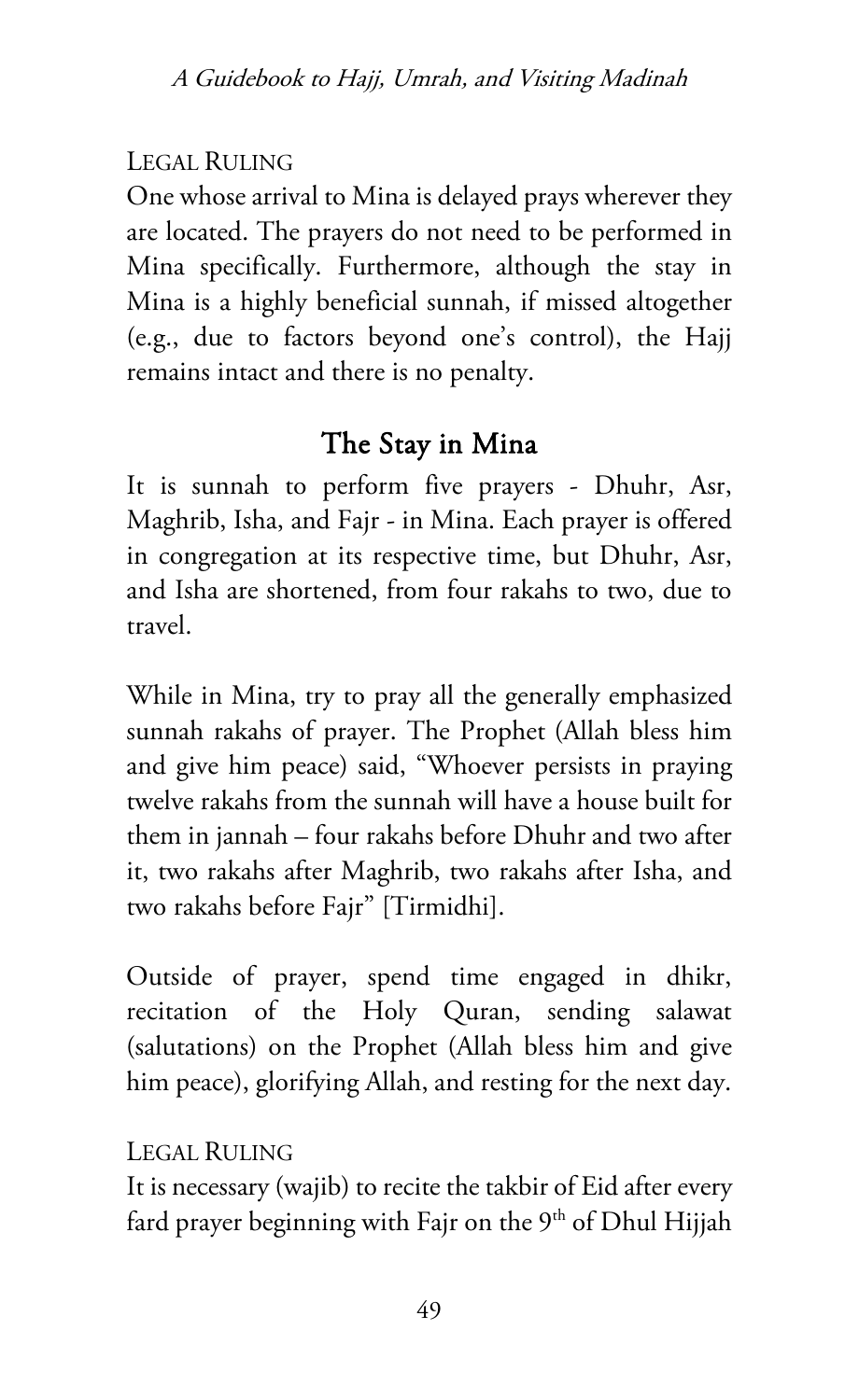and ending with Asr on the  $13<sup>th</sup>$ . This ruling applies to Muslims everywhere, including those performing Hajj. Abdullah ibn Umar (Allah be pleased with him) used to raise his voice with takbir while in Mina, and people would follow his lead, reciting takbir until the entire camp resounded with their voices [Bukhari]. The words of the takbir, as narrated by Abdullah Ibn Masud (Allah be pleased with him), are as follows:

> اللهُ أَكْبَرُ, اللهُ أَكْبَرُ, لَا إِلٰهَ إِلَّا الله<br>· ل ِ ا اَللهُ أَكْبَرُ, اَللهُ أَكْبَرُ, وَ لِلَّهِ الْحَمْد .<br>. ا

Allah is the greatest. Allah is the greatest. There is no god but Allah. Allah is the greatest. Allah is the greatest, and for Him is all praise.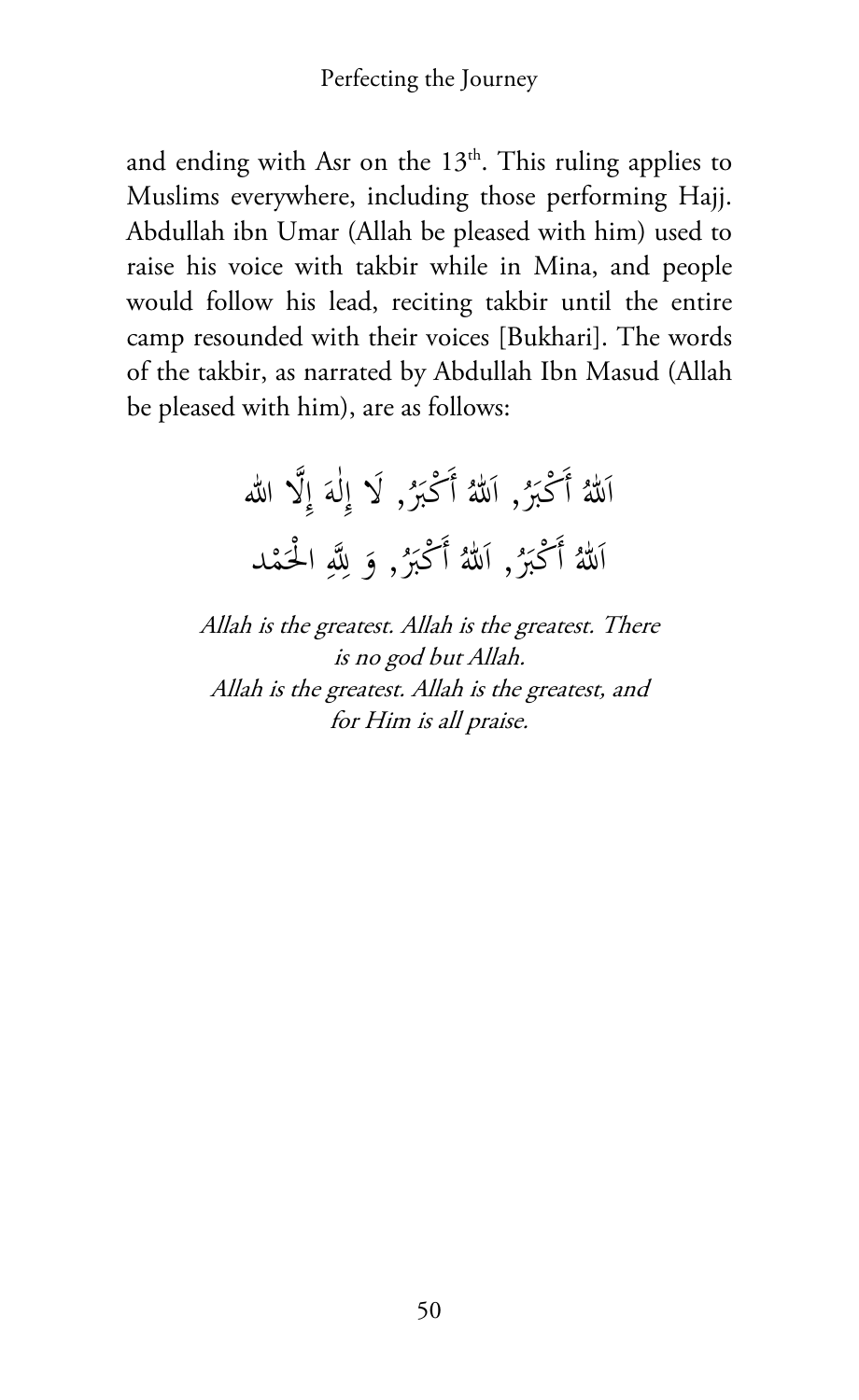#### 7

## Day Two of Hajj – 9 Dhul Hijjah

The major event on the second day of Hajj is to spend the afternoon in Arafah, which is a large desert plain approximately nine miles from Mina. There, the Prophet (Allah bless him and give him peace) gave a sermon, led Dhuhr and Asr prayer, and spent the afternoon making dua and dhikr before departing at sunset to spend the night in Muzdalifah. The time in Arafah is the single most important part of Hajj. The Prophet (Allah bless him and give him peace) said, "Hajj is Arafah" [Tirmidhi].

#### LEGAL RULING

For Hajj to be valid, one must spend at least a moment in Arafah between Dhuhr on the  $9<sup>th</sup>$  to dawn on the  $10<sup>th</sup>$ .

#### SPIRITUAL DIMENSION

Arafah is the location where Allah initially gathered all created souls to take a covenant from them. He asked, "Am I not your Lord?" to which all replied, "Yes, we testify" [7:172]. The return to Arafah during Hajj is an opportunity to seek forgiveness for shortcomings in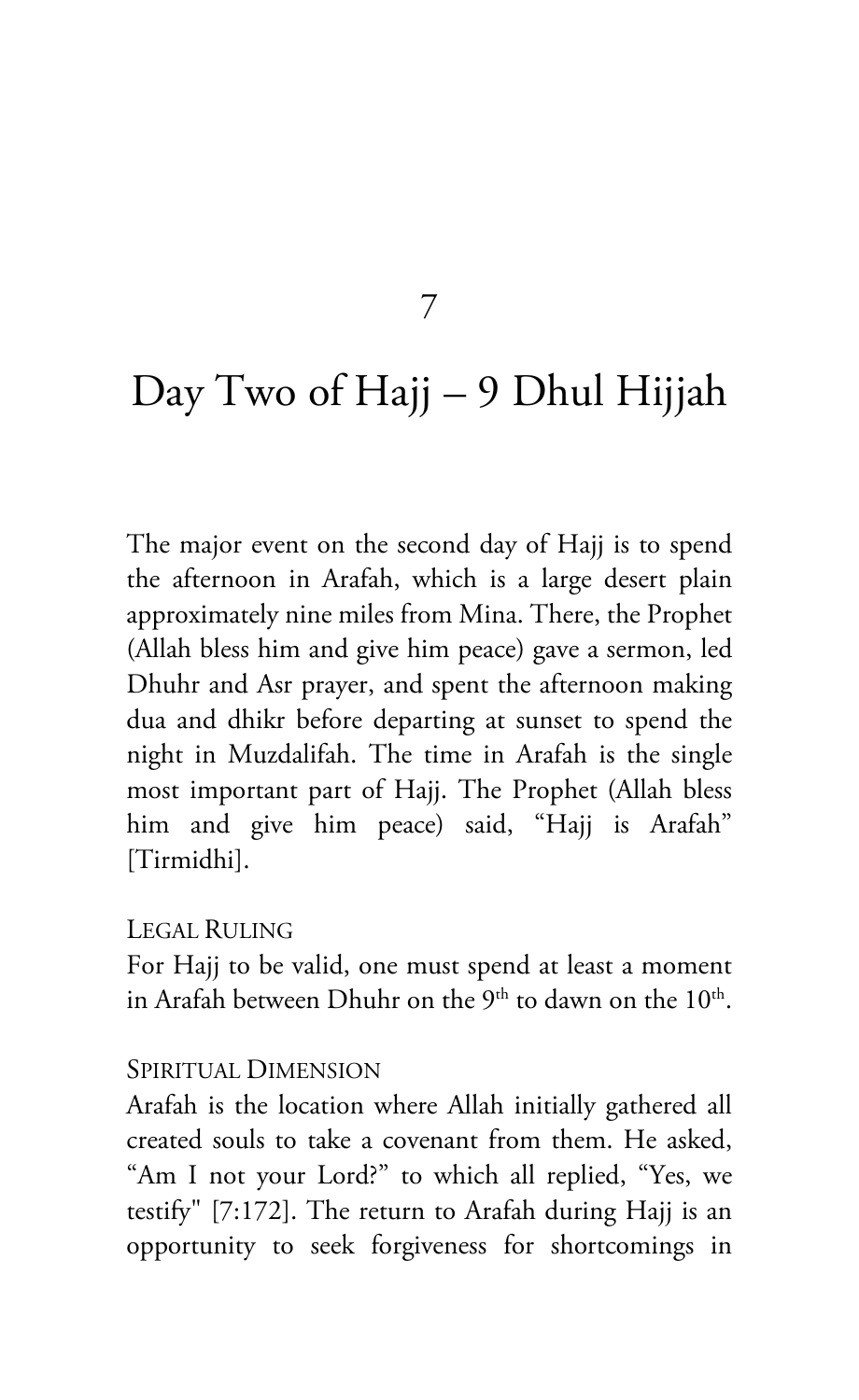upholding this covenant while also renewing one's commitment to it. The Prophet (Allah bless him and give him peace) said, "There is no day on which Allah frees more of His servants from the Fire than the Day of Arafah. He draws near and then proudly speaks about them before the angels saying, 'What do these servants desire?'" [Muslim].

## Departing Mina for Arafah

It is sunnah to depart Mina after sunrise to head to Arafah. However, due to the crowds, transport may depart immediately after Fajr prayer or much later in the morning. Be patient while waiting for the bus or train to arrive. On the way to Arafah, recite the talbiyah and make abundant dhikr and dua.

After departing, you will not return to your tent in Mina until the next morning (up to twenty-four hours later). Again, travel light, carrying only a backpack. Necessary items for the next twenty-four hours of the journey include a sleeping bag and pillow (for the overnight stay in Muzdalifah), a towel, medication, and a copy of the Holy Quran. Your remaining luggage will stay in Mina.

## Wuquf in Arafah

The key event in Arafah is to spend time making dua and dhikr while occasionally standing (termed wuquf). The wuquf of Arafah occurs from Dhuhr to Maghrib and is the essence of the entire journey. If needed, use the restroom and perform wudu before Dhuhr enters in preparation for this special window of time.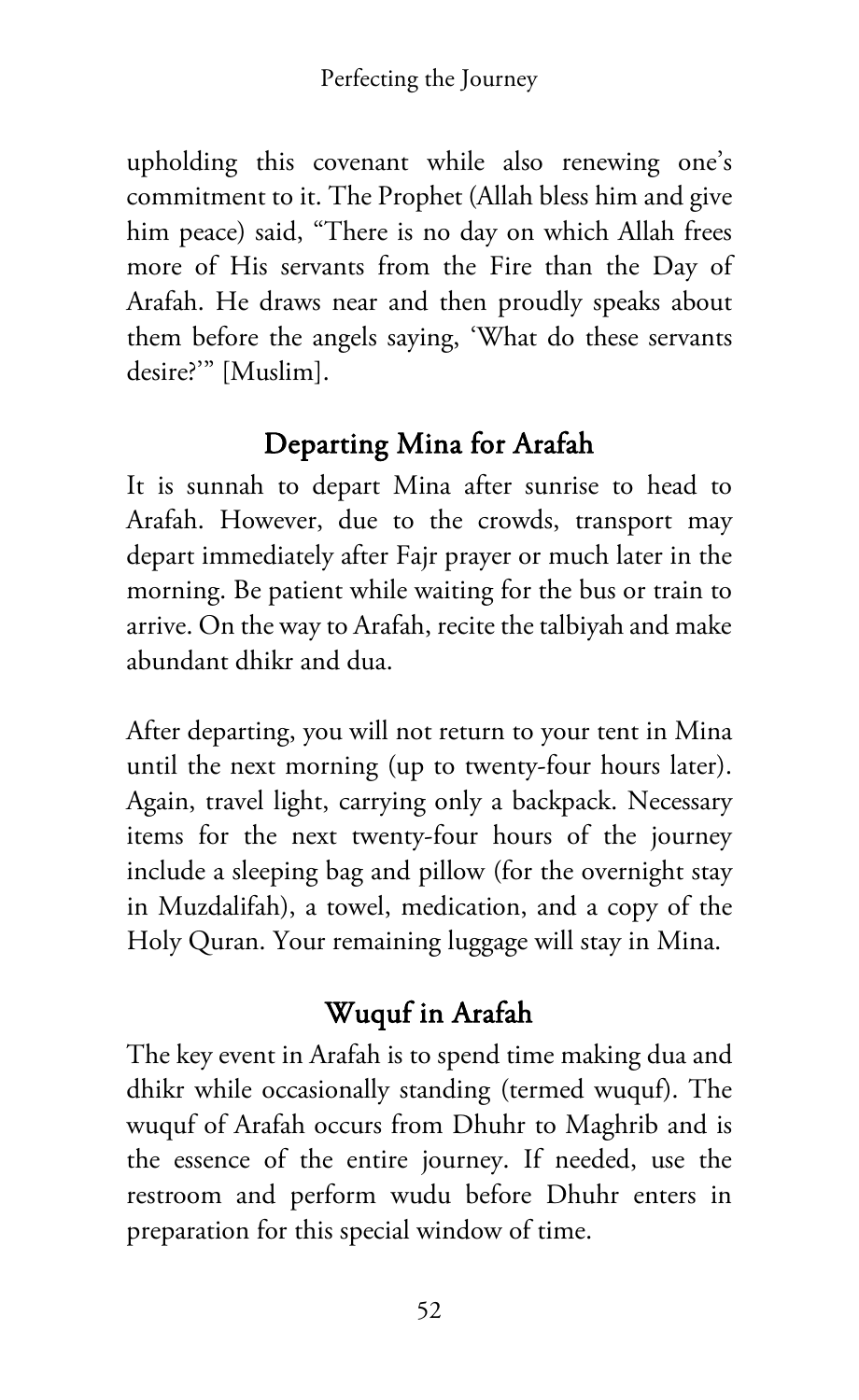While in Arafah, the Prophet (Allah bless him and give him peace) gave a sermon at a location called Namirah and then led the congregation in Dhuhr prayer immediately followed by Asr prayer. He then proceeded to the base of a small hill in Arafah known as Jabal al-Rahmah, where he performed wuquf, standing and making dhikr and dua to Allah until Maghrib.

In current times, due to the massive crowds and the risk of getting lost, it is difficult to go to the masjid at Namirah for the sermon and prayers or to Jabal al-Rahmah for wuquf. Instead, remain in your tent and perform the following:

(1) Pray Dhuhr at its time, even on jumuah. The two fard rakahs of Dhuhr are offered in congregation.

(2) Make dua, dhikr, and talbiyah, occasionally standing with your hands raised in dua.

(3) Pray Asr at its time. The two fard rakahs are offered in congregation.

(4) Engage in dhikr, dua, and talbiyah until sunset, again, occasionally standing with your hands raised.

(5) Delay Maghrib – you will pray it in Muzdalifah (the next destination) at the time of Isha.

(6) Use the toilet and make a fresh wudu before leaving Arafah - restrooms are limited in Muzdalifah.

(7) Head to Muzdalifah by bus, train, or foot. If you choose to go by foot, note that the walk to Muzdalifah can take up to three hours, depending on the crowds and your location in Arafah.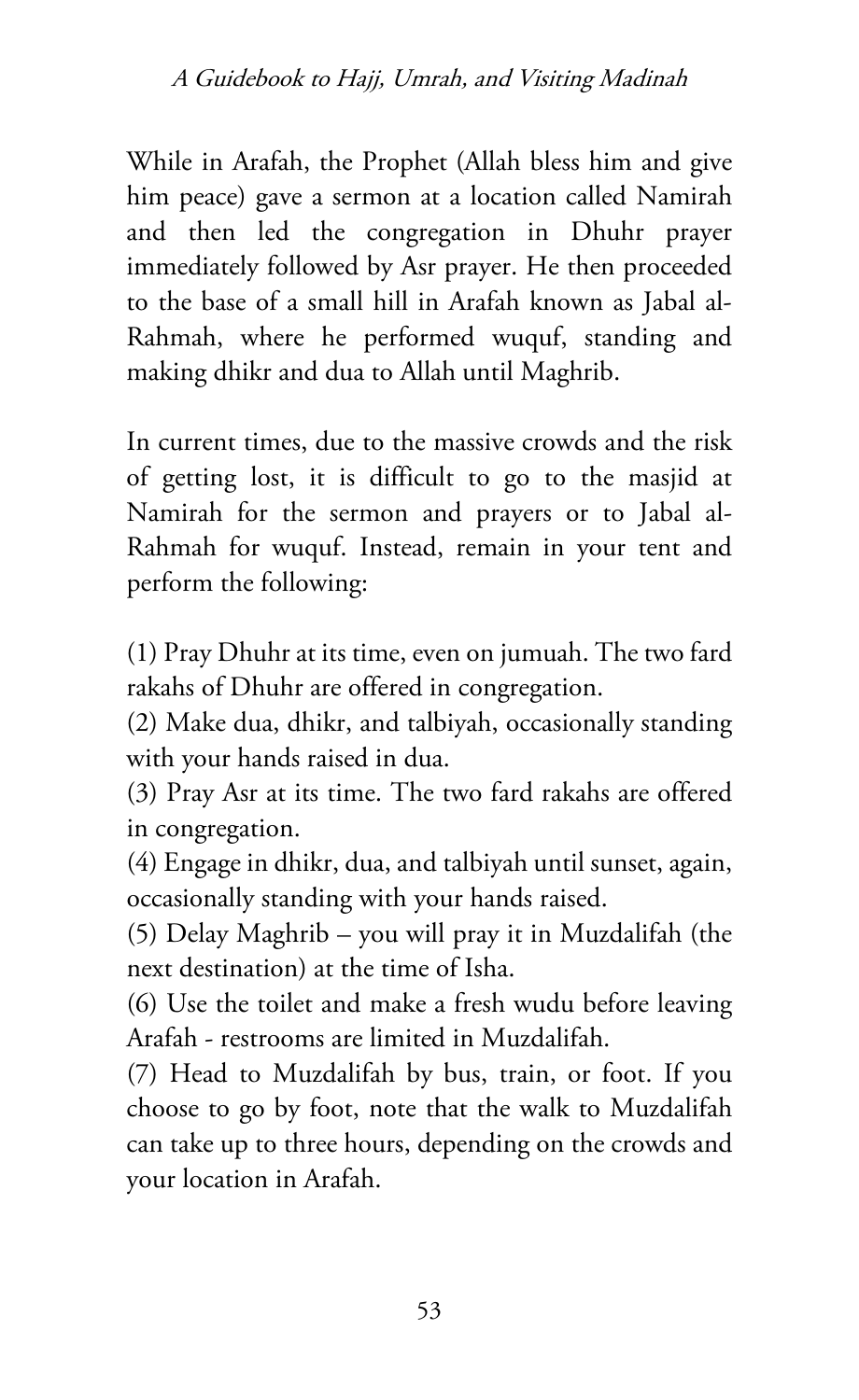#### SPIRITUAL DIMENSION

The Prophet (Allah bless him and give him peace) said, "The best supplication is that which is made on the day of Arafah. And the best of it is what was said by me and the prophets before me:

 ُ ْد م َ ُ ْ الح لَه َ ْل ُك و ُ ْم ُ ال ُ لَه يك لَه ُ َلا َشِر َ َه ْد َح ُ و لا َّ اهلل َِّ َ إ لَه ِ َلا إ ٌ ِير َد ٍ ق ء ْ ِ َشي ّ َى ُكل ل َ َ ع ُو َه و

There is no god but Allah alone, without any partner. To Him belongs the dominion and all praise, and He has power over all things" [Tirmidhi].

### SPIRITUAL DIMENSIONS

(1) When Mutarraf ibn Abdullah and Bakr ibn Abdullah al-Muzani stood at Arafah, one of them said, "O Allah, do not reject the dua of the people of Arafah because of me." The other said, "How honorable and great is this situation for the people except that I am one of them."

(2) Fudayl ibn Iyad once said on the plain of Arafah, "Should this huge assembly of people come begging for a cent at the door of the most generous person, do you ever foresee that he would send them back disappointed?" The people responded, "No, we cannot see him refusing them." Fudayl replied, "I swear by Allah that for Allah to forgive them all is so much easier than for the most generous person to grant them a cent."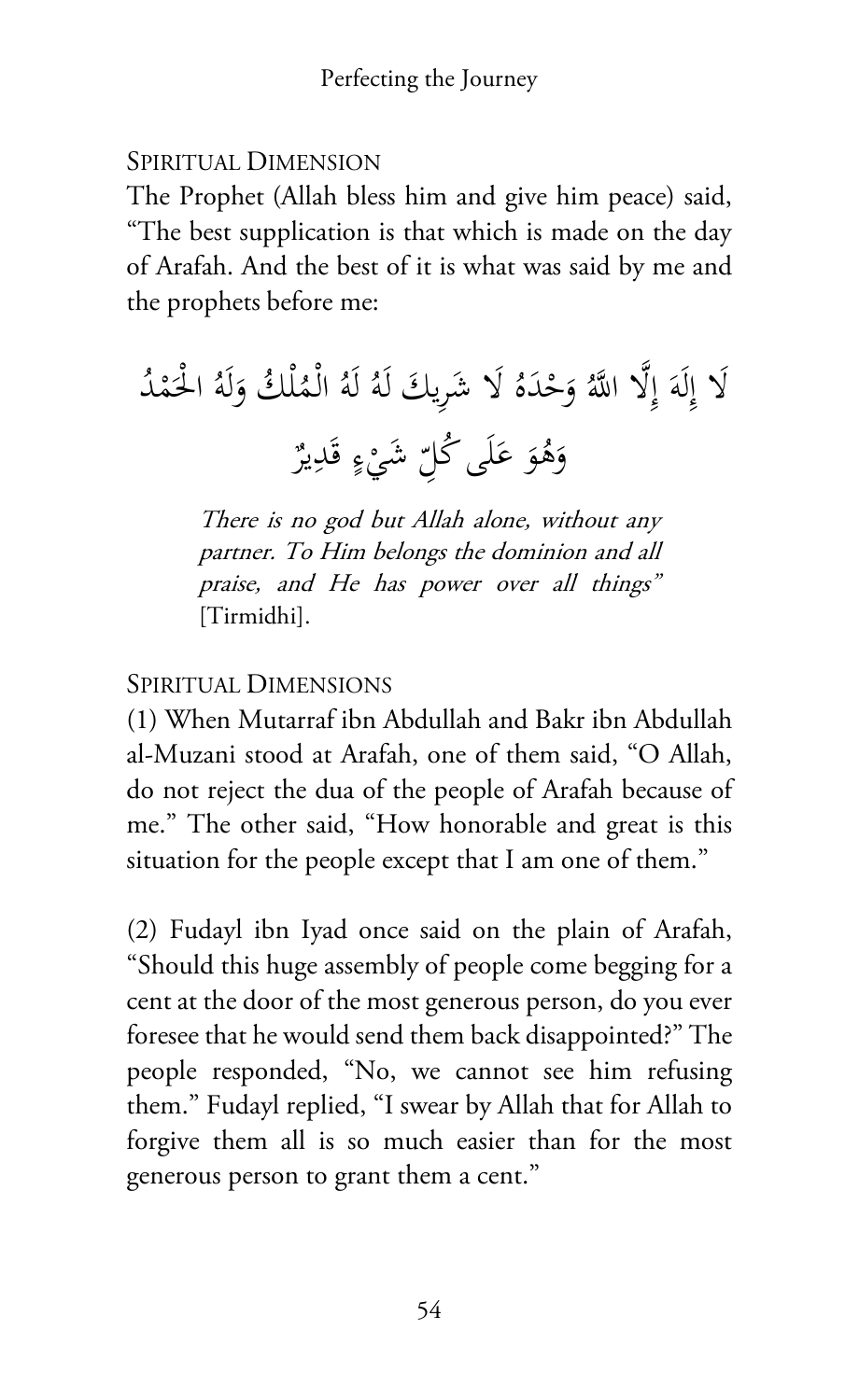(3) Ibn al-Mubarak came to Sufyan al-Thawri in Arafah while he was kneeling and weeping and asked, "Who is the worst person in this assembly?" Sufyan al-Thawri replied: "The one who thinks that Allah does not forgive him."

#### SPIRITUAL DIMENSION

Among the most majestic events during the Prophet's (Allah bless him and give him peace) stay at Arafah was the revelation of the Quranic verse: "This day I have perfected your religion for you, and have completed My favors upon you, and have chosen Islam as your religion" [5:3]. This verse proclaims the culmination of guidance for mankind which began with Adam and proceeded through numerous prophets, including Ibrahim, Musa, and Isa, only to be completed and perfected in Arafah with the Prophet Muhammad (upon them be peace). Additionally, it highlights the amazing sincerity and sacrifice of the Companions, who graduated as perfect students, capturing the essence of everything taught by the Prophet (Allah bless him and give him peace), such that religion was deemed complete and perfect until the end of time. It is no wonder that the noble Companion Umar (Allah be pleased with him) narrated that a member of the Jewish community once said to him regarding this verse, "Had it been revealed to us, we would have taken that day as a day of celebration" [Bukhari].

#### SPIRITUAL DIMENSION

The Prophet (Allah bless him and give him peace) gave a part of his famous farewell sermon in Arafah. During it,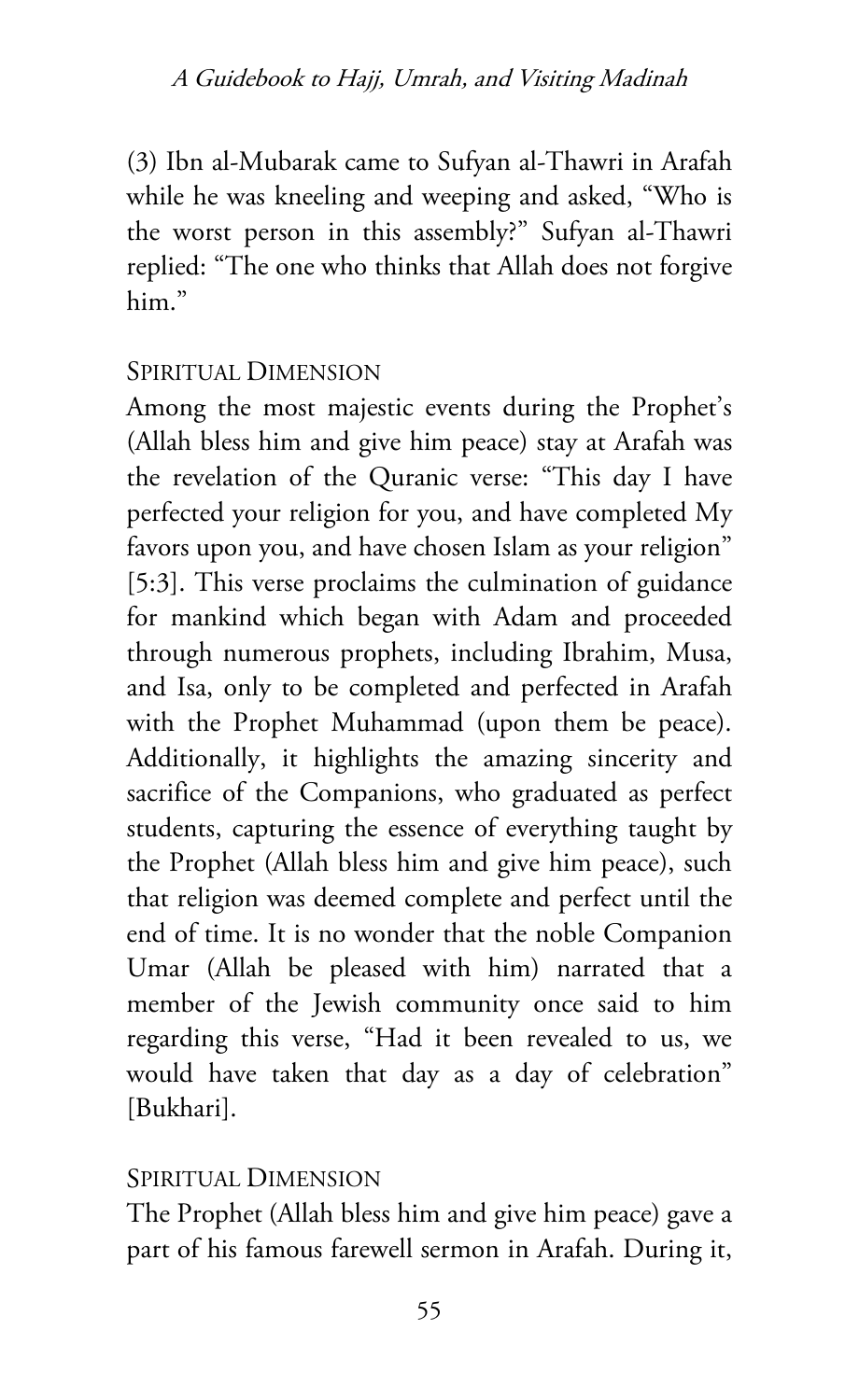he reminded the community of the sanctity of an individual's property, life, and honor; the rights of women, particularly in relation to marriage; and the rights of believers between one another. He also asked those present to bear witness that he had indeed delivered Allah's message. While in Arafah, one should reflect on this sermon, supplicating that Allah make them among those who preserve the basic rights of all human beings, fulfill the rights of their spouse, and maintain the ties of kinship and brotherhood. One should also ask to be among those who enact and spread the Prophetic message.

## Heading to Muzdalifah

The next stop during Hajj is Muzdalifah, which is an open plain approximately seven miles from Arafah in the direction of Mina. The Prophet (Allah bless him and give him peace) stayed there overnight to perform dhikr and dua (wuquf) the next morning. Muzdalifah does not have tents. Hence, a sleeping bag and pillow will come in handy.

#### SPIRITUAL DIMENSION

One should proceed from Arafah to Muzdalifah with tranquility, making dua for calmness throughout life. The Prophet (Allah bless him and give him peace) slowed his camel when heading toward Muzdalifah and said, "O people, be calm. Virtue is not found in rushing" [Bukhari].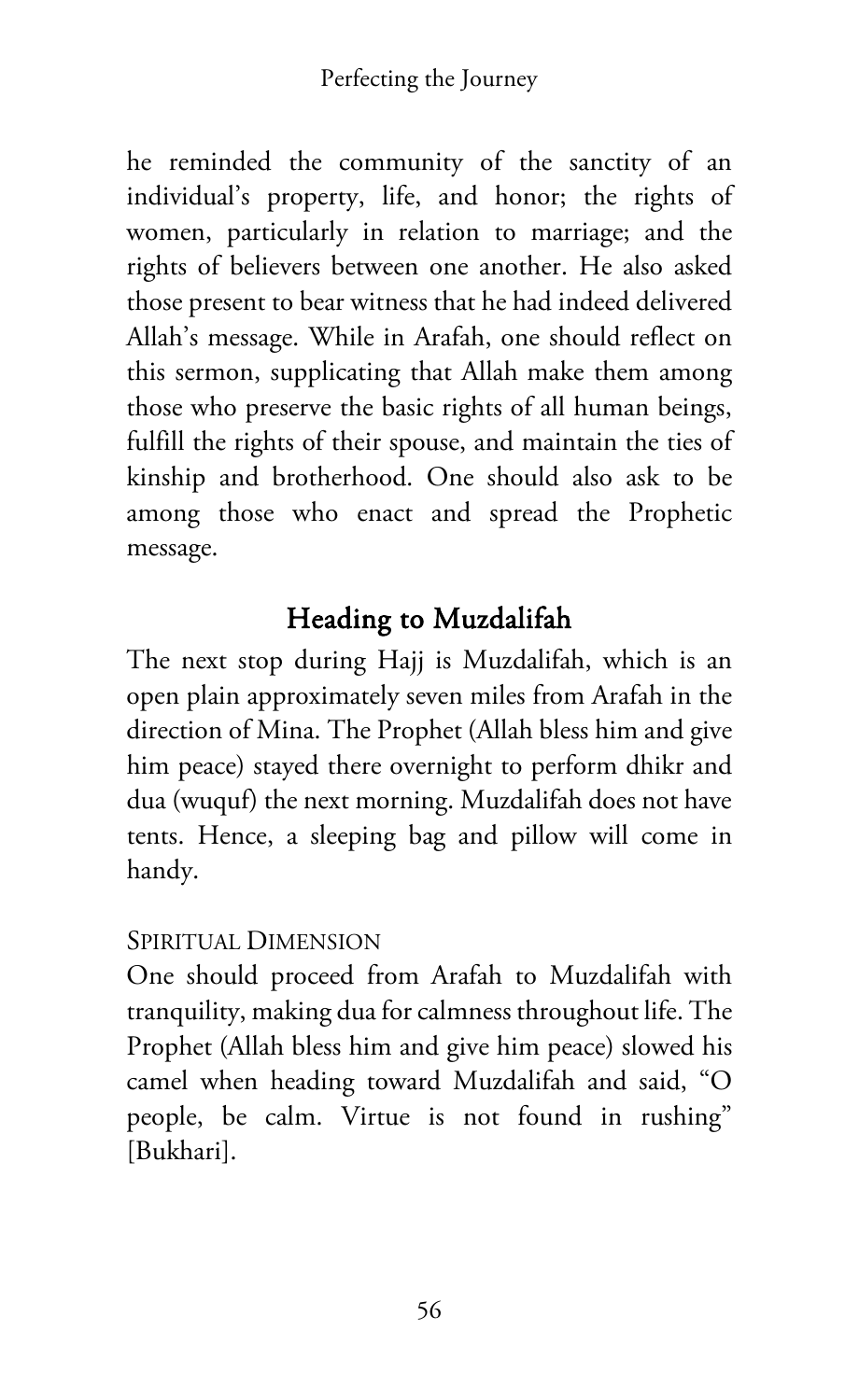### Arriving in Muzdalifah

After arriving, find a location where your group can settle comfortably. Muzdalifah is crowded, so be patient while searching for an open space. Once settled, and after the time for Isha has entered, perform the following in sequence:

(1) Call the adhan and the iqamah.

(2) Pray the three fard rakahs of Maghrib, as a group.

(3) Pray the two fard rakahs of Isha, as a group (without a second iqamah).

(4) Pray the sunnah of Maghrib, individually.

- (5) Pray the sunnah of Isha, individually.
- (6) Pray Witr, individually.

The above is usually performed in small groups. However, even if praying individually, this sequence is still followed.

#### SPIRITUAL DIMENSION

One buries their old life in Arafah and then moves to Muzdalifah to start anew. This may be one of the wisdoms of the Maghrib prayer being delayed until reaching Muzdalifah.

## Spending the Night in Muzdalifah

It is sunnah to spend the night in Muzdalifah. Before settling down, however, collect pea-sized pebbles for pelting the stoning walls later in the Hajj. Pebbles are easily found around the nearby hills. Afterward, get some rest in preparation for a busy next day.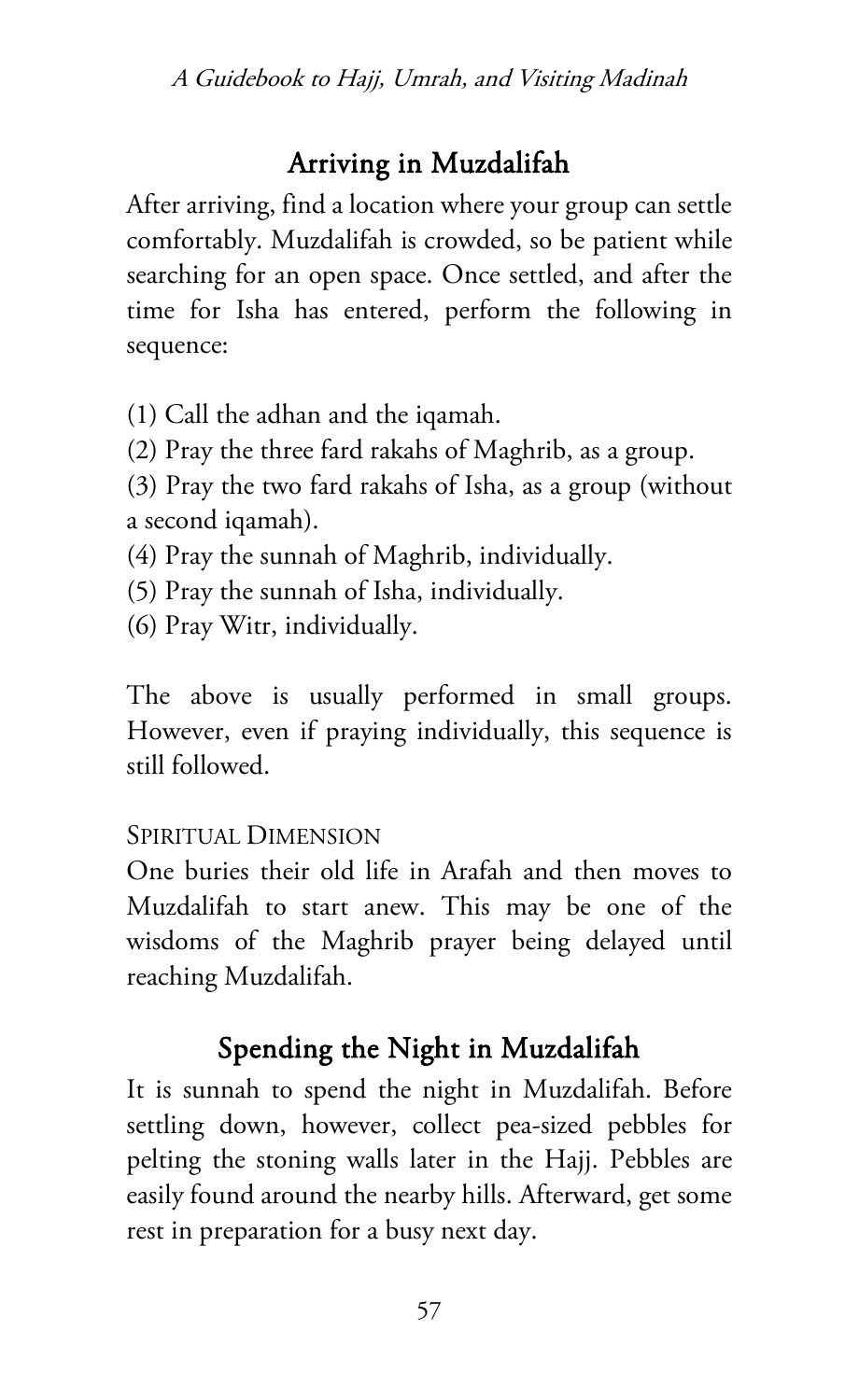### LEGAL RULING

At least forty-nine pebbles are needed for pelting during the Hajj (seven for pelting one pillar on the  $10<sup>th</sup>$ , twentyone for pelting three walls on the 11<sup>th</sup>, and twenty-one for pelting three walls on the  $12<sup>th</sup>$ ). Those who plan on performing the optional pelting on the  $13<sup>th</sup>$  will require an additional twenty-one pebbles, for a total of seventy. One may also collect a few extra pebbles in case a few are lost during the journey.

### LEGAL RULING

The pebbles for pelting may be collected anywhere throughout the Hajj, and do not specifically need to be collected in Muzdalifah. One should not, however, collect them from the location where the actual pelting occurs (known as the Jamarat).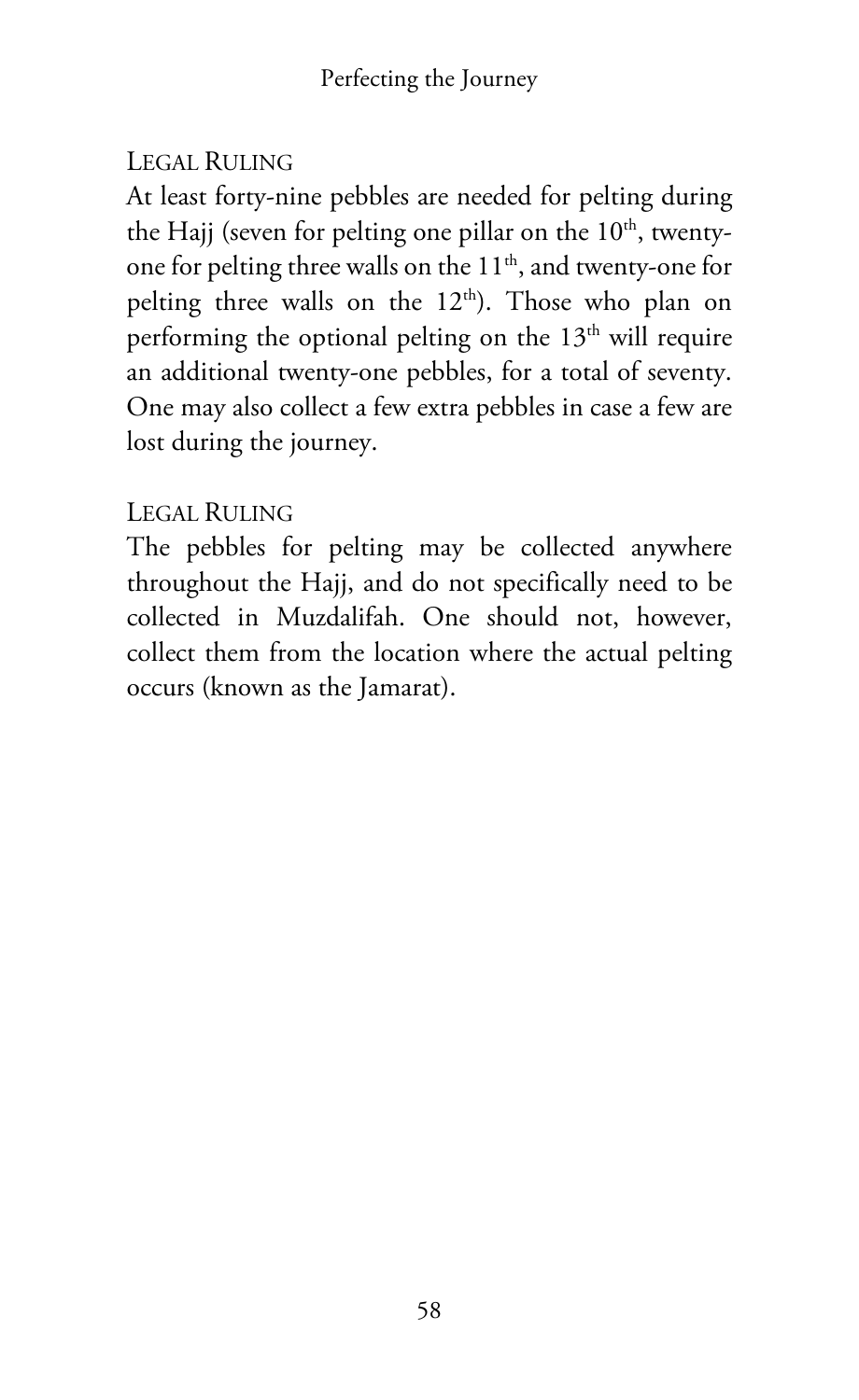#### 8

# Day Three of Hajj - 10 Dhul Hijjah

The  $10<sup>th</sup>$  of Dhul Hijjah is one of the busiest days of Hajj. On this day, the Prophet (Allah bless him and give him peace) began his morning with wuquf (dua and dhikr) in Muzdalifah and then continued onward just before sunrise to (1) pelt one of the three walls that represents shaytan, (2) perform his animal sacrifice, (3) shave his head, and (4) perform tawaf of the Kabah and sa'ee between Safa and Marwah. He (Allah bless him and give him peace) then returned to Mina to spend the night there. Each of these acts is described below.

### Wuquf of Muzdalifah

The first event on the  $10<sup>th</sup>$  day of Dhul Hijjah is the wuquf of Muzdalifah. As in Arafah, the wuquf involves making dua and dhikr while occasionally standing. The Prophet (Allah bless him and give him peace) performed this wuquf from the beginning of Fajr until just before sunrise. Allah Most High states: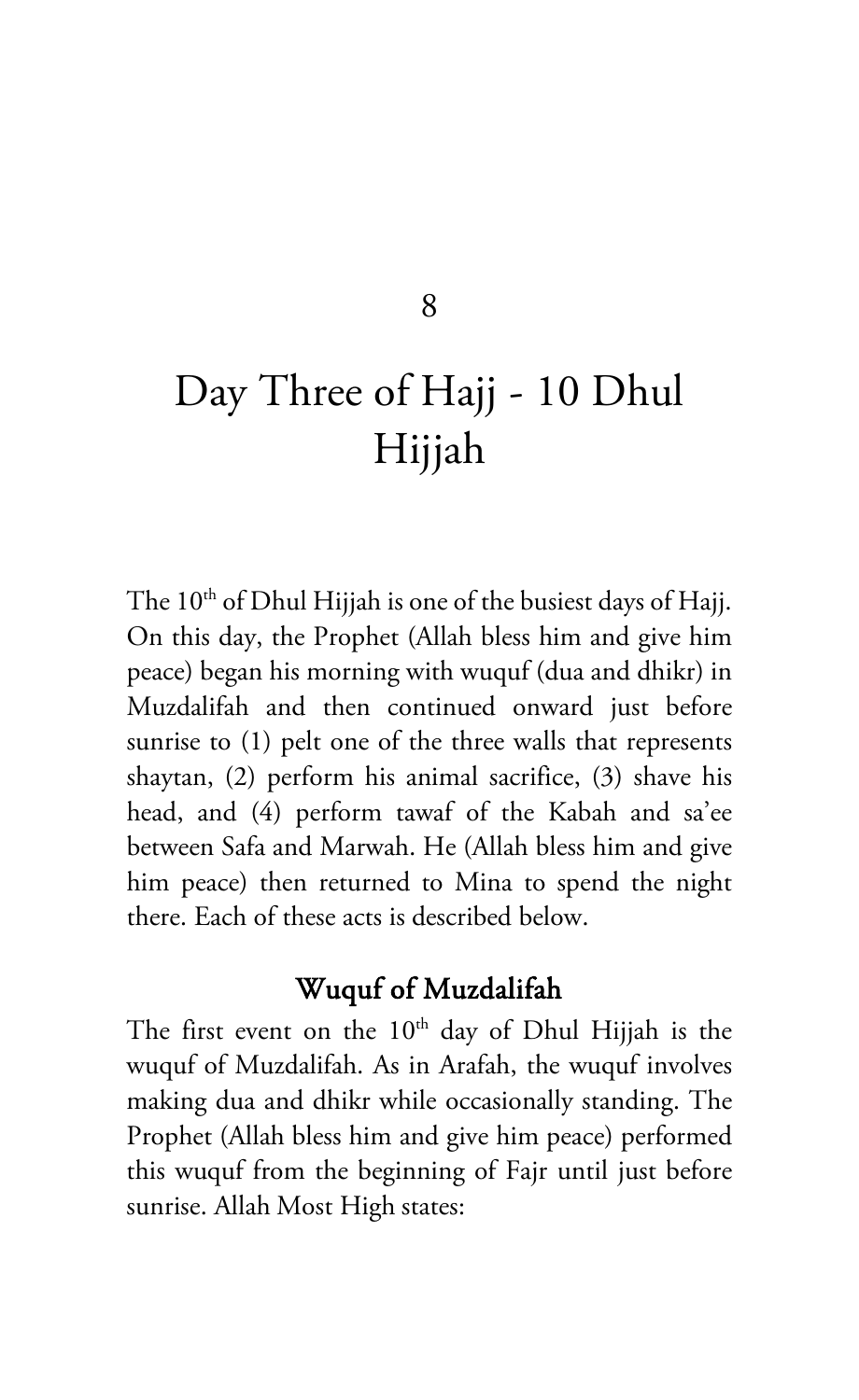$\ddot{\phantom{0}}$ فَإِذَا أَفَضْتُمْ مِنْ عَرَفَاتٍ فَاذْكُرُوا اللَّهَ عِنْدَ الْمَشْعَرِ الْحَرَامِ َ **ً** ن ِ ر<br>ا

And when you leave Arafah, remember Allah at the Sacred Monument (in Muzdalifah) [2:198].

#### LEGAL RULING

Most schools of law classify this wuquf as mandatory, requiring that one spend at least a few moments between Fajr and sunrise in Muzdalifah. The sick, elderly, and women who find it too difficult to remain due to the crowds are exempted. Otherwise, anyone who misses this mandatory wuquf must perform an extra animal sacrifice (damm) as a penalty.

#### SPIRITUAL DIMENSION

While making dua in Muzdalifah, one should also ask for consistency with the sunnah in all acts of worship. The Prophet (Allah bless him and give him peace) stated while in Muzdalifah, "Take from me your rituals for Hajj" [Muslim].

### Departing Muzdalifah

After Muzdalifah, the next stop is to return to Mina, where it is sunnah to spend the remaining days and nights of Hajj. Some groups return to their tent in Mina directly from Muzdalifah for a short break before heading out to perform the next set of rituals. Others first perform some of the rituals before eventually returning to the tents in Mina later in the day. In either case, proceed calmly, as the Prophet (Allah bless him and give him peace)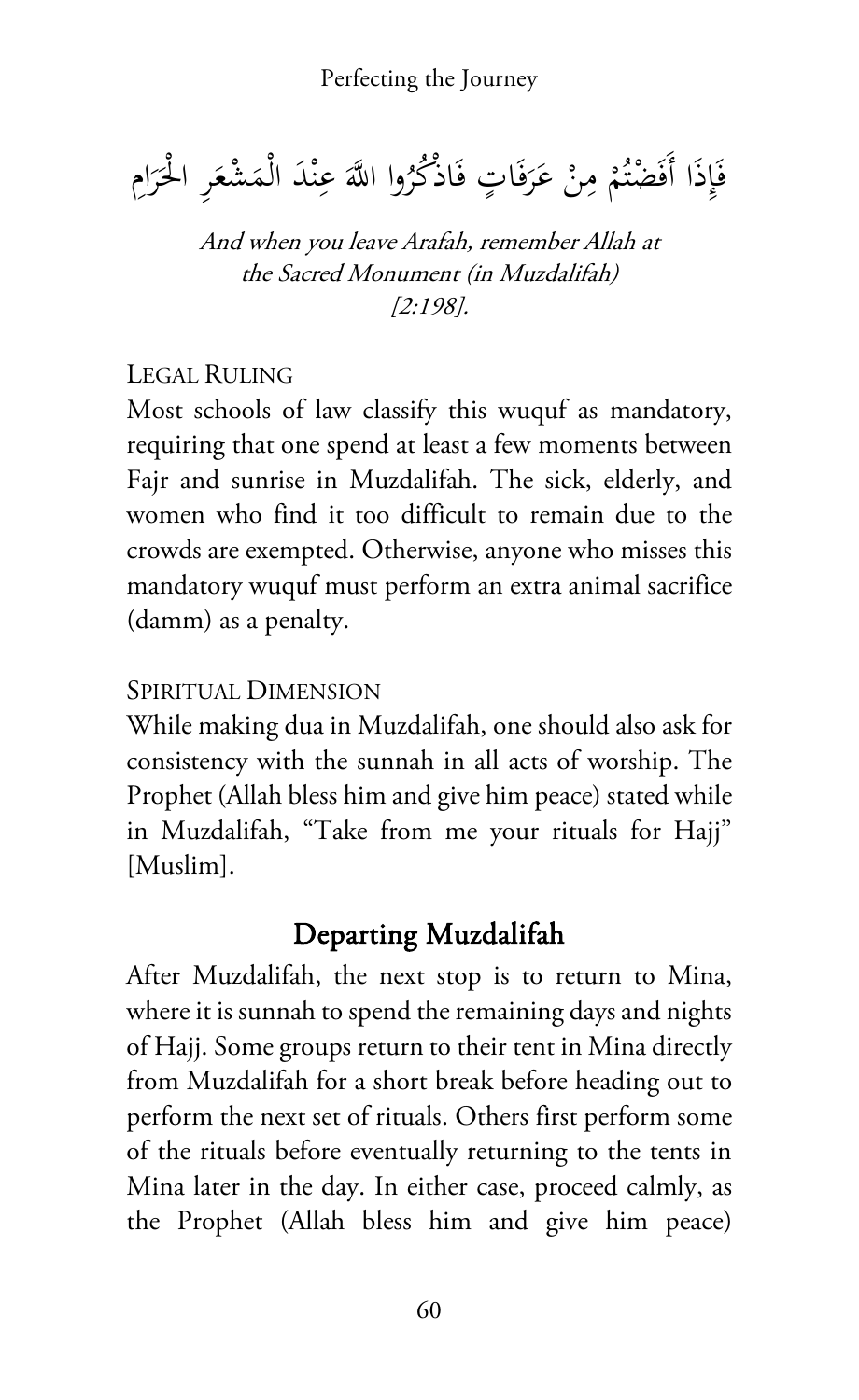encouraged the people to be tranquil as they departed Muzdalifah [Nasai].

### Beyond Muzdalifah

After leaving Muzdalifah, four major tasks need to be completed: (1) going to the Jamarat to pelt the third of three walls representing shaytan, (2) confirming the animal sacrifice, (3) shaving or trimming the hair, and (4) performing the tawaf and sa'ee of Hajj. The Prophet (Allah bless him and give him peace) completed these tasks in the above order. Hence, effort should be made to preserve this sequence.

#### LEGAL RULING

According to the scholars of the Hanafi school, pelting, animal sacrifice, and cutting or shaving the hair must remain in sequence (wajib). Breaking this sequence necessitates the penalty of an additional animal sacrifice (damm).

#### LEGAL RULING

The tawaf and sa'ee of Hajj can be performed anywhere along the sequence of the acts listed above. However, it is better (sunnah) to perform tawaf and sa'ee last.

## Task One: Pelting at the Jamarat

The first task after Muzdalifah is to head to the Jamarat, where three large walls mark locations where Prophet Ibrahim (upon him be peace) pelted shaytan during his Hajj. The Prophet (Allah bless him and give him peace) stated, "When Ibrahim wanted to perform the Hajj rites,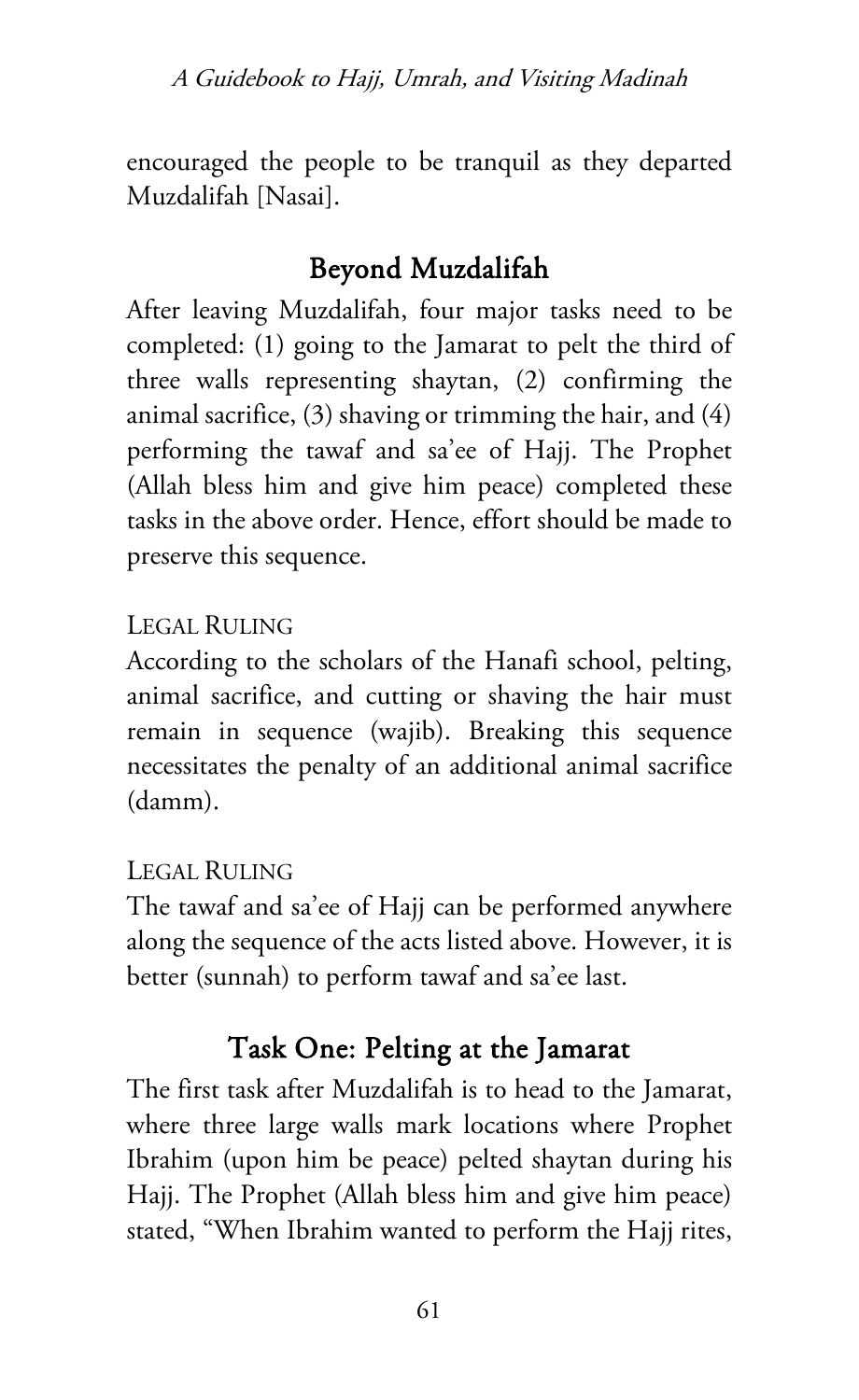shaytan blocked his way near Aqabah. Ibrahim threw seven pebbles at him causing shaytan to sink into the ground." This occurred thrice, once near each of the three areas of pelting [Baihaqi].

On this day, only the third of the three walls must be pelted with seven pebbles. This pelting may be performed anytime from dawn on the 10<sup>th</sup> until dawn of the next day. Within this twenty-four-hour window, it is encouraged (sunnah) to pelt any time after sunrise until just before the time of Dhuhr enters, and it is disliked (makruh) to delay it past Maghrib. If there are elderly people in the group, consider waiting until Asr before proceeding. During this time, the Jamarat is less crowded, and the weather is comfortably cooler.

All pilgrims approach the Jamarat by foot; this walk can take as long as 90 minutes each way, depending on crowds and the location of your tent. During this time, recite the talbiyah abundantly, as it will no longer be recited once the pelting begins.

Upon arrival at the Jamarat, the stoning walls are approached via a wide ramp that leads to a platform. On this platform are three large walls, each representing a location for pelting shaytan. Pass by the first two walls and head toward the third wall. Again, on this day, only this final wall is pelted.

Once situated comfortably in front of the wall, throw seven pebbles, one at a time, using the index (shahadah) finger and thumb of the right hand, reciting "Bismillahi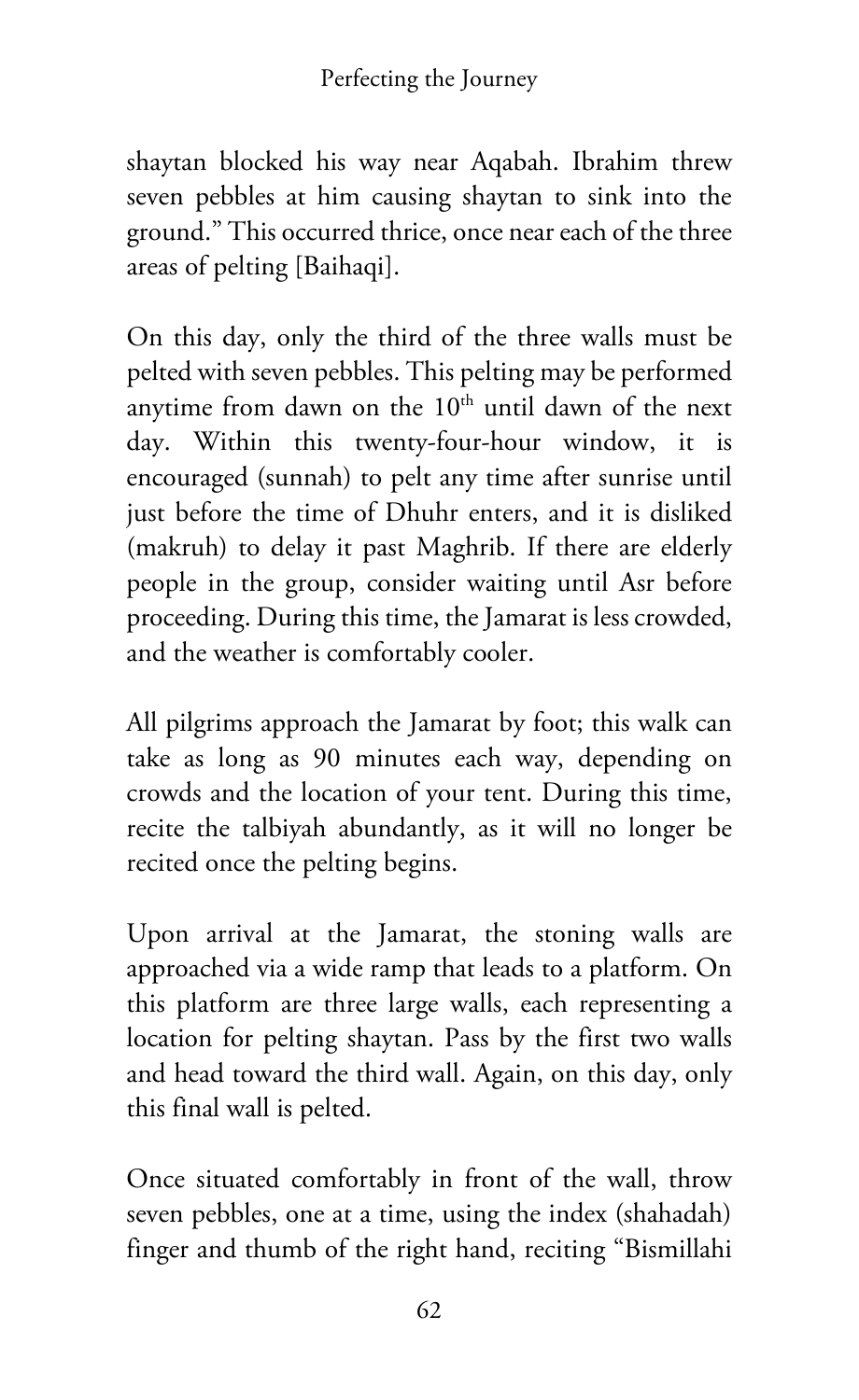A Guidebook to Hajj, Umrah, and Visiting Madinah

Allahu Akbar" with each throw. The pebbles must fall within the clearly demarcated area surrounding the wall, even if the wall itself is not hit. After pelting, locate your group and then proceed forward; dua is not made after pelting the third wall.

#### LEGAL RULING

The talbiyah of Hajj ends when the first pebble is thrown; it will no longer be recited throughout the remainder of Hajj.

#### LEGAL RULING

Pelting may be done on behalf of someone who is not able to physically get to the Jamarat due to extreme illness or weakness. Under such circumstances, the one who is ill or weak must specifically assign this responsibility to someone else, and the one who is throwing the pebbles must first throw seven pebbles for themselves before pelting on behalf of someone else.

#### SPIRITUAL DIMENSION

The Prophet Ibrahim (upon him be peace) situated his family in a barren desert, attempted to sacrifice his son to please Allah, and re-built the Kabah with his own hands. Yet, shaytan still sought to distract him during the very act of worship that memorialized his sacrifices until the end of time. In reflecting on this, one should recognize that they are never safe from the whisperings of shaytan, irrespective of their knowledge, piety, pure intentions, or prior good deeds.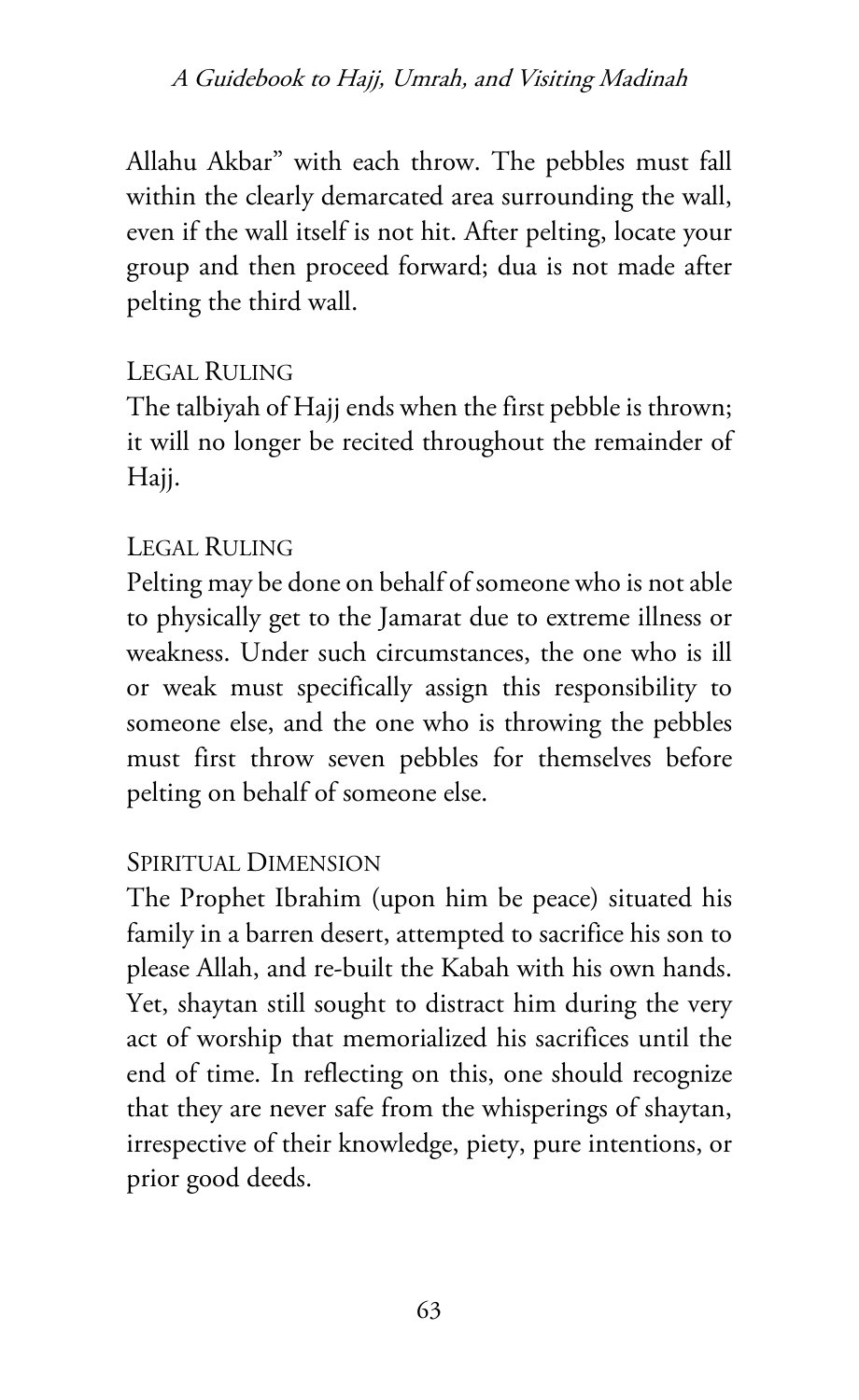#### SPIRITUAL DIMENSION

It is sunnah to use small pebbles when pelting shaytan, even though throwing large heavy objects would theoretically inflict greater damage. These pebbles highlight the power of the sunnah, which, when followed in any aspect of life, is always the greatest weapon against shaytan. The Prophet (Allah bless him and give him peace) stated after emphasizing the small size of the pebbles to be used, "Beware of going to extremes in religion, for such extremism has destroyed the people before you" [Nasai].

## Task Two: Animal Sacrifice

The second responsibility after pelting is to sacrifice an animal. This is necessary (wajib) if you perform both Umrah and Hajj during your journey. Allah Most High states,

َ ع َّ ت َ ْ َ تم َن َم ْ ف ُم ْت ِنـ َا أَم ِذ َإ َ ف ِن َ م ر َ ْس ي َ ْتـ َا اس َم ِ ف ّ َج َِلى ْ الح ِ إ ة َ ْر ُم ْع ِابل َْد ِي ْ اله

During times of security, whoever combines Umrah with Hajj should offer what is readily available from the sacrificial animals [2:196].

Although it is ideal to perform the sacrifice with your own hands, such opportunities are generally not available given the large number of people at Hajj. Instead, group leaders organize the sacrifice with a local slaughterhouse and inform you once it is complete.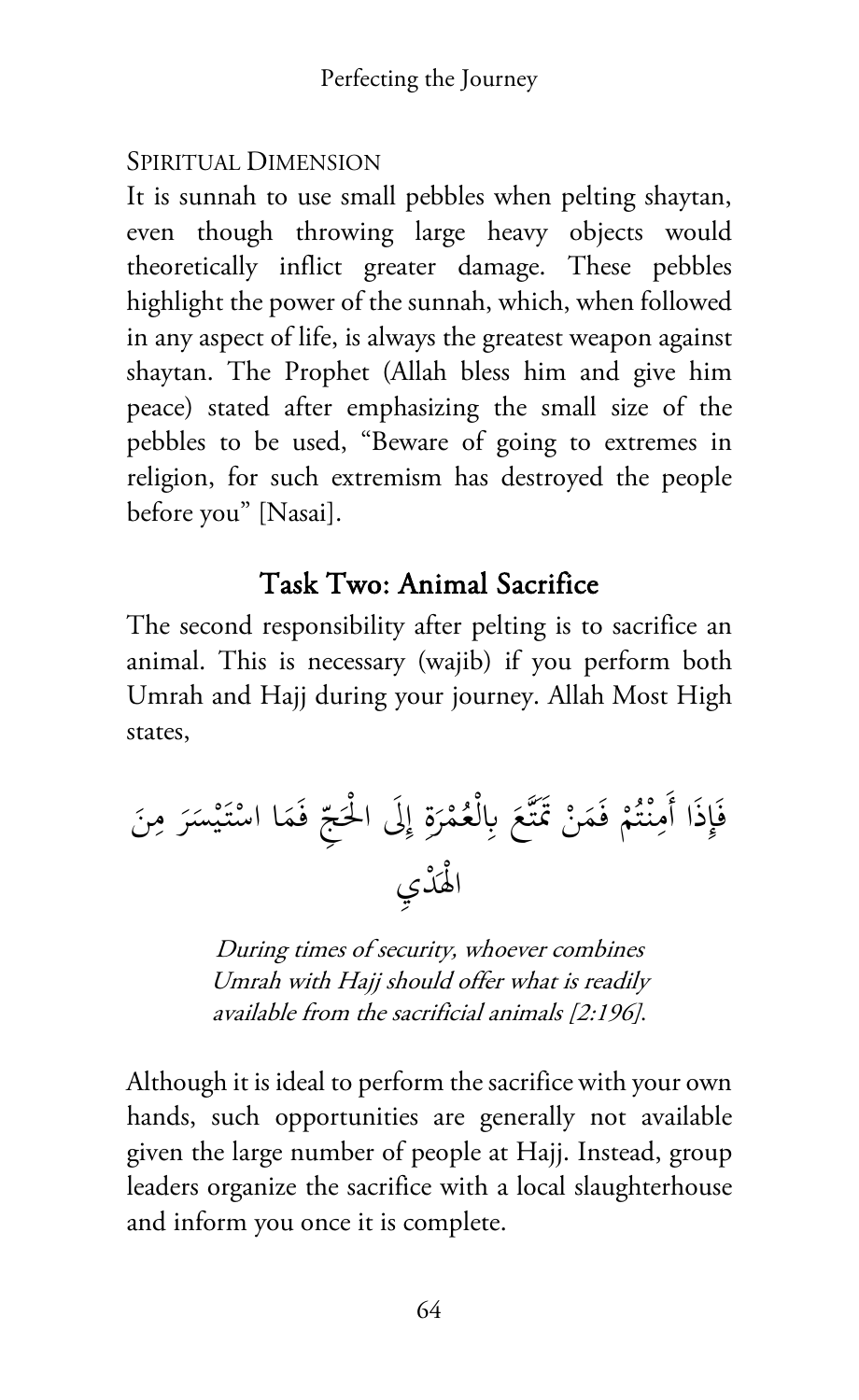### LEGAL RULING

The above sacrifice is to show gratitude for combining Umrah with Hajj in a single journey and is not a sacrifice for Eid al-Adha. The sacrifice of Eid is not required for travelers, including those on Hajj.

#### SPIRITUAL DIMENSION

Books of Islamic law (fiqh) provide rulings related to the quality of an animal that may be sacrificed during Hajj. Although the opportunity to personally select an animal no longer exists, these discussions are a reminder of the importance of maintaining quality when sacrificing anything for the sake of Allah. The Prophet (Allah bless him and give him peace) commented regarding a person who donated low-quality dates to the needy, "If he desired, the donor of the charity could have given better than this. The one who gave this charity will eat brittle dates on the Day of Resurrection" [Abu Dawud]. Thus, when offering wealth, time, and energy, one should aim to give from the best of it. Allah Most High states, "You will never attain righteousness until you spend from that which you love" [3:92].

#### SPIRITUAL DIMENSION

The Prophet (Allah bless him and give him peace) sacrificed multiple camels during Hajj. Amazingly, at the time of sacrifice, "they approached him," as if competing to be the first sacrificed by his blessed hand [Abu Dawud]. These animals understood the opportunity of submitting to the Messenger (Allah bless him and give him peace). Taking a lesson from this, one should strive to follow the blessed sunnah of the greatest of creation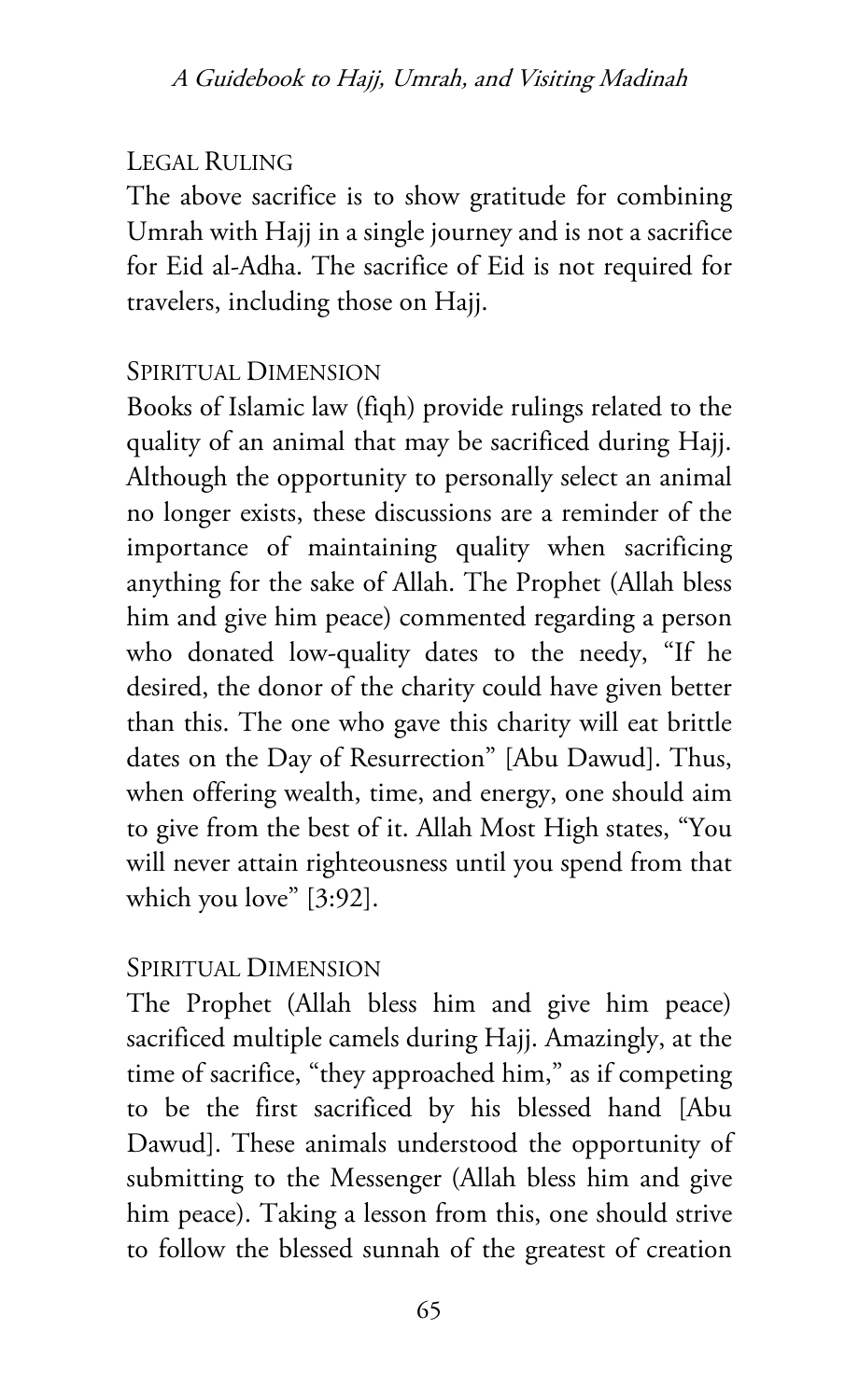(Allah bless him and give him peace), sacrificing their personal desires when necessary.

# Task Three: Shaving or Trimming the Hair

After ascertaining that the sacrifice is complete, the next task is to shave or trim the hair. For men, greater reward lies in shaving. Trimming involves clipping at least one inch of hair across the entire head. If less than one inch of hair (or no hair) is present on the head of a man, then the head must be shaved.

A woman will not shave her head; instead, she should divide her hair into three sections (right, left, and middle) and have one inch trimmed from each.

All restrictions of ihram end after the hair is trimmed or shaved, except the restriction on romance and marital relations, which is uplifted only after completing the tawaf of Hajj (the next task). Therefore, after the hair is cut, you may shower and change into everyday clothes, apply fragrance, and clip your nails, if desired.

#### LEGAL RULING

When exiting ihram, a person may cut their own hair. Additionally, a person in ihram may cut the hair of others to help them exit ihram.

# Task Four: Tawaf and Sa'ee of Hajj

The last of the four tasks is to return to Mecca to perform the tawaf of Hajj (also known as tawaf ziyarah or tawaf ifadah). This mandatory component of Hajj is followed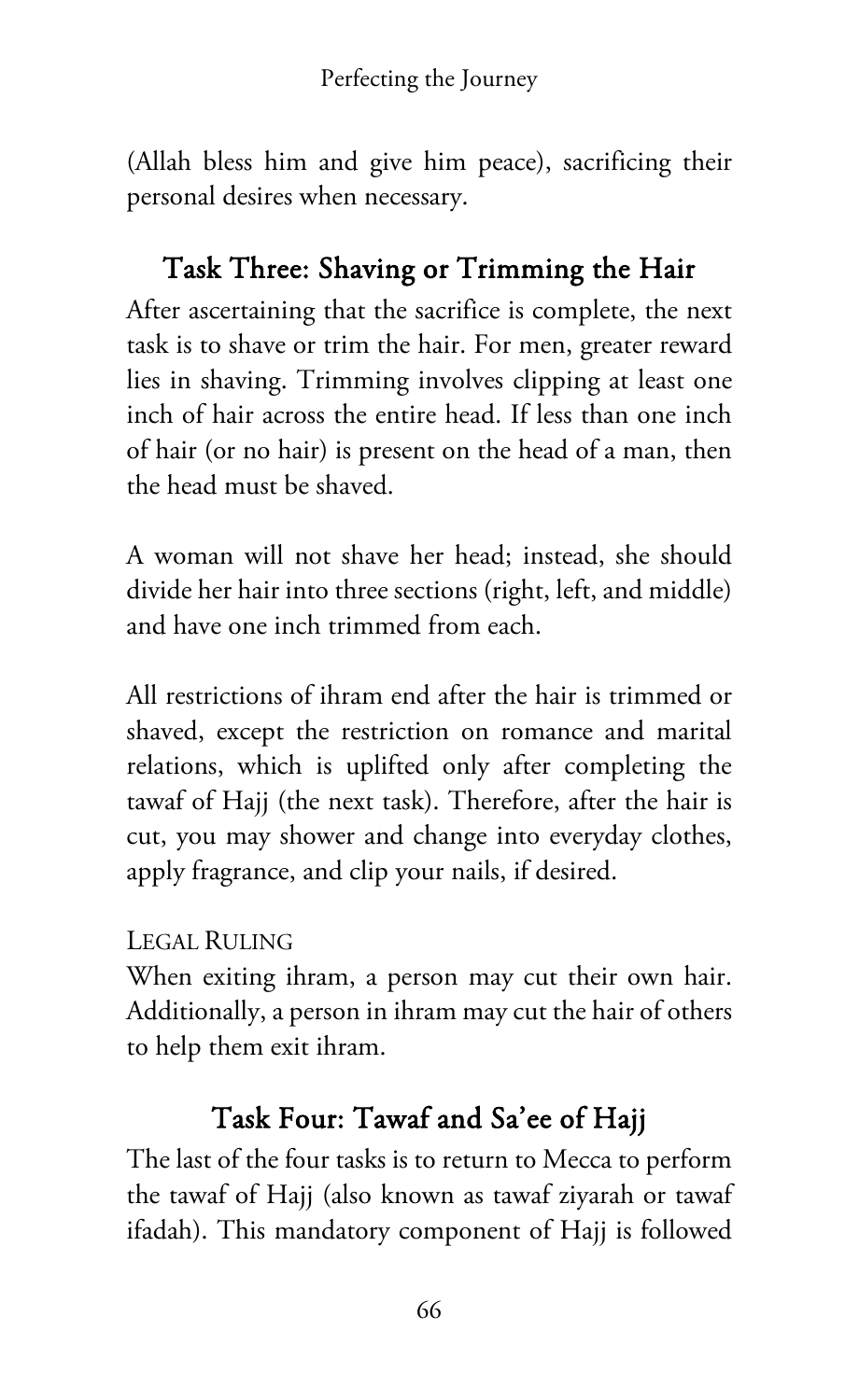by the sa'ee of Hajj, and each is performed in a manner similar to Umrah (see Appendix A and B). It is sunnah to perform the tawaf and sa'ee after pelting, sacrificing an animal, and shaving or trimming the hair; however, as mentioned earlier, tawaf and sa'ee can also be done at any point along this sequence. The window for completing the tawaf and sa'ee of Hajj is from Fajr on the 10<sup>th</sup> of Dhul Hijjah until sunset on the  $12<sup>th</sup>$ .

#### LEGAL RULING

If tawaf and sa'ee are done before exiting ihram, then males will expose the right shoulder throughout the tawaf and walk with a brisk jogging motion (ramal) during its first three rounds.

#### LEGAL RULING

A menstruating woman can pelt, have an animal sacrificed, and trim her hair. However, she must wait until she attains a state of purity before performing the mandatory tawaf of Hajj (see Appendix E).

#### SPIRITUAL DIMENSION<sup>[1](#page-74-0)</sup>

Each step of Hajj is like a petition to circle the House of the Lord. First, one waits standing in Arafah, outside the Sacred Precinct (Haram) and relatively distant from the Kabah. After hours of begging and shedding tears, they are then permitted to enter the Sacred Precinct to head toward Muzdalifah, where they sleep on the desert ground overnight only to awaken so that they can once

<span id="page-74-0"></span><sup>&</sup>lt;sup>1</sup> Adapted from "Virtues of Hajj" by Shaykh Muhammad Zakariyya al-Khandhlawi.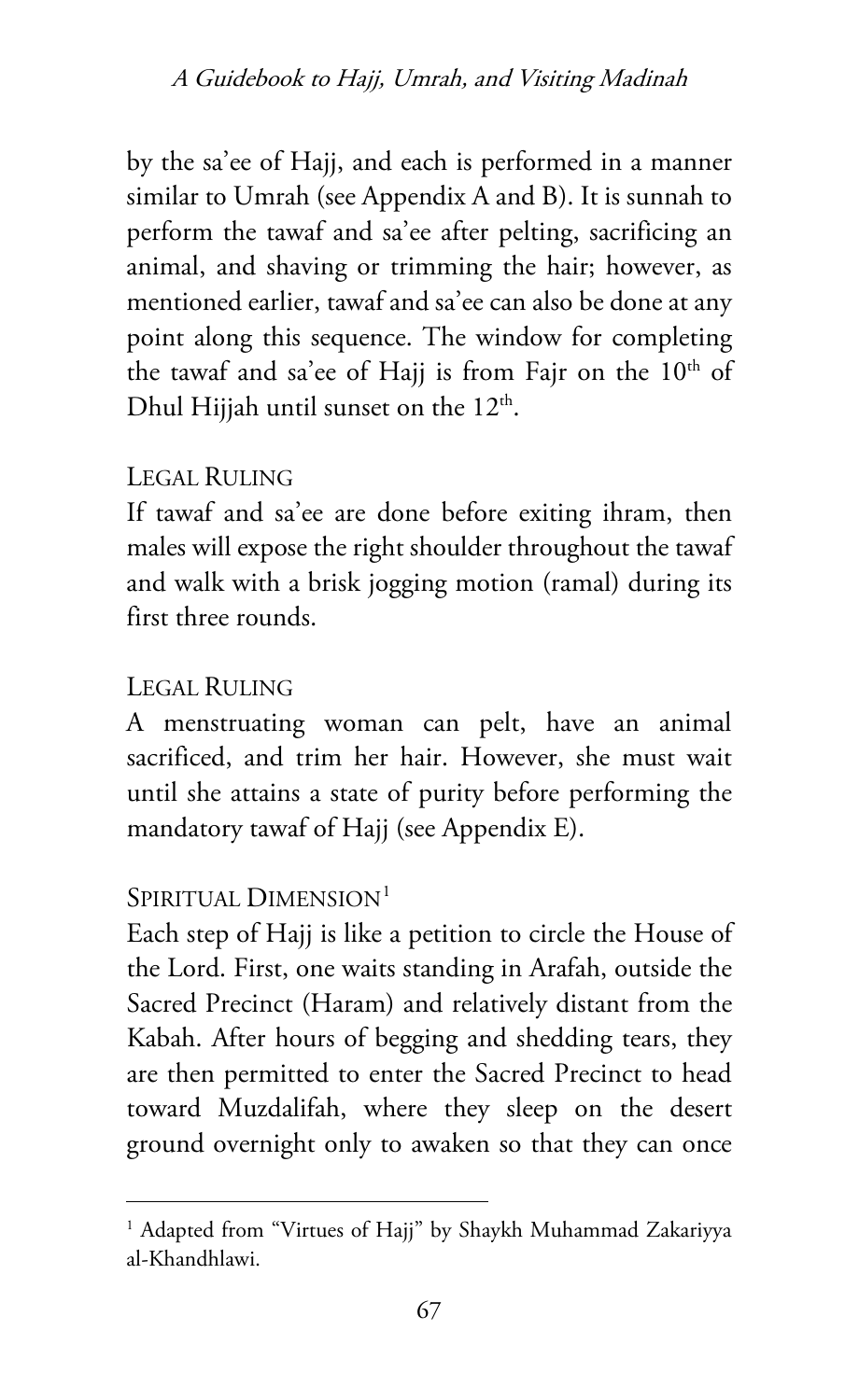again stand beseeching their Lord. One is then permitted to come closer to the Kabah by proceeding to Mina, where they pelt to show disgust for shaytan, offer a sacrifice to show gratitude to the Master of the Universe, and shave or trim their hair as an exhibition of renewal. Only then are they finally permitted to circle the Kabah in amazing worship of the Lord of the Worlds.

# SPIRITUAL DIMENSION<sup>1</sup>

Hajj is an exposition of overwhelming love. Those performing it leave normal dress and speech, wandering about in two white sheets while consumed with chanting "labbaik." They have no concern with worldly romance and become disheveled with dust, wandering from desert to desert seeking attention from their Beloved Lord. The Prophet (Allah bless him and give him peace) said, "Allah Almighty boasts to His angels about the pilgrims standing at Arafah at sunset and says, 'Look at My servants who came to Me disheveled and covered with dust'" [Ahmad].

# Return to Tents in Mina

Once the tawaf and sa'ee are complete, return to Mina. It is sunnah to spend at least part of the night of the 10<sup>th</sup> of Dhul Hijjah there. Keep this in mind when planning the above-described acts.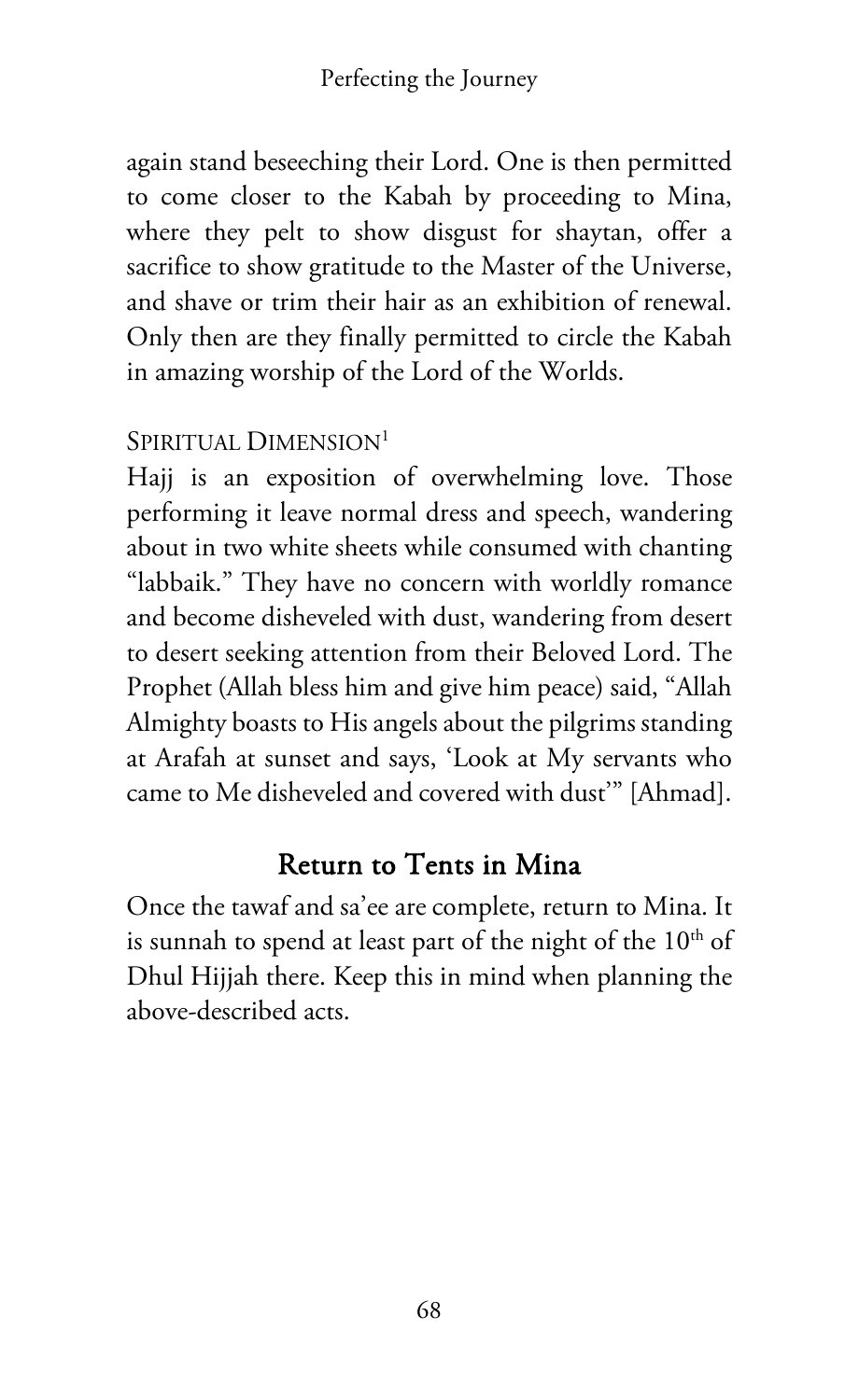#### 9

# Day Four of Hajj – 11 Dhul Hijjah

The only additional ritual on the  $11<sup>th</sup>$  of Dhul Hijjah is pelting. The Prophet (Allah bless him and give him peace) pelted all three walls on this day. Separately, anyone who has not yet completed the tawaf and sa'ee of Hajj may also perform these acts on this day.

#### Timing

It is sunnah to complete the pelting of the  $11<sup>th</sup>$  anytime from just before Dhuhr until sunset. However, if necessary, you can perform it until dawn the following day.

#### Pelting

Each of the three walls are pelted with seven pebbles. Stand in front of the first wall, ideally with the Qiblah to your left. Throw each stone separately using the index finger and thumb of the right hand, reciting "Bismillahi Allahu Akbar" each time. Then, move away from the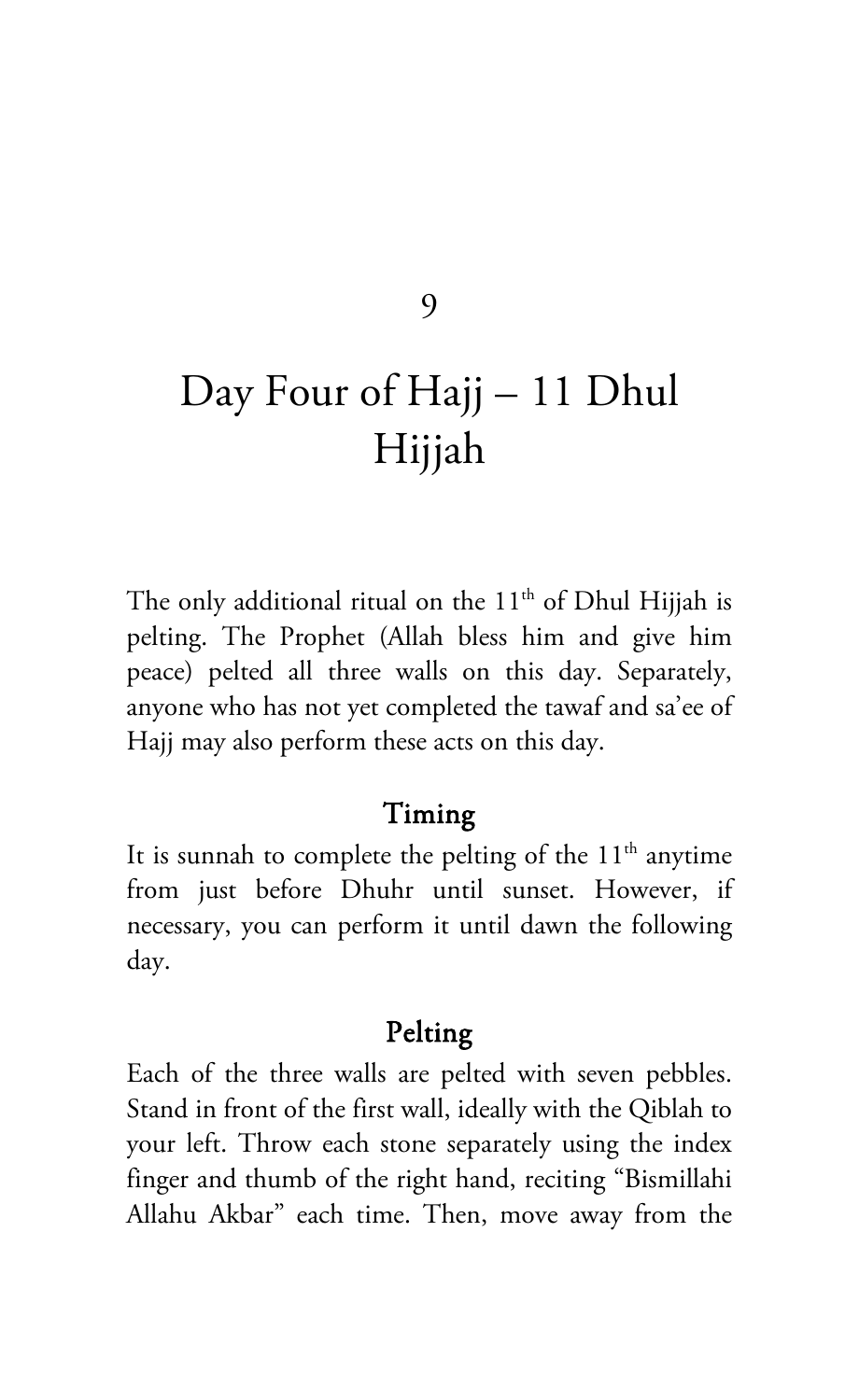wall, turn toward the Qiblah, glorify Allah, recite salawat, and make dua for a few minutes.

Repeat this process at the second and third walls, with the exception that dua is not made after pelting the third wall.

# Return to Tents in Mina

Aside from the pelting, it is sunnah to spend the remainder of the day and night in Mina. Fill your free time with good deeds such as reciting the Holy Quran, listening to any scheduled talks, and making dhikr.

## LEGAL RULING

It is sunnah to spend as much time as possible in Mina from the  $10^{th}$  to the  $13^{th}$  of Dhul Hijjah.

## SPIRITUAL DIMENSION

It was in Mina, during the days of Hajj, that the earliest visitors from Madinah came to pledge their allegiance to the Prophet (Allah bless him and give him peace), eventually laying the groundwork for his migration from Mecca to Madinah. Likewise, while in Mina, one should pledge themselves to the Sunnah of the blessed Messenger (Allah bless him and give him peace) and the service of Islam, making dua that that the blessings of Mecca migrate with them to form spiritual 'madinahs' when they return home.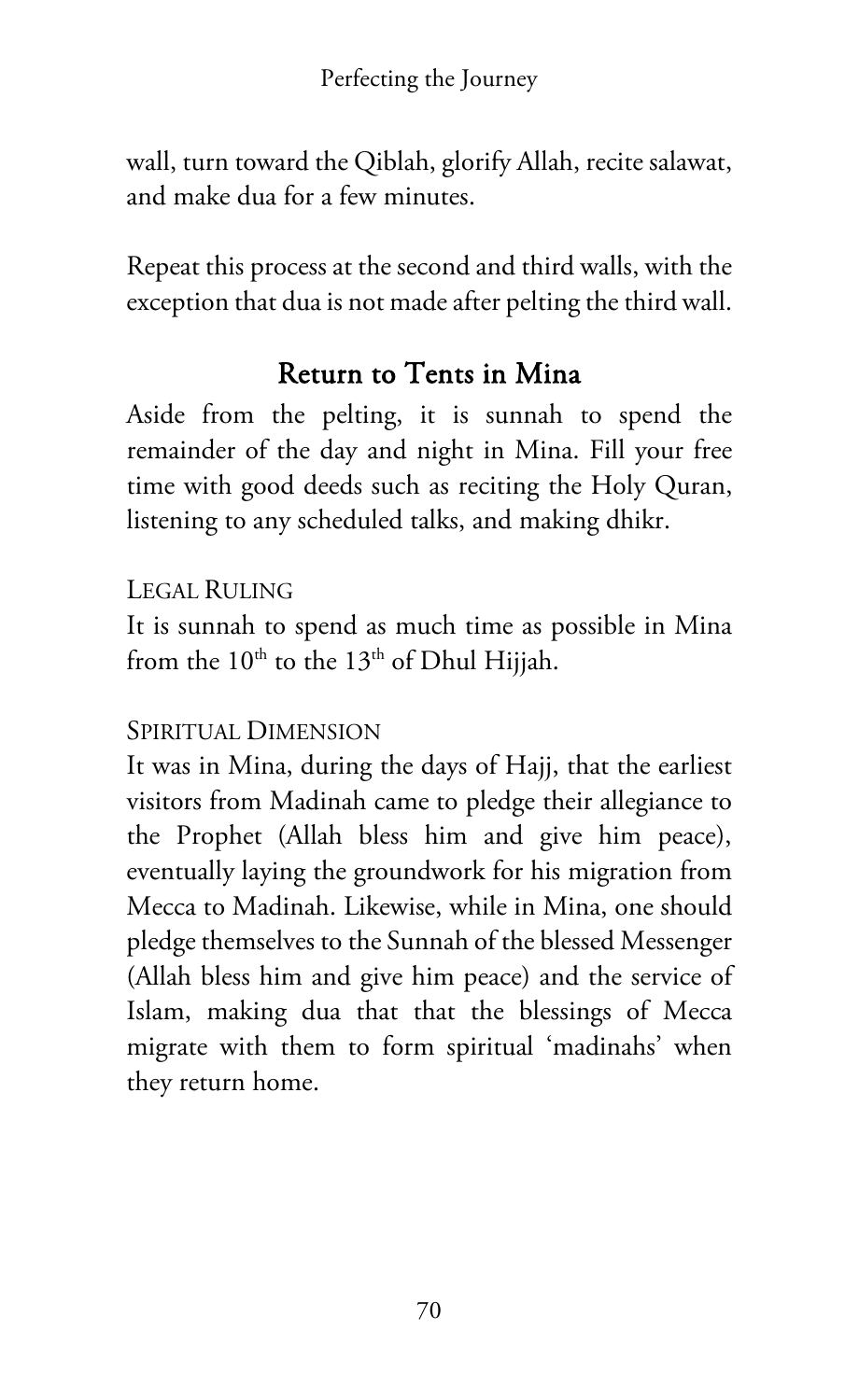10

# Day Five of Hajj - 12 Dhul Hijjah

As on the 11th, the only additional ritual on the  $12<sup>th</sup>$  of Dhul Hijjah is pelting. The Prophet (Allah bless him and give him peace) pelted all three walls on this day. He then remained in Mina for the remainder of the day and night before completing one final pelting of all three walls on the  $13<sup>th</sup>$ . Pelting on the  $13<sup>th</sup>$  is optional, and most groups leave after pelting on the  $12<sup>th</sup>$  to spend additional time in Mecca.

#### Pelting of the 12<sup>th</sup>

It is sunnah to pelt all three walls on the  $12<sup>th</sup>$  between Dhuhr and sunset. However, if necessary, you may pelt until dawn of the next day. This pelting is performed as it was done the day before. After completing this pelting, you may leave Mina permanently or remain in Mina for another night to perform the sunnah pelting of the  $13<sup>th</sup>$ on the next day.

#### LEGAL RULING

If one remains in Mina until the start of Fajr on the  $13<sup>th</sup>$ , then the pelting of the  $13<sup>th</sup>$  becomes necessary (wajib).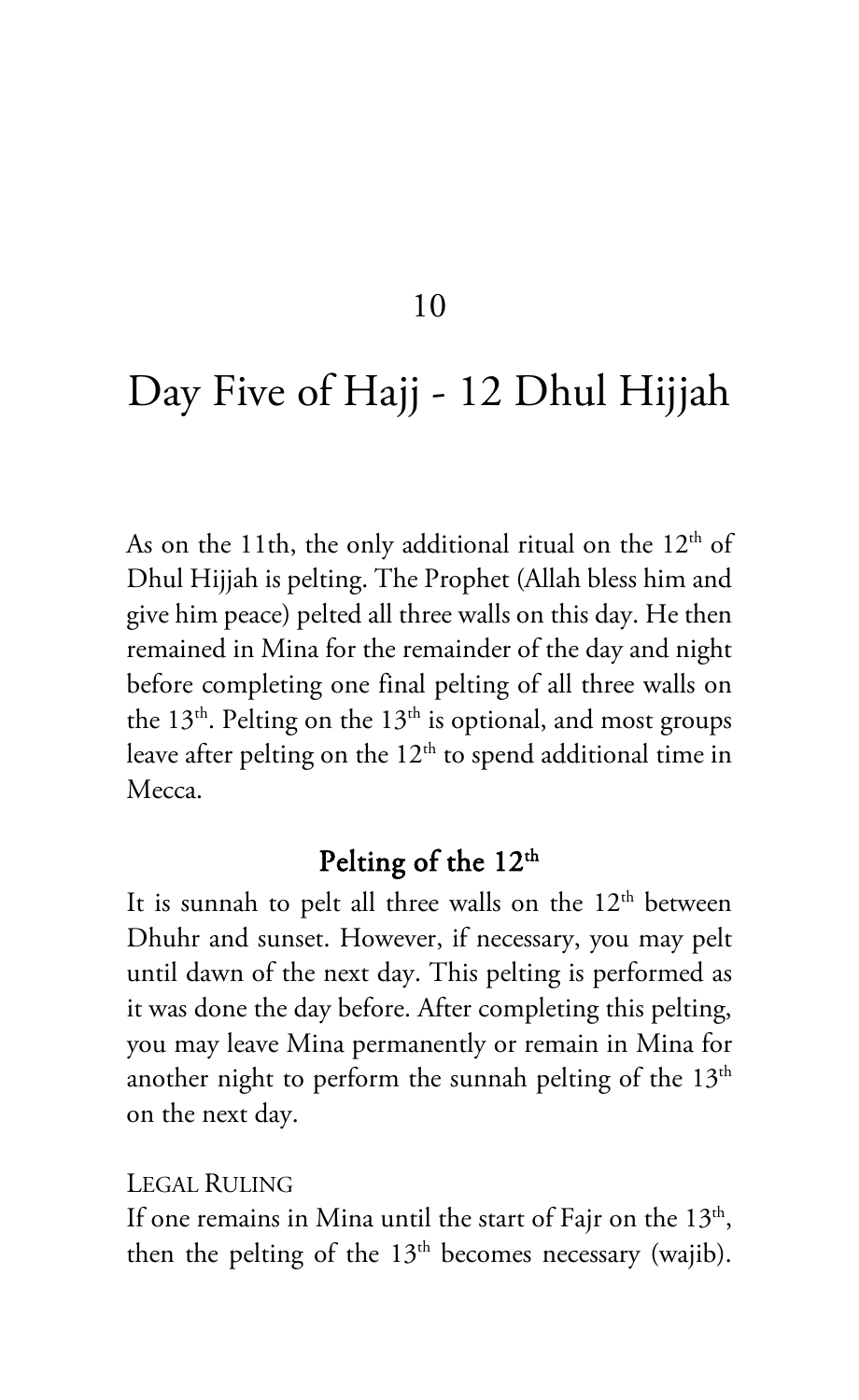This final pelting of Hajj involves all three walls and is performed anytime from dawn to sunset. Pelting after Dhuhr is sunnah; however, plan on pelting early in the morning of the  $13<sup>th</sup>$ , as local authorities encourage anyone remaining in Mina to leave shortly after sunrise.

# Departing Mina

With the final pelting on the  $12<sup>th</sup>$  or the  $13<sup>th</sup>$ , the rites of Hajj in Mina are complete. For the remainder of the trip, spend free time engaged in worship, learning, and good deeds. Use this time wisely, as good habits established immediately after Hajj tend to stick over time.

# Additional Time in Mecca

If staying in Mecca after Hajj, make sure to catch every prayer in the masjid and try to perform extra tawafs. As mentioned earlier, each prayer in Masjid al-Haram is worth 100,000 times prayer in any other masjid.

# Extra Umrahs After Hajj

Although additional Umrahs can be performed after Hajj, many scholars emphasize performing extra tawafs instead. If you decide to make an additional Umrah, prepare for and change into ihram in your hotel room. Then, take a short taxi ride to Masjid Aishah, which is located outside the boundary (miqat) of Mecca, to offer prayer and recite the talbiyah before returning to perform Umrah. Of note, taxi drivers will wait while you pray and then bring you back, so long as you negotiate this with the driver beforehand.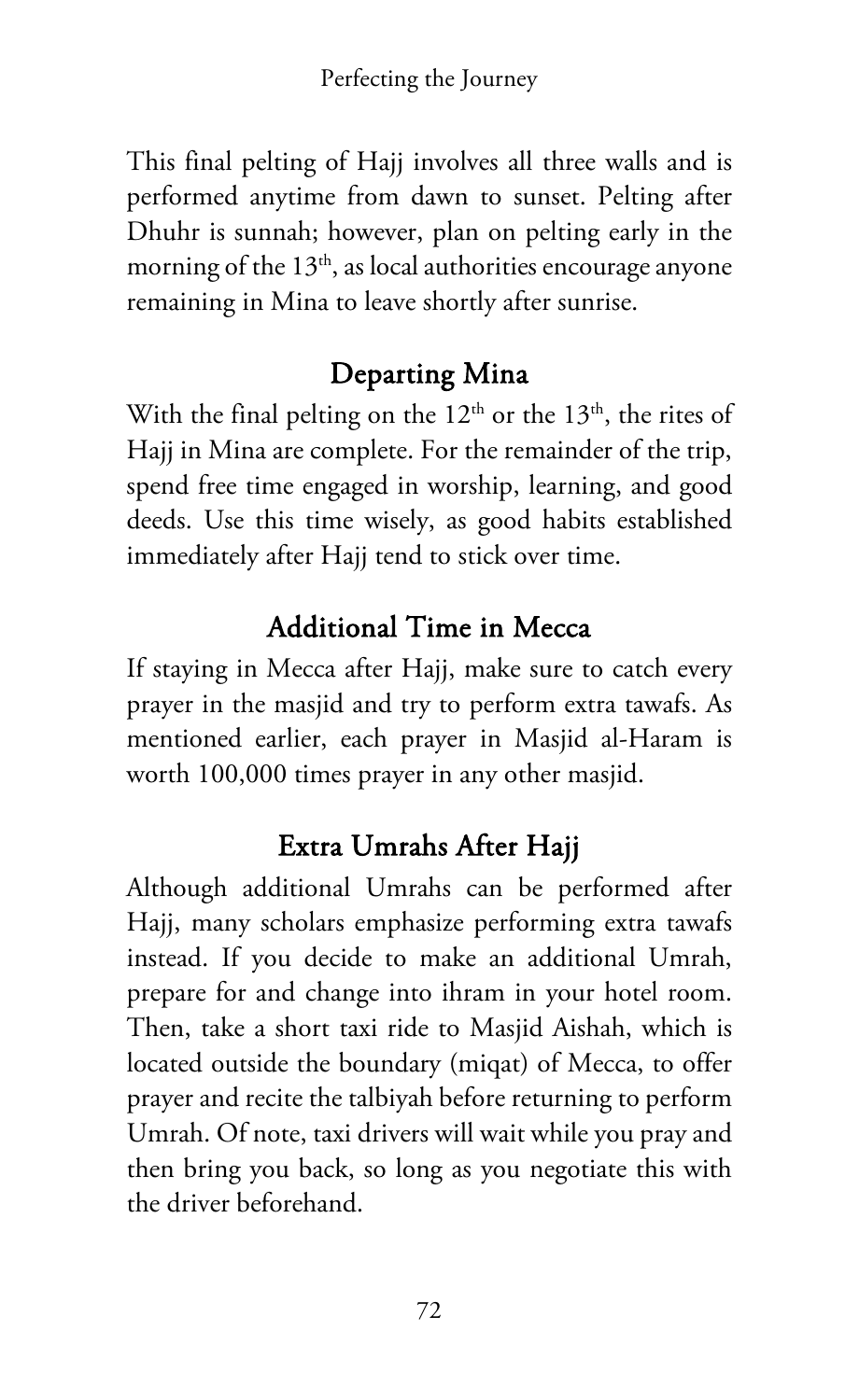#### 11

# Farewell Tawaf

Prior to departing Mecca, the Prophet (Allah bless him and give him peace) performed a farewell tawaf (tawaf wida) as a final ritual. This tawaf is necessary (wajib), although the obligation is waived for a woman during her menstrual cycle. There is no sa'ee after this tawaf.

#### LEGAL RULING

The farewell tawaf is usually performed a few hours before departing from Mecca. However, if needed, it can be performed any time after the tawaf of Hajj, including immediately after it.

#### LEGAL RULING

Ideally, the farewell tawaf is the last ritual performed before departing Mecca. However, one may still enter the masjid to pray after this tawaf.

#### SPIRITUAL DIMENSION

The farewell tawaf can be viewed as a commemoration of Hajj, providing an opportunity to circle the Kabah while running a highlight reel of the journey, each step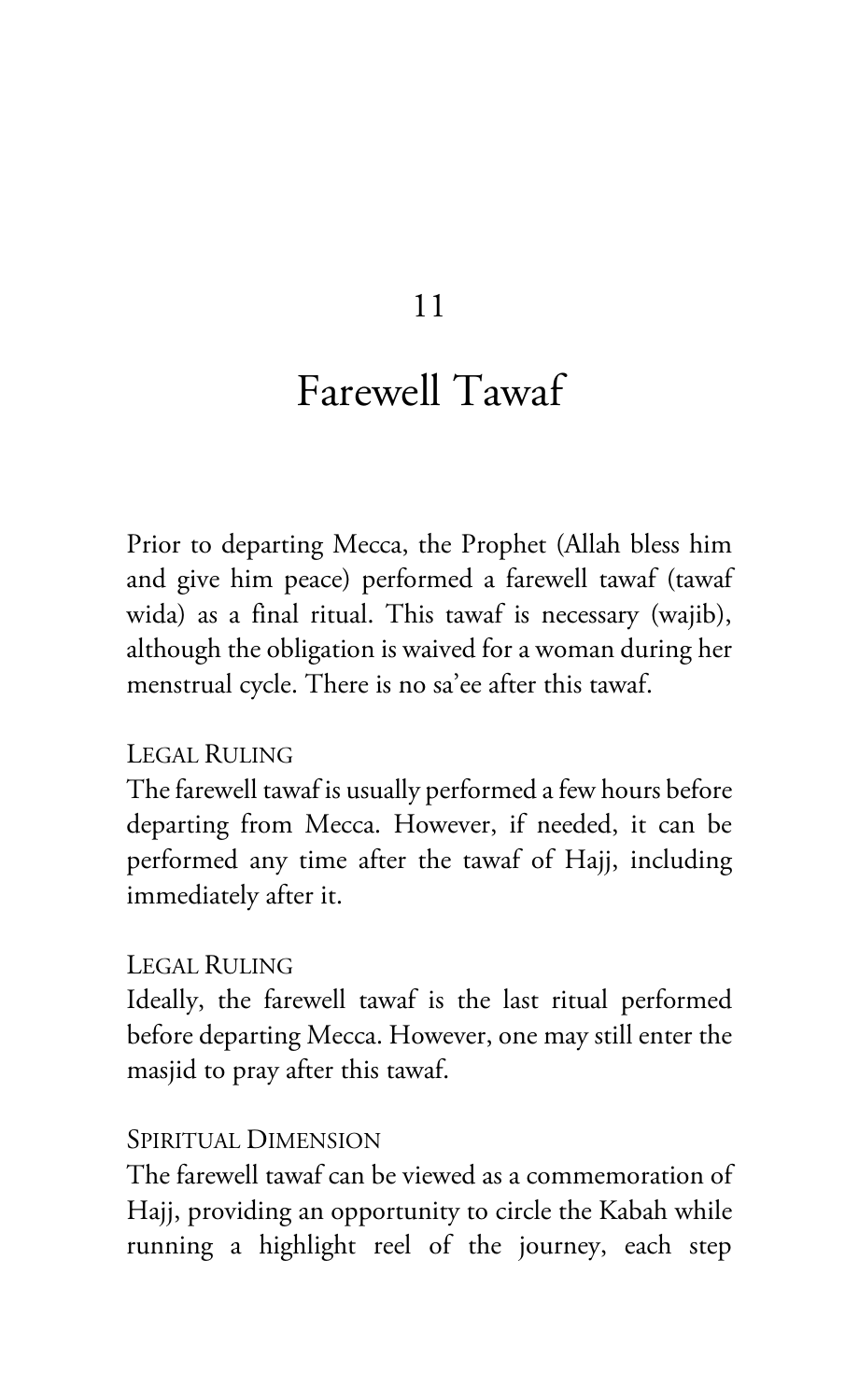underscored by a caption indicating that an undeserving servant was blessed by the All-Merciful to perform each of the rites of Hajj.

#### SPIRITUAL DIMENSION

As one's schedule forces them to depart Mecca, they should recall the Prophet's (Allah bless him and give him peace) words when he was forced to depart for the Hijrah. He stated, "By Allah, you are the best part of Allah's earth and the dearest to Him. Had I not been expelled from you; I would not have left" [Tirmidhi].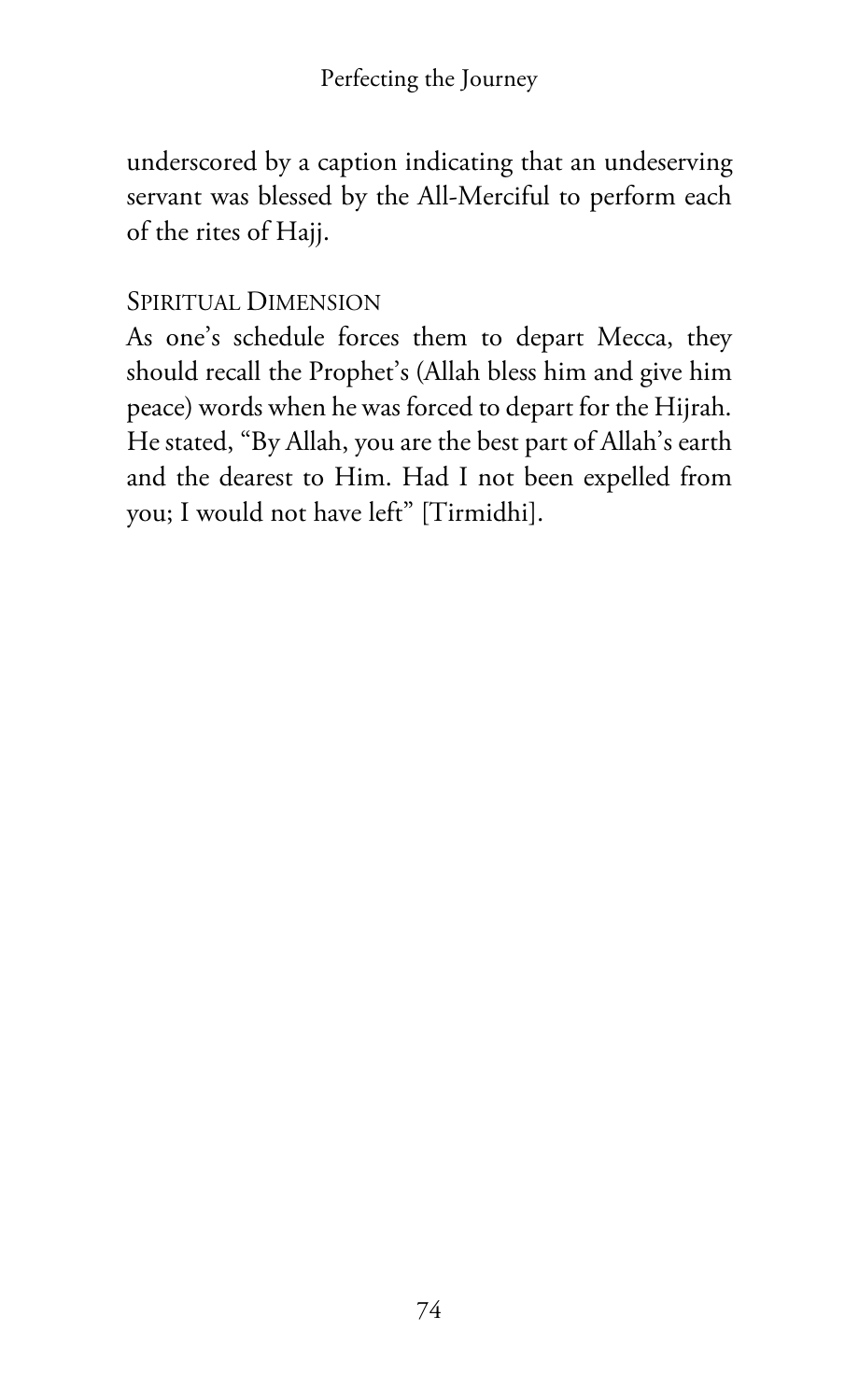# QUICK SUMMARY OF HAJJ

1) Re-enter ihram at the hotel on the early morning of the 8th of Dhul Hijjah.

2) Head to Mina and offer five prayers there (Dhuhr to Fajr the next day).

3) Proceed to Arafah after sunrise on the  $9<sup>th</sup>$  to perform the wuquf of Arafah from Dhuhr to Maghrib.

4) Head to Muzdalifah after sunset; perform Maghrib and Isha together, collect pebbles for pelting, and remain overnight.

5) Perform the wuquf of Muzdalifah from Fajr until just before sunrise on the  $10<sup>th</sup>$ .

6) Return to Mina and then (a) pelt the third wall, (b) confirm the animal sacrifice, and (c) shave or trim the hair, in sequence.

7) Perform the tawaf and sa'ee of Hajj in Mecca, returning to Mina as quickly as possible to spend the night there.

8) Remain in Mina on the  $11<sup>th</sup>$  and  $12<sup>th</sup>$  to pelt all three walls with seven pebbles (each) on both days. If not yet complete, the tawaf and sa'ee of Hajj may be performed on either day.

9) After pelting on the  $12<sup>th</sup>$ , leave Mina or remain overnight to perform a final pelting of all three walls on the  $13<sup>th</sup>$ .

10) Perform the farewell tawaf as the last rite of Hajj before leaving Mecca. This obligation is waived for a woman experiencing her period.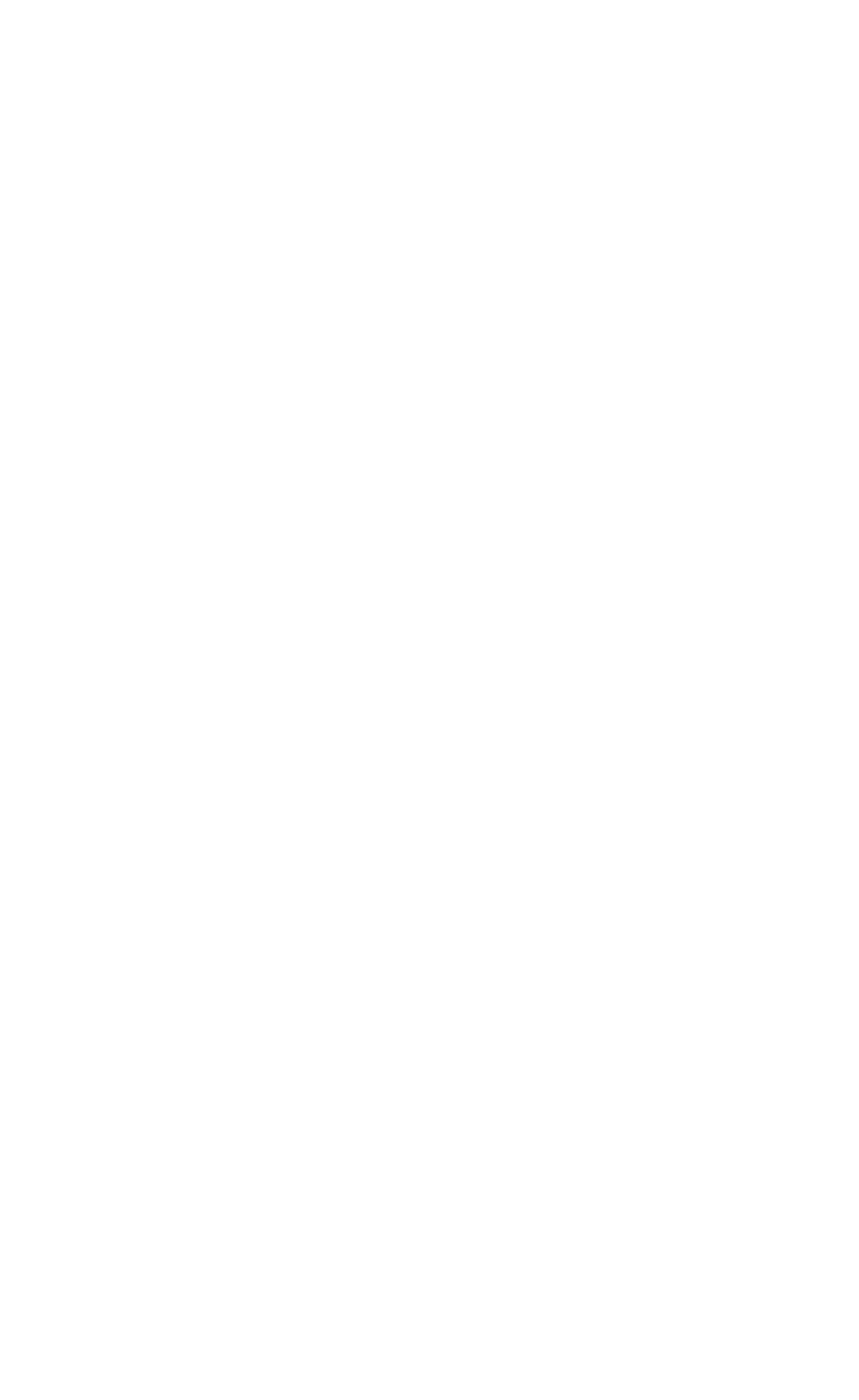# 12

# Violations During Hajj and Umrah

There are three types of violations that can occur during Hajj or Umrah: (1) violations of the state of ihram, (2) violations of the Sacred Precinct (Haram), such as cutting a blade of grass or hunting or harming an animal therein, and (3) omission of acts that are necessary (wajib) during Hajj or Umrah. These violations are collectively termed jinayat. Depending on the extent, such violations are rectified by giving a small amount of charity (sadaqah), offering an additional animal sacrifice (damm), or fasting a specified number of days. For example, crossing the miqat boundary without being in the necessary state of ihram or missing the necessary wuquf of Muzdalifah without a valid legal excuse mandates an extra animal sacrifice. On the other hand, accidentally washing the hands with fragranced soap while in ihram necessitates giving charity to the needy. The details regarding violations and how to make them up are beyond the scope of this text. Instead, questions regarding these matters should be referred to your group leader or scholar.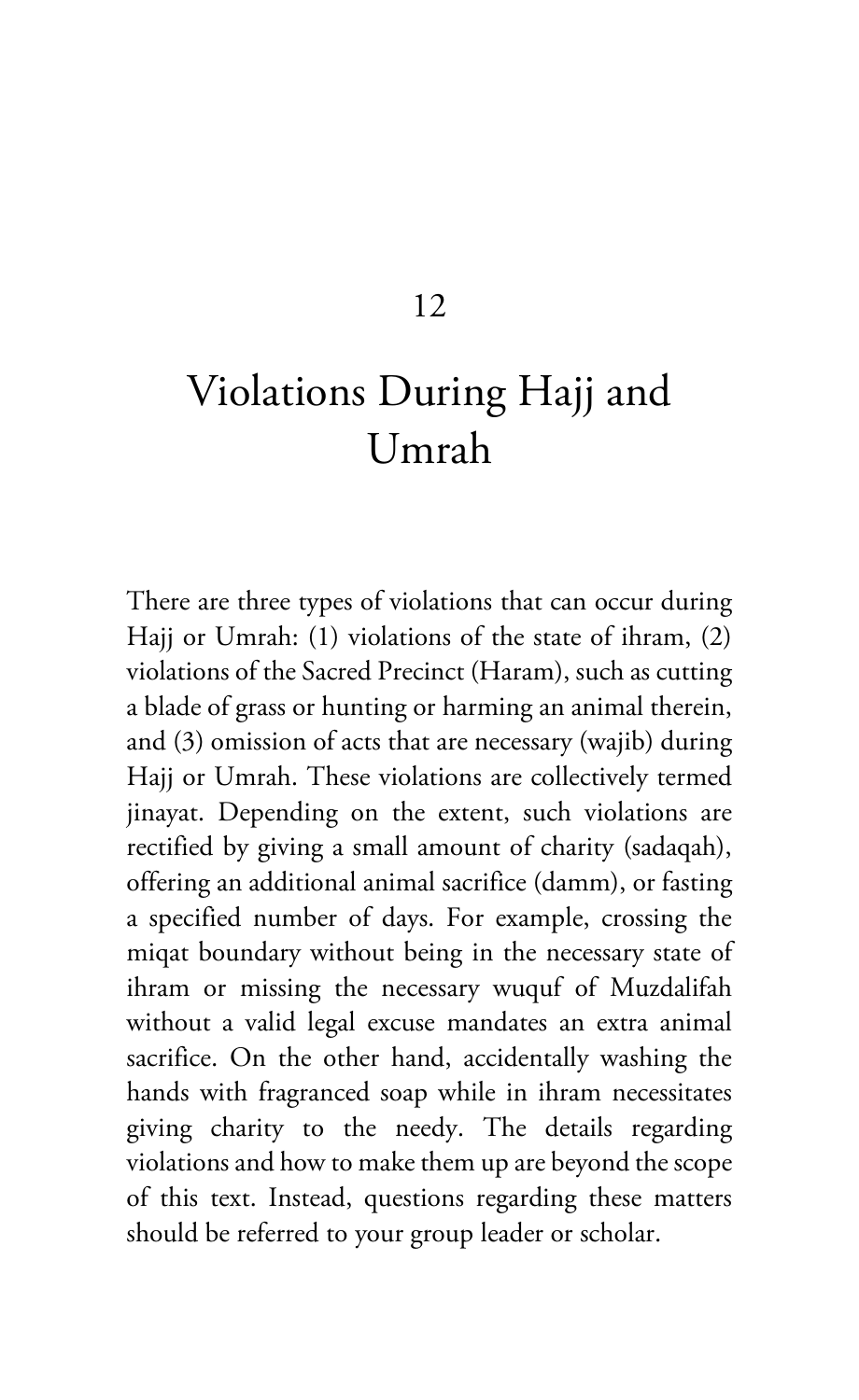## LEGAL RULING

Sadaqah to make up for an error during Hajj or Umrah involves providing the needy with an amount similar to that which is given as Sadaqat al-Fitr during Ramadan (i.e., the value of a portion of dates, wheat, or barley). This can be given to a poor individual anywhere in the world, including via an online charity, for example.

#### LEGAL RULING

An animal offered in compensation for an error or omission during Hajj or Umrah must be sacrificed in the vicinity of the Sacred Precinct (Haram). One can make such arrangements through their group leader.

## SPIRITUAL DIMENSION

Through His infinite mercy, Allah provides numerous opportunities to rectify errors. Likewise, one should overlook mistakes and make as many excuses for others as possible. The Prophet (Allah bless him and give him peace) said, "Be merciful to others and you will receive mercy. Forgive others and Allah will forgive you" [Ahmad].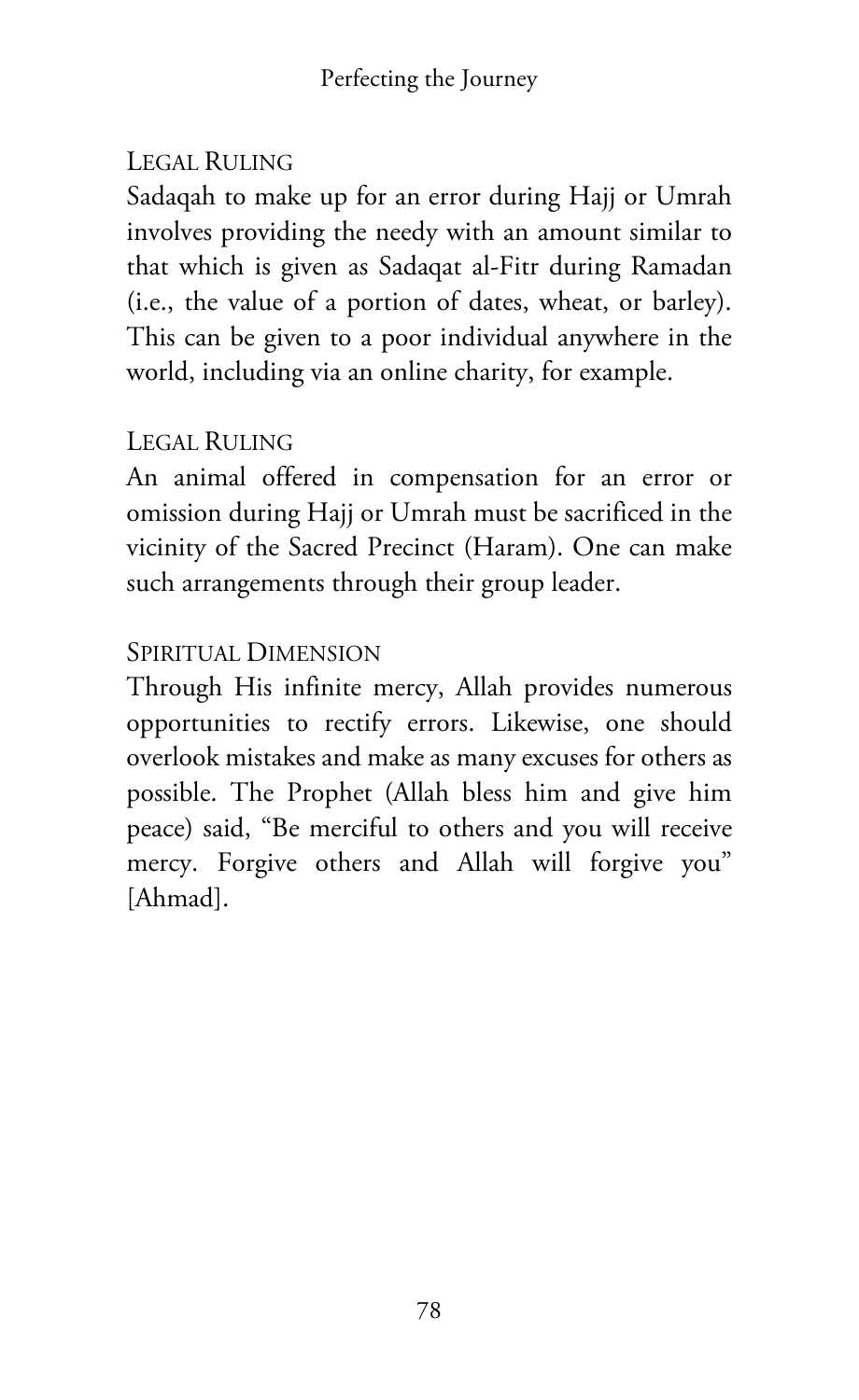13

# Visiting Madinah

One of the greatest blessings of performing Hajj or Umrah is the opportunity to visit Madinah. The Prophet (Allah bless him and give him peace) said, "A prayer in my masjid is better than a thousand prayers in any other mosque except the Sacred Masjid in Mecca" [Ahmad]. Scholars indicate that this increased reward is characteristic of Madinah in general, applying not only to prayer but to all good deeds performed in this blessed city. The Prophet (Allah bless him and give him peace) said, "O Allah grant Madinah twice the blessings you have bestowed on Mecca" [Bukhari].

With that said, the highlight of the masjid is the opportunity to present salawat (blessings) and salam (peace) directly in front of the Prophet's (Allah bless him and give him peace) grave. Sending salawat is an act of worship that is highly rewarded, irrespective of where it is performed. The Prophet (Allah bless him and give him peace) stated, "Whoever sends blessings upon me once, Allah will send blessings upon him ten times" [Muslim]. One can only imagine the rewards of presenting salawat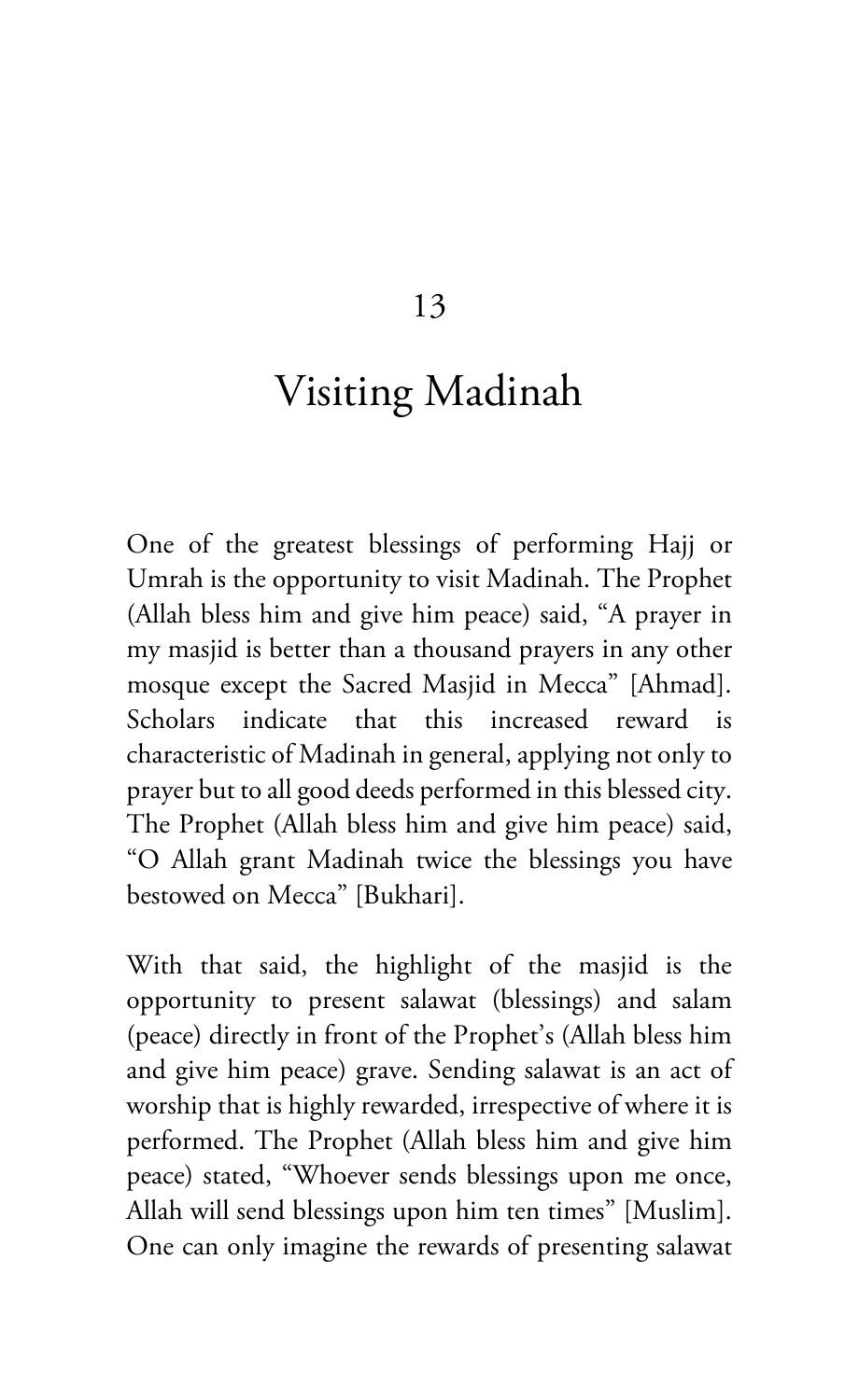and salam in the blessed city of Madinah with the focus, love, respect, and concentration that arises from being within the masjid, directly in front of the Prophet (Allah bless him and give him peace) himself.

# Preparing for the Visit

Given the opportunities afforded by Madinah, prepare for the visit by learning about the Prophet's life (Allah bless him and give him peace) and the history of his great city. In addition, become familiar with and enact as many of the Prophetic sunnahs as possible. Learning the seerah (Prophetic history) and enacting the sunnah increases love for the Messenger (Allah bless him and give him peace) and deepens the connection with him and his noble city.

# Entering Madinah

During the journey to Madinah, recite abundant salawat on the Prophet (Allah bless him and give him peace). Then, take a shower and change into clean clothing upon arrival in preparation for visiting the masjid and grave of the Messenger (Allah bless him and give him peace).

# LEGAL RULING

Women's access to the grave area is limited to specific timings and locations. Hence, before proceeding to the Prophet's grave (Allah bless him and give him peace), women should ask their group leader for details about visitation hours and protocols.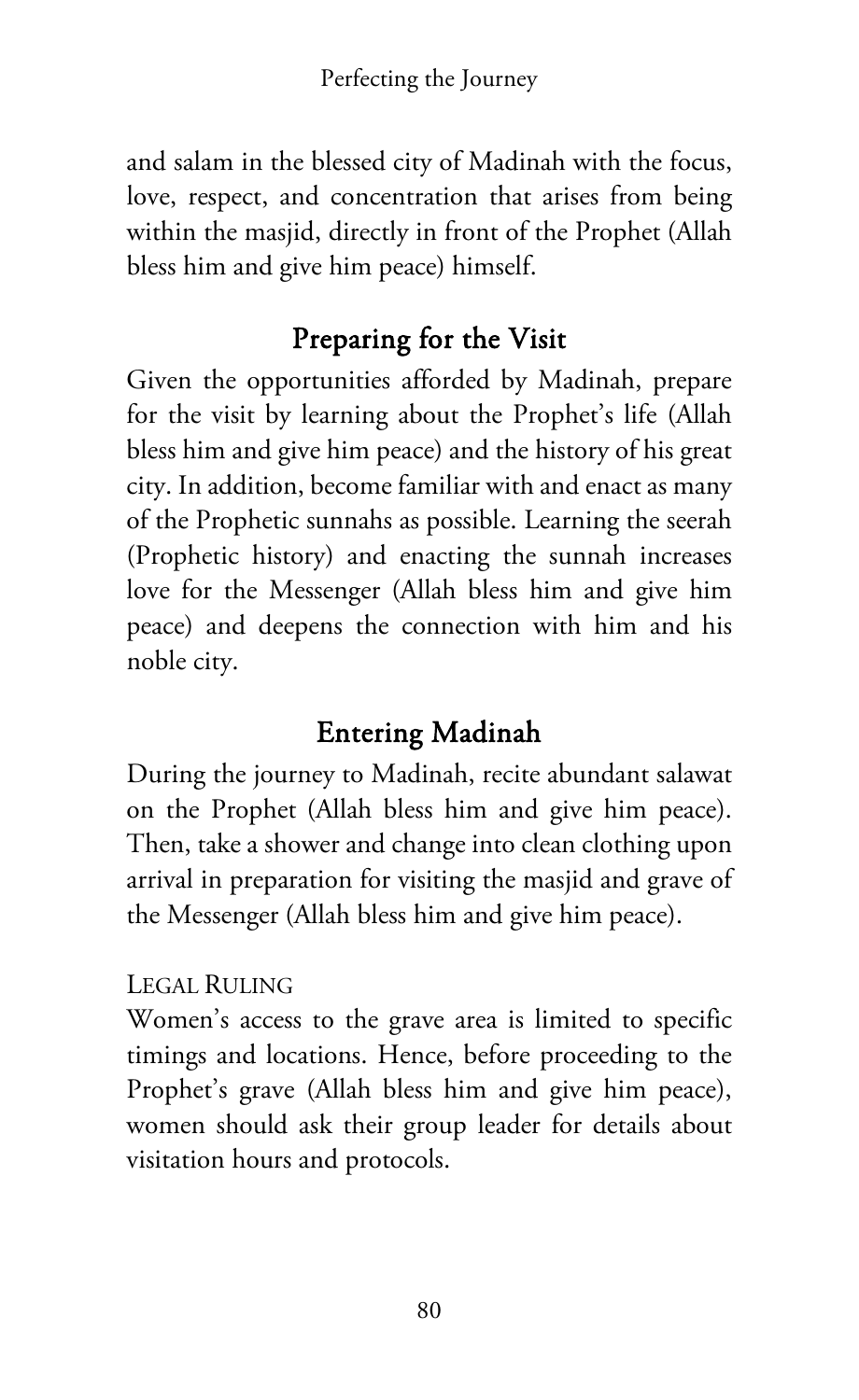## Entering the Masjid

Walk toward the masjid while reciting salawat and enter it with the right foot while stating the appropriate dua. If the Arabic is unfamiliar, recite a similar supplication in English:

> ِاللَّهُمَّ افْتَحْ لِي أَبْوَابَ رَحْمَتِكَ ن:<br>ا ا

O Allah open the doors of Your mercy for me [Muslim].

After entering, it is recommended to greet the masjid by offering two rakahs of prayer.

# Arriving at the Grave

The Prophet's resting place is situated at the front of the masjid in an enclosed structure surrounded by large golden metal screens. At the front of this structure are three pairs of screens, the middle pair of which (in between the two pillar-like protrusions) marks the area where the Prophet (Allah bless him and give him peace) and his noble Companions Abu Bakr and Umar (Allah be pleased with them) are resting. More specifically, this middle pair has three small circular openings which are surrounded by golden borders. The Prophet (Allah bless him and give him peace) is directly in line with the first opening while the Companions Abu Bakr and Umar are in line with the second and third, respectively. Of note, women give salam from an area adjacent to the grave, and hence, will not notice the screens described above.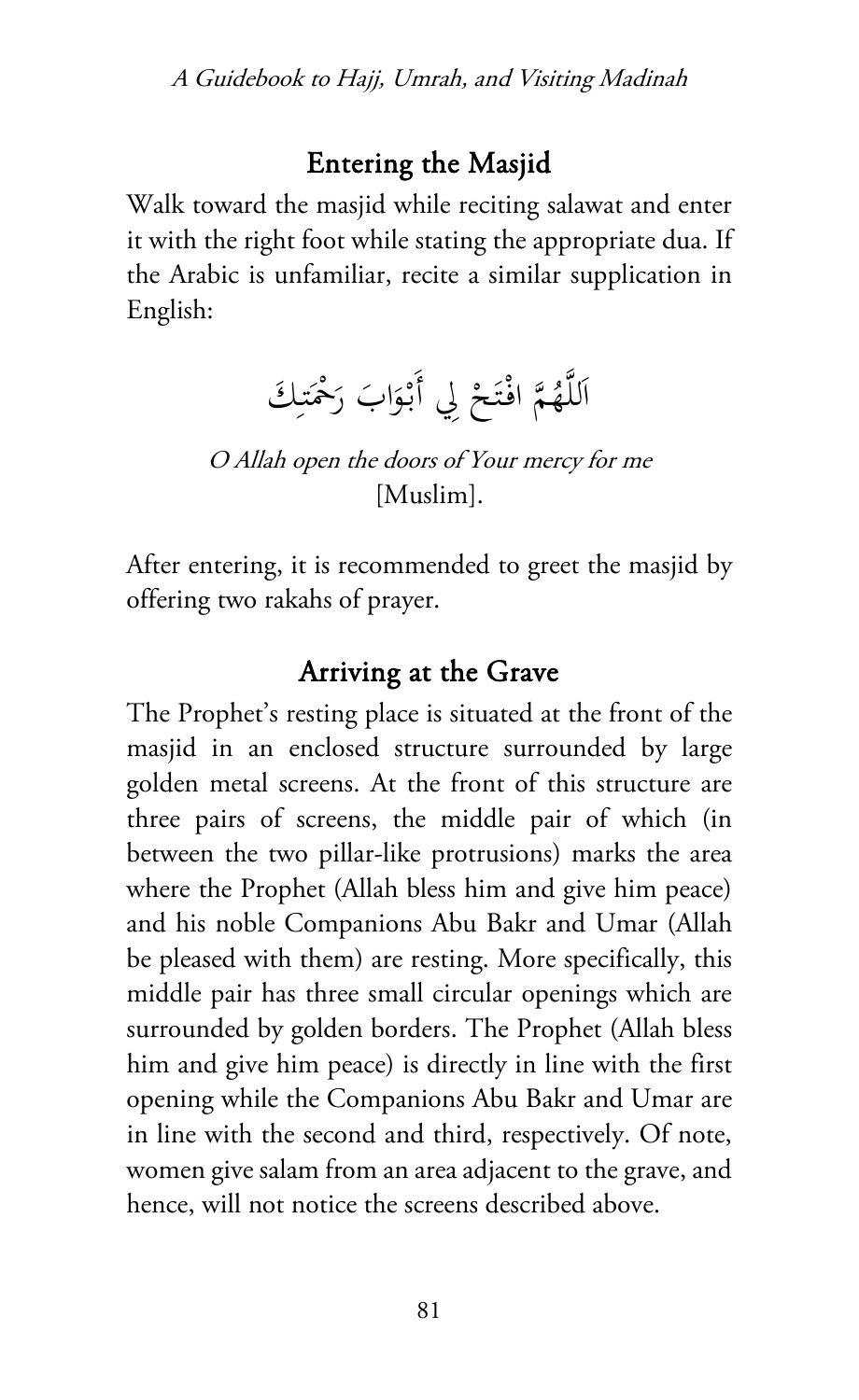# Giving Salam

While in the vicinity of the Prophet's grave, give salam by completing the steps below. Of note, time in front of the grave is limited (often less than thirty seconds) as the authorities keep the large crowds moving at a brisk pace.

(1) Give salutations to the Prophet (Allah bless him and give him peace) by reciting salam on behalf of yourself as well as those who requested that you present salam on their behalf. This can be done in any language, although one relatively simple salam is as follows:

# الصَّلوٰةُ وَالسَّلاَمُ عَلَيْكَ يَا رَسُوْلَ اللهِ **ء**

Peace and blessings be upon you, O Messenger of Allah.

While making salam, do not raise the hands, touch the grave, speak loudly, bow down, or disturb others. Instead, your hands should be at your side and your gaze lowered with humility. The general principle is to behave as you would have behaved had you been present in the company of the Messenger (Allah bless him and give him peace). The Prophet (Allah bless him and give him peace) said, "He who visits my grave is like one who visited me in my lifetime" [Tabarani].

(2) State the shahadah in front of the Prophet (Allah bless him and give him peace).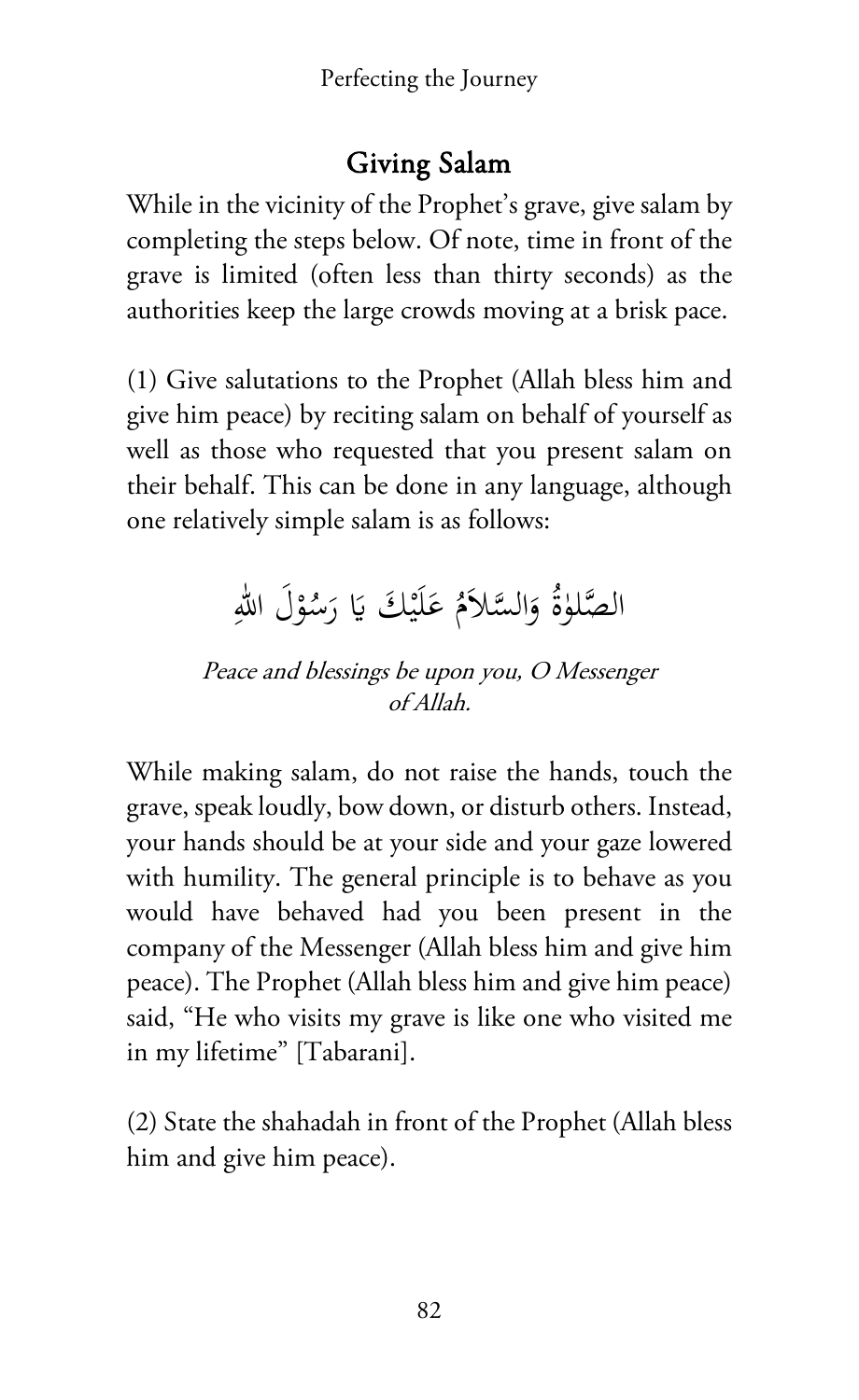(3) Ask the Prophet (Allah bless him and give him peace) to make dua that Allah forgive your shortcomings and mistakes, particularly keeping in mind the following verse of the Holy Quran:

ْ لَو َ َ و ُ َّ وا اهلل َر ْف َغ ْتـ َاس ُ َوك ف َاء ْ ج ُم َه ُس ْف ُوا أَنـ َم َل ِ ْذ ظ ْ إ ُم � أََّ ا ً ِ يم َح ً ر وااب ََّ َ تـ ُ َّ وا اهلل َد َج ُ ُول لَو َّس ُ الر م ُ َ َ له َر ْف َغ ْتـ َاس و

If only they [the hypocrites] had come to you [O Messenger] when they wronged themselves, seeking Allah's forgiveness while the Messenger prayed for their forgiveness, they would have found Allah Relenting and Merciful [4:64].

(4) Ask the Prophet (Allah bless him and give him peace) to intercede on your behalf on the day of Judgement.

(5) As you pass the noble Companions Abu Bakr and Umar (Allah be pleased with them), give salam and express gratitude to each on behalf of yourself and the ummah. One suggested salam is as follows: "Peace and blessings be upon you, O Khalifah of the Messenger of Allah. May Allah reward you on behalf of the ummah."

#### SPIRITUAL DIMENSION

The opportunity to give salam to the Prophet (Allah bless him and give him peace) is always available, no matter where one is located. The Messenger of Allah (Allah bless him and give him peace) said, "Allah has angels who travel the earth, conveying to me the salam of my ummah" [Nasai]. Keeping this in mind, one should make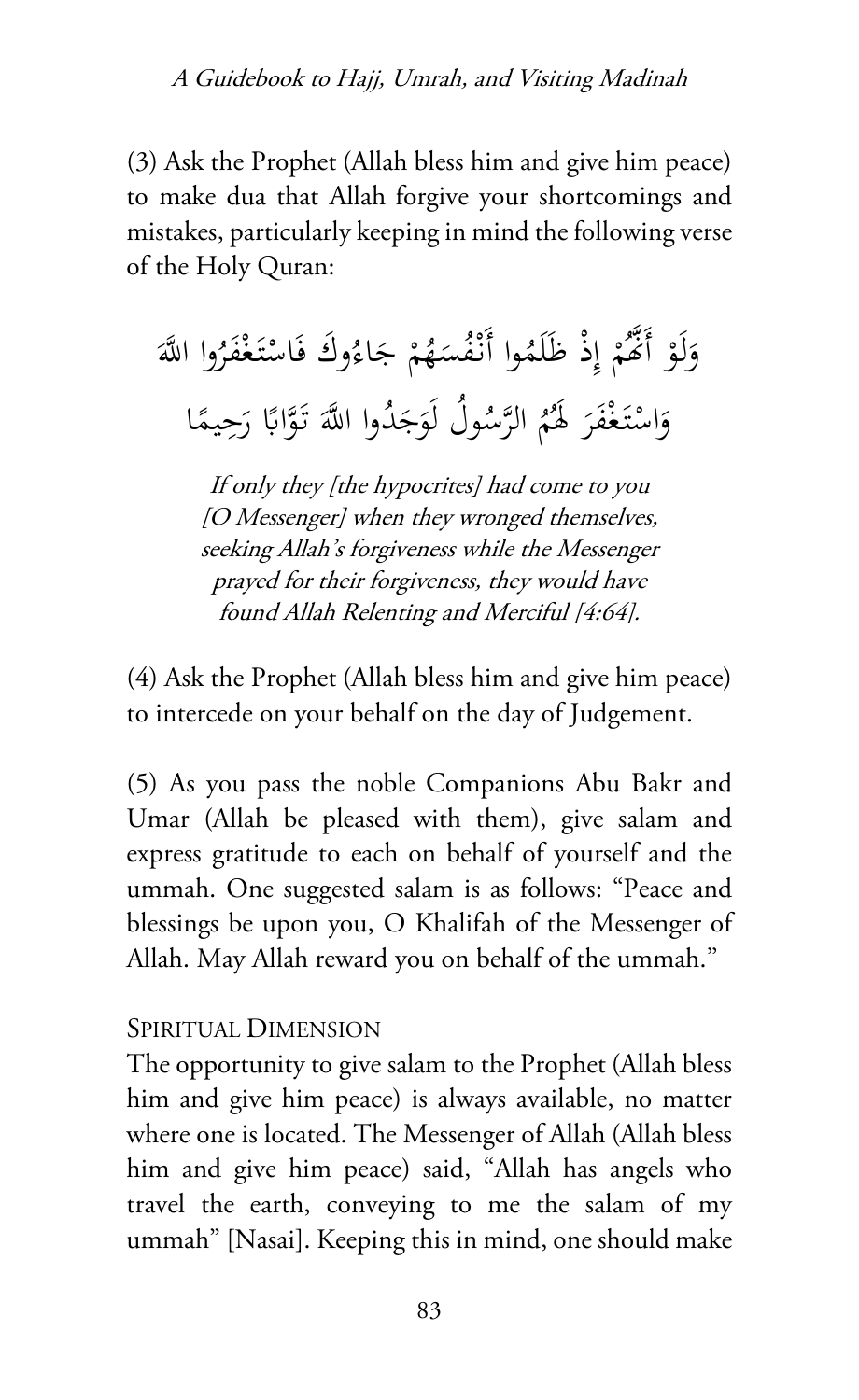salawat on the Prophet (Allah bless him and give him peace) daily. Allah Most High states, "Allah and His angels send blessings on the Messenger. O you who believe, pray to bless him and send peace upon him" [33:56].

# Making Dua to Allah

Every blessing is from Allah. Hence, after salam, exit the masjid, move away from the grave area, turn toward the Qiblah, and make dua thanking Allah for the amazing opportunity to visit the Prophet (Allah bless him and give him peace) and request that its effects are lasting.

# Visiting the Rawdah

Another highlight of the Prophet's (Allah bless him and give him peace) masjid is the opportunity to pray and make dua in an area of the masjid called the Rawdah (figure 3). Situated at the front of the masjid between the Prophet's (Allah bless him and give him peace) grave and his pulpit (minbar), this space is unique in that it will be part of Jannah physically. The Prophet (Allah bless him and give him peace) stated, "The area between my house and my minbar is a garden from the gardens of Paradise" [Bukhari and Muslim].

You can enter the Rawdah throughout the day; however, it is usually least crowded early in the morning (two to three hours before fajr). After locating this area, await your turn to enter, step forward with the right foot, and then spend time offering prayer and making dua. When done, proceed forward and pass through the gate at the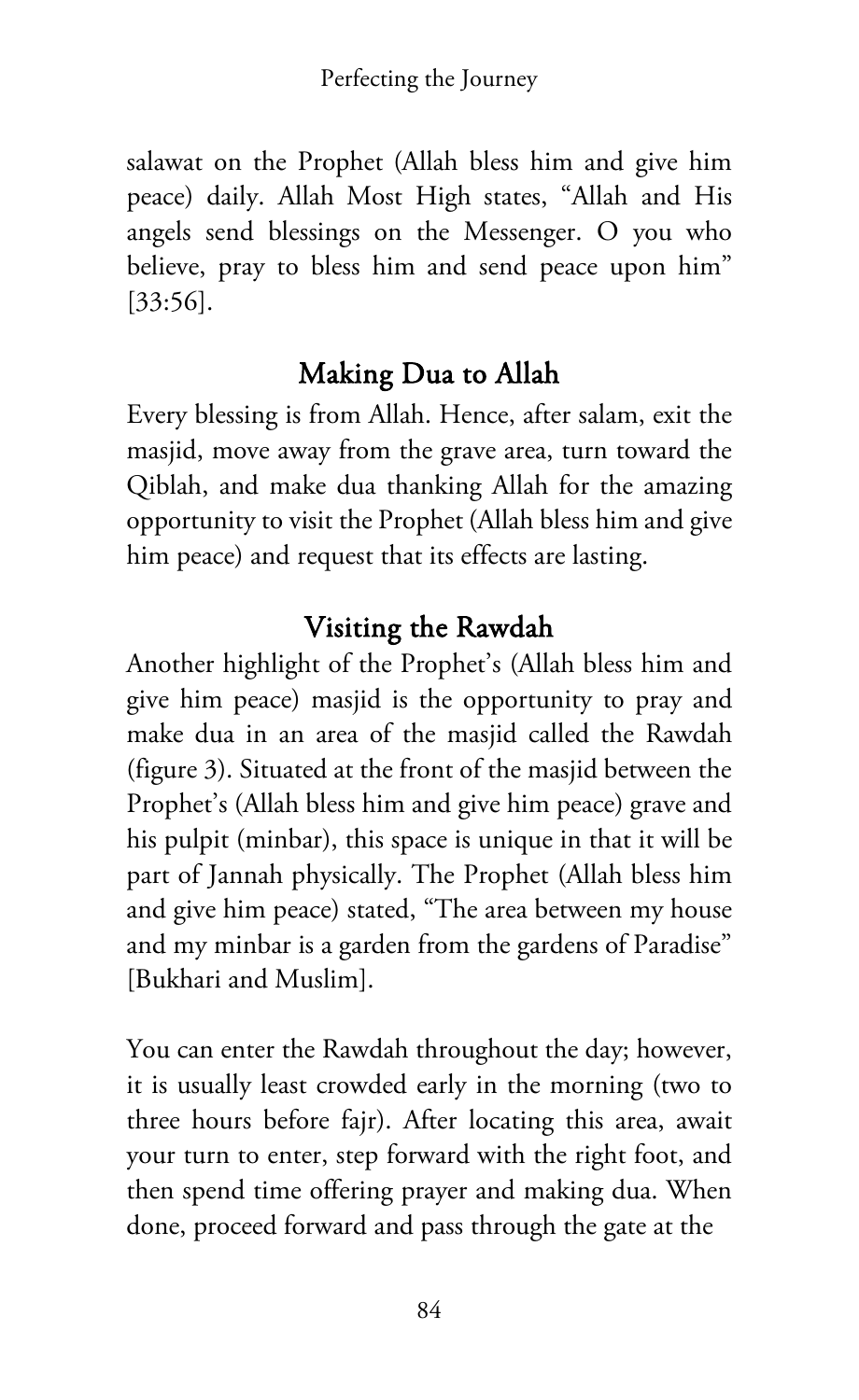

FIGURE 3: THE RAWDAH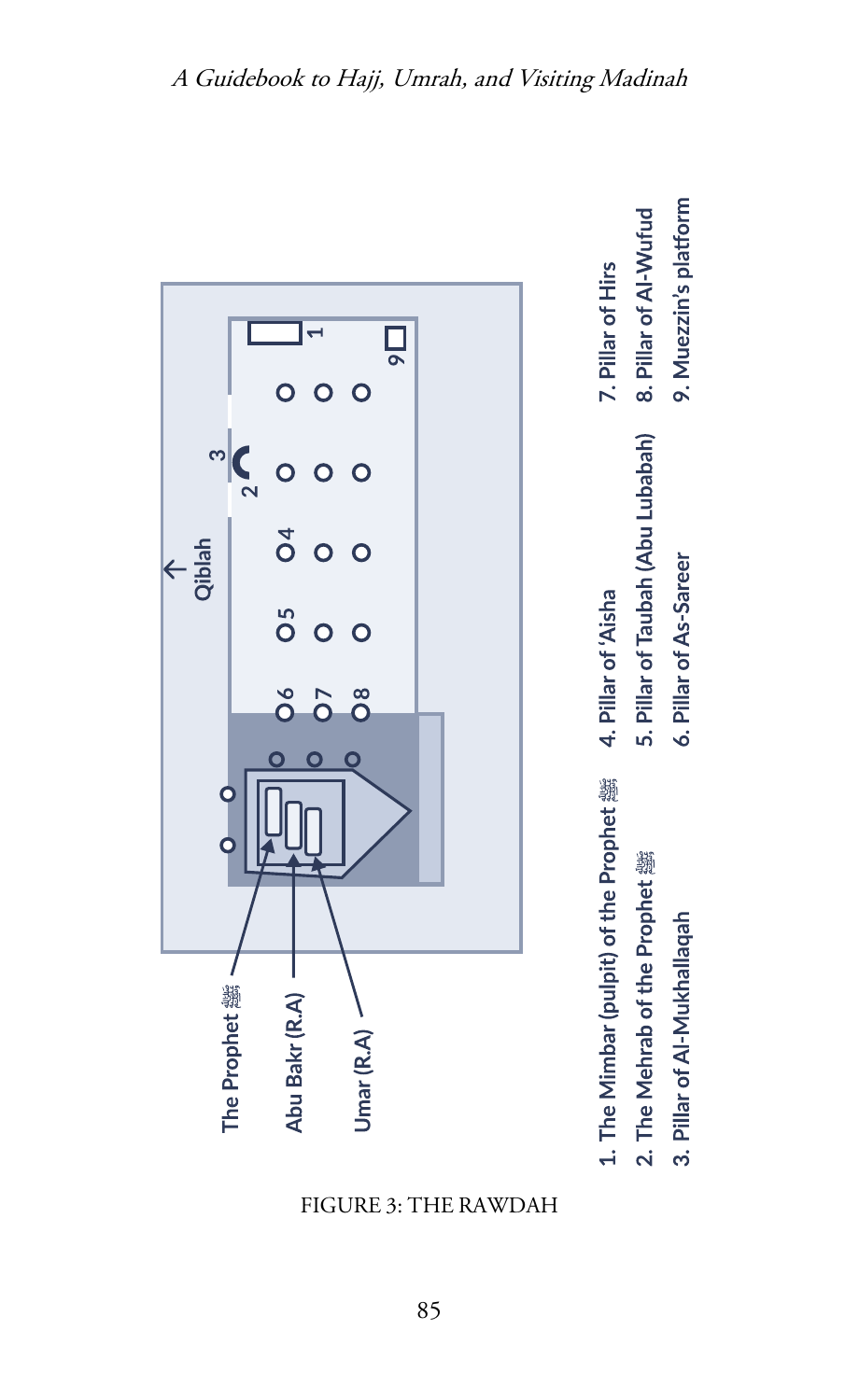front of the Rawdah, which leads to the procession of those waiting in line to give salam to the Prophet (Allah bless him and give him peace) at his grave (one of the benefits of visiting the Rawdah is that it leads to the opportunity to give another salam).

#### SPIRITUAL DIMENSION

Allah Most High states that the inhabitants of Paradise, after entering, will reside therein forever [2:82]. Keeping this in mind, when entering the Rawdah one may supplicate: "O Allah! You mentioned in your Holy Book that once someone enters Paradise, they will reside therein forever. Today, I am stepping into what the Prophet mentioned to be one of the gardens of Paradise. So, please let this entrance be a permanent entrance such that I go straight to Jannah on the Day of Judgement."

#### SPIRITUAL DIMENSION

Within the Rawdah, there are several noteworthy pillars (called ustuwanah) that mark areas of spiritual significance. Each has a green circular plaque with gold Arabic writing identifying it. If possible, offer two rakahs of salah at each pillar and make dua based on its significance. The following is a list of the pillars that are currently visible in the Rawdah (although, at times, these pillars may not be accessible):

(1) Ustuwanah Mukhallaqah - pillar marking the tree trunk that the Prophet (Allah bless him and give him peace) initially leaned on as a support during Friday sermons. It wept audibly and was consoled by the Prophet (Allah bless him and give him peace) when he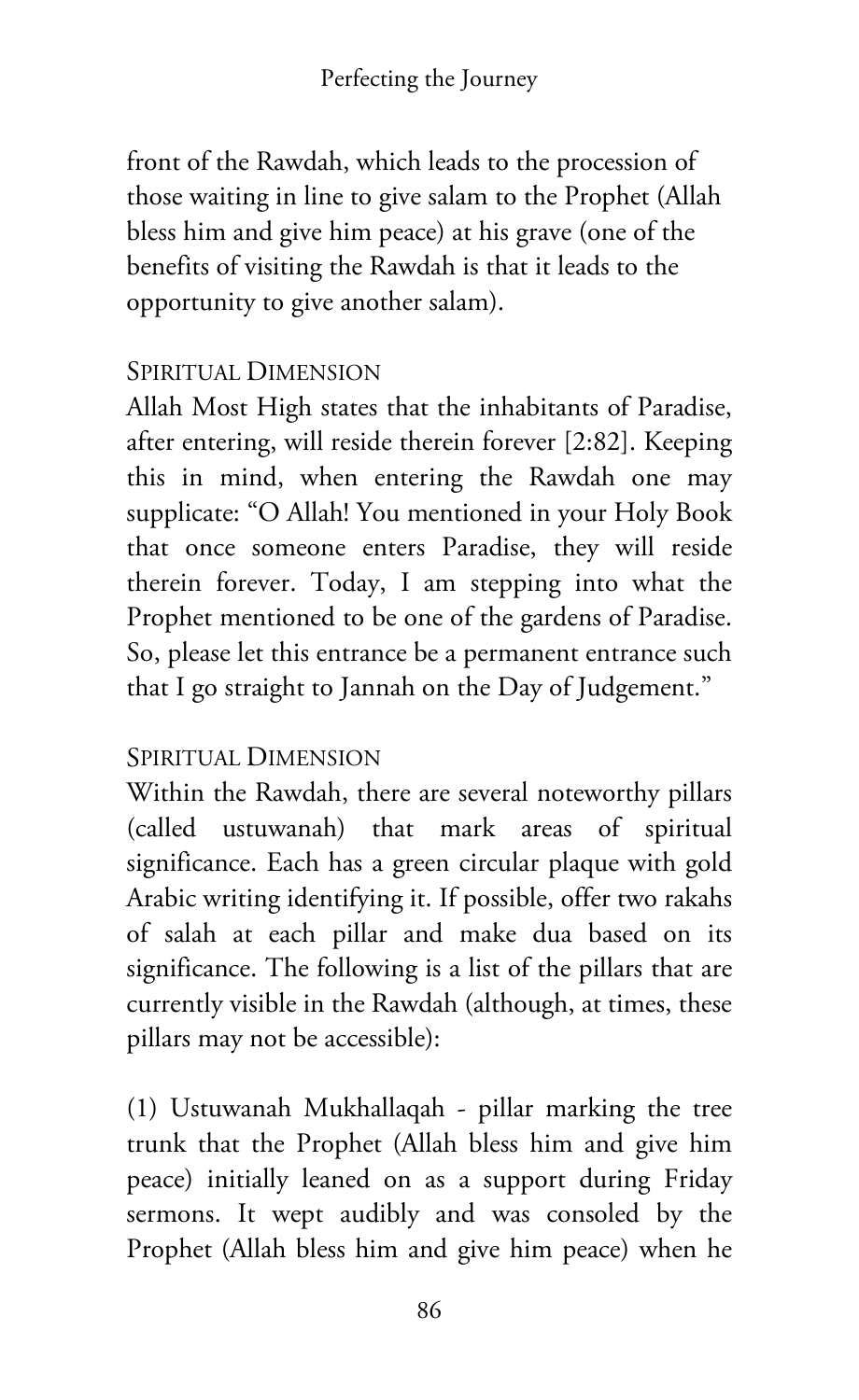began to use a pulpit instead. Jabir (Allah be pleased with him) narrated, "It cried like a child and the Prophet descended from the pulpit and embraced it while it continued moaning like a child being comforted. Then, the Prophet (Allah bless him and give him peace) said, 'It was crying because it missed hearing dhikr near it'" [Bukhari].

(2) Ustuwanah Aishah - pillar identified by the Mother of the Believers, Aishah (Allah be pleased with her), who mentioned that if people knew the merits of this pillar, they would cast lots to pray there.

(3) Ustuwanah Tawbah - pillar where the noble Companion Abu Lubabah (Allah be pleased with him) tied himself until Allah forgave him for mistakenly revealing the Prophet's plan during the siege of Banu Qurayzah.

(4) Ustuwanah Haras - pillar where the Companions used to guard over the house of the Prophet (Allah bless him and give him peace) when they feared for his safety.

(5) Ustuwanah Wufud - pillar where the Prophet (Allah bless him and give him peace) received delegations that came to meet him.

(6) Ustuwanah Sarir - pillar where the Prophet (Allah bless him and give him peace) would rest during itikaf.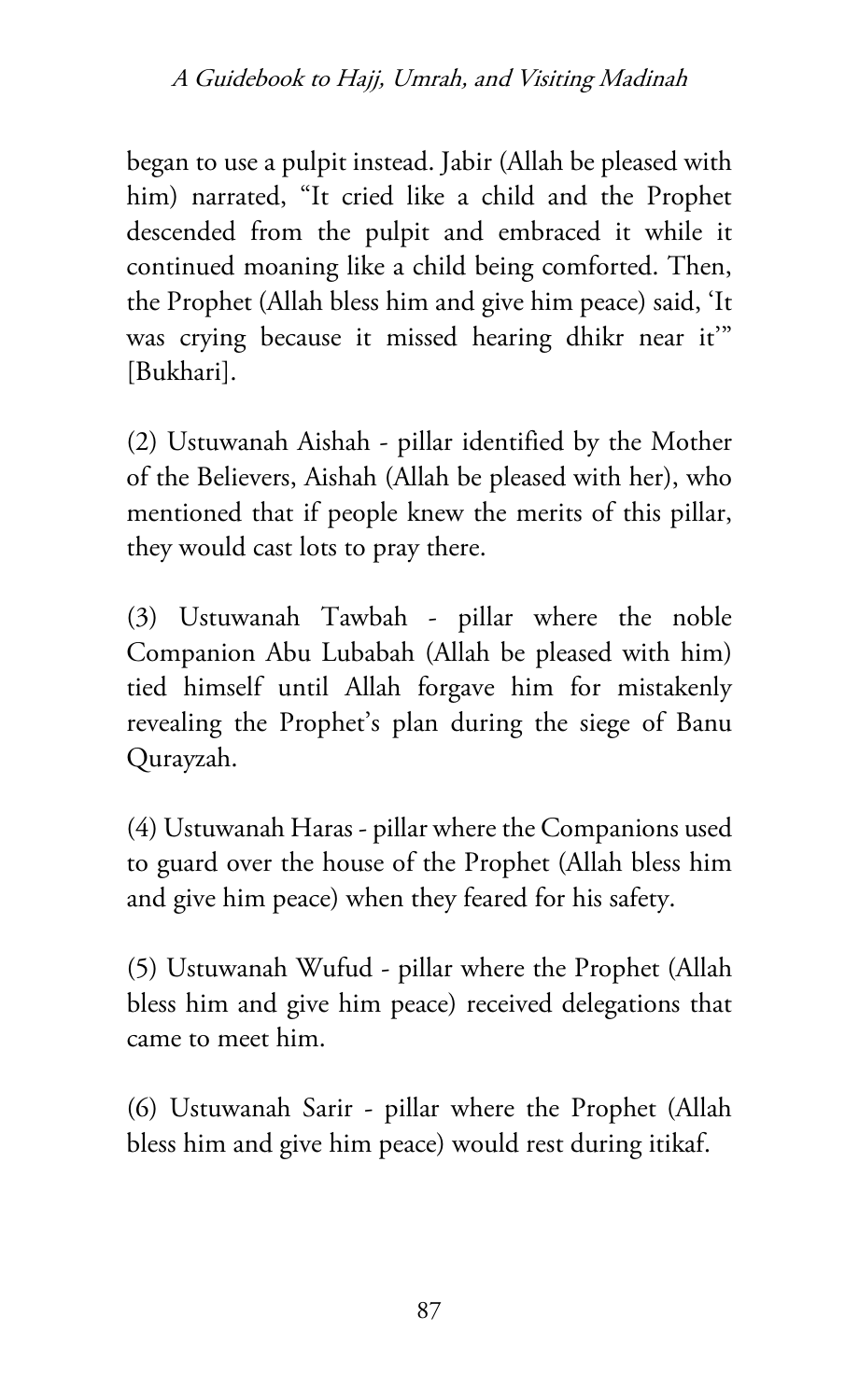# Spending Time in Madinah

During the stay in Madinah, make every effort to join each congregational prayer. The Prophet (Allah bless him and give him peace) said, "A prayer in my masjid is better than a thousand prayers in any other mosque except the Sacred Mosque in Mecca" [Ahmad].

#### SPIRITUAL DIMENSION

If possible, one should stay in Madinah long enough to complete forty prayers at the Prophet's masjid. The Prophet (Allah bless him and give him peace) said, "Whoever prays forty prayers in my masjid without missing a prayer, will have freedom from the fire, freedom from punishment, and freedom from hypocrisy written for him" [Ahmad].

# Daily Salam

Try to give salam often, at least once a day. For men, the entrance (Bab al-Salam) beneath the green-tipped minaret (next to the green dome) leads directly to the procession of those waiting to make salam, allowing for easy access to the grave area from the outside plaza of the masjid.

# Uhud and Masjid Quba

Madinah has multiple sites of religious significance that are worth visiting. In particular, try to visit Mount Uhud, which is the site where the famous battle between the Muslims of Madinah and the Kuffar of Mecca took place in the third year after Hijrah. While there, make dua for the martyrs of Uhud (Allah be pleased with them),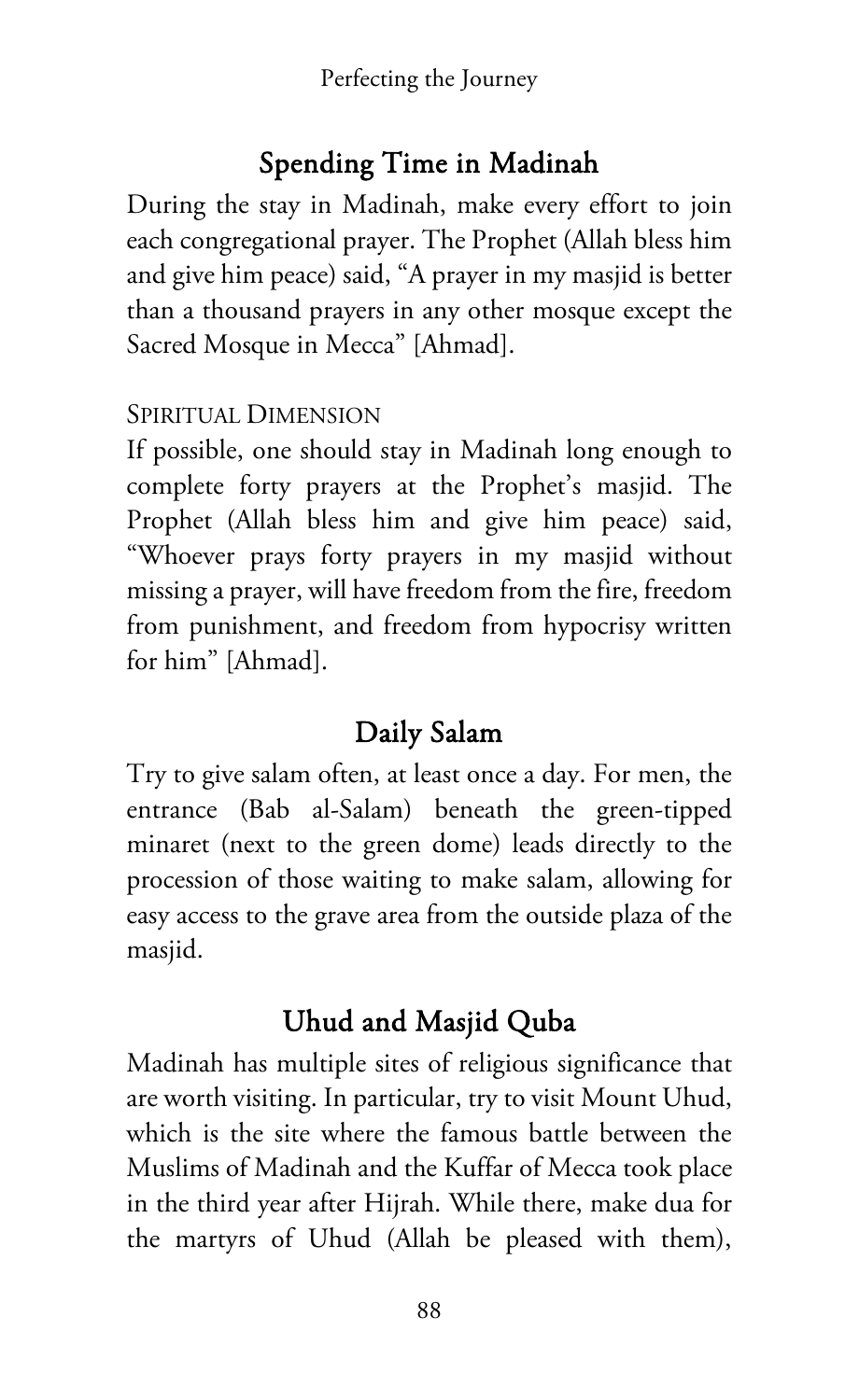including Hamza, the blessed uncle of the Prophet (Allah bless him and give him peace). The Messenger (Allah bless him and give him peace) stated regarding Uhud, "This mountain loves us and we love it" [Bukhari].

Additionally, try to visit Masjid Quba at the outskirts of Madinah, which was the first masjid the Prophet (Allah bless him and give him peace) established during the Hijrah. He often visited this masjid on Saturdays, sometimes walking and sometimes riding a mount [Bukhari]. Regarding its merits, he said, "Whoever purifies himself in his house and then comes to Masjid Quba and prays in it, will have a reward similar to Umrah" [Ibn Majah].

## SPIRITUAL DIMENSION

The Prophet (Allah bless him and give him peace) participated in constructing Masjid Quba with his own hands. A companion narrated that "he used to carry stones and rocks on his back until it was bent. I also saw dust on his dress and belly. When his companions would come to relieve the load, he would refuse and ask them to go and carry a similar load instead" [Tabarani].

# Leaving Madinah

Prior to departing Madinah, make a final salam and give thanks and praise to Allah for granting the incredible blessing of visiting such a special place. Remember to ask for forgiveness for any shortcomings and to also ask that the trip has a lasting impact on your life.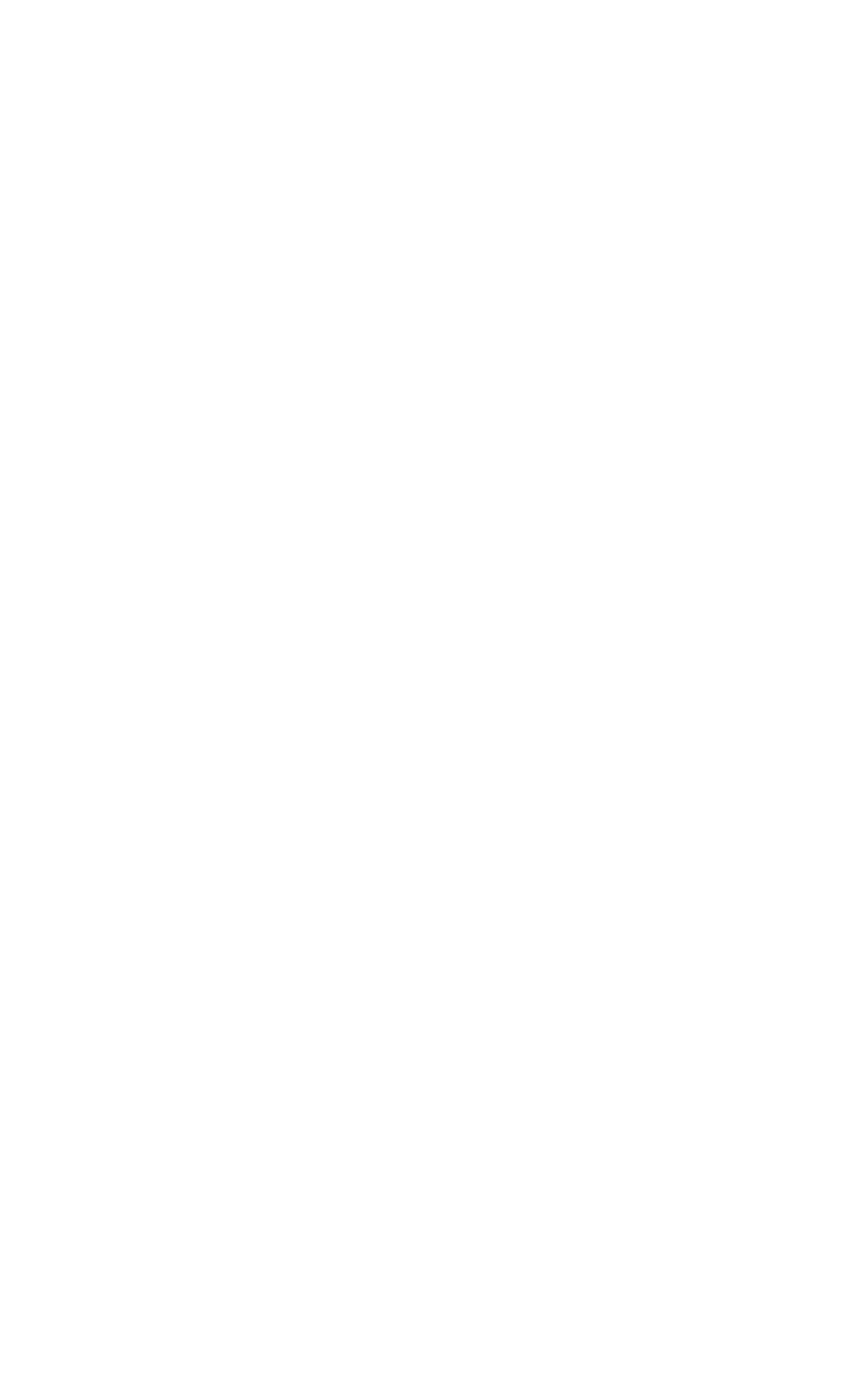### 14

# The Return Home

Hajj and Umrah are short journeys that eventually come to an end. However, the lessons learned throughout the trip and the blessings associated with it can last a lifetime. Upon your return, speak well of the trip and relate the amazing benefits of the journey as an exhibition of gratitude and as encouragement for others to make the journey in the future. Most importantly, avoid complaining about any aspect of the trip. Imagine if someone were critical of your home after being invited as a guest. It is unlikely that you would invite such a person to return.

#### SPIRITUAL DIMENSION

One who returns from Hajj should make dua for others and the one who visits them should also request dua. The Prophet (Allah bless him and give him peace) supplicated, "O Allah, forgive the sins of the one who returns from Hajj and the sins of the one for whom they seek forgiveness" [Tabarani].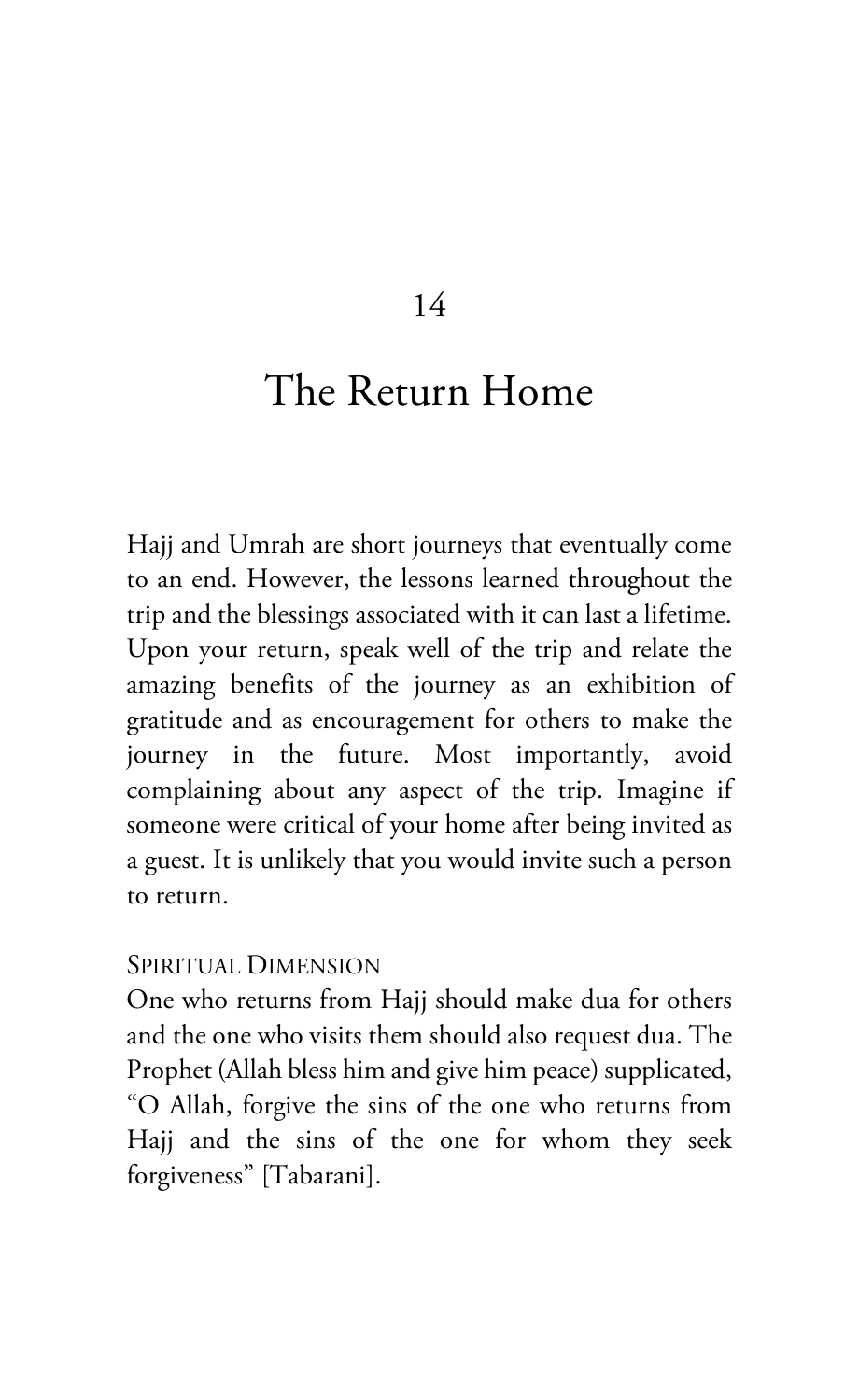#### SPIRITUAL DIMENSION

Among the signs of an accepted Hajj or Umrah are an increased consistency upon the mandates of din (religion), a greater attachment to the Sunnah, an improvement in character, a focus on avoiding sin, and a general inclination toward success in the Hereafter. In fact, these signs indicate progress in any religious pursuit. When such progress occurs, one should be grateful and value the life-changing opportunity, as these, like Hajj, tend to be limited.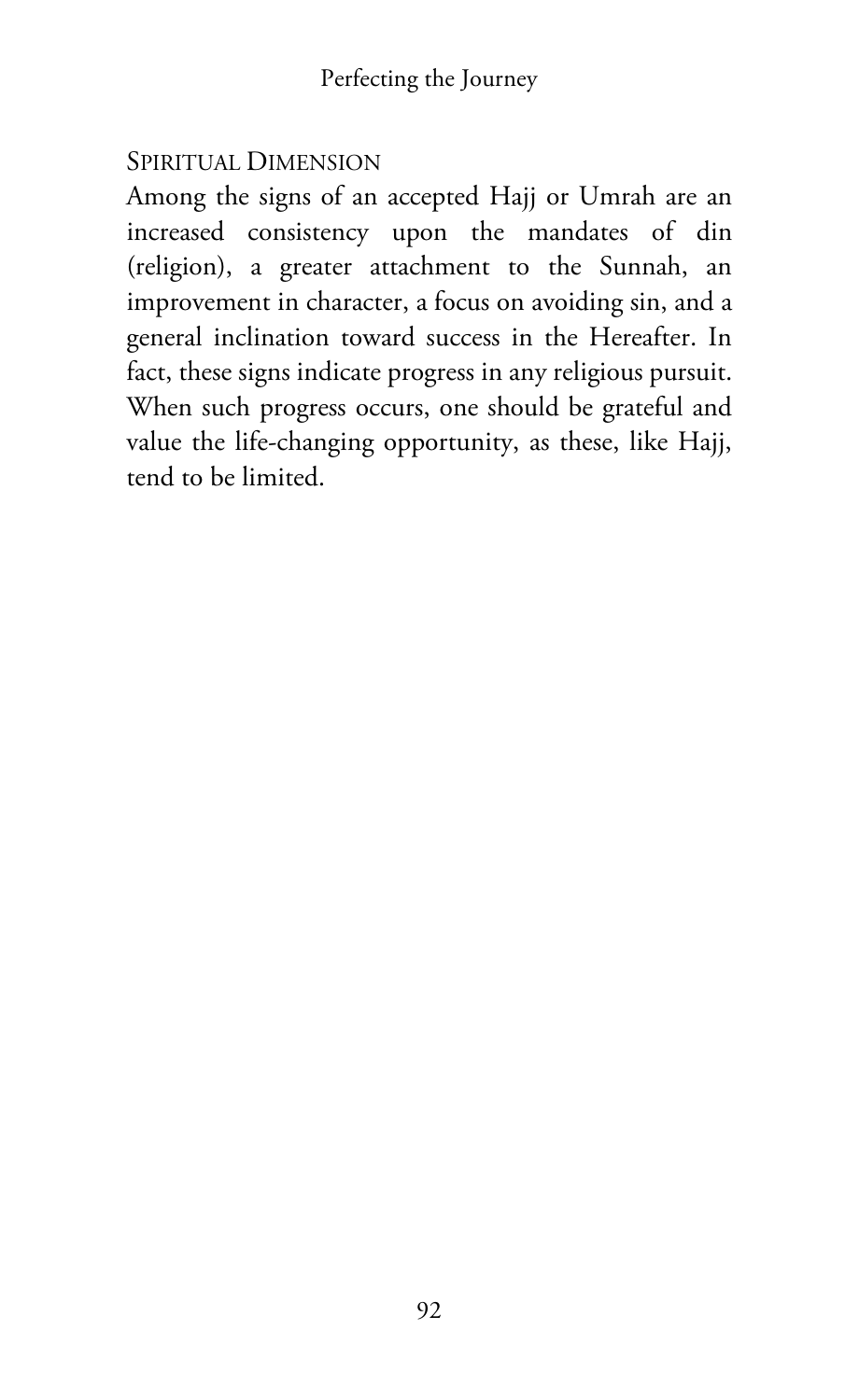# Appendix A

# Tawaf

Tawaf involves circling the Kabah seven times. It is performed as part of the rituals of Hajj and Umrah and can also be done as an independent act of worship during one's free time in Mecca. In each case, it is performed in the manner described below.

#### SPIRITUAL DIMENSION

The Kabah is the first house of worship established for mankind on Earth [3:96] and is similar to Bait al-Ma'mur, which is the house of worship established for the angels in the Heavens. The Kabah was erected by the Prophet Adam, lost during the flood of Prophet Nuh, and finally re-established by the Prophets Ibrahim and Ismail (upon them be peace). It marks the unifying focal point (Qiblah) for the hearts and minds of believers across the world.

#### SPIRITUAL DIMENSION

Circling the House of Allah can be likened to the cycling of a washing machine. For centuries, believers from all backgrounds have come to the Kabah with buckets of sin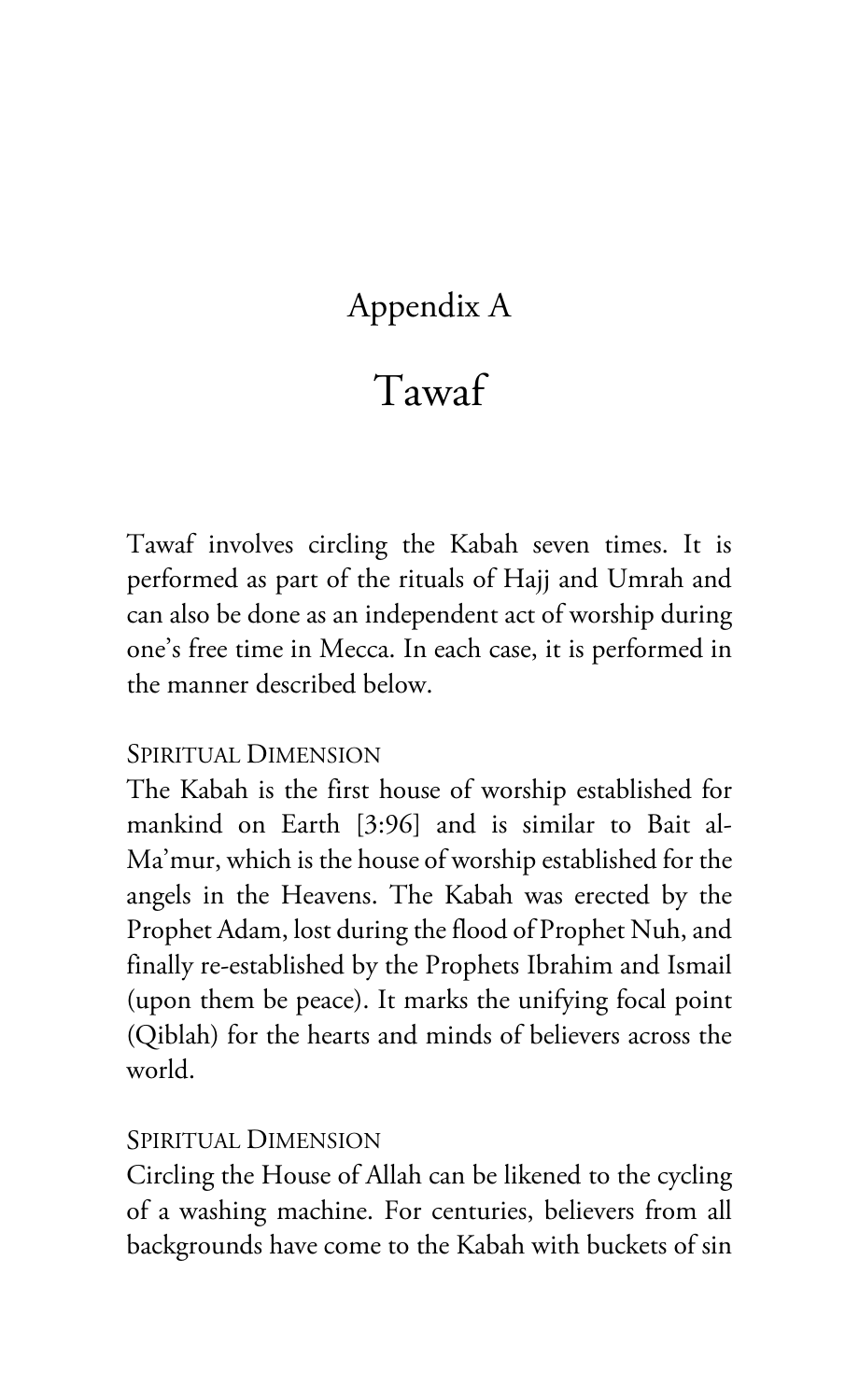and disobedience, seeking purity from their Lord. Seven cycles around it continue to provide pristine renewal despite the stubborn stains of sin.

# Step One: Wudu

A state of wudu is necessary (wajib) for tawaf. If needed, use the restroom and make wudu at your hotel, as wudu facilities are not available once you enter the masjid.

# Step Two: Locate the Starting Point

Tawaf begins in line with the Black Stone (Hajar al-Aswad). When standing in the open plaza where tawaf occurs, identify this special corner of the Kabah. Opposite to it is a set of green lights on the wall of the covered masjid that surrounds the plaza. Draw an imaginary line from the Black Stone to these green lights – tawaf begins anywhere along this line (figure 4).

## SPIRITUAL DIMENSION

The Black Stone is a stone from paradise that was originally white, but became dark due to the sins of people touching it. If the darkness of sin can taint a stone from the heavens, one can only image the potential effects of evil company and negative environments on human hearts. The Prophet (Allah bless him and give him peace) stated, "The Black Stone came down from Paradise, and it was whiter than milk, but the sins of the sons of Adam turned it black" [Tirmidhi].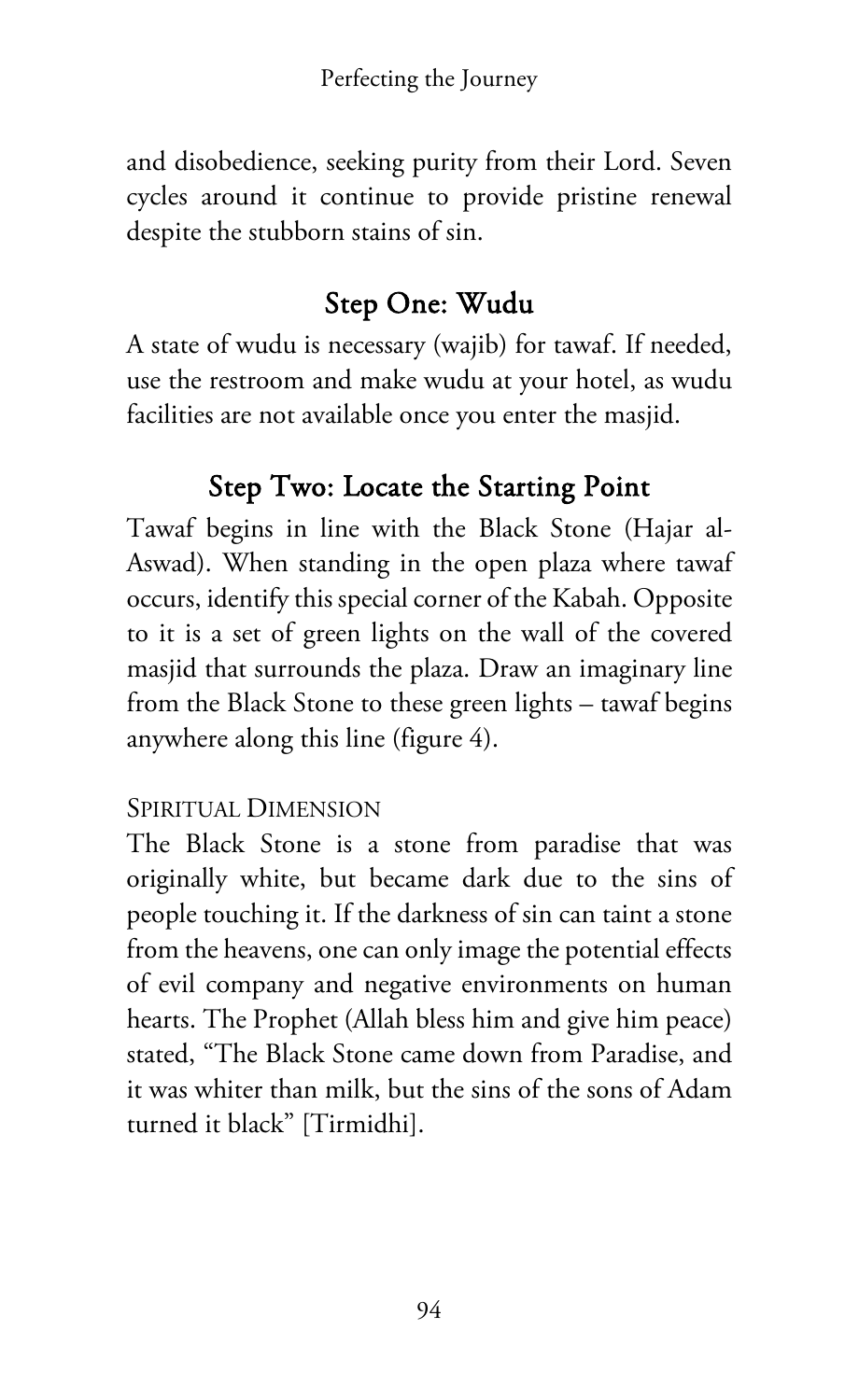

FIGURE 4: LANDMARKS OF TAWAF

# Step Three: Expose the Right Shoulder

It is sunnah for men in ihram to expose their right shoulder and arm for the entirety of tawaf. Set the upper garment accordingly before reaching the Black Stone start line.

#### LEGAL RULING

If one forgets to expose the right shoulder, the tawaf still occurs. There is no penalty for forgetting to perform this sunnah act.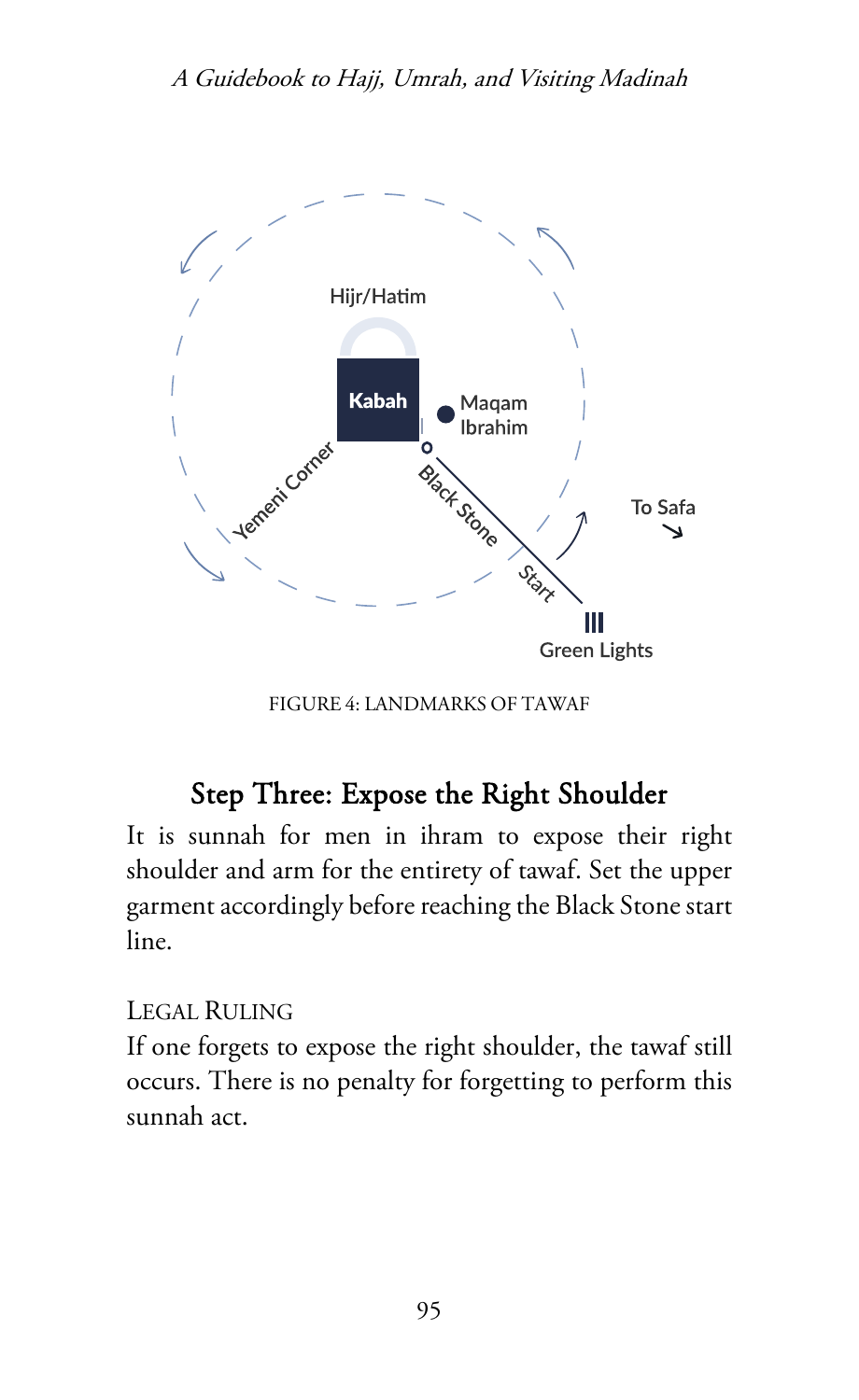# Step Four: Intention

An intention is required for tawaf. A silent intention in the heart to perform tawaf suffices. However, it is best to verbally intend to perform the seven circuits of tawaf for the sake of Allah, asking Him to make it easy and to accept it. Of note, this intention can be made in any language.

### LEGAL RULING

During Umrah, recitation of the talbiyah concludes once tawaf begins. During Hajj, on the other hand, it concludes with the pelting on the  $10<sup>th</sup>$  of Dhul Hijjah. In either case, the talbiyah is not recited during tawaf.

# Step Five: Takbir

Like salah, tawaf begins with a takbir. Upon reaching the start line, turn your chest toward the Kabah, raise your hands as if making takbir for salah, and say:

> بِسْمِ اللهِ اَللهُ أَكْبَرُ لَا إِلٰهَ إِلَّا اللَّهُ وللهِ الْحَمْدُ **ـ** ل ِ ِ.<br>.

With the name of Allah, Allah is the Greatest. There is no god except Allah, and to Allah belongs all praise.

Then, greet the Black Stone from a distance by partially stretching your arms out with both palms facing the Black Stone, kissing your palms, and then returning your arms to your side (this entire sequence is called istilam).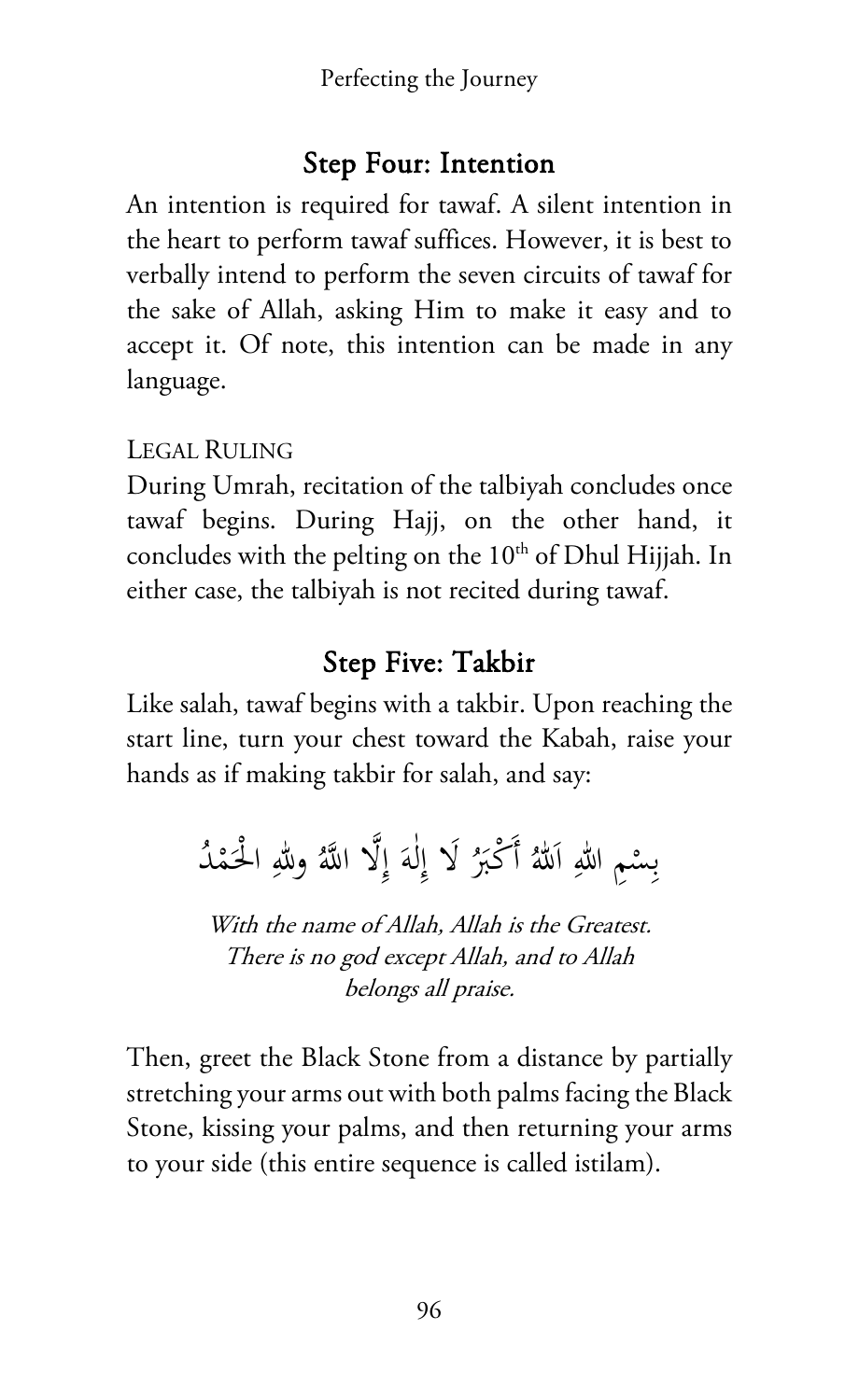#### SPIRITUAL DIMENSION

It is sunnah to kiss or touch the Black Stone at the start of tawaf. However, due to the crowds present today, this is not possible without harming others or being harmed. So, one instead engages the stone from a distance by performing istilam. The noble Companion Ibn Umar (Allah be pleased with him) reported, "Allah's Messenger faced the Black Stone, touched it, and then placed his lips on it and wept for a long time. The Prophet (Allah bless him and give him peace) then said, 'This is the place where tears should be shed'" [Al-Hakim].

# Step Six: Circling the Kabah

It is sunnah to focus on Allah's remembrance during tawaf. As you circle, recite any dhikr or dua that is easy to recall (e.g., the shahadah, surahs of the Holy Quran, salawat on the Prophet). There is no assigned dhikr for tawaf; however, it is important to have a plan for what to recite and to be in the proper mindset throughout it (see Spiritual Dimension at end of this chapter).

#### LEGAL RULING

During the first three rounds of tawaf, it is sunnah for men in ihram to walk briskly on the balls of their feet while moving the shoulders and arms in a light jogging motion (called ramal). If one forgets to perform ramal during the first three rounds, it is not made up in later rounds.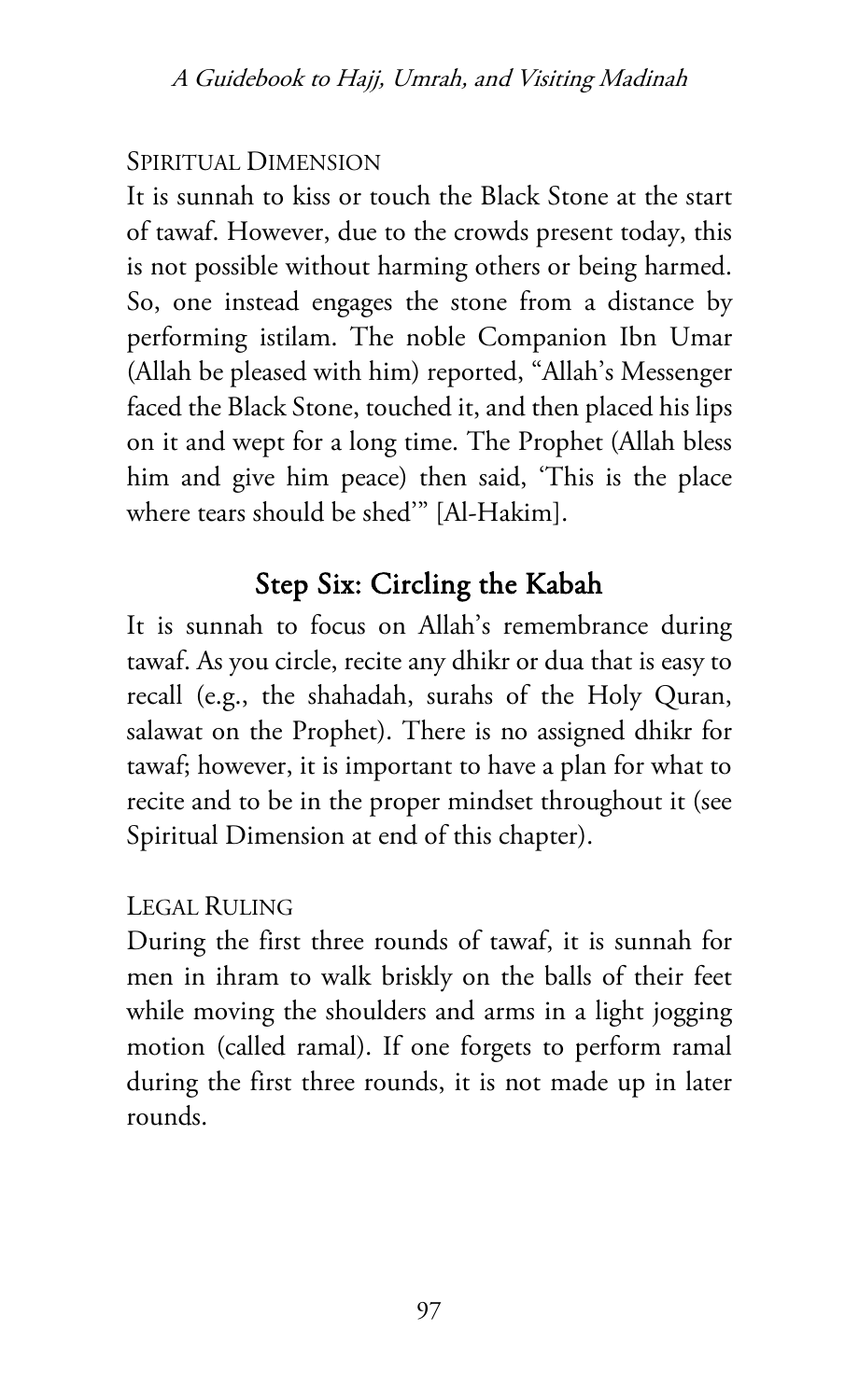#### SPIRITUAL DIMENSION

When making tawaf, it is recommended to keep one's gaze lowered to ensure focus. Outside of tawaf, however, even just looking at the Kabah is an act of worship. Ata ibn Abi Rabah stated, "Looking at the House is an act of worship" [Ibn Abi Shaybah].

#### SPIRITUAL DIMENSION

As a sign of the love and attention required of the heart during tawaf, circling is performed with the heart, which is present on the left side of the chest, being physically close to the structure of the Kabah.

# Step Seven: Passing the Yemeni Corner

The corner before the Black Stone is called the Yemeni corner (figure 4). It is recommended (mustahabb) to touch this corner with the right hand while passing it. However, this is usually not possible due to the crowds. Hence, pass this corner silently without raising or kissing your hands. Each time you pass this corner, it is sunnah to repeatedly recite the following until you reach the Black Stone:

 $\ddot{\phantom{0}}$ رَبَّنَا آتِنَا فِي الدُّنْيَا حَسَنَةً وَ فِي الْآخِرَةِ حَسَنَةً ن ِ<br>ِن ن ن  $\ddot{\phantom{0}}$ ر<br>ا وَ قِنَا عَذَابَ النَّارِ َ ن ِ

Our Lord! Give us good in this world and good in the Hereafter. And save us from the torment of the Fire [2:201].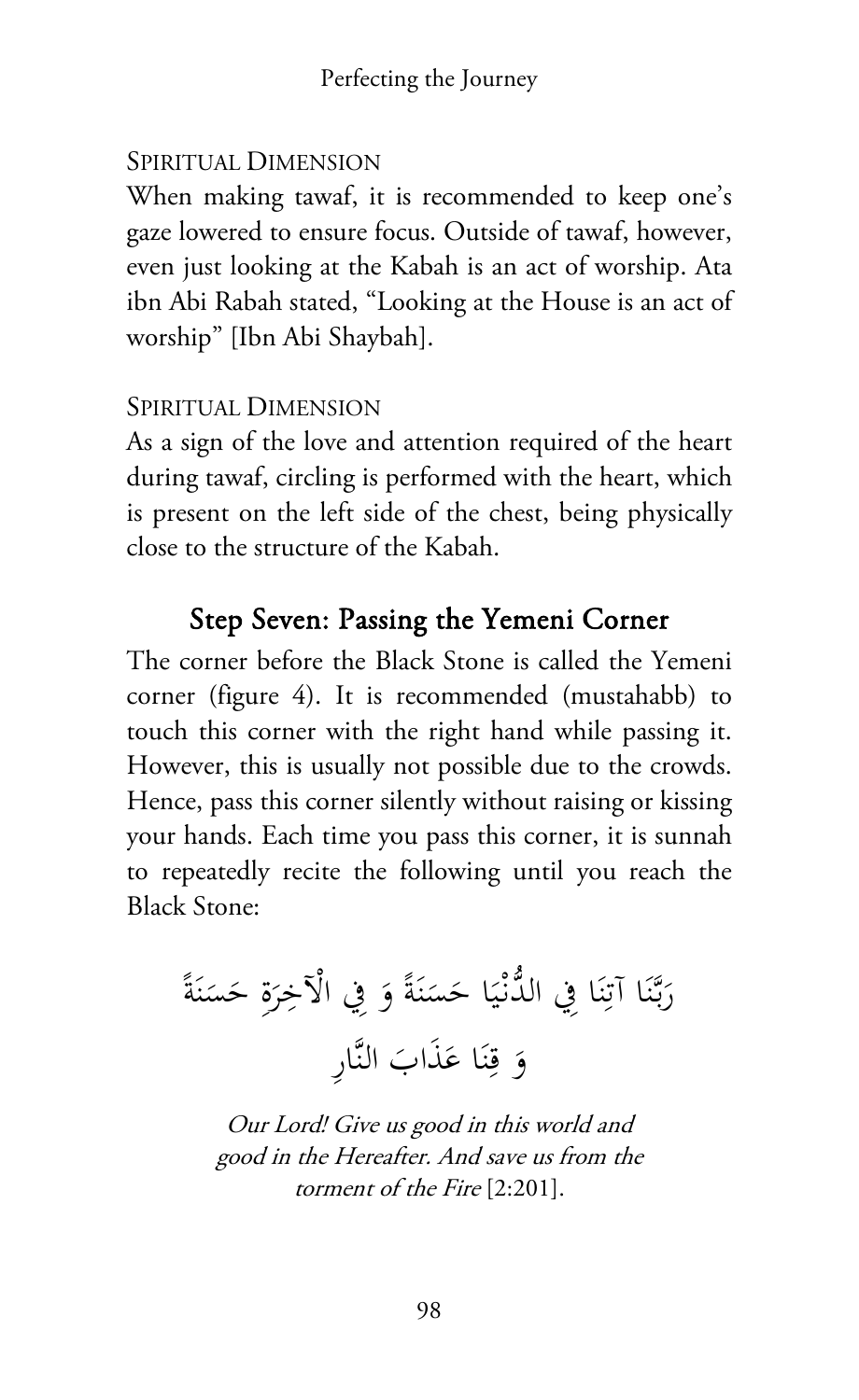# Step Eight: Completing the Rounds

Upon reaching the Black Stone, the first round is complete. Each time you arrive at the Black Stone, stretch your arms out with your palms facing the Stone, recite "Bimillahi Allahu Akbar," kiss your palms, and then return your arms to your side (again, this sequence is termed istilam).

# Step Nine: The Final Round and Istilam

Near the end of the seventh round, slowly begin heading to the outer edge of the crowd to make exiting the plaza easy. When you reach the Black Stone, perform one final istilam and leave the gathering. Do not attempt to walk opposite the direction of flow, as this will inconvenience others.

## LEGAL RULING

Once tawaf is complete, men in ihram should reset the upper ihram cloth so that the right shoulder is no longer exposed.

# Step Ten: Salah

After completing any tawaf, it is necessary (wajib) to offer two rakahs of salah. During this prayer, it is sunnah to recite Surah al-Kafirun (chapter 109) after Surah al-Fatihah in the first rakah and Surah al-Ikhlas (chapter 112) after al-Fatihah in the second. Of note, you will delay this prayer if you complete tawaf at a time when prayer is disliked or prohibited.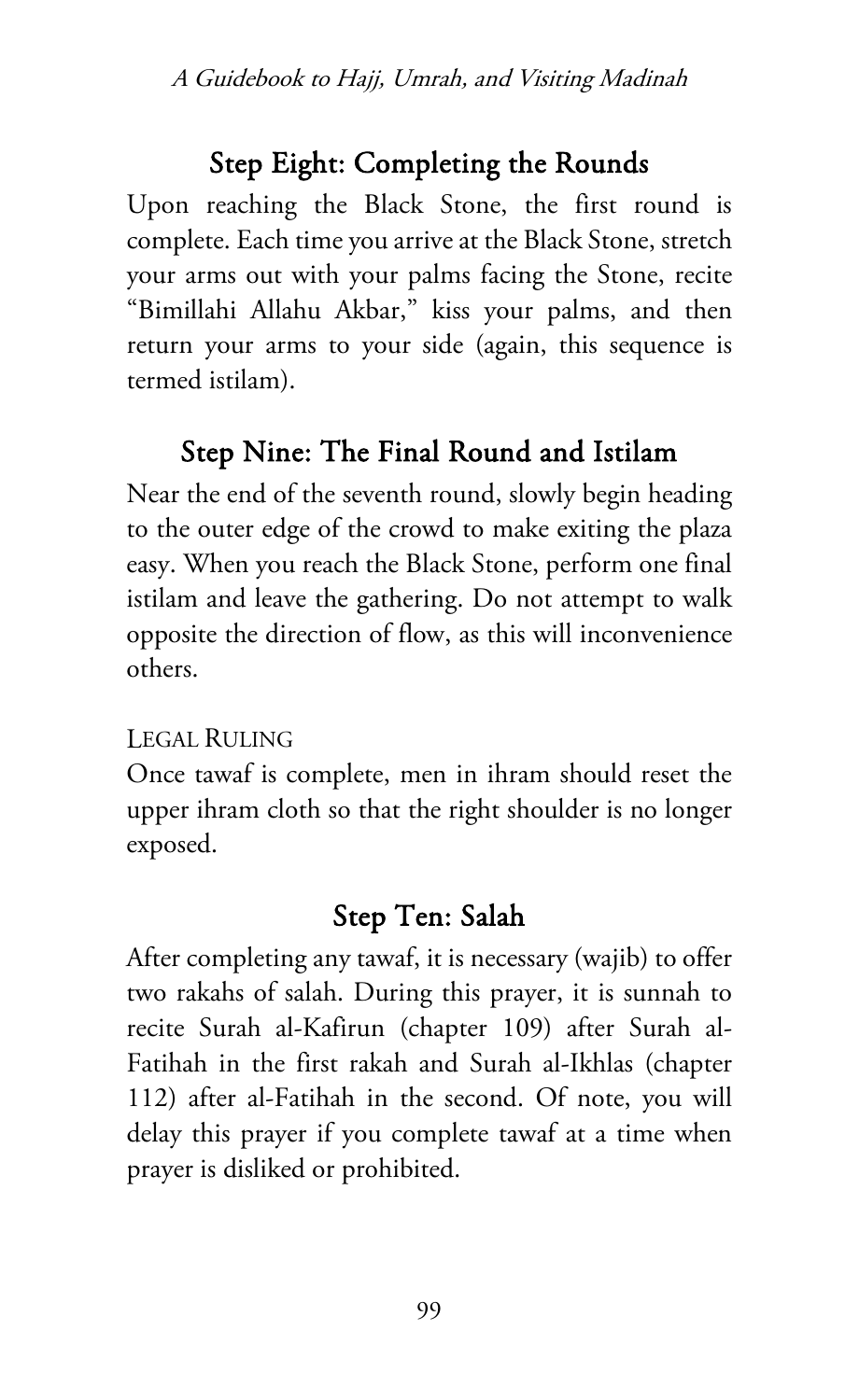#### Perfecting the Journey

The Prophet (Allah bless him and grant him peace) offered this prayer near Maqam Ibrahim, which is the stepping stone from Paradise used by the Prophet Ibrahim (upon him be peace) during his re-building of the Kabah [Ahmad]. Allah Most High states, "And take the spot where Ibrahim stood (maqam) as a place for prayer" [2:125]. In current times this stone is enclosed in a glass structure that falls in the path of people making tawaf (due to the crowds). Hence, do not offer prayer in this area. Instead, find an empty location far behind Maqam Ibrahim to offer this prayer. If this area is also crowded, then perform the prayer anywhere in the masjid. Overall, it is most important to avoid inconveniencing others who are making tawaf and to choose a spot where you can perform the prayer in peace with concentration and focus.

#### SPIRITUAL DIMENSION

The Prophet Ibrahim and Ismail's (upon them be peace) rebuilding of the Kabah was so beloved to Allah that even the stepping stone used during construction was sent from Paradise and made a place of prostration [2:125]. The Prophet (Allah bless him and give him peace) said, "The Black Stone and the Maqam are two of the precious stones of Paradise" [Ahmad].

# Step Eleven: Drinking the Water of Zamzam

After completing the prayer, it is sunnah to drink the blessed water of Zamzam. Several Zamzam taps and coolers are present throughout the masjid, including on the path toward sa'ee. After finding a convenient location,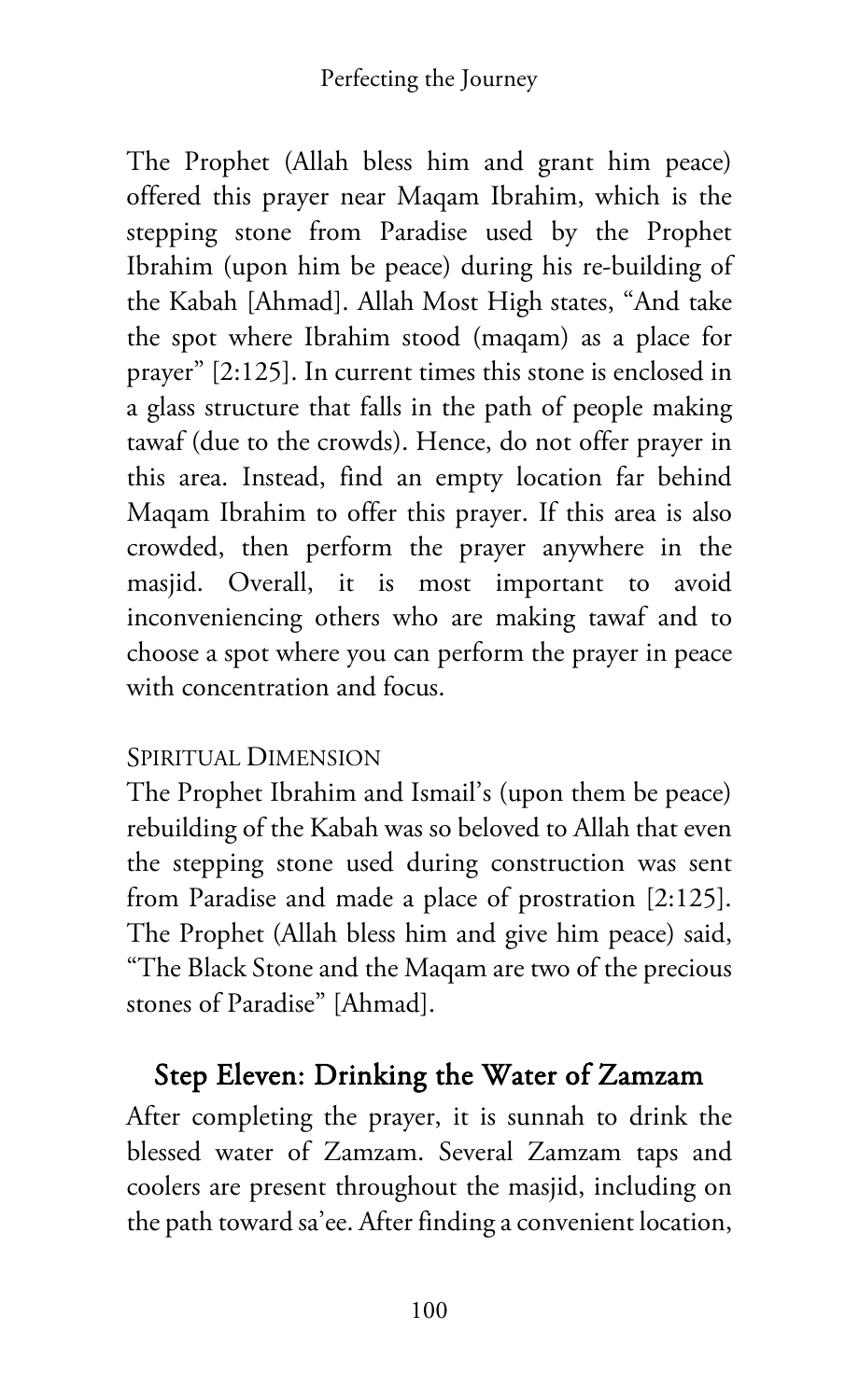face the Kabah and drink abundantly, in three sips, saying "Bismillah" at the beginning and "Alhamdulillah" at the end. You may also wipe a small amount over your face and head, taking care to avoid water falling on the floor, as this will inconvenience others. The Prophet (Allah bless him and give him peace) performed tawaf and then "went to Zamzam and drank from it and poured some over his head" [Ahmad].

#### SPIRITUAL DIMENSION

One should make dua for both spiritual and physical benefits when drinking Zamzam. The Prophet (Allah bless him and give him peace) stated, "The water of Zamzam provides whatever you intend" [Ibn Majah] Exemplifying this, the noble Companion Ibn Abbas (Allah be pleased with him) used to recite the following while drinking Zamzam:

> اَللّٰهُمَّ إِنِّ أَسْئَلُكَ عِلْمًا نَافِعًا **ً** ِ ِ <u>ء</u> وَرِزْقًا وَاسِعًا وَشِفَاءً مِنْ كُلِّ دَاءٍ َ

O Allah, I ask You for knowledge that is beneficial, provision that is plentiful, and cure from all disease.

#### SPIRITUAL DIMENSION

The well of Zamzam played an integral role in establishing Mecca as a city, which in turn became the birthplace of the Prophet (Allah bless him and give him peace) and Islam. Therefore, when consuming Zamzam, one should make dua that just as Allah made it a source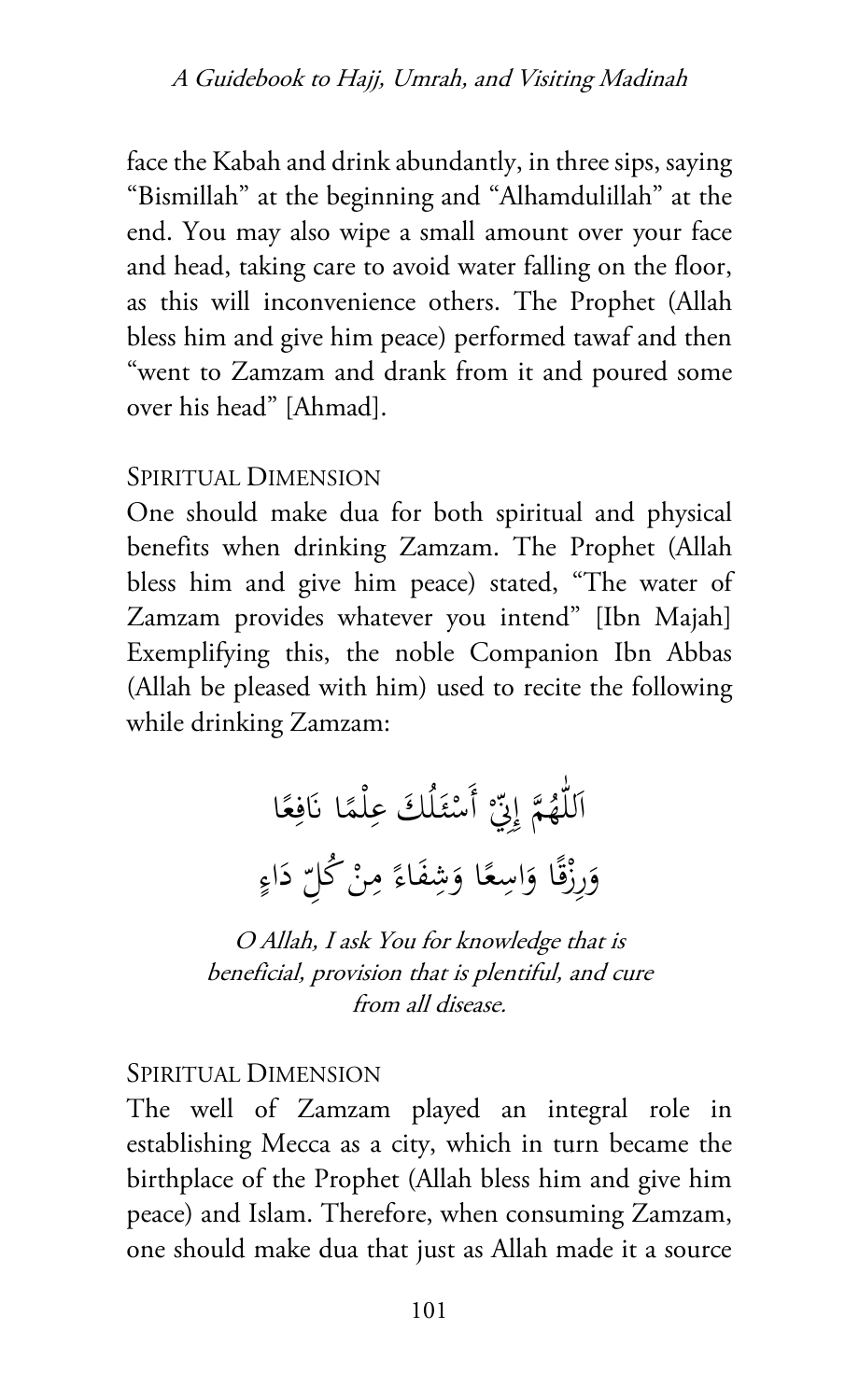of spiritual revival for the world, that He also make it a source of revival for one's spiritual heart and physical body.

#### SPIRITUAL DIMENSION

Zamzam should be consumed abundantly while visiting the Holy cities. Along with drinking Zamzam after any tawaf, one should keep a water bottle filled with Zamzam in their hotel room for use throughout the day, especially during meals. The Prophet (Allah bless him and give him peace) stated, "The best water on the face of the earth is the water of Zamzam. In it is nourishment and healing from sickness" [Tabarani].

## Additional Points

(1) Perform all seven rounds of tawaf consecutively in a state of wudu. If wudu breaks during tawaf, you must suspend your tawaf, make wudu (facilities are outside of the masjid), and then resume at the last complete round that you made. For example, if you are working on your fifth round when wudu breaks, then make wudu and restart your fifth round at the Black Stone imaginary start line.

(2) You can perform tawaf on any level of the masjid. Wheelchairs and electric scooters can be obtained on the upper levels, should you need such assistance.

(3) If confused about the number of rounds, go with the certain (lower) number. For example, if you are debating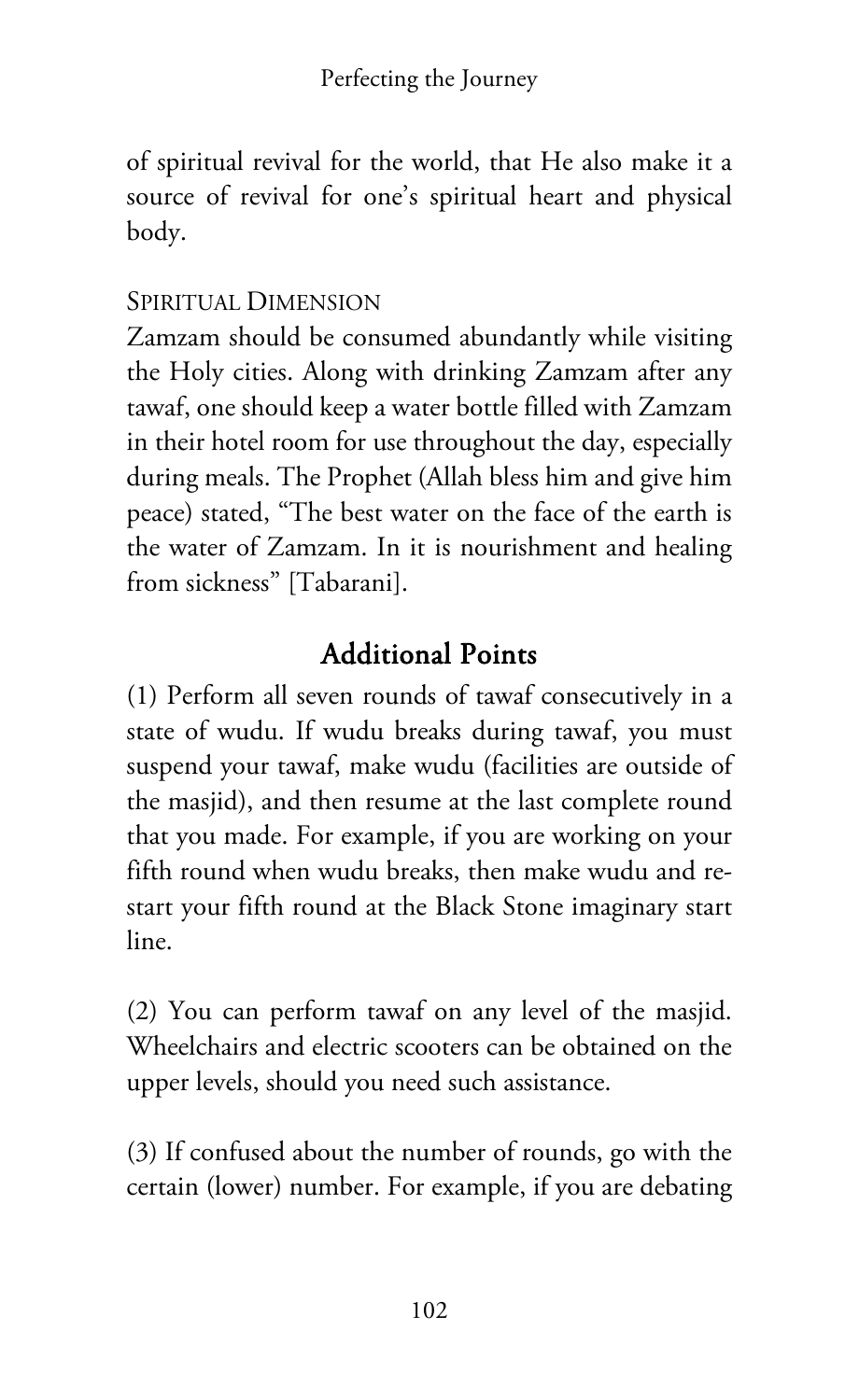whether you have completed three or four rounds, then assume three and continue with tawaf.

(4) A short, C-shaped wall is present on one side of the Kabah. The area between this wall and the Kabah is called the Hatim or the Hijr (figure 4). It was originally part of the structure; however, the Quraysh left it out due to a lack of pure funds when they rebuilt the Kabah a few years before the Prophet (Allah bless him and give him peace) received his first revelation. When making tawaf, do not enter this area. If you cross through it during tawaf, the round becomes void and must be repeated.

#### SPIRITUAL DIMENSION

Entering the Hatim is like entering the Kabah itself. The blessed wife of the Prophet, Aishah (Allah be pleased with her), narrated, "I wanted to enter the House and pray inside. Allah's Messenger took me by my hand, led me inside the Hijr, and said, 'If you want to go inside the House, then pray here, for it is part of the House, but your people reduced its area when they rebuilt it'" [Al-Nasai].

(5) Your body should face the direction of flow when making tawaf. Hence, avoid turning your chest or your back toward the Kabah while circling it.

(6) If congregational prayer arises during tawaf, join the prayer from your location and resume tawaf from the same location once the fard prayer is complete.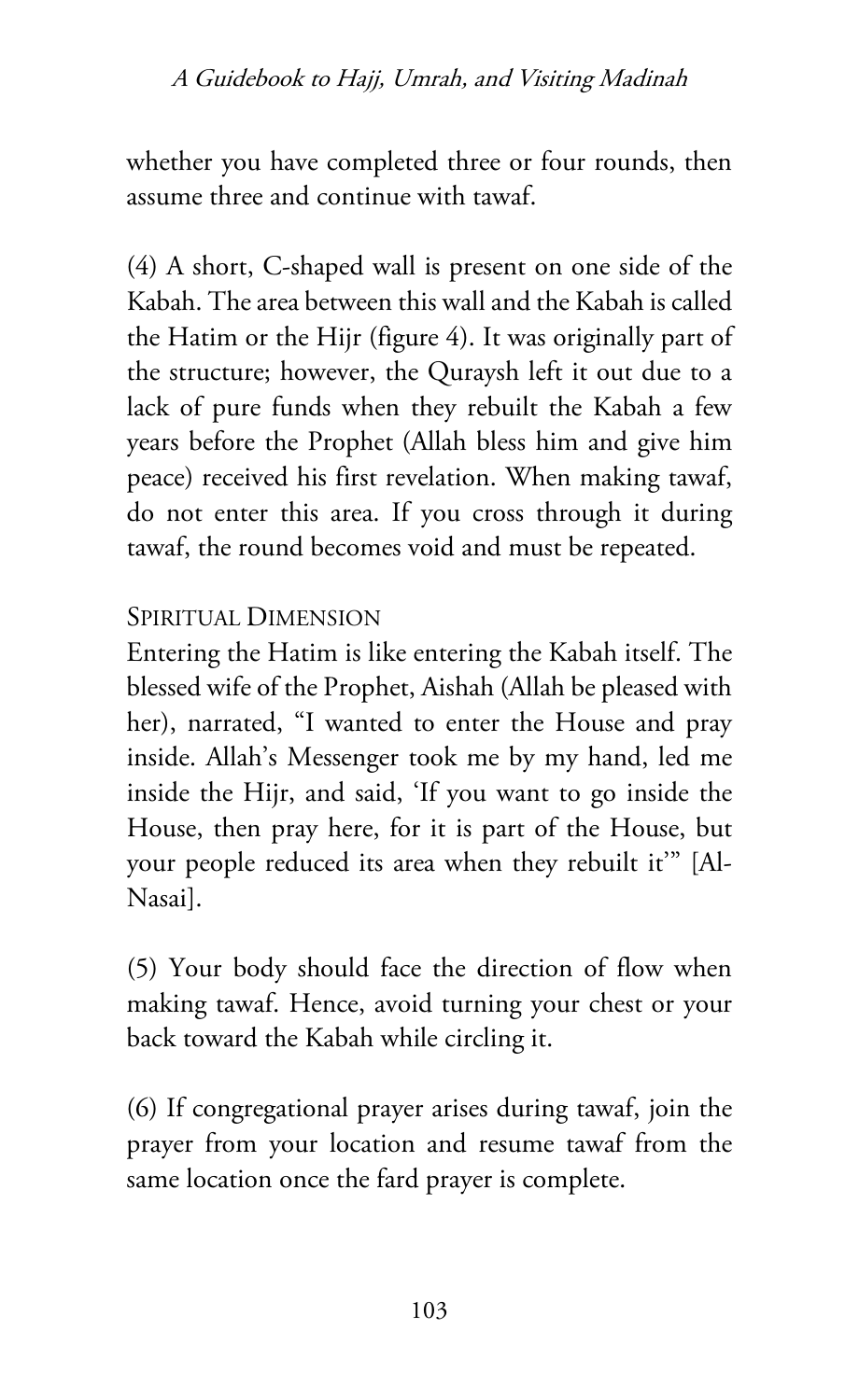(7) Cell phones should be turned off during tawaf, and, if possible, during Umrah and Hajj altogether.

#### SPIRITUAL DIMENSION

Shaykh Zulfiqar Ahmad stated, "During tawaf many things can be recited, but it is best to make dua. If you have the habit of reciting duas from a book, then do so. However, the ideal is to read your heart and ask for those duas that are written there. These duas do not need to be in Arabic. You can ask in your own language.

The next question is what to ask for. Keep in mind one simple principle: Asking according to the circumstance of a situation is ideal. An example of this is present in the Holy Quran. Maryam (upon her be peace) was once eating fruits outside of their season. Prophet Zakariya (upon him be peace) found her in this state and inquired "From where have you attained these provisions?" She responded, "This is from Allah." Prophet Zakariya quickly recognized that if Allah could give her fruits out of season, then He could similarly give him a child despite his barren old age. So, he immediately supplicated, "O my Lord! Grant me from Your presence a righteous offspring." An angel then called out, while he was still standing and praying, "Allah gives you glad tidings of Yahya" [3:37-41]. From this example, we learn that duas made according to circumstance are accepted quickly.

This is also the beauty of the duas present in the sunnah. The Prophet (Allah bless him and give him peace) would ask according to circumstance. For example, when he saw himself in a mirror, he would supplicate, "O Allah, just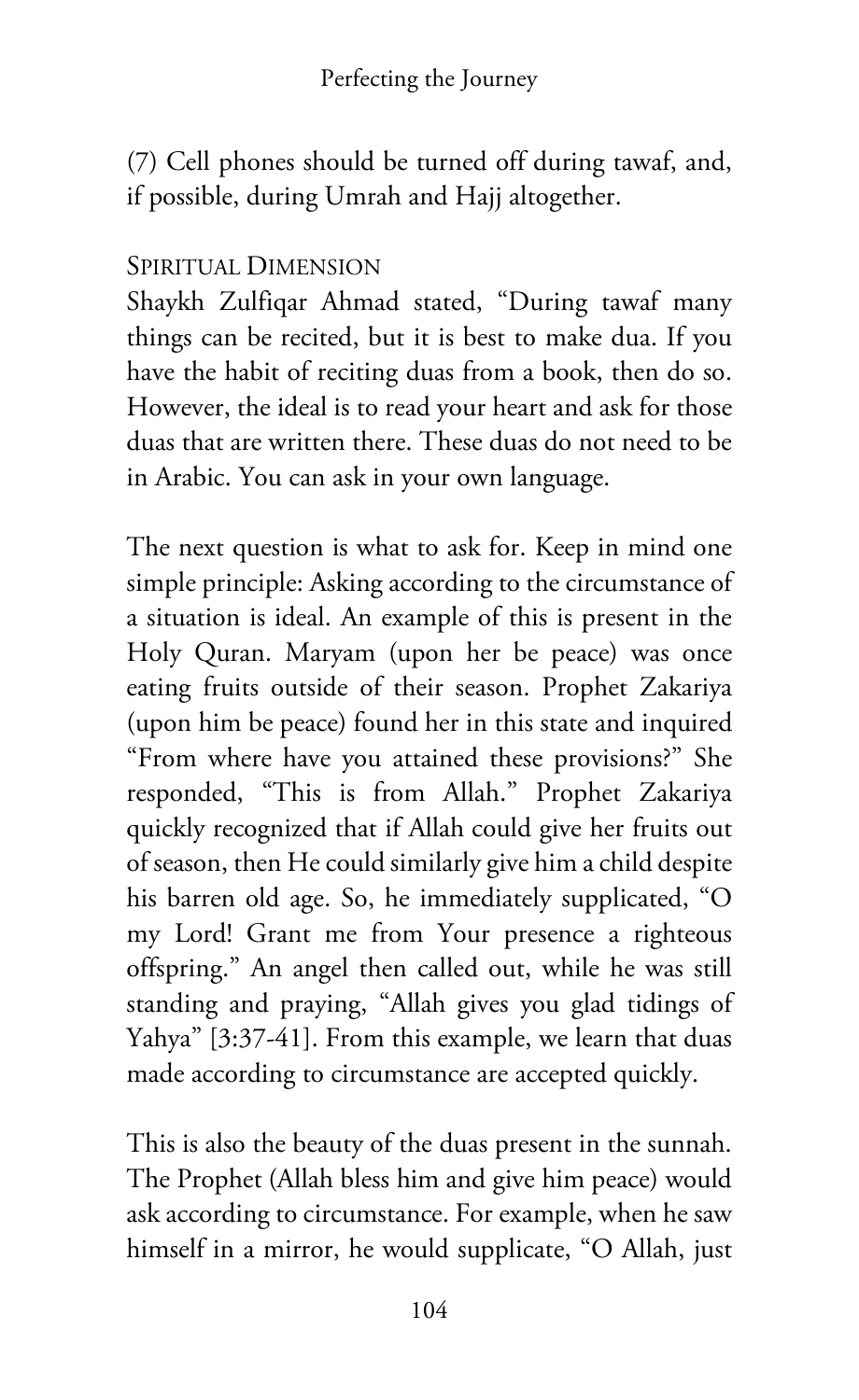as you made my face beautiful, also make my manners and character beautiful." This is one of the benefits of regularly and consistently making those duas that are found in the sunnah.

With this in mind, here are some important principles when making dua during tawaf:

(1) Allah Most High told Prophet Ibrahim to "proclaim the pilgrimage among humanity…so that they may witness the benefits provided for them" [22:27-28]. In this verse, we learn that Allah wants that people come to gain benefit. Thus, we should supplicate for the benefits of both this world and the Hereafter.

(2) Allah Most High describes His house as "full of blessings and guidance for people" [3:96]. So, we should ask for blessings (barakah) in our wealth, sustenance, age, health, decisions, children, and acts of worship. And, we should ask for guidance for ourselves, our parents, children, relatives, friends, and the entire ummah.

(3) Allah Most High states regarding His Sacred Precinct, "And whoever enters it attains security" [3:97]. Thus, we should ask for security from the filth of our base desires (nafs), shaytan, the envy of the envious, our enemies, those who appear to be our friends but are actually our enemies, all fears in this world, and the fire (Jahannam) on the Day of Judgment.

(4) Allah Most High states, "And complete Hajj and Umrah for Allah" [2:196]. So, we should ask Allah that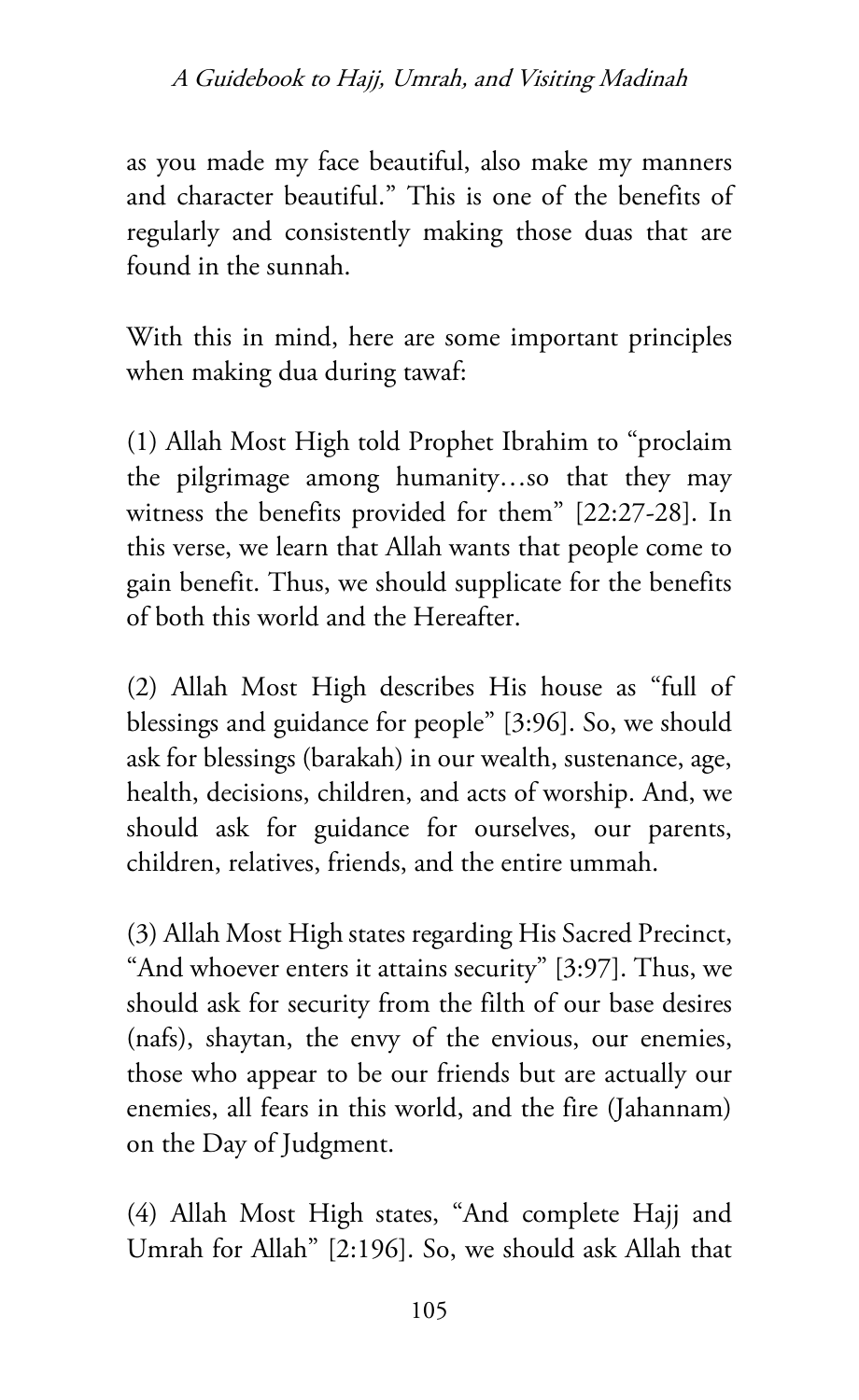He accept our coming and make it for Him alone since we have come for His sake."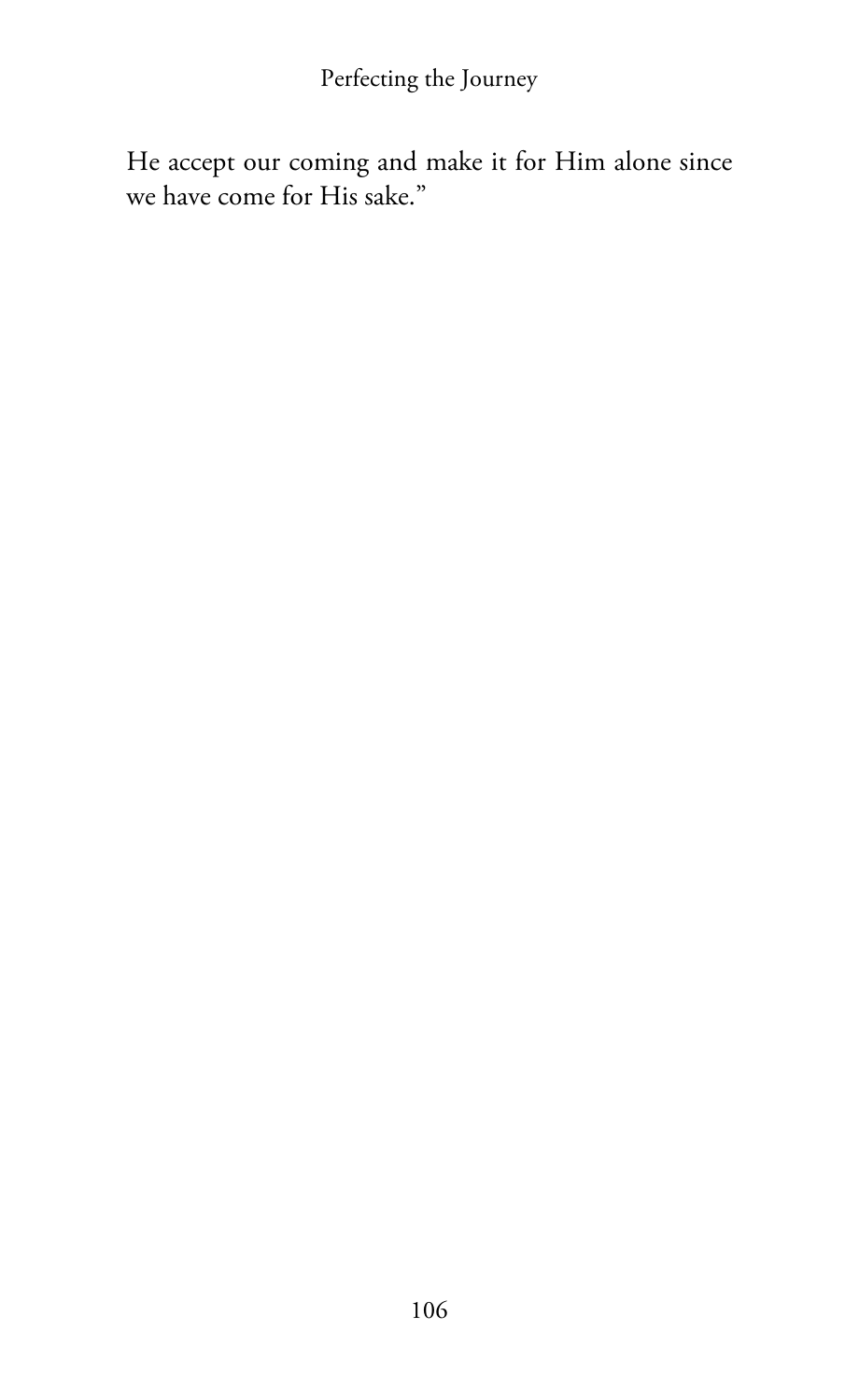### Appendix B

# Sa'ee

Sa'ee involves walking between two small hills called Safa and Marwah seven times. This act of worship commerates the efforts of Hajar, wife of the Prophet Ibrahim, who desperately ran between these two hills seeking assistance when she and her son Ismail (upon them be peace) had run short of provisions while in the barren desert that would eventually become Mecca. During her running, Allah sent an angel, who caused the well of Zamzam to gush forth and who gave Hajar glad tidings that her son and husband would eventually re-build the Kabah. This source of water provided Hajar and her son with sustenance and led to tribes settling in the area, forming the foundations for the blessed city of Mecca. The Kabah, of course, would become the spiritual foundation not only for those residing in Mecca, but for the entire world. Allah Most High states, "Verily, Safa and Marwah are from among the signs of Allah" [2:158].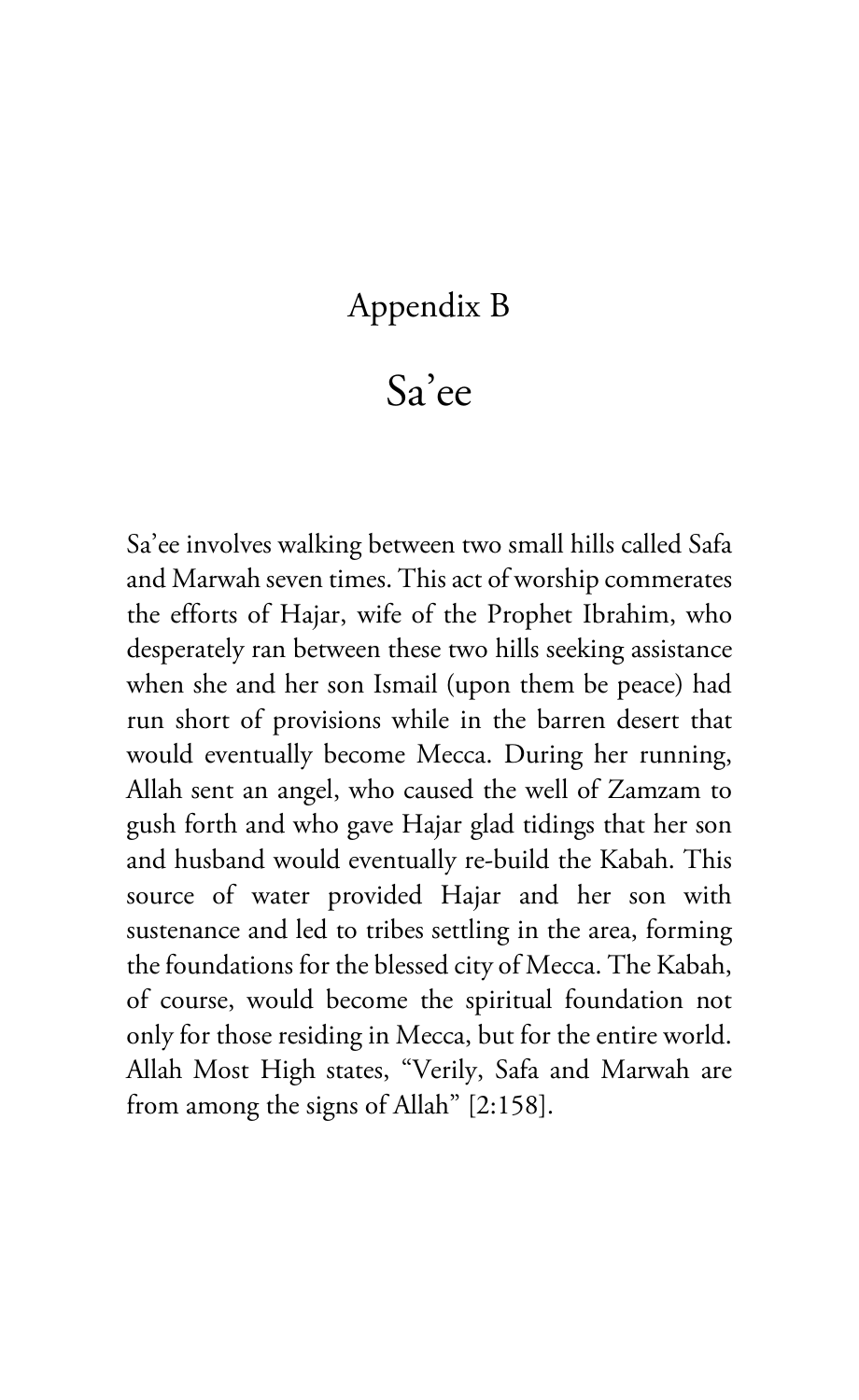LEGAL RULING

Sa'ee is performed after tawaf on certain occasions and is not an independent act of worship. A voluntary sa'ee, for example, is not performed.

## Step One: Wudu

Wudu is not required for sa'ee (in contrast to tawaf). However, it is best to perform sa'ee in a state of wudu.

# Step Two: Approaching Safa

Sa'ee begins at Safa, which is toward the back of the covered area of the masjid, in line with the Black Stone. Along the way to Safa it is recommended to pause at a location where you can see the Kabah to perform one final istilam [Tirmidhi]. As a reminder, this is done by stretching the arms and palms in the direction of the Black Stone, reciting "Bismillahi Allahu Akbar," and then kissing the palms.

Additionally, when approaching Safa, it is encouraged to recite:

ِ ِه ُ ب َأَ الله د َ َا ب ِ َأُ بم ْد أَب

I begin with what Allah began with [Tirmidhi].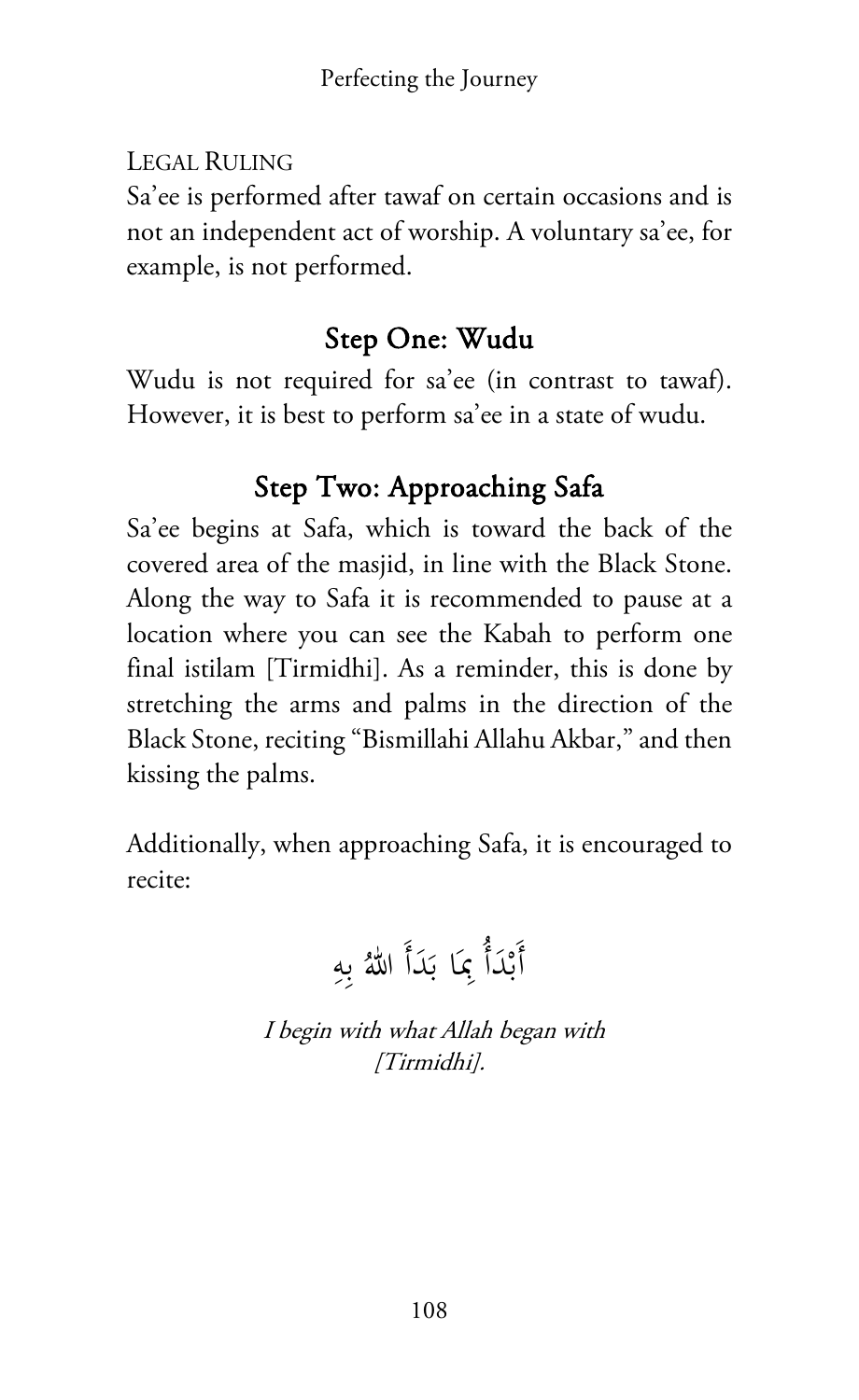Followed by the verse from the Quran:

 $\ddot{\circ}$ إِنَّ الصَّفَا وَالْمَرْوَةَ مِنْ شَعَآئِرِ اللهِ َ َ و<br>م

Verily, Safa and Marwah are from the signs of Allah [2:158].

SPIRITUAL DIMENSION

Note the emphasis placed on beginning with that which Allah began with. This highlights the importance of starting any endeavor properly, as acts that are started correctly are more likely to end in a beneficial manner. When starting at Safa, one may make dua that Allah make all their beginnings appropriate and that He provide the best of endings.

### Step Three: Intention

An intention is required for sa'ee. Although a silent intention in the heart suffices, it is best to verbally intend to perform seven stretches of sa'ee between Safa and Marwah, asking Allah to make the act easy and to accept it. The intention can be made in any language.

#### SPIRITUAL DIMENSION

Sa'ee literally implies, 'striving with intent.' When performing sa'ee, one should recall the blessings that resulted from Hajar's striving back and forth between Safa and Marwah, despite her being in a barren unpopulated desert. More specifically, one should contemplate efforts that can be made to change their life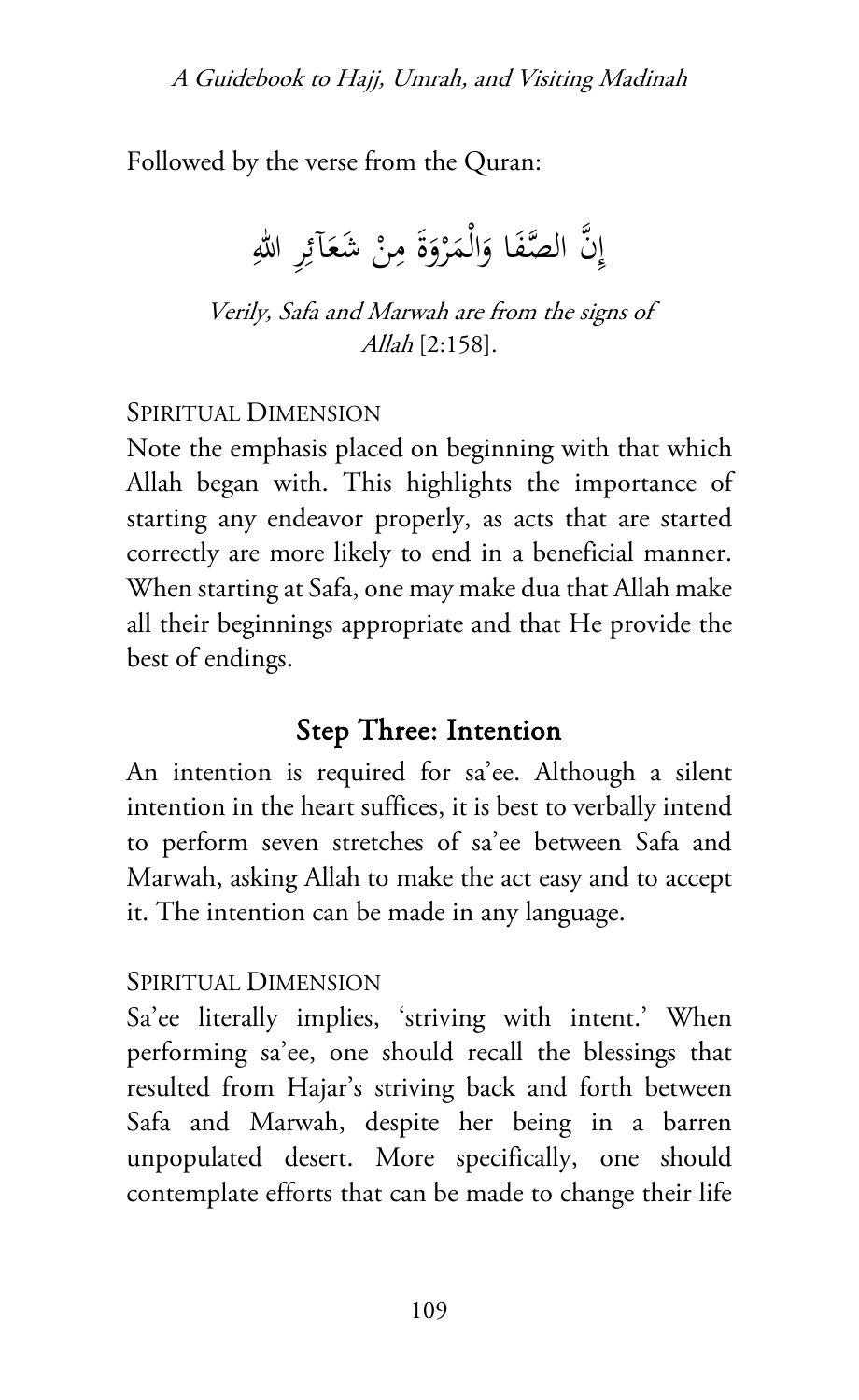and revive their heart, hoping to attract Allah's mercy and blessing as they perform their own personal sa'ee.

## Step Four: Dhikr at Safa

It is sunnah to make dhikr and dua at Safa. As you climb the ramp leading to Safa, find a less crowded area off to the side. Then, face the direction of the Kabah, raise your hands for dua, and perform the following:

(1) Recite "Allahu Akbar, la ilaha illallah" three times.

(2) Make salawat on the Prophet (Allah bless him and give him peace).

(3) Make dua for a few minutes, interspersing the following (if easily memorized), which was recited by the Prophet (Allah's blessings be upon him) when he made dua at Safa [Muslim]:

ُ يك لَه شِر َ َ َ ُ لا َه ْد َح ُ و َ َّ اهلل ِلا َ إ لَه ِ َ ، إ لا ٌ ِير َد ٍ ق ء ْ شى َ ِ ّ َ َى كل ل َ َ ع ُو َه ُ و ْد م َ ُ ْ الح لَه َ ْل ُك و ُ ْم ُ ال لَه َ م َ َز َه ُ و َه ْد ب َ َ ع َر َص ن َ ُ و َه ْد َع َ و َز ُ أَنجْ َه ْد َح ُ و َ َّ اهلل ِلا َ إ لَه ِ َ إ لا ُ َه ْد َح اب و َ َ ْز الأَح

There is no deity except Allah, alone without a partner. To Him belongs the dominion, and to Him belongs all praise, and He has power over everything.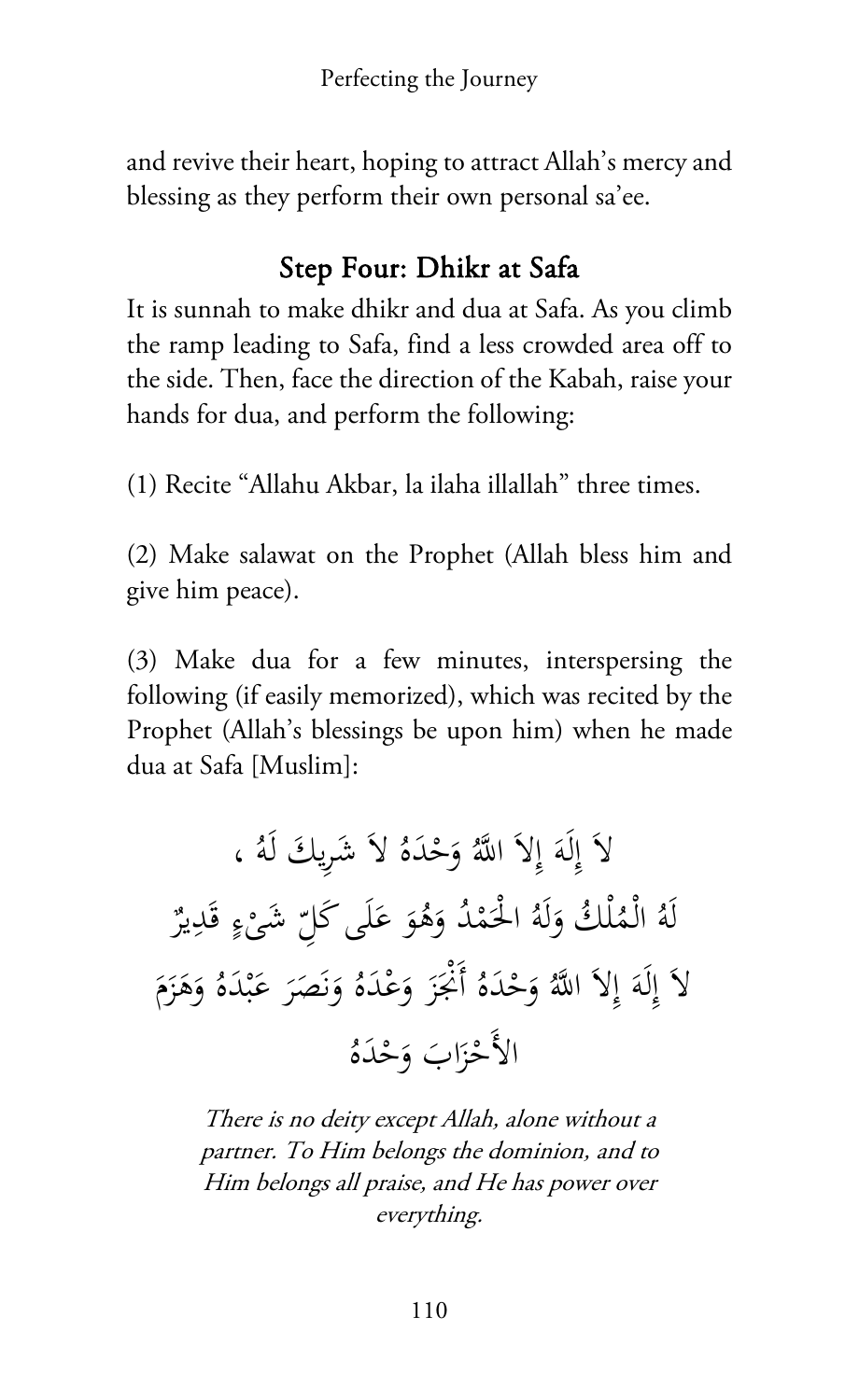There is no deity except Allah alone. He fulfilled His promise, supported His servant, and defeated the confederates alone.

#### SPIRITUAL DIMENSION

Shaykh Zulfiqar Ahmad suggested the following dua at Safa, "O Allah! Through the running back and forth of Hajar (upon her be peace) you provided the well of Zamzam, which resulted in the establishment of civilization and, eventually, Islam in this barren land. So – O Allah – through my running back and forth between these two hills allow this religion to be established in my barren heart as well as in my spiritually barren home and city."

He also suggested the following dua: "O Allah! At Darul Arqam you gave the noble Companion Umar (Allah be pleased with him) the guidance to accept Your religion, and You made him firm in his attachment to it. As I pass by this area (Darul Arqam was located near Safa), grant me the same fervor for Islam that You granted the noble Companion Umar."

## Step Five: Heading Toward Marwah

It is sunnah to focus on Allah's remembrance during sa'ee. As you head toward Marwah, make dhikr and dua. Although there is no assigned dhikr for sa'ee, it is important to have a plan for what to recite and to be in the proper mindset throughout sa'ee. One suggested dua is that which Abdullah ibn Masud (Allah be pleased with him) used to recite during sa'ee: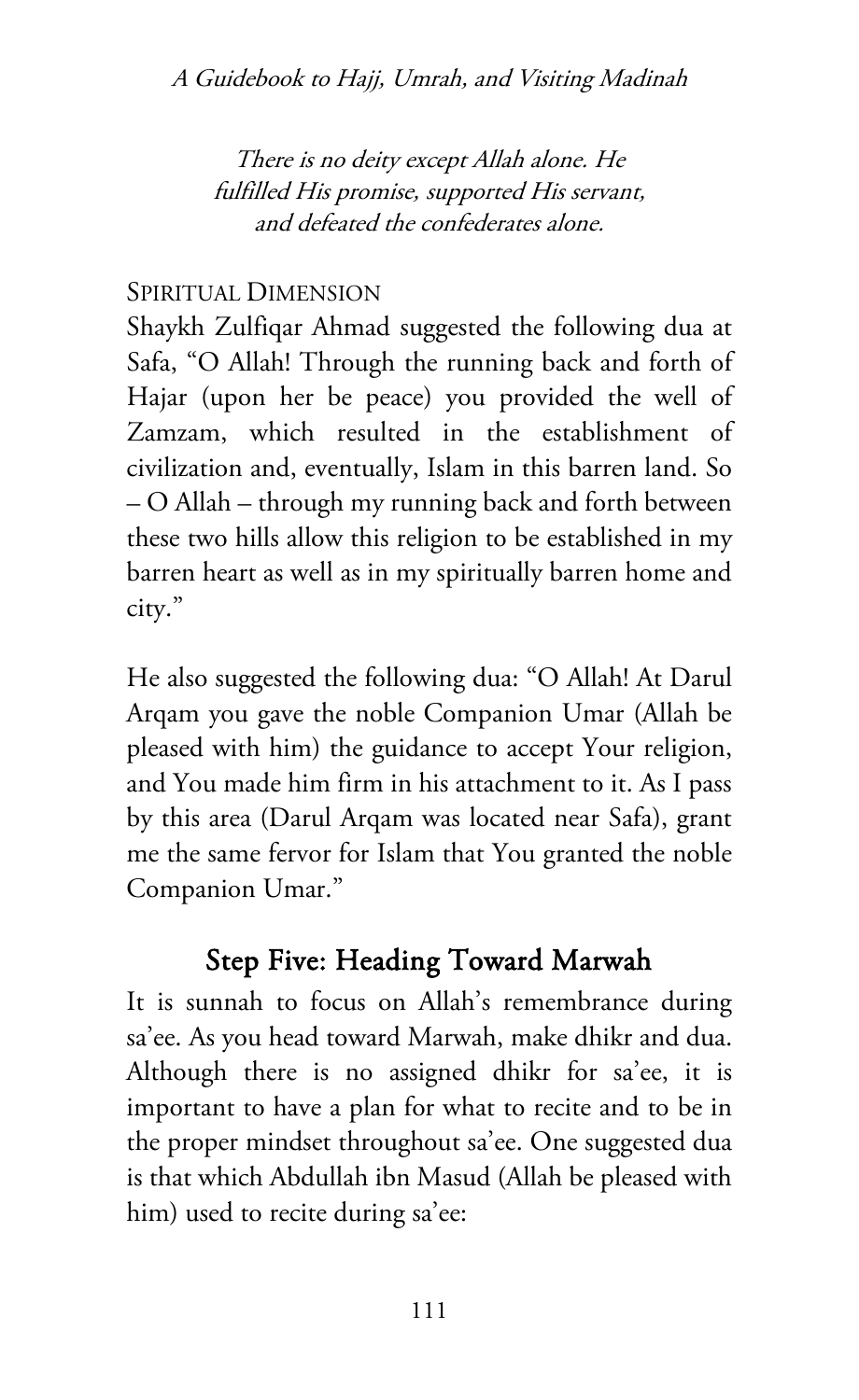Perfecting the Journey

َ رَبِّ اغْفِرْ وَارْحَمْ أَنْتَ الْأَعَزُّ الْأَكْرَمُ ر<br>.

My Lord forgive and be merciful. You are the most Mighty, the most Noble.

#### SPIRITUAL DIMENSION

Sa'ee is a time for making dua. Shaykh Zulfiqar Ahmad stated, "When making dua during sa'ee, keep in mind the household of Prophet Ibrahim (upon him be peace). After all, it is because of the running of Hajar (upon her be peace) between Safa and Marwah that each hill is included among the signs of Allah [2:158]. Some examples of possible duas include:

(1) O Allah, just as You gave Prophet Ibrahim true understanding of your oneness (tawhid), grant us such understanding of tawhid as well.

(2) O Allah, just as You granted Prophet Ibrahim Your friendship, also grant us the benefits of a close relationship with You [4:125].

(3) O Allah, just as You granted Prophet Ibrahim the characteristic of hosting guests with nobility, also grant us this characteristic [11:69].

(4) O Allah, just as You gave Prophet Ibrahim a progeny of many prophets, also make us parents of a progeny of awliya (those close to Allah). Just as You gave Prophet Ibrahim a son like Ismail (upon him be peace), who was willing to sacrifice his life based on his father's revealed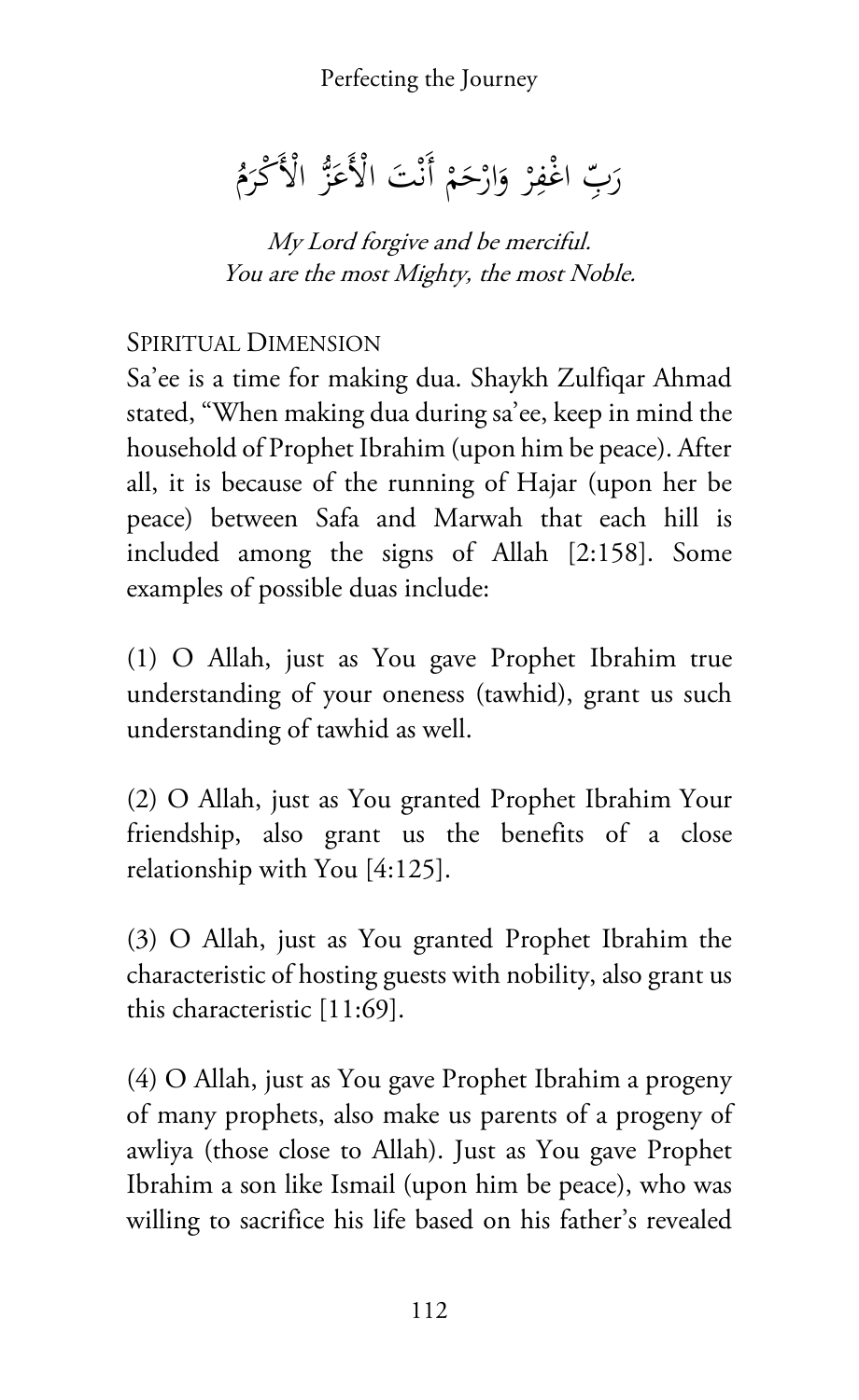dream [37:102], grant us offspring who are willing to sacrifice their desires to serve Your religion.

(5) O Allah, Prophet Ismail assisted his father in building Your house [2:127]. Similarly, grant us children who will also assist us in serving Your religion. From his offspring, You brought forth the Prophet (Allah bless him and give him peace). So, from our offspring bring a mujaddid (reviver) of Islam.

(6) O Allah, just as You granted Hajar patience and reliance upon You when Prophet Ibrahim left her in the barren desert of what would later become Mecca, also grant our household patience and reliance upon You.

(7) O Allah, Prophet Ibrahim settled his family in a barren desert near Your house in order that his family establish regular salah [14:37], so grant us the tawfiq (ability) to live close to a masjid and also make our children among those that consistently worship You. Prophet Ibrahim then asked that the hearts of the people be filled with love toward his family [14:37], so turn people's hearts toward our families with love as well. He also asked that his family be given sustenance of fruits so that they may give thanks [14:37]. Also grant our offspring halal (permissible) and pure sustenance, give them abundant fruits to eat, and make them among the thankful.

(8) Those who are the head of a household might ask: Just as You made Prophet Ibrahim the leader of such a righteous household, grant us spouses and offspring who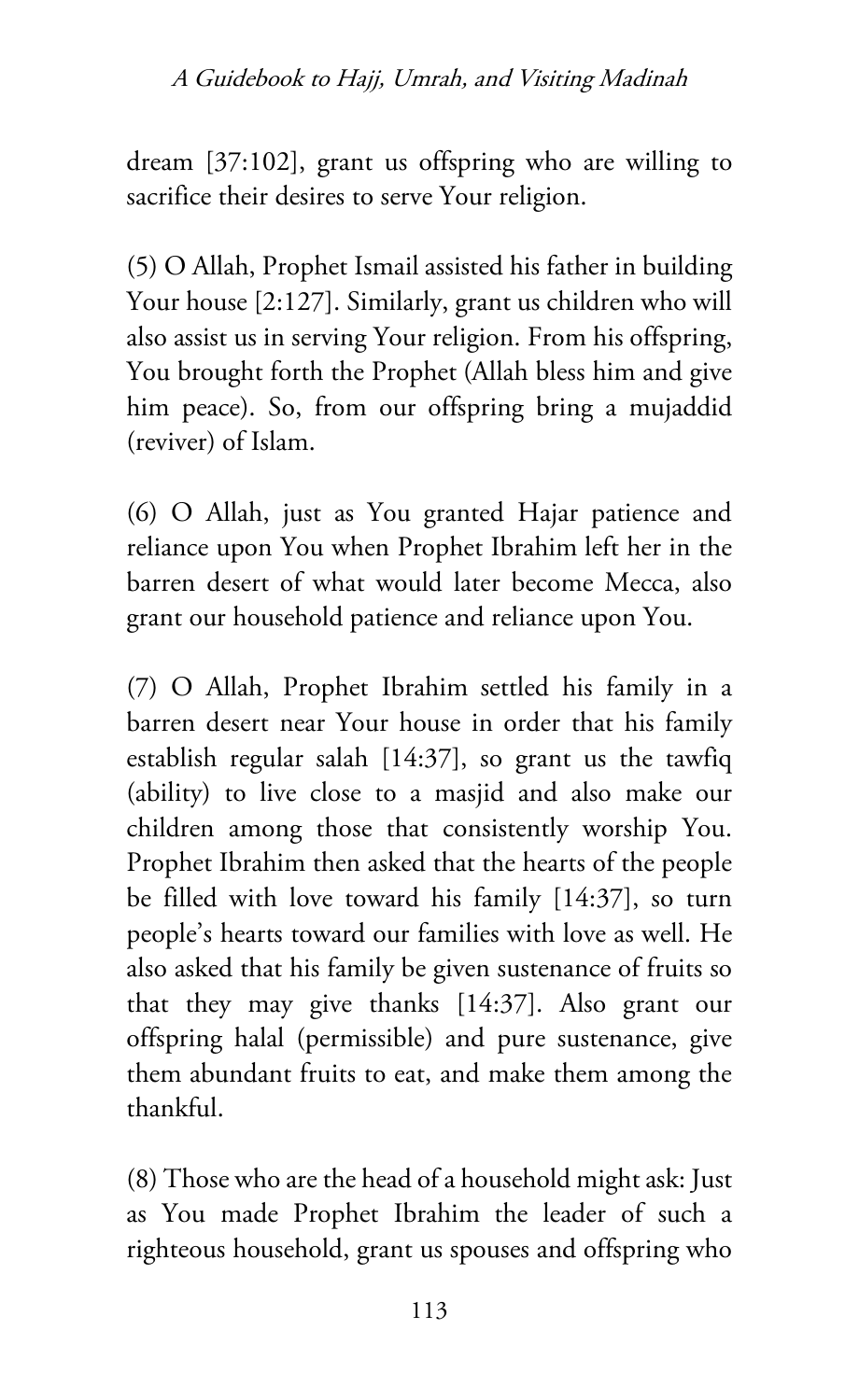will be the comfort of our eyes and make us heads of righteous households [25:74].

Shaykh Zulfiqar then concluded, "These types of duas arise when one reads their heart, alleviating the need for a physical book from which duas are read. In this manner, you will see spiritual states naturally arise from your heart. Remember, the mother who has lost her child does not need to be read eulogies in order to cry. She cries based on the state of her heart. So, if the heart of a person is involved and they recognize, 'O Allah, You brought me to this Holy place. And, I don't know if I will ever return. And, on my head I carry buckets of sins, which I have brought to be forgiven,' then, to cry, such an individual will not need a book of duas from which to recite. Instead, the eyes will naturally shed tears."

## Step Six: The Green Lights

Two green lights mark the stretch of the valley where Hajar increased her pace when going between Safa and Marwah. Men should run slowly between these two points when heading toward Safa or Marwah.

## Step Seven: Dhikr Upon Marwah

The first stretch of sa'ee is complete upon arrival at Marwah. Find a less crowded area off to the side, face the direction of the Kabah, and make dhikr and dua in the same manner as was done at Safa.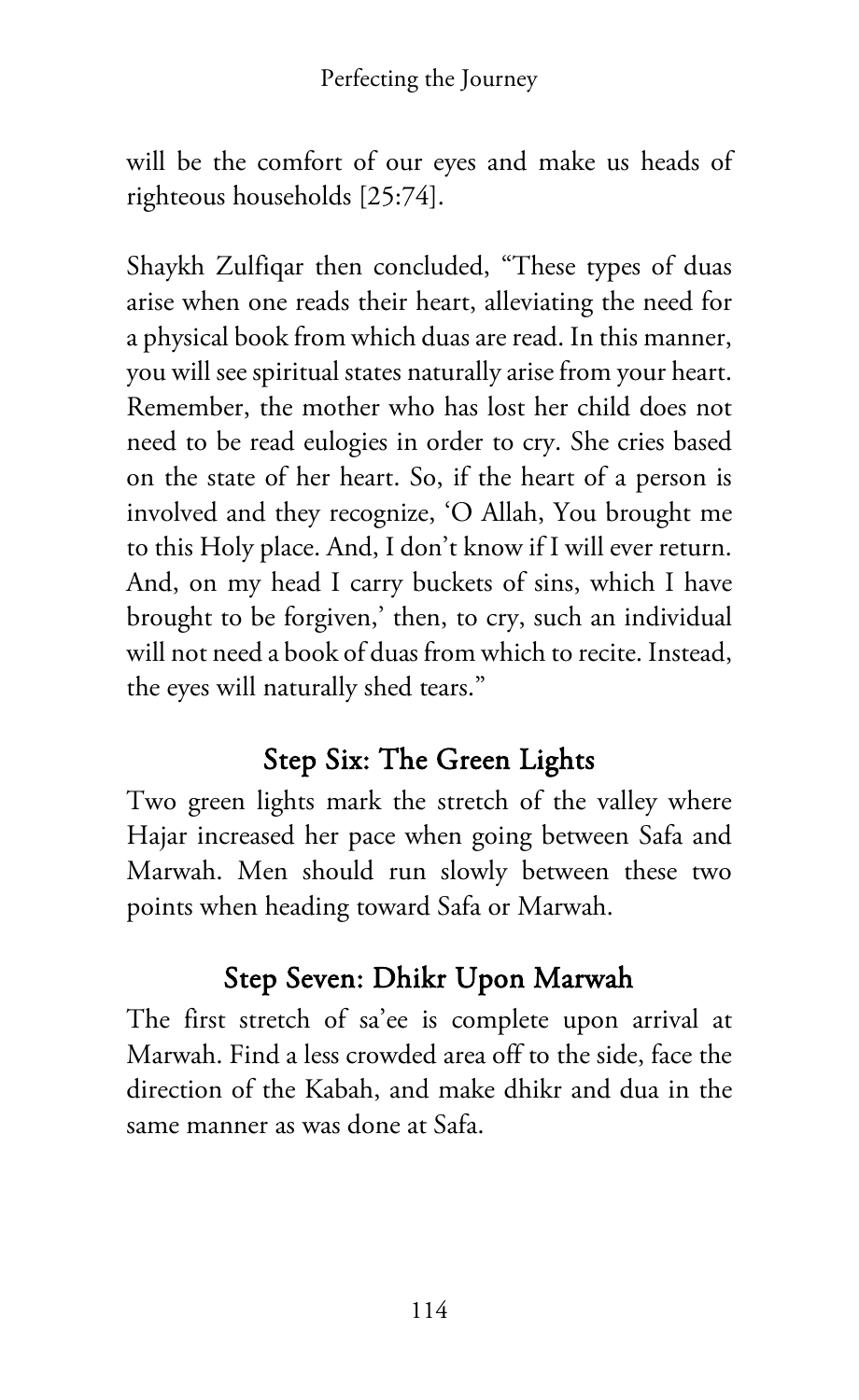## Step Eight: Completing Sa'ee

Sa'ee requires walking seven stretches between Safa and Marwah (Safa to Marwah is the first, Marwah to Safa is the second, etc., figure 5). As you head back and forth between Safa and Marwah, remain focused on Allah, run slowly (men) between the green lights and, upon arrival at either location, make dhikr and dua as described above. The seventh stretch of sa'ee ends with dhikr and dua at Marwah. Once sa'ee is complete, if you are in ihram and need to exit this state, you must shave or trim your hair.



FIGURE 5: LANDMARKS OF SA'EE

#### LEGAL RULING

One performing Umrah and Hajj such that both are done with a single ihram (termed Hajj Qiran) will not shave their head at this point. Although this type of Hajj is not commonly performed, additional details regarding Hajj Qiran are provided in Appendix D.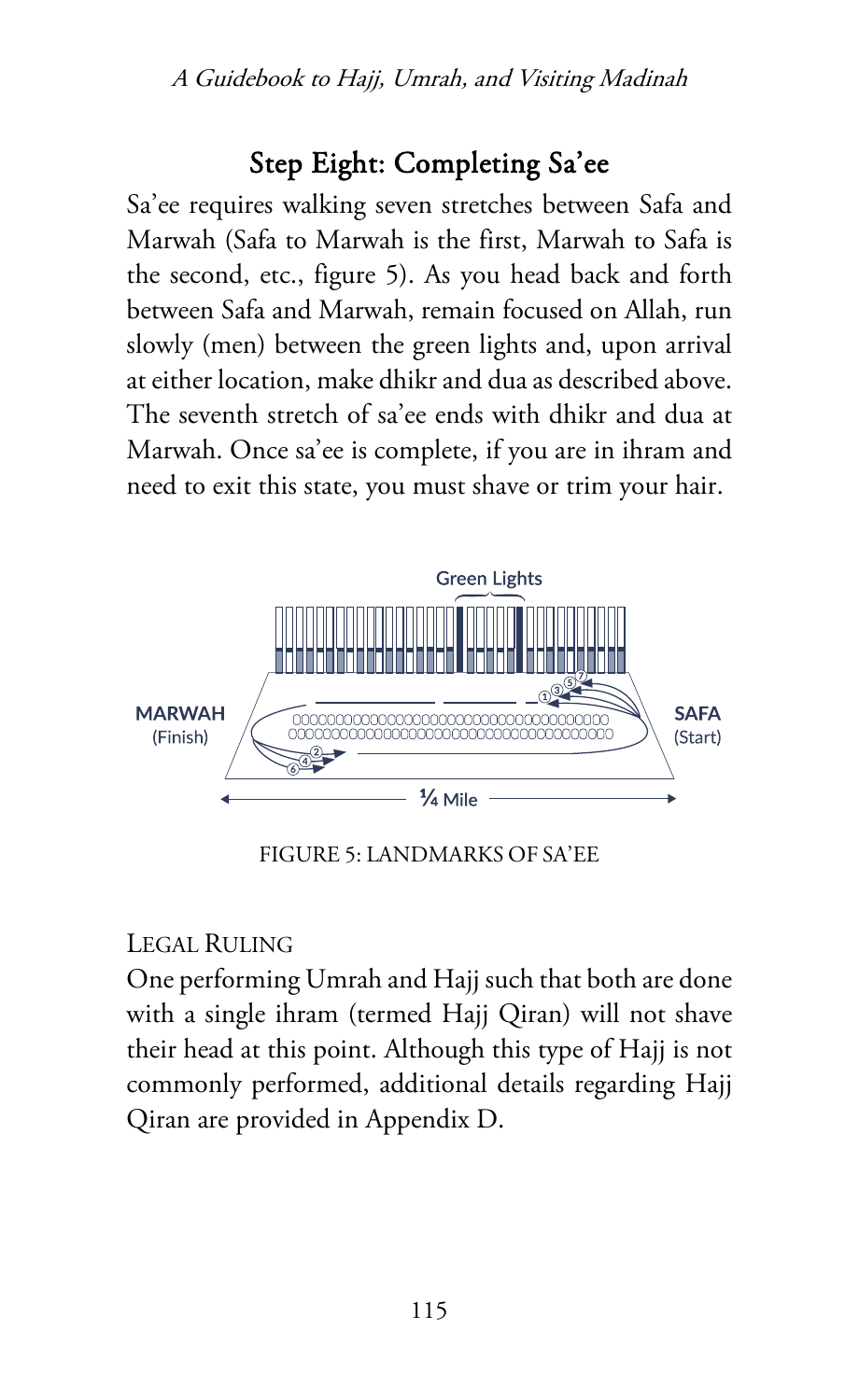## Additional Points

(1) Wudu is preferred, but not required, during sa'ee. If wudu breaks during sa'ee, you do not need to remake it to complete the sa'ee.

(2) You may perform sa'ee on any level of the masjid.

(3) It is sunnah to perform all seven stretches of sa'ee without taking a lengthy break in between. If needed, however, you may pause to rest, drink water, or re-join your group.

(4) If a congregational prayer arises during sa'ee, join the prayer at your location and then resume after prayer ends.

(5) If confused about the number of stretches performed, go with the certain (lower) number.

(6) Perform sa'ee walking on your own strength. If needed, however, electric scooters and wheelchairs are available for rent in the area of sa'ee.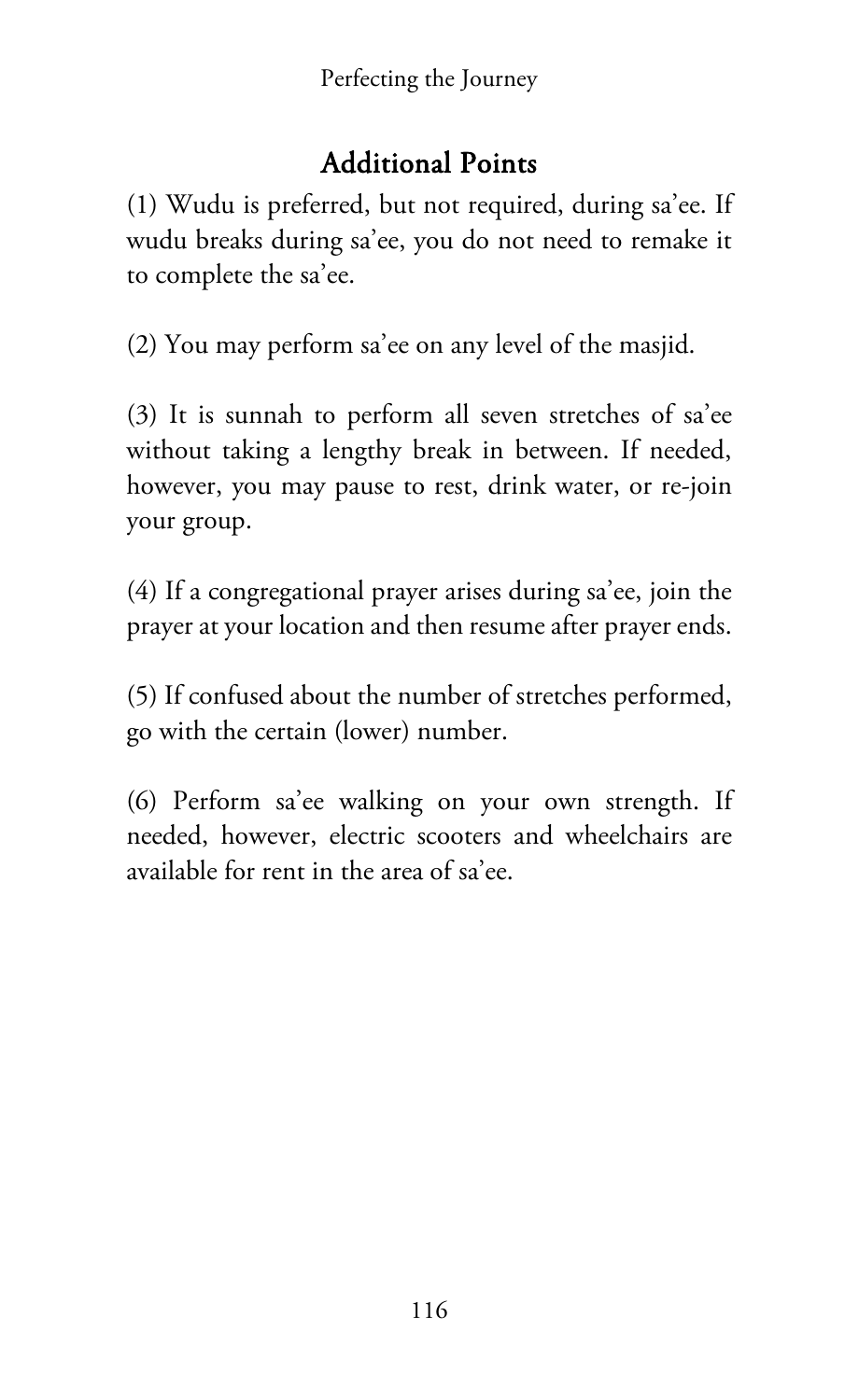# Appendix C

# Hajj Badl

An individual who can afford Hajj but is physically unable to make the journey must commission someone to perform Hajj on their behalf (termed Hajj Badal). Basic rulings related to Hajj Badal are listed below:

(1) Physical inability to make the journey includes chronic illness or old age; reasonable fear of physical harm should the journey be undertaken, for example due to an epidemic of disease; and, for a female, lack of nonmarriageable kin (mahram) with whom she can make the journey.

(2) Hajj Badal should be completed during one's lifetime. If not, it must be commissioned in a will so that it can be done after death.

(3) When commissioned through a will, Hajj Badal must be funded from the maximum one-third of assets that may be allocated to charity after debt and funeral expenses have been deducted from one's estate. The Prophet (Allah bless him and give him peace) prohibited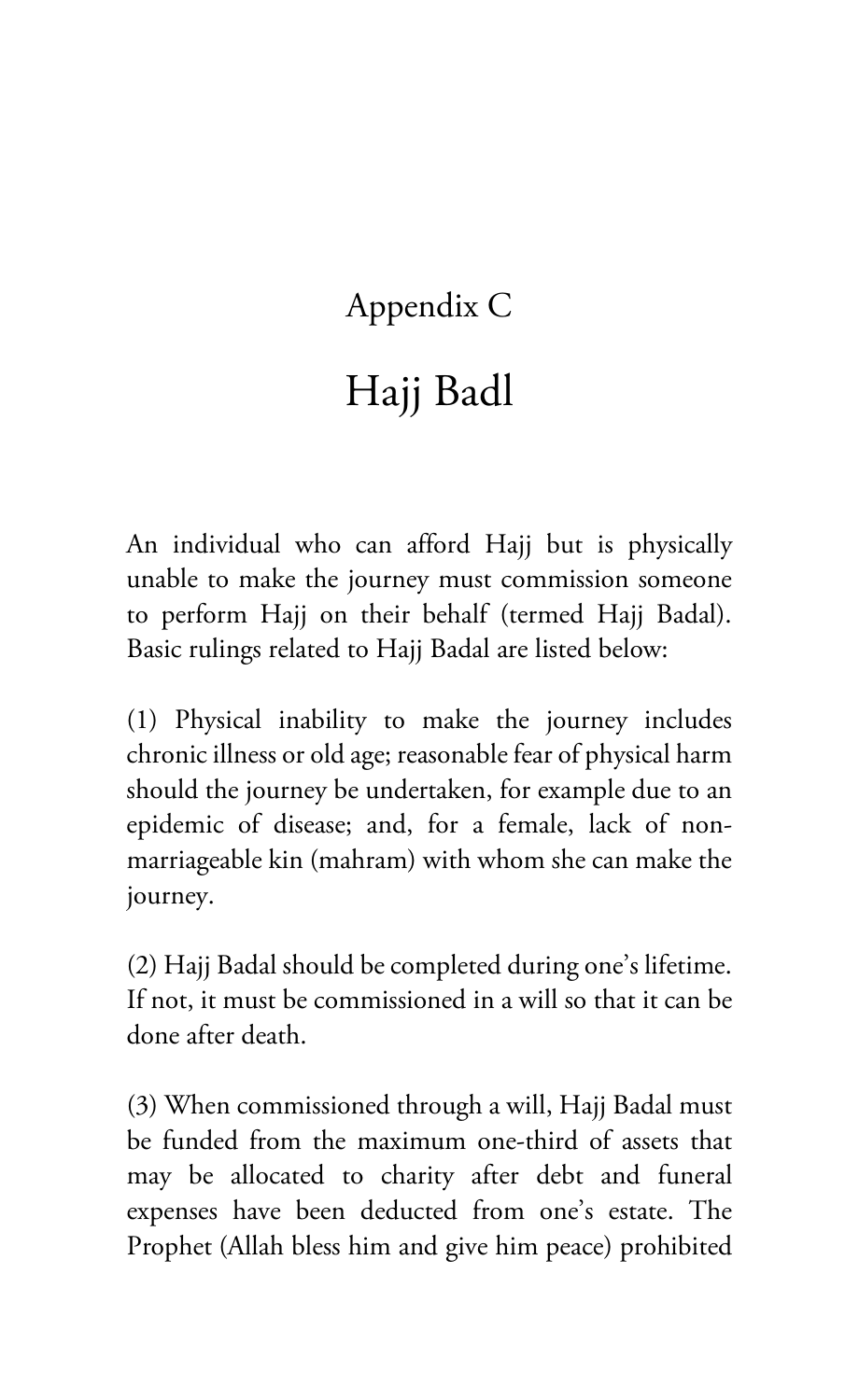bequeathing more than a third of one's property stating, "One-third is much" [Muslim].

(4) Adult children are encouraged to perform Hajj on behalf of a parent who did not do so. The Prophet (Allah bless him and give him peace) was asked by a woman whose mother had died after vowing to perform Hajj, "She did not perform Hajj. Should I perform it on her behalf?" He said, "Perform Hajj on her behalf. Had there been a debt on your mother, would you not paid it off? So, pay Allah's debt as He has the most right to be repaid" [Bukhari].

(5) An individual upon whom Hajj is mandatory must first complete their own Hajj before performing it on behalf of someone else. The Prophet (Allah bless him and give him peace) asked an individual performing Hajj on behalf of his relative, "Have you performed Hajj on your own behalf?" The person replied: "No." He said, "Perform Hajj on your own behalf then on behalf of (your relative named) Shubrumah" [Abu Dawud].

(6) An individual upon whom Hajj is not mandatory may perform Hajj on behalf of someone else. However, it is better to select a representative who has already completed their mandatory Hajj.

(7) The assigned representative must be funded for all common expenses of Hajj and visiting Madinah, including visa processing fees, immunizations, airfare, hotel, ground transportation, animal slaughter, and meals throughout the journey. At the same time, it is not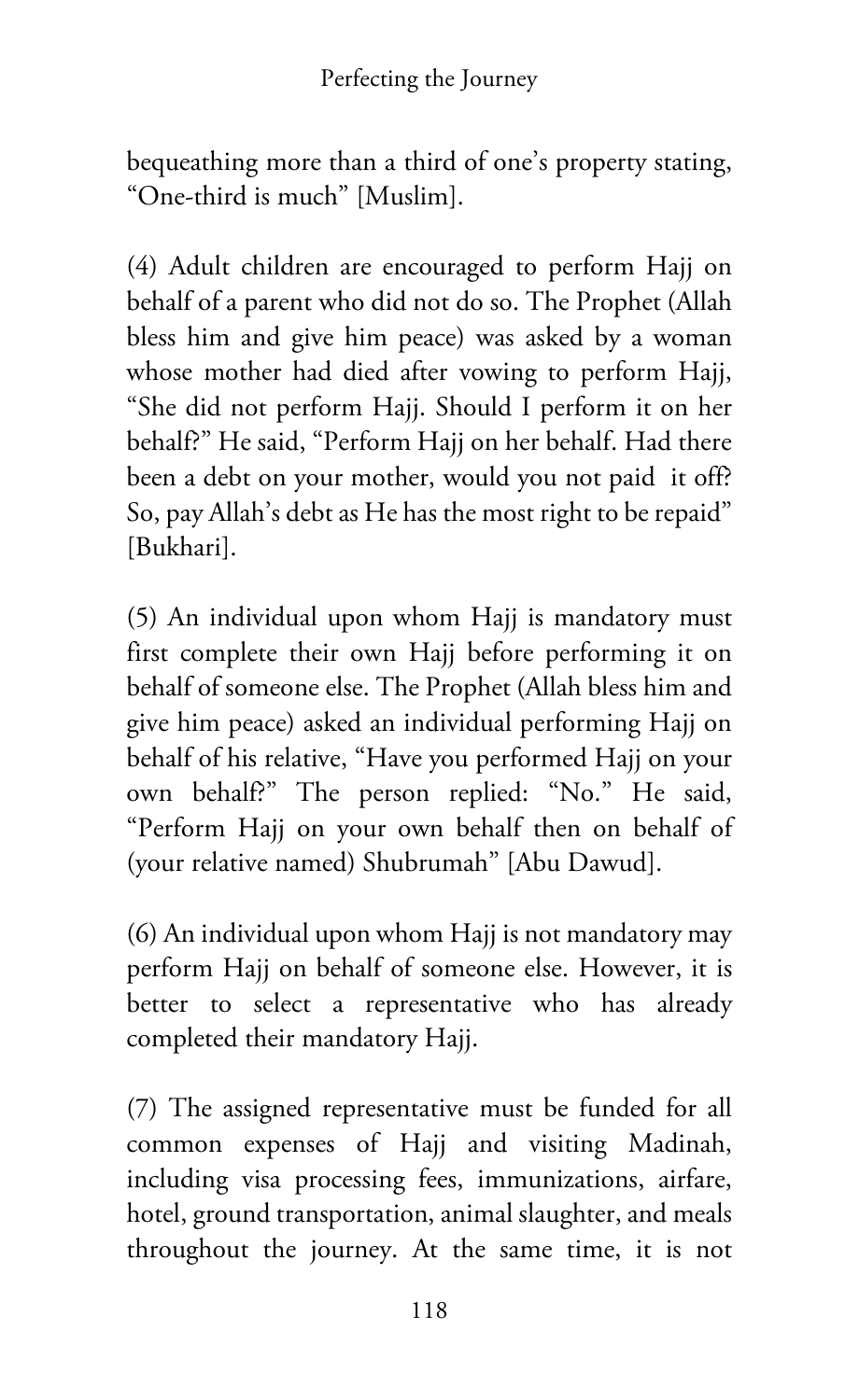permissible to offer or to accept extra payment or wages for the performance of the Hajj itself.

(8) The assigned representative must travel from the individual's homeland. For example, if the deceased lived in Canada, then the person assigned should also initiate the Hajj journey from Canada.

(9) The name of the person for whom Hajj is being performed should be included at the time the representative makes intention for ihram.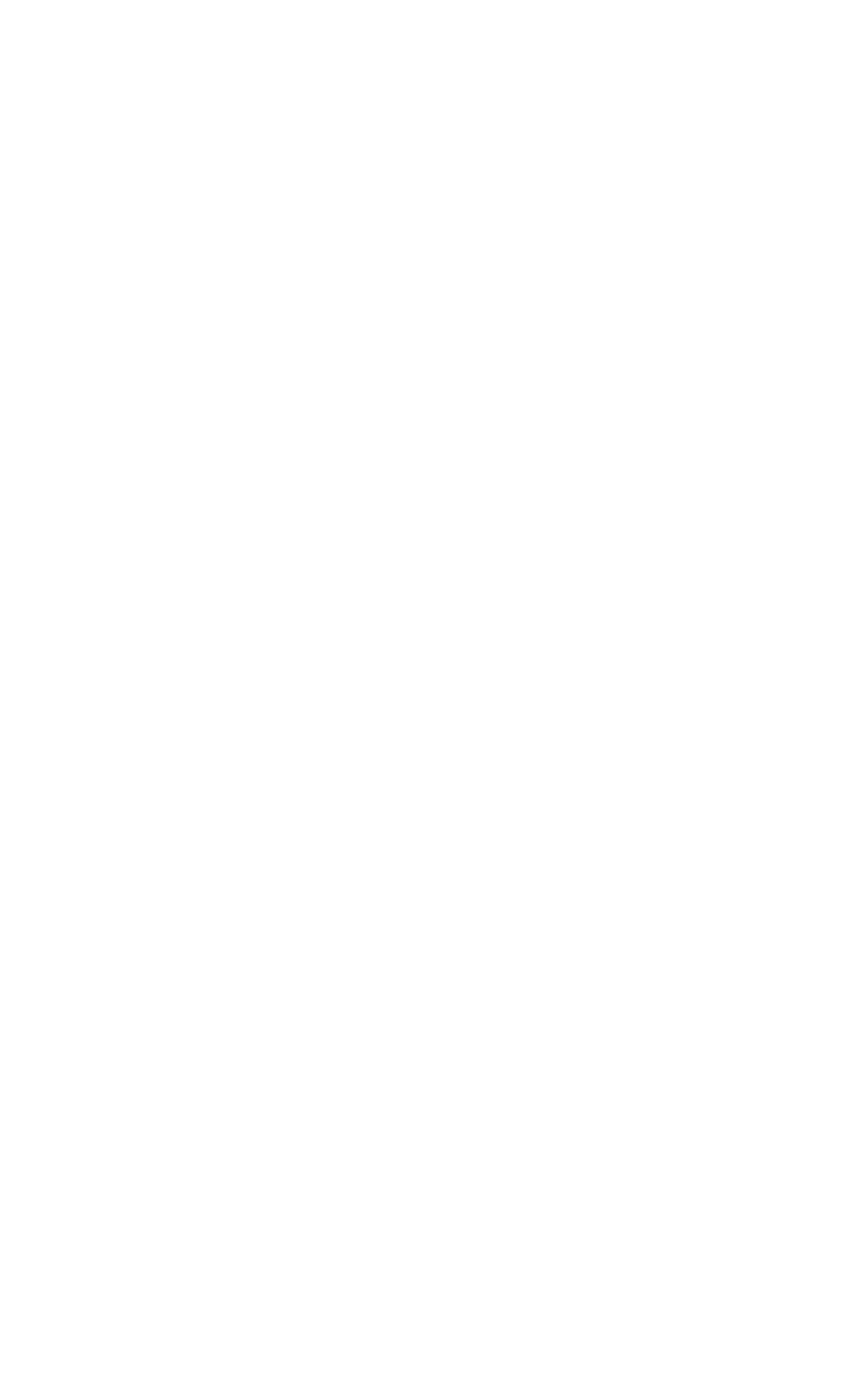# Appendix D

# Types of Hajj

During his journey for Hajj, the Prophet (Allah bless him and give him peace) initially performed an Umrah. Hence, most pilgrims traveling for Hajj also do the same. Based on how Umrah and Hajj are combined, there are three types of Hajj:

(1) Hajj Tamattu' – Perform Umrah and then shave or trim your hair to exit ihram. Days later, re-enter ihram to perform Hajj. This is the method that the Prophet (Allah bless him and give him peace) ordered his Companions to perform. Hence, almost all individuals traveling from abroad perform Hajj in this manner (and most of this text focuses on how to perform Hajj Tamattu').

(2) Hajj Qiran – Perform Umrah and then remain in ihram (for days) to eventually perform Hajj. In this case, you do not trim or shave your hair after Umrah. This is the method of Hajj that the Prophet (Allah bless him and give him peace) himself performed, although he encouraged Hajj Tamattu', as mentioned above.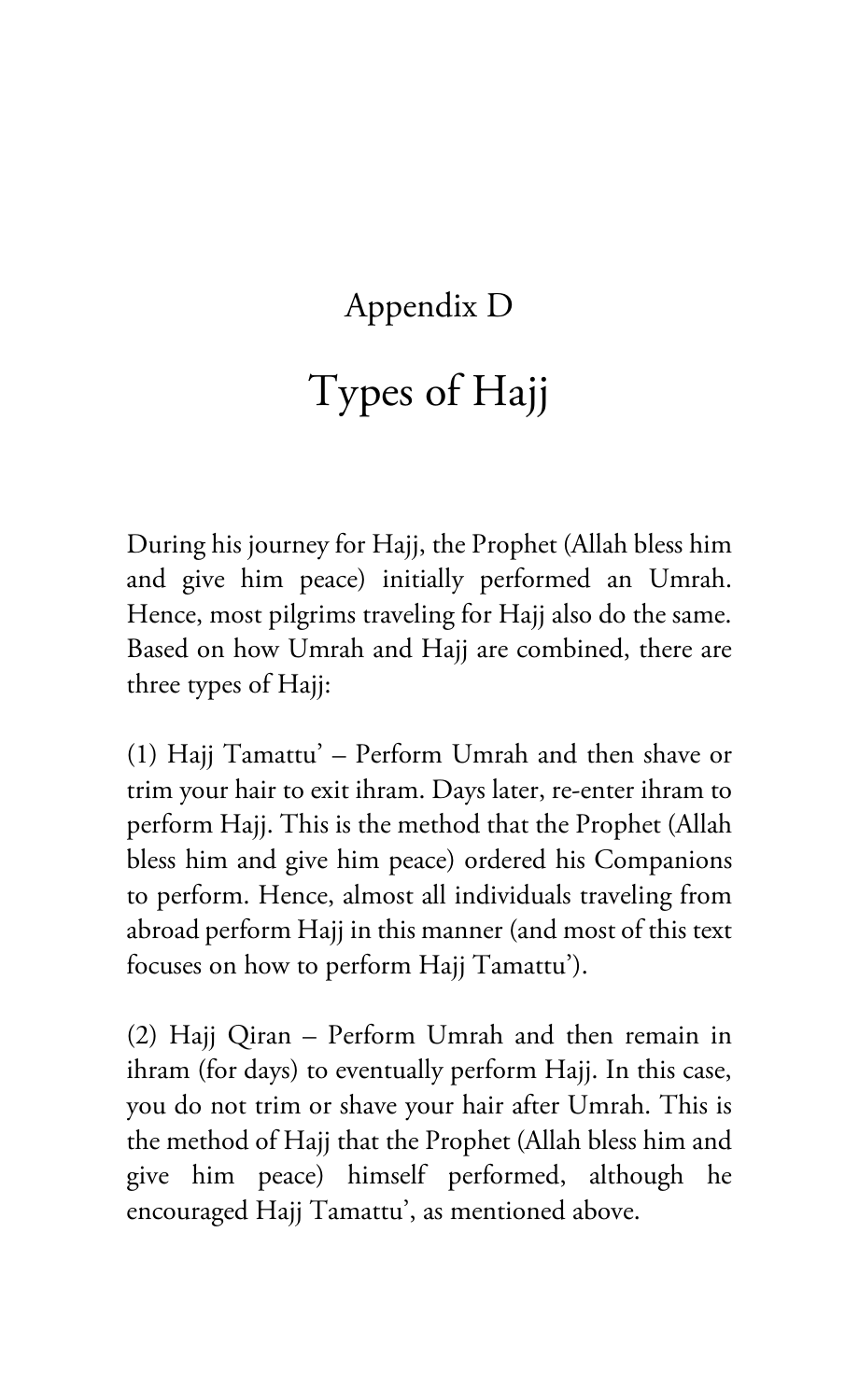(3) Hajj Ifrad - Perform Hajj only, without Umrah. Local residents of the Sacred Precinct (Haram) perform this type of Hajj, but it can also be performed by anyone who is physically unable to perform both Umrah and Hajj during a single journey (e.g., the elderly, the sick, or females who cannot perform Umrah before Hajj due to their menstrual period).

## Method of Performing Hajj Qiran

The salient steps when performing Hajj Qiran are as follows:

(1) Enter ihram with the intention of combining Hajj and Umrah in a single state of ihram. When making intention, ask Allah to make the Hajj and Umrah easy and to accept it.

(2) Perform Umrah after getting comfortably situated in Mecca. After Umrah, do not cut or shave the hair; instead, remain in ihram, being careful to maintain all its restrictions while awaiting Hajj. Of note, the talbiyah is not recited during tawaf or sa'ee; however, after completing Umrah, continue to recite it routinely until the first pelting of Hajj.

(3) Perform an extra tawaf (called tawaf qudum) any time after Umrah but before departing to Mina for Hajj. This tawaf is sunnah, and, during Hajj Qiran, it is recommended to prepone the sa'ee of Hajj by performing it immediately after this tawaf. During this tawaf, males will perform the jogging-like motion (ramal) during the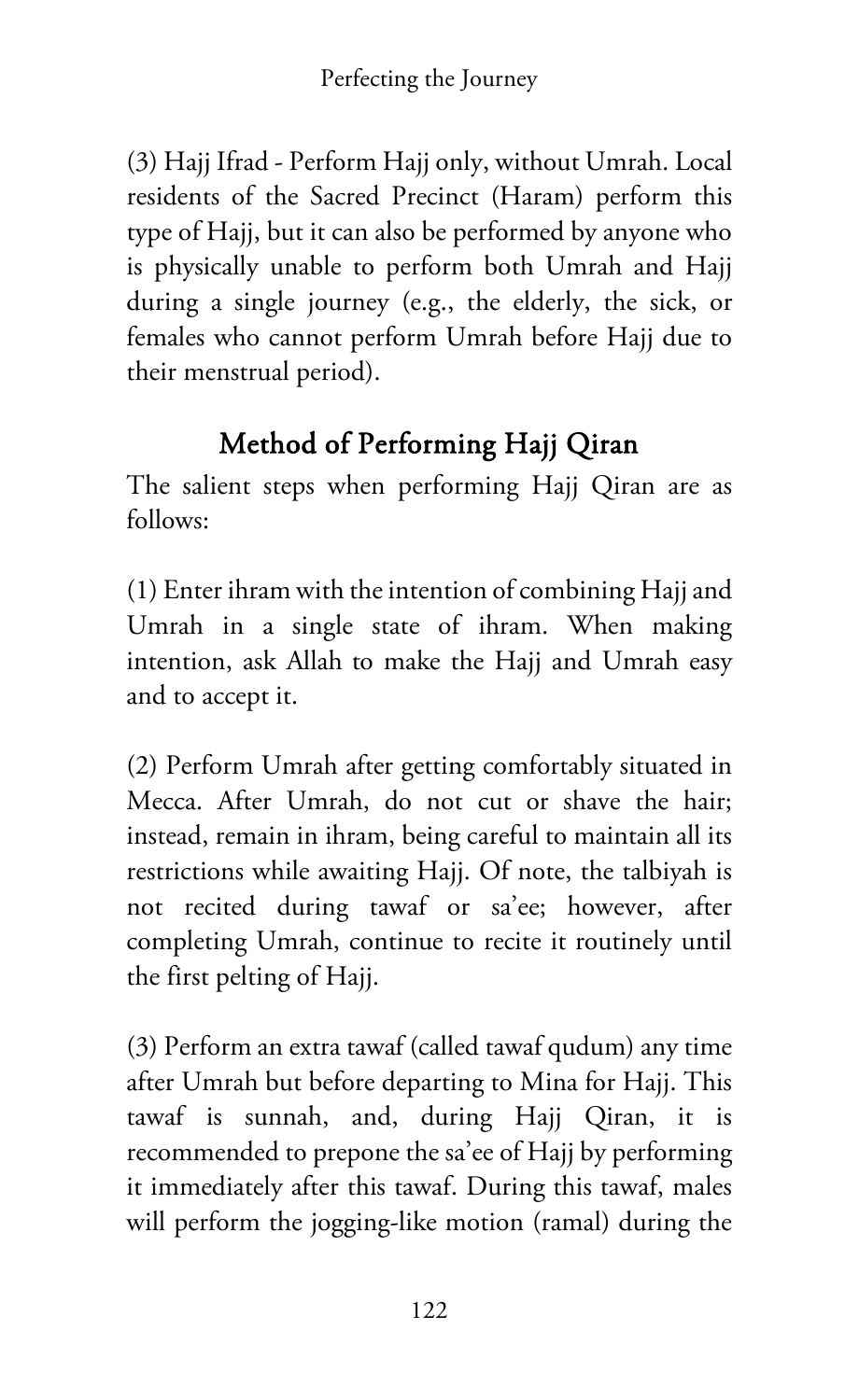first three rounds and keep the right shoulder exposed throughout it. Again, talbiyah is not recited during tawaf or sa'ee.

(4) Complete the rites of Hajj as described earlier in this text. Of note, if you performed sa'ee of Hajj with tawaf qudum, as recommended above, then do not perform it after tawaf of Hajj.

## Method of Performing Hajj Ifrad

The salient steps when performing Hajj Ifrad are as follows:

(1) Enter ihram with the intention of performing Hajj only. When making intention, ask Allah to make it easy and to accept it.

(2) Perform an extra tawaf (termed tawaf qudum) after getting comfortably situated in Mecca. This tawaf is sunnah, and, during Hajj Ifrad, it is not recommended to prepone the sa'ee of Hajj after it. During this tawaf, males will neither perform the jogging-like motion (ramal) during the first three rounds nor expose the right shoulder. The talbiyah is not recited during tawaf; however, after tawaf, continue to recite it routinely until the first pelting of Hajj.

LEGAL RULING

Tawaf qudum is not mandatory and can be skipped without penalty, if needed.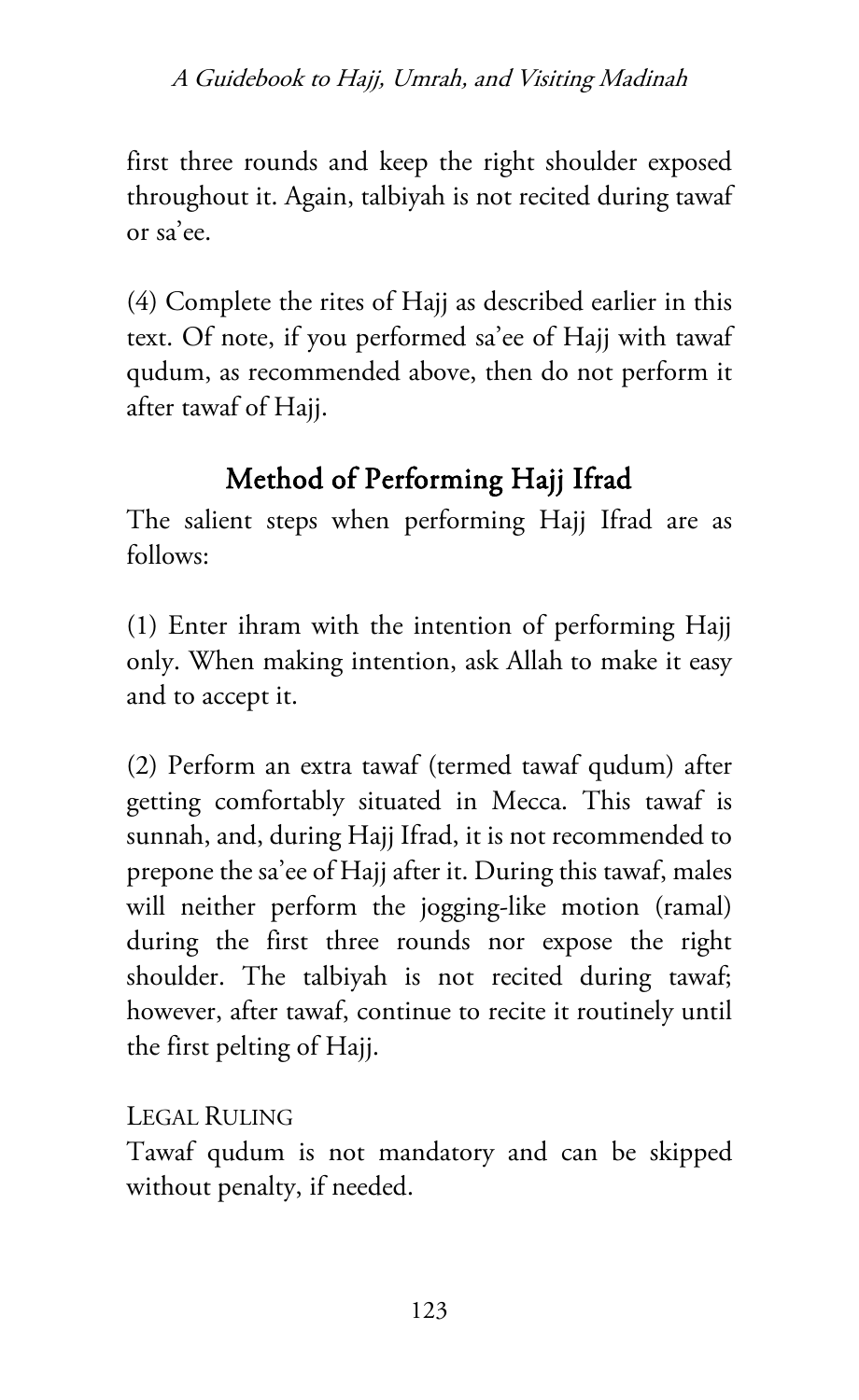(3) Remain in ihram until the Hajj, maintaining all of the necessary restrictions of ihram.

(4) Complete the rites of Hajj as described earlier in this text, including the tawaf and sa'ee of Hajj. Of note, an animal sacrifice is not required if you perform Hajj Ifrad.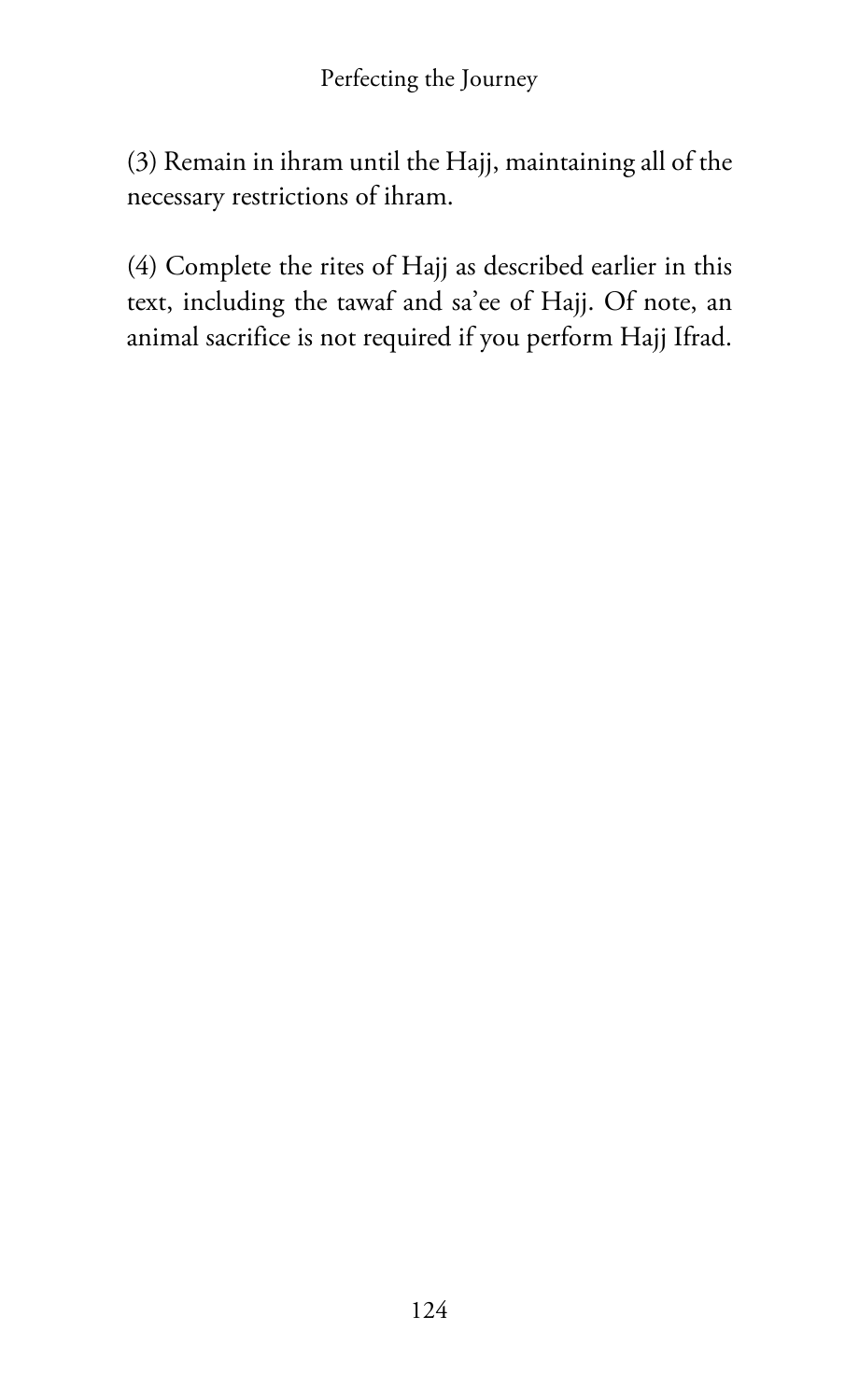# Appendix E

# Issues Related to the Menstrual Cycle

A woman's cycle (hayd) precludes certain actions including praying salah, entering a masjid, performing tawaf, and reciting or physically handling the Holy Quran. The following are some important considerations regarding hayd in relation to Umrah and Hajj:

(1) Try to select a travel package that provides a few extra days in Mecca to ensure that all essential acts of Hajj or Umrah can be completed even if hayd arises.

(2) Although not recommended, birth control medication may be used to prevent or limit hayd. However, such medications should be initiated at least three months before the journey as these take weeks to produce an effect and will not stop an impending cycle if taken right before departure.

(3) If experiencing hayd, still enter ihram; however, do not offer the prayer for ihram. All other etiquettes of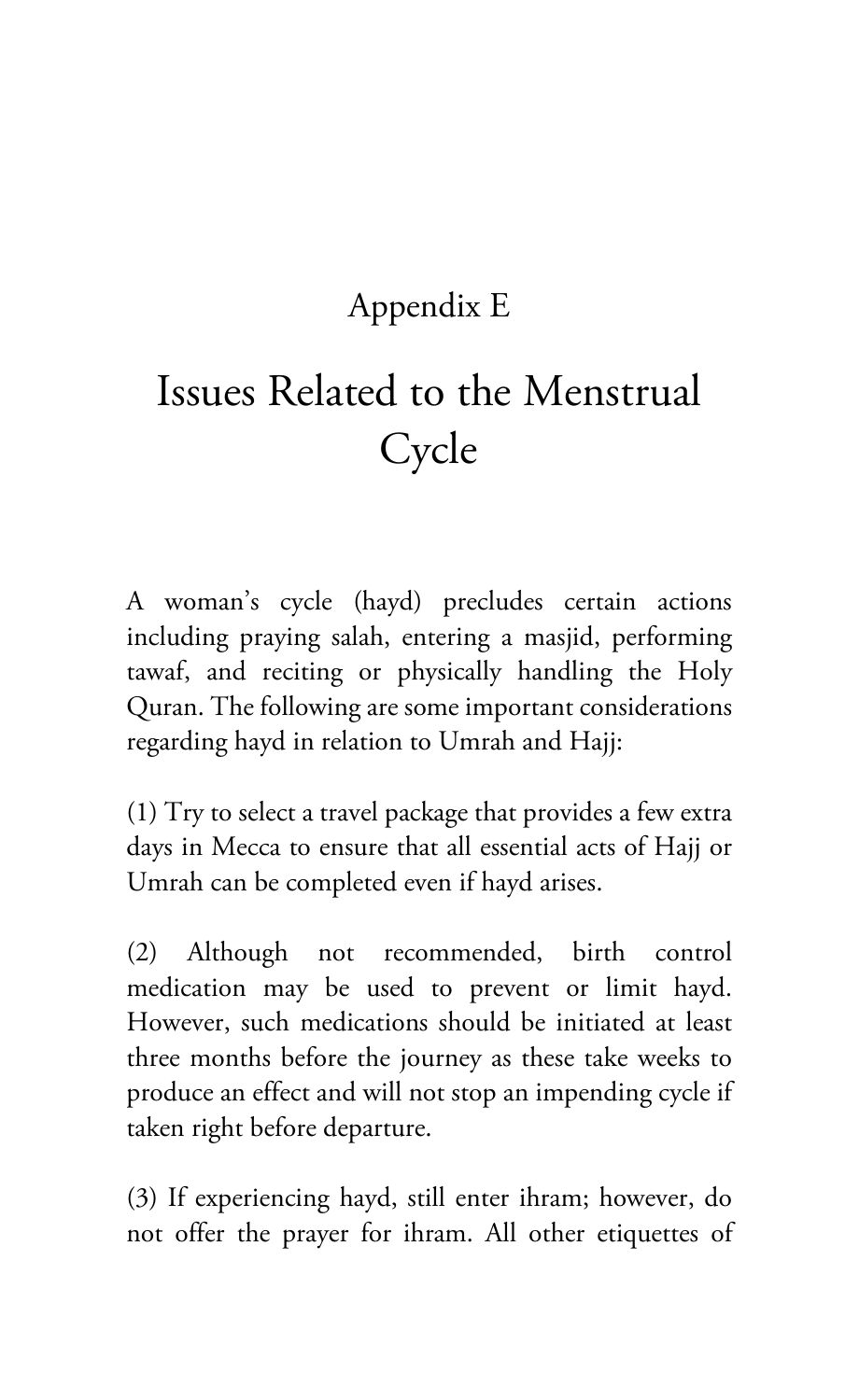ihram are not affected, including making ghusl or wudu before entering ihram, which is done for cleanliness. Importantly, reciting the talbiyah is permitted and must be done to enter ihram.

#### LEGAL RULING

If one fears that the menstrual cycle will hinder making an initial Umrah before Hajj, then Umrah can be skipped. Instead, one can intend only Hajj at the time of entering ihram (termed Hajj Ifrad - see Appendix D).

(4) Tawaf is not permissible in a state of hayd, including the mandatory tawaf of Hajj. Safiyyah bint Huyay, a wife of the Prophet (Allah bless him and give him peace), got her period toward the end of their Hajj. When informed, the Prophet (Allah bless him and give him peace) asked "Perhaps this will delay us?" The people said, "She has already performed the mandatory tawaf of Hajj." He said, "Then we will not be delayed" [Bukhari].

#### LEGAL RULING

The tawaf of Hajj is mandatory and must be performed in a state of purity before leaving Mecca. If concerned about the possibility of hayd after Arafah, one should perform tawaf and sa'ee early in the sequence of events on the  $10<sup>th</sup>$  to ensure its completion.

(5) The masjid cannot be entered during hayd. Hence, sa'ee, which occurs in the masjid, also cannot be performed during hayd.